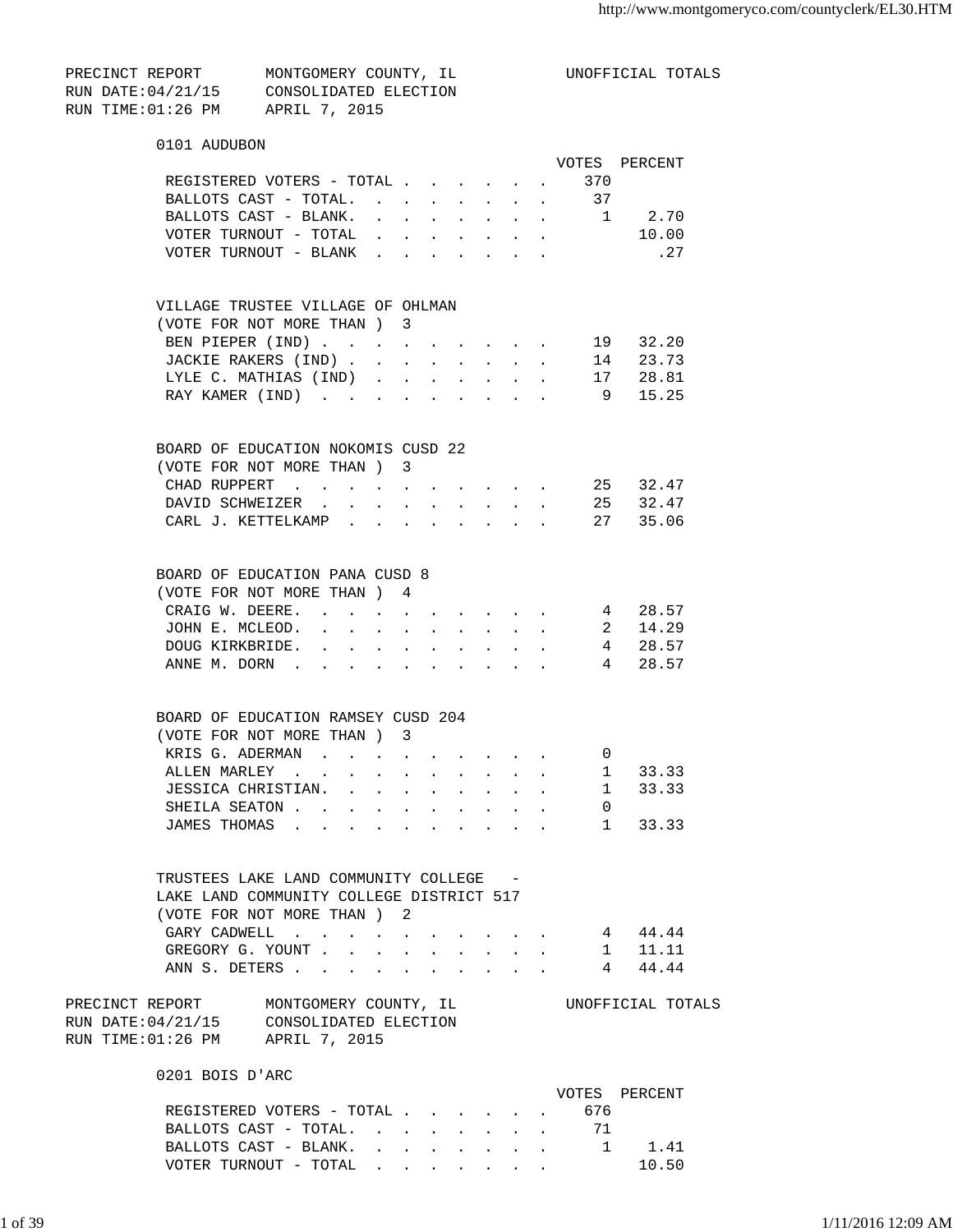| VOTER TURNOUT - BLANK<br>.15                                                                                                            |  |
|-----------------------------------------------------------------------------------------------------------------------------------------|--|
|                                                                                                                                         |  |
| VILLAGE TRUSTEE VILLAGE OF FARMERSVILLE                                                                                                 |  |
| (VOTE FOR NOT MORE THAN) 3                                                                                                              |  |
| 42 48.84<br>GARRY TODT (IND)<br>$\sim 10^{-10}$                                                                                         |  |
| 44 51.16<br>ROBERT ROVEY (IND)<br>$\Delta \sim 10^{-11}$<br>$\sim$<br>$\sim$                                                            |  |
|                                                                                                                                         |  |
| VILLAGE TRUSTEE VILLAGE OF FARMERSVILLE                                                                                                 |  |
| (VOTE FOR NOT MORE THAN) 1<br>PHILLIP FUCHS (IND) 48 100.00                                                                             |  |
|                                                                                                                                         |  |
|                                                                                                                                         |  |
| LIBRARY TRUSTEE FARMERSVILLE-WAGGONER LIBRARY<br>(VOTE FOR NOT MORE THAN) 3                                                             |  |
| 58 34.12<br>TAMMY L. STIEREN                                                                                                            |  |
| 56 32.94<br>CHERYL HAMPTON. .<br>$\ddot{\phantom{0}}$<br>$\sim$ $\sim$ $\sim$ $\sim$<br>$\sim$                                          |  |
| ROBERT G. WAGAHOFF .<br>56 32.94                                                                                                        |  |
|                                                                                                                                         |  |
| LIBRARY TRUSTEE FARMERSVILLE-WAGGONER LIBRARY                                                                                           |  |
| (VOTE FOR NOT MORE THAN) 1                                                                                                              |  |
| MERCIE WEBB. 58 100.00                                                                                                                  |  |
|                                                                                                                                         |  |
| LIBRARY TRUSTEE GRAND PRAIRIE OF THE WEST LIBRARY                                                                                       |  |
| (VOTE FOR NOT MORE THAN) 4                                                                                                              |  |
| 2 33.33<br>GLORIA LESKOVISEK.                                                                                                           |  |
| 2 33.33<br>JOANNE WILLARD<br>$\sim$                                                                                                     |  |
| 2 33.33<br>LESLI WILSON<br>$\mathbf{r} = \mathbf{r} + \mathbf{r}$ .                                                                     |  |
|                                                                                                                                         |  |
| LIBRARY TRUSTEE GRAND PRAIRIE OF THE WEST LIBRARY                                                                                       |  |
| (VOTE FOR NOT MORE THAN) 1                                                                                                              |  |
| STACEY HUGHES 2 100.00                                                                                                                  |  |
| IRENE DIANNA WELLER<br>$\Omega$                                                                                                         |  |
|                                                                                                                                         |  |
| BOARD OF EDUCATION AUBURN CUSD 10                                                                                                       |  |
| (VOTE FOR NOT MORE THAN) 1                                                                                                              |  |
| MARK J. KILLAM.<br>0<br>the contract of the contract of the contract of the contract of the contract of the contract of the contract of |  |
|                                                                                                                                         |  |
| BOARD OF EDUCATION AUBURN CUSD 10                                                                                                       |  |
| (VOTE FOR NOT MORE THAN) 3                                                                                                              |  |
| 50.00<br>MIKE HEREN<br>$1 \quad$                                                                                                        |  |
| JOHN M. MEGGINSON.<br>0                                                                                                                 |  |
| CHARLES D. DuBOIS.<br>50.00<br>$1 \quad$<br>$\cdot$ $\cdot$ $\cdot$ $\cdot$<br>$\sim$ $\sim$                                            |  |
|                                                                                                                                         |  |
| BOARD OF EDUCATION MORRISONVILLE CUSD 1<br>(VOTE FOR NOT MORE THAN) 4                                                                   |  |
| DALE W. BROCKAMP<br>0                                                                                                                   |  |
| GERALD GOEBEL<br>0<br>$\sim$ 100 $\mu$<br>$\ddot{\phantom{a}}$                                                                          |  |
| ED GOEBEL<br>0                                                                                                                          |  |
|                                                                                                                                         |  |
| BOARD OF EDUCATION NORTH MAC DISTRICT 6                                                                                                 |  |
| NORTH MACOUPIN CUSD 34 - SUB 6                                                                                                          |  |
| (VOTE FOR NOT MORE THAN) 1                                                                                                              |  |
| DAVID SPANN.<br>0                                                                                                                       |  |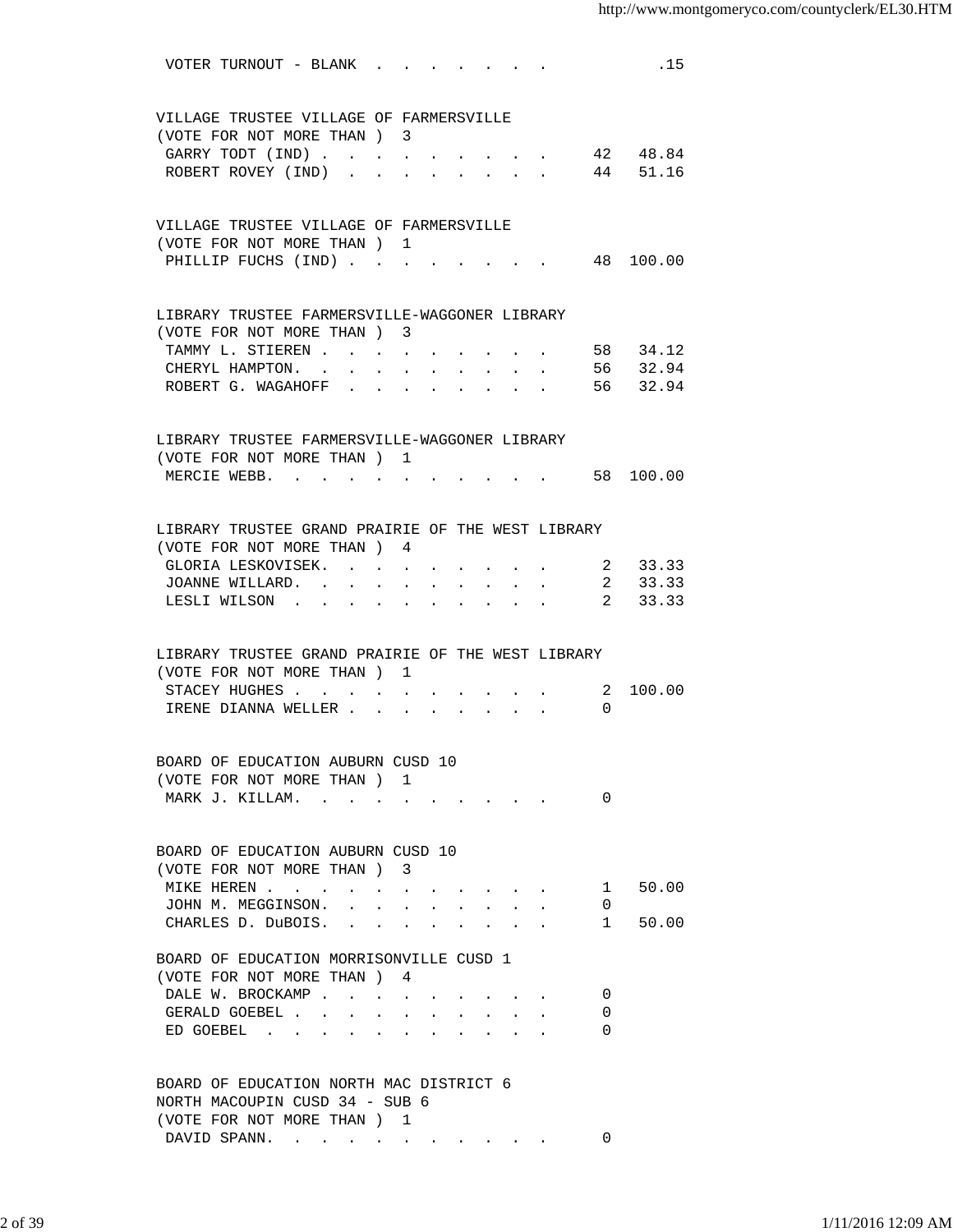| BOARD OF EDUCATION PANHANDLE CUSD 2      |                       |                                                             |                                          |                                                                       |                      |                                                                                               |                      |  |                                                                                                                                                                                                                                                                                                                                                           |  |
|------------------------------------------|-----------------------|-------------------------------------------------------------|------------------------------------------|-----------------------------------------------------------------------|----------------------|-----------------------------------------------------------------------------------------------|----------------------|--|-----------------------------------------------------------------------------------------------------------------------------------------------------------------------------------------------------------------------------------------------------------------------------------------------------------------------------------------------------------|--|
| (VOTE FOR NOT MORE THAN) 1               |                       |                                                             |                                          |                                                                       |                      |                                                                                               |                      |  |                                                                                                                                                                                                                                                                                                                                                           |  |
| MICHAEL VINCENT MEISNER.                 |                       |                                                             |                                          |                                                                       |                      |                                                                                               |                      |  |                                                                                                                                                                                                                                                                                                                                                           |  |
|                                          |                       |                                                             |                                          |                                                                       |                      |                                                                                               |                      |  |                                                                                                                                                                                                                                                                                                                                                           |  |
|                                          |                       |                                                             |                                          |                                                                       |                      |                                                                                               |                      |  |                                                                                                                                                                                                                                                                                                                                                           |  |
|                                          |                       |                                                             |                                          |                                                                       |                      |                                                                                               |                      |  | 47 100.00<br>50 25.00<br>26.50<br>53<br>50<br>25.00<br>47 23.50<br>18.18<br>5, 45.45<br>STEVE KERN 1 9.09<br>3 27.27<br>50.00<br>$\overline{\phantom{a}}$ 2<br>$\overline{2}$<br>50.00<br>$\overline{2}$<br>100.00<br>$\Omega$<br>UNOFFICIAL TOTALS<br>VOTES PERCENT<br>559<br>97<br>$\overline{0}$<br>17.35<br>35<br>50.00<br>50.00<br>35<br>2.64<br>6 — |  |
| BOARD OF EDUCATION PANHANDLE CUSD 2      |                       |                                                             |                                          |                                                                       |                      |                                                                                               |                      |  |                                                                                                                                                                                                                                                                                                                                                           |  |
| (VOTE FOR NOT MORE THAN) 4               |                       |                                                             |                                          |                                                                       |                      |                                                                                               |                      |  |                                                                                                                                                                                                                                                                                                                                                           |  |
| LINDA J. BROWN.                          |                       |                                                             |                                          |                                                                       |                      |                                                                                               |                      |  |                                                                                                                                                                                                                                                                                                                                                           |  |
| DANA PITCHFORD. .                        |                       | and the second contract of the second second                |                                          |                                                                       |                      |                                                                                               |                      |  |                                                                                                                                                                                                                                                                                                                                                           |  |
| TERESA M. PAYNE                          |                       | $\bullet$ .<br><br><br><br><br><br><br><br><br><br><br><br> | $\mathbf{z} = \mathbf{z} + \mathbf{z}$ . |                                                                       |                      | $\mathbf{r}$ , $\mathbf{r}$ , $\mathbf{r}$ , $\mathbf{r}$                                     |                      |  |                                                                                                                                                                                                                                                                                                                                                           |  |
| BRETT SLIGHTOM.                          |                       |                                                             |                                          |                                                                       |                      |                                                                                               |                      |  |                                                                                                                                                                                                                                                                                                                                                           |  |
|                                          |                       |                                                             |                                          |                                                                       |                      |                                                                                               |                      |  |                                                                                                                                                                                                                                                                                                                                                           |  |
|                                          |                       |                                                             |                                          |                                                                       |                      |                                                                                               |                      |  |                                                                                                                                                                                                                                                                                                                                                           |  |
|                                          |                       |                                                             |                                          |                                                                       |                      |                                                                                               |                      |  |                                                                                                                                                                                                                                                                                                                                                           |  |
| BOARD OF EDUCATION PAWNEE CUSD 11        |                       |                                                             |                                          |                                                                       |                      |                                                                                               |                      |  |                                                                                                                                                                                                                                                                                                                                                           |  |
| (VOTE FOR NOT MORE THAN ) 3              |                       |                                                             |                                          |                                                                       |                      |                                                                                               |                      |  |                                                                                                                                                                                                                                                                                                                                                           |  |
| LAHNI FRY CLARKE 2                       |                       |                                                             |                                          |                                                                       |                      |                                                                                               |                      |  |                                                                                                                                                                                                                                                                                                                                                           |  |
| JOSHUA WARD.                             |                       |                                                             |                                          |                                                                       |                      |                                                                                               |                      |  |                                                                                                                                                                                                                                                                                                                                                           |  |
|                                          |                       |                                                             |                                          |                                                                       |                      |                                                                                               |                      |  |                                                                                                                                                                                                                                                                                                                                                           |  |
|                                          |                       |                                                             |                                          |                                                                       |                      |                                                                                               |                      |  |                                                                                                                                                                                                                                                                                                                                                           |  |
| AMY WORT.                                |                       |                                                             |                                          |                                                                       |                      |                                                                                               |                      |  |                                                                                                                                                                                                                                                                                                                                                           |  |
|                                          |                       |                                                             |                                          |                                                                       |                      |                                                                                               |                      |  |                                                                                                                                                                                                                                                                                                                                                           |  |
|                                          |                       |                                                             |                                          |                                                                       |                      |                                                                                               |                      |  |                                                                                                                                                                                                                                                                                                                                                           |  |
| REGIONAL BOARD OF SCHOOL CAL/GRE/JER/MAC |                       |                                                             |                                          |                                                                       |                      |                                                                                               |                      |  |                                                                                                                                                                                                                                                                                                                                                           |  |
|                                          |                       |                                                             |                                          |                                                                       |                      |                                                                                               |                      |  |                                                                                                                                                                                                                                                                                                                                                           |  |
| (CALHOUN/GREENE/JERSEY/MACOUPIN)         |                       |                                                             |                                          |                                                                       |                      |                                                                                               |                      |  |                                                                                                                                                                                                                                                                                                                                                           |  |
| (VOTE FOR NOT MORE THAN) 2               |                       |                                                             |                                          |                                                                       |                      |                                                                                               |                      |  |                                                                                                                                                                                                                                                                                                                                                           |  |
| MICHAEL A. PAINTER                       |                       |                                                             |                                          |                                                                       |                      | $\mathbf{r} = \mathbf{r} \cdot \mathbf{r}$ , where $\mathbf{r} = \mathbf{r} \cdot \mathbf{r}$ |                      |  |                                                                                                                                                                                                                                                                                                                                                           |  |
| JACK STORK                               |                       |                                                             |                                          |                                                                       |                      | and a strong control of the strong                                                            |                      |  |                                                                                                                                                                                                                                                                                                                                                           |  |
|                                          |                       |                                                             |                                          |                                                                       |                      |                                                                                               |                      |  |                                                                                                                                                                                                                                                                                                                                                           |  |
|                                          |                       |                                                             |                                          |                                                                       |                      |                                                                                               |                      |  |                                                                                                                                                                                                                                                                                                                                                           |  |
|                                          |                       |                                                             |                                          |                                                                       |                      |                                                                                               |                      |  |                                                                                                                                                                                                                                                                                                                                                           |  |
| REGIONAL BOARD OF SCHOOL CAL/GRE/JER/MAC |                       |                                                             |                                          |                                                                       |                      |                                                                                               |                      |  |                                                                                                                                                                                                                                                                                                                                                           |  |
| (CALHOUN/GREENE/JERSEY/MACOUPIN)         |                       |                                                             |                                          |                                                                       |                      |                                                                                               |                      |  |                                                                                                                                                                                                                                                                                                                                                           |  |
| (VOTE FOR NOT MORE THAN) 1               |                       |                                                             |                                          |                                                                       |                      |                                                                                               |                      |  |                                                                                                                                                                                                                                                                                                                                                           |  |
| SANDRA R. MOORE                          |                       |                                                             |                                          |                                                                       |                      |                                                                                               |                      |  |                                                                                                                                                                                                                                                                                                                                                           |  |
|                                          |                       |                                                             |                                          |                                                                       |                      |                                                                                               |                      |  |                                                                                                                                                                                                                                                                                                                                                           |  |
|                                          |                       |                                                             |                                          |                                                                       |                      |                                                                                               |                      |  |                                                                                                                                                                                                                                                                                                                                                           |  |
|                                          |                       |                                                             |                                          |                                                                       |                      |                                                                                               |                      |  |                                                                                                                                                                                                                                                                                                                                                           |  |
| FIRE DISTRICT TRUSTEE                    |                       |                                                             |                                          |                                                                       |                      |                                                                                               |                      |  |                                                                                                                                                                                                                                                                                                                                                           |  |
| MORRISONVILLE-PALMER FIRE PROTECTION DIS |                       |                                                             |                                          |                                                                       |                      |                                                                                               |                      |  |                                                                                                                                                                                                                                                                                                                                                           |  |
| (VOTE FOR NOT MORE THAN ) 1              |                       |                                                             |                                          |                                                                       |                      |                                                                                               |                      |  |                                                                                                                                                                                                                                                                                                                                                           |  |
| $W\text{RITE}-\text{IN}.$                |                       |                                                             |                                          |                                                                       |                      |                                                                                               |                      |  |                                                                                                                                                                                                                                                                                                                                                           |  |
|                                          |                       |                                                             |                                          |                                                                       |                      |                                                                                               |                      |  |                                                                                                                                                                                                                                                                                                                                                           |  |
| PRECINCT REPORT                          | MONTGOMERY COUNTY, IL |                                                             |                                          |                                                                       |                      |                                                                                               |                      |  |                                                                                                                                                                                                                                                                                                                                                           |  |
|                                          |                       |                                                             |                                          |                                                                       |                      |                                                                                               |                      |  |                                                                                                                                                                                                                                                                                                                                                           |  |
| RUN DATE: 04/21/15 CONSOLIDATED ELECTION |                       |                                                             |                                          |                                                                       |                      |                                                                                               |                      |  |                                                                                                                                                                                                                                                                                                                                                           |  |
| RUN TIME: 01:26 PM APRIL 7, 2015         |                       |                                                             |                                          |                                                                       |                      |                                                                                               |                      |  |                                                                                                                                                                                                                                                                                                                                                           |  |
|                                          |                       |                                                             |                                          |                                                                       |                      |                                                                                               |                      |  |                                                                                                                                                                                                                                                                                                                                                           |  |
| 0301 BUTLER GROVE                        |                       |                                                             |                                          |                                                                       |                      |                                                                                               |                      |  |                                                                                                                                                                                                                                                                                                                                                           |  |
|                                          |                       |                                                             |                                          |                                                                       |                      |                                                                                               |                      |  |                                                                                                                                                                                                                                                                                                                                                           |  |
|                                          |                       |                                                             |                                          |                                                                       |                      |                                                                                               |                      |  |                                                                                                                                                                                                                                                                                                                                                           |  |
| REGISTERED VOTERS - TOTAL                |                       |                                                             |                                          |                                                                       |                      |                                                                                               |                      |  |                                                                                                                                                                                                                                                                                                                                                           |  |
| BALLOTS CAST - TOTAL.                    |                       |                                                             |                                          | $\sim$ 100 $\pm$                                                      | $\ddot{\phantom{0}}$ | $\sim$ $\sim$                                                                                 | $\sim$               |  |                                                                                                                                                                                                                                                                                                                                                           |  |
| BALLOTS CAST - BLANK.                    |                       |                                                             |                                          | $\mathbf{r} = \mathbf{r} \times \mathbf{r}$ , where                   | $\sim$               | $\sim$                                                                                        | $\ddot{\phantom{0}}$ |  |                                                                                                                                                                                                                                                                                                                                                           |  |
| VOTER TURNOUT - TOTAL                    |                       |                                                             |                                          | $\mathbf{r}$ , and $\mathbf{r}$ , and $\mathbf{r}$ , and $\mathbf{r}$ |                      |                                                                                               |                      |  |                                                                                                                                                                                                                                                                                                                                                           |  |
| VOTER TURNOUT - BLANK                    |                       |                                                             |                                          |                                                                       |                      |                                                                                               |                      |  |                                                                                                                                                                                                                                                                                                                                                           |  |
|                                          |                       |                                                             |                                          |                                                                       |                      |                                                                                               |                      |  |                                                                                                                                                                                                                                                                                                                                                           |  |
|                                          |                       |                                                             |                                          |                                                                       |                      |                                                                                               |                      |  |                                                                                                                                                                                                                                                                                                                                                           |  |
|                                          |                       |                                                             |                                          |                                                                       |                      |                                                                                               |                      |  |                                                                                                                                                                                                                                                                                                                                                           |  |
| MAYOR CITY OF HILLSBORO                  |                       |                                                             |                                          |                                                                       |                      |                                                                                               |                      |  |                                                                                                                                                                                                                                                                                                                                                           |  |
| (VOTE FOR NOT MORE THAN) 1               |                       |                                                             |                                          |                                                                       |                      |                                                                                               |                      |  |                                                                                                                                                                                                                                                                                                                                                           |  |
| BRIAN SULLIVAN.                          |                       |                                                             |                                          |                                                                       |                      |                                                                                               |                      |  |                                                                                                                                                                                                                                                                                                                                                           |  |
|                                          |                       |                                                             |                                          |                                                                       |                      |                                                                                               |                      |  |                                                                                                                                                                                                                                                                                                                                                           |  |
| DONALD KARBAN                            |                       |                                                             |                                          |                                                                       |                      |                                                                                               |                      |  |                                                                                                                                                                                                                                                                                                                                                           |  |
|                                          |                       |                                                             |                                          |                                                                       |                      |                                                                                               |                      |  |                                                                                                                                                                                                                                                                                                                                                           |  |
|                                          |                       |                                                             |                                          |                                                                       |                      |                                                                                               |                      |  |                                                                                                                                                                                                                                                                                                                                                           |  |
| COMMISSIONER CITY OF HILLSBORO           |                       |                                                             |                                          |                                                                       |                      |                                                                                               |                      |  |                                                                                                                                                                                                                                                                                                                                                           |  |
| (VOTE FOR NOT MORE THAN) 4               |                       |                                                             |                                          |                                                                       |                      |                                                                                               |                      |  |                                                                                                                                                                                                                                                                                                                                                           |  |
| CHRIS PAPIN.                             |                       |                                                             |                                          |                                                                       |                      |                                                                                               |                      |  |                                                                                                                                                                                                                                                                                                                                                           |  |
|                                          |                       |                                                             |                                          |                                                                       |                      |                                                                                               |                      |  |                                                                                                                                                                                                                                                                                                                                                           |  |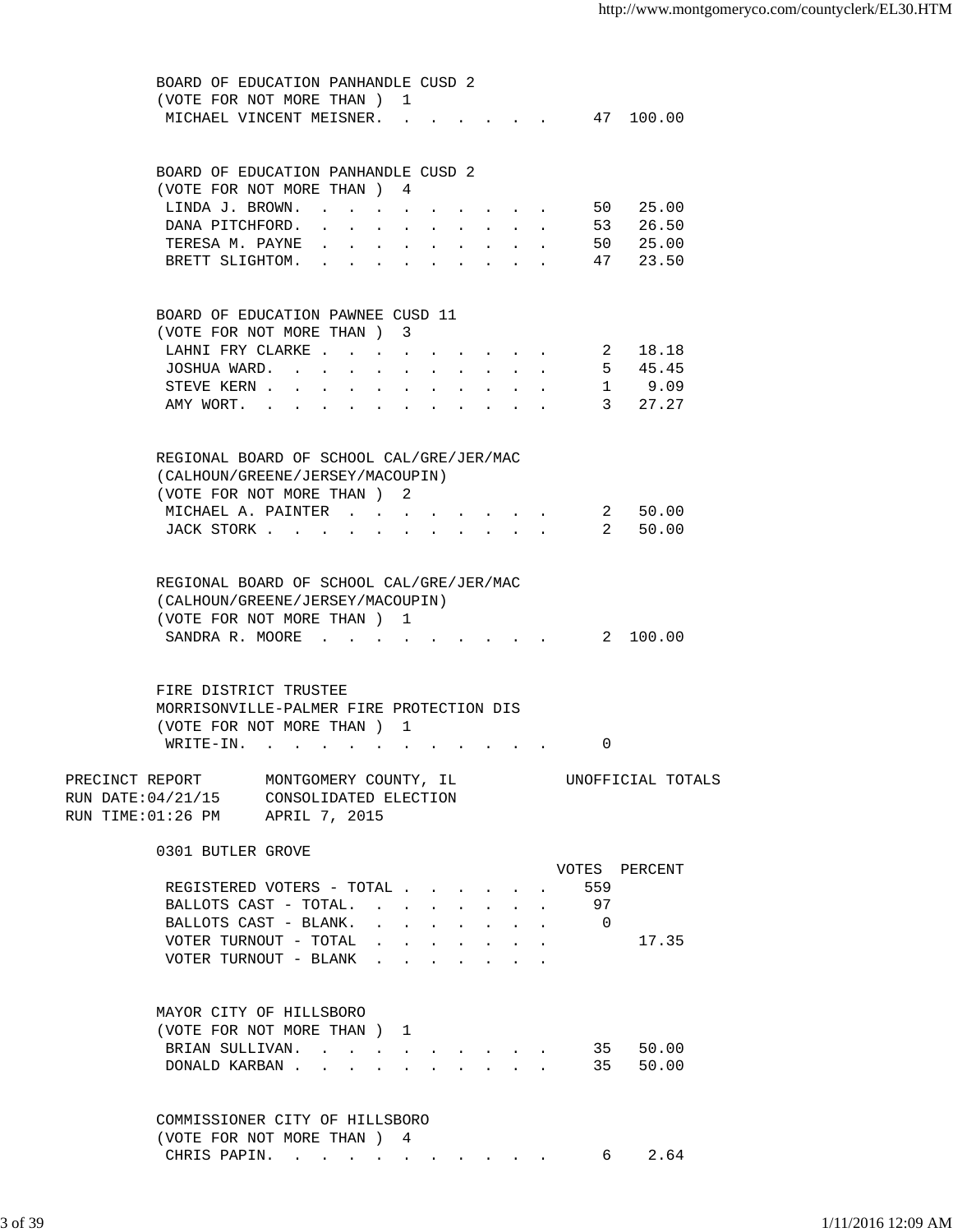| KATIE DUNCAN                                                                      |                                                                                                                                                                                                                                |                                                |        |                                                         |                      |                           |                                        | 49                       | 21.59             |  |
|-----------------------------------------------------------------------------------|--------------------------------------------------------------------------------------------------------------------------------------------------------------------------------------------------------------------------------|------------------------------------------------|--------|---------------------------------------------------------|----------------------|---------------------------|----------------------------------------|--------------------------|-------------------|--|
| MICHAEL MURPHY.                                                                   | $\sim$                                                                                                                                                                                                                         |                                                |        |                                                         |                      |                           | $\sim$                                 | 50                       | 22.03             |  |
| CHRIS SHERER                                                                      | $\sim$                                                                                                                                                                                                                         |                                                | $\sim$ |                                                         | $\ddot{\phantom{0}}$ | $\ddot{\phantom{0}}$      | $\mathcal{L}^{\text{max}}$             | 37                       | 16.30             |  |
| DON DOWNS                                                                         |                                                                                                                                                                                                                                | $\mathbf{L} = \mathbf{L} \mathbf{L}$           |        | $\mathbf{L} = \mathbf{L}$                               |                      | $\mathbf{r} = \mathbf{r}$ | $\mathbf{r} = \mathbf{r} \mathbf{r}$ . | 44                       | 19.38             |  |
| DANIEL ROBBINS.                                                                   |                                                                                                                                                                                                                                |                                                |        |                                                         |                      |                           |                                        |                          | 26 11.45          |  |
| MICHAEL GONZALEZ                                                                  |                                                                                                                                                                                                                                |                                                |        |                                                         |                      |                           |                                        |                          | 15 6.61           |  |
|                                                                                   |                                                                                                                                                                                                                                |                                                |        |                                                         |                      |                           |                                        |                          |                   |  |
| VILLAGE TRUSTEE VILLAGE OF BUTLER                                                 |                                                                                                                                                                                                                                |                                                |        |                                                         |                      |                           |                                        |                          |                   |  |
| (VOTE FOR NOT MORE THAN ) 3                                                       |                                                                                                                                                                                                                                |                                                |        |                                                         |                      |                           |                                        |                          |                   |  |
| CARY CUNNINGHAM (IND)                                                             |                                                                                                                                                                                                                                |                                                |        |                                                         |                      |                           |                                        |                          | 11 33.33          |  |
| CARA GOODALL (IND)                                                                |                                                                                                                                                                                                                                |                                                |        |                                                         |                      |                           |                                        |                          | 11 33.33          |  |
| CATHY SHEPHERD (IND).                                                             |                                                                                                                                                                                                                                |                                                |        |                                                         |                      |                           |                                        |                          | 11 33.33          |  |
|                                                                                   |                                                                                                                                                                                                                                |                                                |        |                                                         |                      |                           |                                        |                          |                   |  |
| LIBRARY TRUSTEE LITCHFIELD PUBLIC LIBRARY DISTRICT                                |                                                                                                                                                                                                                                |                                                |        |                                                         |                      |                           |                                        |                          |                   |  |
| (VOTE FOR NOT MORE THAN) 2                                                        |                                                                                                                                                                                                                                |                                                |        |                                                         |                      |                           |                                        |                          |                   |  |
| MARK YORK                                                                         |                                                                                                                                                                                                                                |                                                |        |                                                         |                      |                           |                                        | 0                        |                   |  |
| BARBARA ELLIS                                                                     |                                                                                                                                                                                                                                |                                                |        |                                                         |                      |                           |                                        | $\Omega$                 |                   |  |
|                                                                                   |                                                                                                                                                                                                                                |                                                |        |                                                         |                      |                           |                                        |                          |                   |  |
| LIBRARY TRUSTEE LITCHFIELD PUBLIC LIBRARY DISTRICT                                |                                                                                                                                                                                                                                |                                                |        |                                                         |                      |                           |                                        |                          |                   |  |
| (VOTE FOR NOT MORE THAN) 1                                                        |                                                                                                                                                                                                                                |                                                |        |                                                         |                      |                           |                                        |                          |                   |  |
| WRITE-IN.                                                                         |                                                                                                                                                                                                                                |                                                |        |                                                         |                      |                           |                                        | 0                        |                   |  |
|                                                                                   |                                                                                                                                                                                                                                |                                                |        |                                                         |                      |                           |                                        |                          |                   |  |
| BOARD OF EDUCATION HILLSBORO CUSD 3                                               |                                                                                                                                                                                                                                |                                                |        |                                                         |                      |                           |                                        |                          |                   |  |
| (VOTE FOR NOT MORE THAN ) 4                                                       |                                                                                                                                                                                                                                |                                                |        |                                                         |                      |                           |                                        |                          |                   |  |
| BARBARA ADAMS 71 26.30                                                            |                                                                                                                                                                                                                                |                                                |        |                                                         |                      |                           |                                        |                          |                   |  |
| MATTHEW P. LENTZ 77 28.52                                                         |                                                                                                                                                                                                                                |                                                |        |                                                         |                      |                           |                                        |                          |                   |  |
| SHAWN WINANS 56 20.74                                                             |                                                                                                                                                                                                                                |                                                |        |                                                         |                      |                           |                                        |                          |                   |  |
| THOMAS "BILL" CLINARD 66                                                          |                                                                                                                                                                                                                                |                                                |        |                                                         |                      |                           |                                        |                          | 24.44             |  |
|                                                                                   |                                                                                                                                                                                                                                |                                                |        |                                                         |                      |                           |                                        |                          |                   |  |
| BOARD OF EDUCATION LITCHFIELD CUSD 12                                             |                                                                                                                                                                                                                                |                                                |        |                                                         |                      |                           |                                        |                          |                   |  |
| (VOTE FOR NOT MORE THAN) 4                                                        |                                                                                                                                                                                                                                |                                                |        |                                                         |                      |                           |                                        |                          |                   |  |
| GREGG HIRES.                                                                      |                                                                                                                                                                                                                                |                                                |        |                                                         |                      |                           |                                        | 0                        |                   |  |
| WRITE-IN. .                                                                       |                                                                                                                                                                                                                                |                                                |        |                                                         |                      |                           |                                        | 0                        |                   |  |
|                                                                                   |                                                                                                                                                                                                                                |                                                |        |                                                         |                      |                           |                                        |                          |                   |  |
| BOARD OF EDUCATION PANHANDLE CUSD 2                                               |                                                                                                                                                                                                                                |                                                |        |                                                         |                      |                           |                                        |                          |                   |  |
| (VOTE FOR NOT MORE THAN) 1                                                        |                                                                                                                                                                                                                                |                                                |        |                                                         |                      |                           |                                        |                          |                   |  |
| MICHAEL VINCENT MEISNER.                                                          |                                                                                                                                                                                                                                |                                                |        |                                                         |                      |                           |                                        | 0                        |                   |  |
|                                                                                   |                                                                                                                                                                                                                                |                                                |        |                                                         |                      |                           |                                        |                          |                   |  |
| BOARD OF EDUCATION PANHANDLE CUSD 2                                               |                                                                                                                                                                                                                                |                                                |        |                                                         |                      |                           |                                        |                          |                   |  |
| (VOTE FOR NOT MORE THAN ) 4                                                       |                                                                                                                                                                                                                                |                                                |        |                                                         |                      |                           |                                        |                          |                   |  |
| LINDA J. BROWN.                                                                   |                                                                                                                                                                                                                                |                                                |        |                                                         |                      |                           |                                        | 0                        |                   |  |
| DANA PITCHFORD.                                                                   |                                                                                                                                                                                                                                |                                                |        |                                                         |                      |                           |                                        | 0                        |                   |  |
| TERESA M. PAYNE                                                                   | and a series of the contract of the series of the series of the series of the series of the series of the series of the series of the series of the series of the series of the series of the series of the series of the seri |                                                |        |                                                         |                      |                           |                                        | 0                        |                   |  |
| BRETT SLIGHTOM. .                                                                 |                                                                                                                                                                                                                                | $\mathbf{A}$ and $\mathbf{A}$ and $\mathbf{A}$ | $\sim$ |                                                         |                      |                           |                                        | 0                        |                   |  |
|                                                                                   |                                                                                                                                                                                                                                |                                                |        |                                                         |                      |                           |                                        |                          |                   |  |
| PRECINCT REPORT MONTGOMERY COUNTY, IL<br>RUN DATE: 04/21/15 CONSOLIDATED ELECTION |                                                                                                                                                                                                                                |                                                |        |                                                         |                      |                           |                                        |                          | UNOFFICIAL TOTALS |  |
|                                                                                   |                                                                                                                                                                                                                                |                                                |        |                                                         |                      |                           |                                        |                          |                   |  |
| RUN TIME:01:26 PM APRIL 7, 2015                                                   |                                                                                                                                                                                                                                |                                                |        |                                                         |                      |                           |                                        |                          |                   |  |
| 0401 EAST FORK 1                                                                  |                                                                                                                                                                                                                                |                                                |        |                                                         |                      |                           |                                        |                          |                   |  |
|                                                                                   |                                                                                                                                                                                                                                |                                                |        |                                                         |                      |                           |                                        |                          | VOTES PERCENT     |  |
| REGISTERED VOTERS - TOTAL                                                         |                                                                                                                                                                                                                                |                                                |        |                                                         |                      |                           |                                        | 660                      |                   |  |
| BALLOTS CAST - TOTAL.                                                             |                                                                                                                                                                                                                                |                                                |        |                                                         |                      |                           |                                        | 150                      |                   |  |
| BALLOTS CAST - BLANK.                                                             |                                                                                                                                                                                                                                |                                                |        | and a series of the contract of the series of           |                      |                           |                                        | $\overline{\phantom{0}}$ |                   |  |
| VOTER TURNOUT - TOTAL                                                             |                                                                                                                                                                                                                                |                                                |        | $\cdot$ $\cdot$ $\cdot$ $\cdot$ $\cdot$ $\cdot$ $\cdot$ |                      |                           |                                        |                          | 22.73             |  |
| VOTER TURNOUT - BLANK                                                             |                                                                                                                                                                                                                                |                                                |        |                                                         |                      |                           |                                        |                          |                   |  |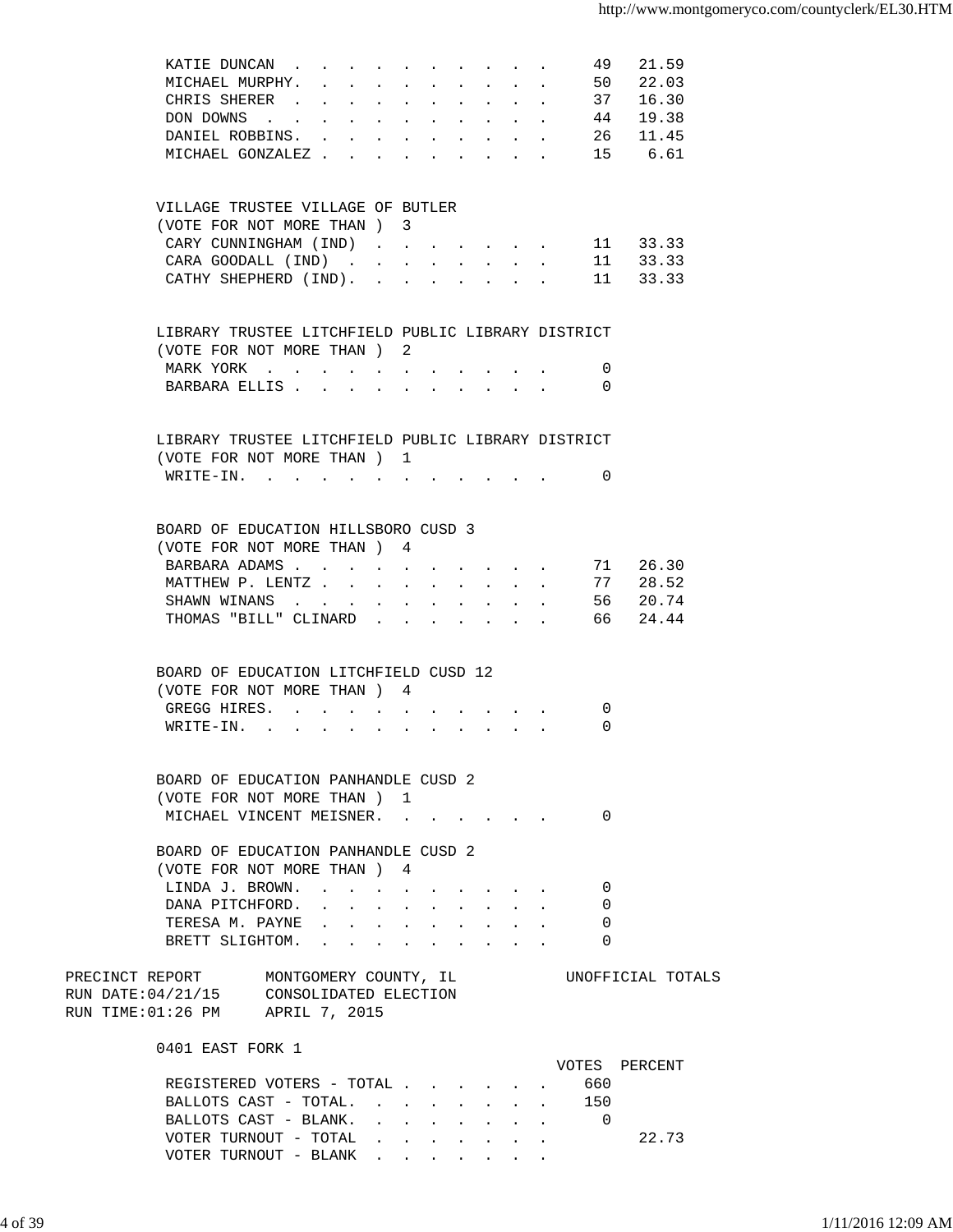| MAYOR CITY OF COFFEEN                                        |                      |                      |           |                                             |                                                              |        |                |                   |
|--------------------------------------------------------------|----------------------|----------------------|-----------|---------------------------------------------|--------------------------------------------------------------|--------|----------------|-------------------|
| (VOTE FOR NOT MORE THAN ) 1                                  |                      |                      |           |                                             |                                                              |        |                |                   |
| ROBIN L. MOORE.                                              |                      |                      |           |                                             |                                                              | $\sim$ |                | 33 24.26          |
| SHEILA D. WHITE                                              |                      |                      |           |                                             |                                                              |        |                | $\cdot$ 103 75.74 |
|                                                              |                      |                      |           |                                             |                                                              |        |                |                   |
| COMMISSIONER CITY OF COFFEEN                                 |                      |                      |           |                                             |                                                              |        |                |                   |
| (VOTE FOR NOT MORE THAN) 4                                   |                      |                      |           |                                             |                                                              |        |                |                   |
| DARIN E. ROMANO 31 7.99                                      |                      |                      |           |                                             |                                                              |        |                |                   |
| MICHAEL A. KETCHERSIDE .                                     |                      | $\mathbf{L}$         |           |                                             |                                                              |        |                | $\cdot$ 80 20.62  |
| DONNA SUMMERS                                                |                      |                      |           |                                             |                                                              |        | 95             | 24.48             |
| JODI MICENHEIMER ULRICI.                                     |                      |                      |           |                                             |                                                              |        | 93             | 23.97             |
| WRITE-IN.                                                    |                      |                      |           |                                             |                                                              |        | 89             | 22.94             |
|                                                              |                      |                      |           |                                             |                                                              |        |                |                   |
| MAYOR CITY OF HILLSBORO                                      |                      |                      |           |                                             |                                                              |        |                |                   |
| (VOTE FOR NOT MORE THAN) 1                                   |                      |                      |           |                                             |                                                              |        |                |                   |
| BRIAN SULLIVAN.                                              |                      |                      |           |                                             |                                                              |        | 0              |                   |
| DONALD KARBAN                                                |                      |                      |           |                                             |                                                              |        | $\Omega$       |                   |
|                                                              |                      |                      |           |                                             |                                                              |        |                |                   |
|                                                              |                      |                      |           |                                             |                                                              |        |                |                   |
| COMMISSIONER CITY OF HILLSBORO<br>(VOTE FOR NOT MORE THAN) 4 |                      |                      |           |                                             |                                                              |        |                |                   |
| CHRIS PAPIN.                                                 |                      |                      |           |                                             |                                                              |        | $\Omega$       |                   |
|                                                              |                      |                      |           |                                             |                                                              |        |                |                   |
| KATIE DUNCAN                                                 |                      |                      |           |                                             |                                                              |        | 0              |                   |
| MICHAEL MURPHY.<br>$\mathbf{r}$                              |                      |                      |           |                                             |                                                              |        | 0              |                   |
| CHRIS SHERER .                                               | $\ddot{\phantom{0}}$ | $\ddot{\phantom{0}}$ |           |                                             |                                                              |        | $\Omega$       |                   |
| DON DOWNS                                                    |                      |                      |           |                                             |                                                              |        | 0              |                   |
| DANIEL ROBBINS.                                              | $\mathbf{L}$         | $\mathbf{L}$         | $\sim$    | $\ddot{\phantom{a}}$                        | $\mathbf{r}$                                                 | $\sim$ | 0              |                   |
| MICHAEL GONZALEZ                                             |                      |                      |           |                                             | $\mathbf{L} = \mathbf{L} \mathbf{L} + \mathbf{L} \mathbf{L}$ |        | $\Omega$       |                   |
|                                                              |                      |                      |           |                                             |                                                              |        |                |                   |
| BOARD OF EDUCATION HILLSBORO CUSD 3                          |                      |                      |           |                                             |                                                              |        |                |                   |
| (VOTE FOR NOT MORE THAN)                                     |                      | 4                    |           |                                             |                                                              |        |                |                   |
| BARBARA ADAMS                                                |                      |                      |           |                                             |                                                              |        |                | 103 28.45         |
| MATTHEW P. LENTZ                                             |                      |                      | $\bullet$ |                                             | <b>All All Andrew</b>                                        |        | 90             | 24.86             |
| SHAWN WINANS                                                 |                      |                      |           |                                             |                                                              |        | 80             | 22.10             |
| THOMAS "BILL" CLINARD                                        | $\mathbf{L}$         |                      |           |                                             |                                                              |        | 89             | 24.59             |
| PRECINCT REPORT<br>MONTGOMERY COUNTY, IL                     |                      |                      |           |                                             |                                                              |        |                | UNOFFICIAL TOTALS |
| RUN DATE: 04/21/15 CONSOLIDATED ELECTION                     |                      |                      |           |                                             |                                                              |        |                |                   |
| RUN TIME: 01:26 PM APRIL 7, 2015                             |                      |                      |           |                                             |                                                              |        |                |                   |
| 0402 EAST FORK 2                                             |                      |                      |           |                                             |                                                              |        |                |                   |
|                                                              |                      |                      |           |                                             |                                                              |        |                | VOTES PERCENT     |
| REGISTERED VOTERS - TOTAL                                    |                      |                      |           |                                             |                                                              |        | 123            |                   |
| BALLOTS CAST - TOTAL. 25                                     |                      |                      |           |                                             |                                                              |        |                |                   |
| BALLOTS CAST - BLANK.                                        |                      |                      |           |                                             | and a series of the series of the series of                  |        | $\overline{0}$ |                   |
| VOTER TURNOUT - TOTAL                                        |                      |                      |           | and a series of the series of the series of |                                                              |        |                | 20.33             |
| VOTER TURNOUT - BLANK                                        |                      |                      |           |                                             |                                                              |        |                |                   |
|                                                              |                      |                      |           |                                             |                                                              |        |                |                   |
| VILLAGE PRESIDENT VILLAGE OF DONNELLSON                      |                      |                      |           |                                             |                                                              |        |                |                   |
| (VOTE FOR NOT MORE THAN) 1                                   |                      |                      |           |                                             |                                                              |        |                |                   |
| DARRELL JETT (IND) 17 100.00                                 |                      |                      |           |                                             |                                                              |        |                |                   |
|                                                              |                      |                      |           |                                             |                                                              |        |                |                   |
| VILLAGE TRUSTEE VILLAGE OF DONNELLSON                        |                      |                      |           |                                             |                                                              |        |                |                   |
| (VOTE FOR NOT MORE THAN) 3                                   |                      |                      |           |                                             |                                                              |        |                |                   |
| GARY LONG (IND)                                              |                      |                      |           |                                             |                                                              |        | 15             | 27.78             |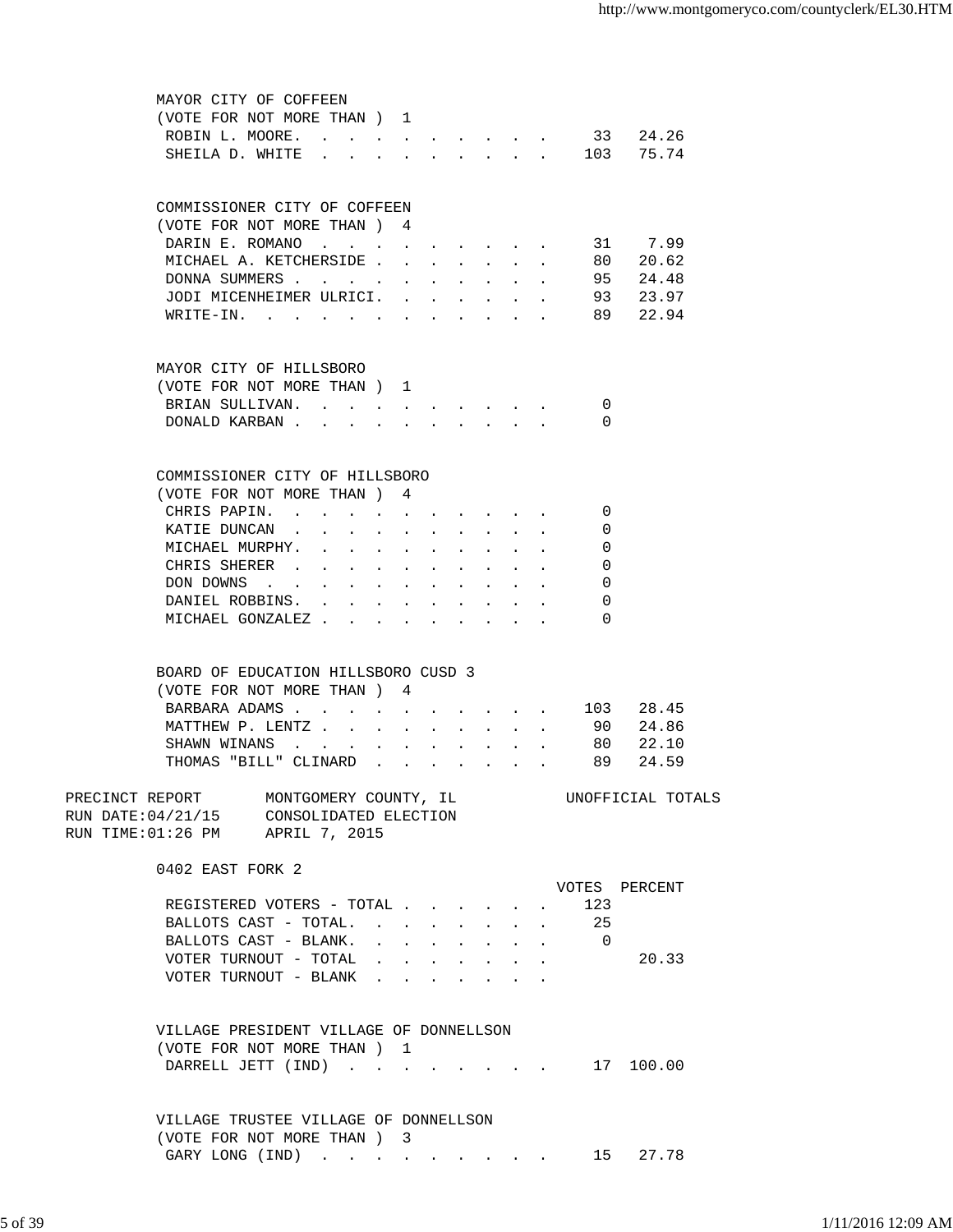| BRUCE GOODIN (IND)                                                                                    |                                                                                                                                      |                           |                                                                                                                                                                                                                                                                                                                                                                                                                              |                      |              |                                                       |              | 17              | 31.48             |  |
|-------------------------------------------------------------------------------------------------------|--------------------------------------------------------------------------------------------------------------------------------------|---------------------------|------------------------------------------------------------------------------------------------------------------------------------------------------------------------------------------------------------------------------------------------------------------------------------------------------------------------------------------------------------------------------------------------------------------------------|----------------------|--------------|-------------------------------------------------------|--------------|-----------------|-------------------|--|
| FRANCES JETT (IND)                                                                                    | $\mathbf{r} = \mathbf{r} + \mathbf{r}$ , where $\mathbf{r} = \mathbf{r} + \mathbf{r}$ , where $\mathbf{r} = \mathbf{r} + \mathbf{r}$ |                           |                                                                                                                                                                                                                                                                                                                                                                                                                              |                      |              |                                                       |              |                 | 13 24.07          |  |
| CINDY HOPWOOD (IND)                                                                                   |                                                                                                                                      |                           |                                                                                                                                                                                                                                                                                                                                                                                                                              |                      |              |                                                       |              |                 | 6 11.11           |  |
| JOANN JONES (IND).                                                                                    |                                                                                                                                      |                           |                                                                                                                                                                                                                                                                                                                                                                                                                              |                      |              |                                                       |              |                 | 3 5.56            |  |
|                                                                                                       |                                                                                                                                      |                           |                                                                                                                                                                                                                                                                                                                                                                                                                              |                      |              |                                                       |              |                 |                   |  |
| VILLAGE TRUSTEE VILLAGE OF DONNELLSON                                                                 |                                                                                                                                      |                           |                                                                                                                                                                                                                                                                                                                                                                                                                              |                      |              |                                                       |              |                 |                   |  |
| (VOTE FOR NOT MORE THAN) 1                                                                            |                                                                                                                                      |                           |                                                                                                                                                                                                                                                                                                                                                                                                                              |                      |              |                                                       |              |                 |                   |  |
| JOHN L. (JACK) HUDDLESTON (IND)                                                                       |                                                                                                                                      |                           |                                                                                                                                                                                                                                                                                                                                                                                                                              |                      |              |                                                       |              |                 | 19 100.00         |  |
|                                                                                                       |                                                                                                                                      |                           |                                                                                                                                                                                                                                                                                                                                                                                                                              |                      |              |                                                       |              |                 |                   |  |
| BOARD OF EDUCATION HILLSBORO CUSD 3                                                                   |                                                                                                                                      |                           |                                                                                                                                                                                                                                                                                                                                                                                                                              |                      |              |                                                       |              |                 |                   |  |
| (VOTE FOR NOT MORE THAN) 4                                                                            |                                                                                                                                      |                           |                                                                                                                                                                                                                                                                                                                                                                                                                              |                      |              |                                                       |              |                 |                   |  |
| BARBARA ADAMS                                                                                         |                                                                                                                                      |                           |                                                                                                                                                                                                                                                                                                                                                                                                                              |                      |              |                                                       |              |                 | 18 28.13          |  |
| MATTHEW P. LENTZ                                                                                      |                                                                                                                                      |                           |                                                                                                                                                                                                                                                                                                                                                                                                                              |                      |              |                                                       |              |                 | 16 25.00          |  |
| SHAWN WINANS                                                                                          |                                                                                                                                      |                           |                                                                                                                                                                                                                                                                                                                                                                                                                              |                      |              |                                                       |              |                 | 14 21.88          |  |
| THOMAS "BILL" CLINARD                                                                                 |                                                                                                                                      |                           |                                                                                                                                                                                                                                                                                                                                                                                                                              |                      |              |                                                       |              | 16              | 25.00             |  |
| PRECINCT REPORT MONTGOMERY COUNTY, IL<br>RUN DATE:04/21/15 CONSOLIDATED ELECTION                      |                                                                                                                                      |                           |                                                                                                                                                                                                                                                                                                                                                                                                                              |                      |              |                                                       |              |                 | UNOFFICIAL TOTALS |  |
| RUN TIME:01:26 PM APRIL 7, 2015                                                                       |                                                                                                                                      |                           |                                                                                                                                                                                                                                                                                                                                                                                                                              |                      |              |                                                       |              |                 |                   |  |
| 0403 EAST FORK 3                                                                                      |                                                                                                                                      |                           |                                                                                                                                                                                                                                                                                                                                                                                                                              |                      |              |                                                       |              |                 |                   |  |
|                                                                                                       |                                                                                                                                      |                           |                                                                                                                                                                                                                                                                                                                                                                                                                              |                      |              |                                                       |              |                 | VOTES PERCENT     |  |
| REGISTERED VOTERS - TOTAL                                                                             |                                                                                                                                      |                           |                                                                                                                                                                                                                                                                                                                                                                                                                              |                      |              |                                                       |              | 585             |                   |  |
| BALLOTS CAST - TOTAL. 102                                                                             |                                                                                                                                      |                           |                                                                                                                                                                                                                                                                                                                                                                                                                              |                      |              |                                                       |              |                 |                   |  |
| BALLOTS CAST - BLANK. 0                                                                               |                                                                                                                                      |                           |                                                                                                                                                                                                                                                                                                                                                                                                                              |                      |              |                                                       |              |                 |                   |  |
| VOTER TURNOUT - TOTAL                                                                                 |                                                                                                                                      |                           |                                                                                                                                                                                                                                                                                                                                                                                                                              |                      |              |                                                       |              |                 | 17.44             |  |
| VOTER TURNOUT - BLANK $\cdot$                                                                         |                                                                                                                                      |                           |                                                                                                                                                                                                                                                                                                                                                                                                                              |                      |              |                                                       |              |                 |                   |  |
|                                                                                                       |                                                                                                                                      |                           |                                                                                                                                                                                                                                                                                                                                                                                                                              |                      |              |                                                       |              |                 |                   |  |
| MAYOR CITY OF HILLSBORO                                                                               |                                                                                                                                      |                           |                                                                                                                                                                                                                                                                                                                                                                                                                              |                      |              |                                                       |              |                 |                   |  |
| (VOTE FOR NOT MORE THAN) 1                                                                            |                                                                                                                                      |                           |                                                                                                                                                                                                                                                                                                                                                                                                                              |                      |              |                                                       |              |                 |                   |  |
| BRIAN SULLIVAN.                                                                                       |                                                                                                                                      |                           |                                                                                                                                                                                                                                                                                                                                                                                                                              |                      |              |                                                       |              |                 | 30 62.50          |  |
| DONALD KARBAN.<br>$\mathbf{r}$                                                                        |                                                                                                                                      |                           |                                                                                                                                                                                                                                                                                                                                                                                                                              | $\ddot{\phantom{0}}$ | $\sim$ $-$   | $\sim$ $-$                                            |              |                 | 18 37.50          |  |
|                                                                                                       |                                                                                                                                      |                           |                                                                                                                                                                                                                                                                                                                                                                                                                              |                      |              |                                                       |              |                 |                   |  |
| COMMISSIONER CITY OF HILLSBORO                                                                        |                                                                                                                                      |                           |                                                                                                                                                                                                                                                                                                                                                                                                                              |                      |              |                                                       |              |                 |                   |  |
| (VOTE FOR NOT MORE THAN) 4                                                                            |                                                                                                                                      |                           |                                                                                                                                                                                                                                                                                                                                                                                                                              |                      |              |                                                       |              |                 |                   |  |
| CHRIS PAPIN. .<br>and the contract of the contract of the contract of the contract of the contract of |                                                                                                                                      |                           |                                                                                                                                                                                                                                                                                                                                                                                                                              |                      |              |                                                       |              | $7\phantom{.0}$ | 4.38              |  |
| KATIE DUNCAN                                                                                          | $\mathbf{r} = \mathbf{r} + \mathbf{r} + \mathbf{r} + \mathbf{r}$                                                                     |                           |                                                                                                                                                                                                                                                                                                                                                                                                                              | $\bullet$ .          |              | $\mathbf{r} = \mathbf{r} + \mathbf{r}$                |              | 34              | 21.25             |  |
| MICHAEL MURPHY. .                                                                                     | and a state of the                                                                                                                   |                           | $\mathbf{L} = \mathbf{0}$                                                                                                                                                                                                                                                                                                                                                                                                    | $\ddot{\phantom{0}}$ |              | and a strategic state                                 |              | 39              | 24.38             |  |
| CHRIS SHERER .<br>$\sim$<br>$\bullet$ .<br><br><br><br><br><br><br><br><br><br><br><br>               |                                                                                                                                      | $\mathbf{L} = \mathbf{L}$ | $\mathbf{L}^{\text{max}}$                                                                                                                                                                                                                                                                                                                                                                                                    | $\ddot{\phantom{0}}$ |              | All Carolina                                          |              | 30              | 18.75             |  |
| DON DOWNS<br>$\sim$                                                                                   | $\bullet$ .<br><br><br><br><br><br><br><br><br><br><br><br>                                                                          | $\sim$ $-$                | $\mathbf{L} = \mathbf{0}$                                                                                                                                                                                                                                                                                                                                                                                                    | $\ddot{\phantom{0}}$ |              | $\mathbf{z} = \mathbf{z} + \mathbf{z} + \mathbf{z}$ . |              | 35              | 21.88             |  |
| DANIEL ROBBINS.                                                                                       |                                                                                                                                      |                           |                                                                                                                                                                                                                                                                                                                                                                                                                              |                      |              |                                                       |              | 11              | 6.88              |  |
| MICHAEL GONZALEZ                                                                                      |                                                                                                                                      |                           |                                                                                                                                                                                                                                                                                                                                                                                                                              | $\ddot{\phantom{a}}$ |              |                                                       |              | $\overline{4}$  | 2.50              |  |
|                                                                                                       |                                                                                                                                      |                           |                                                                                                                                                                                                                                                                                                                                                                                                                              |                      |              |                                                       |              |                 |                   |  |
| VILLAGE TRUSTEE VILLAGE OF SCHRAM CITY                                                                |                                                                                                                                      |                           |                                                                                                                                                                                                                                                                                                                                                                                                                              |                      |              |                                                       |              |                 |                   |  |
| (VOTE FOR NOT MORE THAN ) 3                                                                           |                                                                                                                                      |                           |                                                                                                                                                                                                                                                                                                                                                                                                                              |                      |              |                                                       |              |                 |                   |  |
| EARL D. ELLER (IND)                                                                                   |                                                                                                                                      |                           |                                                                                                                                                                                                                                                                                                                                                                                                                              |                      |              |                                                       |              | 31              | 31.00             |  |
| PATRICIA M. RHOADES (IND)                                                                             |                                                                                                                                      |                           |                                                                                                                                                                                                                                                                                                                                                                                                                              |                      |              |                                                       |              | 30              | 30.00             |  |
| KEVIN TUETKEN (IND)                                                                                   |                                                                                                                                      |                           |                                                                                                                                                                                                                                                                                                                                                                                                                              |                      |              |                                                       |              | 39              | 39.00             |  |
|                                                                                                       |                                                                                                                                      |                           |                                                                                                                                                                                                                                                                                                                                                                                                                              |                      |              |                                                       |              |                 |                   |  |
| BOARD OF EDUCATION HILLSBORO CUSD 3<br>(VOTE FOR NOT MORE THAN ) 4                                    |                                                                                                                                      |                           |                                                                                                                                                                                                                                                                                                                                                                                                                              |                      |              |                                                       |              |                 |                   |  |
| BARBARA ADAMS                                                                                         |                                                                                                                                      |                           |                                                                                                                                                                                                                                                                                                                                                                                                                              |                      |              |                                                       |              | 68 —            | 25.09             |  |
| MATTHEW P. LENTZ                                                                                      | $\mathbf{r}$                                                                                                                         |                           |                                                                                                                                                                                                                                                                                                                                                                                                                              |                      |              |                                                       |              | 75              | 27.68             |  |
| SHAWN WINANS                                                                                          |                                                                                                                                      |                           |                                                                                                                                                                                                                                                                                                                                                                                                                              |                      |              |                                                       |              | 59              | 21.77             |  |
|                                                                                                       | $\sim$                                                                                                                               |                           | $\mathbf{r}$                                                                                                                                                                                                                                                                                                                                                                                                                 | $\mathbf{L}$         | $\mathbf{A}$ | $\sim$                                                |              |                 |                   |  |
| THOMAS "BILL" CLINARD                                                                                 |                                                                                                                                      |                           | $\mathbf{r} = \mathbf{r} + \mathbf{r} + \mathbf{r} + \mathbf{r} + \mathbf{r} + \mathbf{r} + \mathbf{r} + \mathbf{r} + \mathbf{r} + \mathbf{r} + \mathbf{r} + \mathbf{r} + \mathbf{r} + \mathbf{r} + \mathbf{r} + \mathbf{r} + \mathbf{r} + \mathbf{r} + \mathbf{r} + \mathbf{r} + \mathbf{r} + \mathbf{r} + \mathbf{r} + \mathbf{r} + \mathbf{r} + \mathbf{r} + \mathbf{r} + \mathbf{r} + \mathbf{r} + \mathbf{r} + \mathbf$ |                      |              |                                                       | $\mathbf{L}$ | 69              | 25.46             |  |
|                                                                                                       |                                                                                                                                      |                           |                                                                                                                                                                                                                                                                                                                                                                                                                              |                      |              |                                                       |              |                 |                   |  |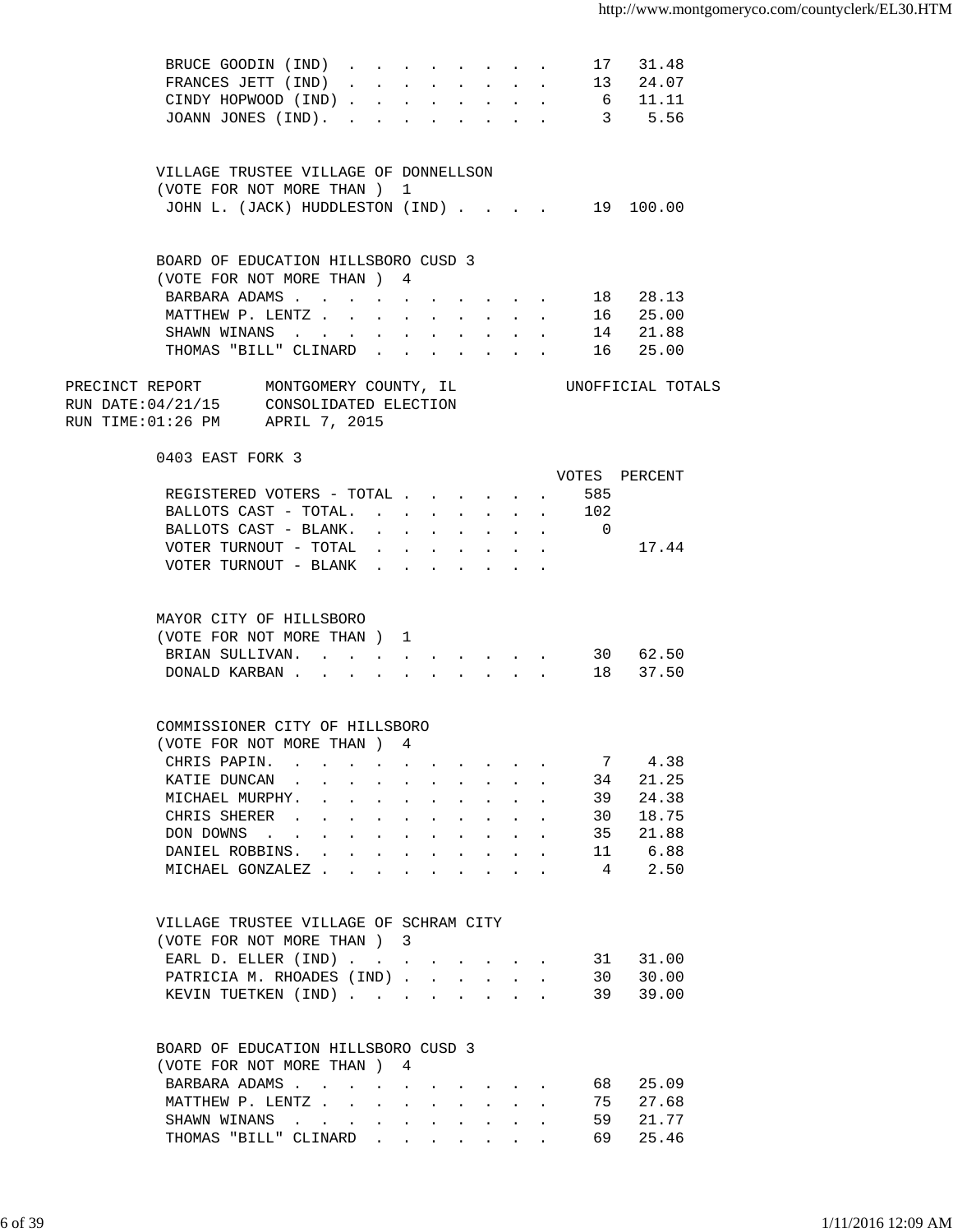| PRECINCT REPORT   | MONTGOMERY COUNTY, IL |  |
|-------------------|-----------------------|--|
| RUN DATE:04/21/15 | CONSOLIDATED ELECTION |  |
| RUN TIME:01:26 PM | APRIL 7, 2015         |  |

UNOFFICIAL TOTALS

| 0501 FILLMORE                                                 |                                      |                      |                                          |                                                             |                           |                                         |              |                                                                                            |                |
|---------------------------------------------------------------|--------------------------------------|----------------------|------------------------------------------|-------------------------------------------------------------|---------------------------|-----------------------------------------|--------------|--------------------------------------------------------------------------------------------|----------------|
|                                                               |                                      |                      |                                          |                                                             |                           |                                         |              |                                                                                            | VOTES PERCENT  |
| REGISTERED VOTERS - TOTAL                                     |                                      |                      |                                          |                                                             |                           |                                         |              | . 420                                                                                      |                |
| BALLOTS CAST - TOTAL. .                                       |                                      |                      |                                          |                                                             |                           |                                         |              | 39                                                                                         |                |
| BALLOTS CAST - BLANK.                                         |                                      |                      |                                          |                                                             |                           |                                         |              |                                                                                            | $\cdot$ 1 2.56 |
| VOTER TURNOUT - TOTAL                                         |                                      |                      |                                          |                                                             |                           |                                         |              |                                                                                            | 9.29           |
| VOTER TURNOUT - BLANK                                         |                                      |                      |                                          |                                                             |                           |                                         |              |                                                                                            | $\ldots$ 24    |
|                                                               |                                      |                      |                                          |                                                             |                           |                                         |              |                                                                                            |                |
| VILLAGE TRUSTEE VILLAGE OF FILLMORE                           |                                      |                      |                                          |                                                             |                           |                                         |              |                                                                                            |                |
| (VOTE FOR NOT MORE THAN) 3                                    |                                      |                      |                                          |                                                             |                           |                                         |              |                                                                                            |                |
| GARRETT K. MILLER (IND).                                      |                                      |                      |                                          |                                                             |                           |                                         |              | the contract of the contract of                                                            | 23 54.76       |
| KEITH M. MORRIS (IND)                                         |                                      |                      |                                          |                                                             |                           |                                         |              | $\mathbf{r} = \mathbf{r} + \mathbf{r} + \mathbf{r} + \mathbf{r} + \mathbf{r} + \mathbf{r}$ | 19  45.24      |
|                                                               |                                      |                      |                                          |                                                             |                           |                                         |              |                                                                                            |                |
| VILLAGE TRUSTEE VILLAGE OF FILLMORE                           |                                      |                      |                                          |                                                             |                           |                                         |              |                                                                                            |                |
| (VOTE FOR NOT MORE THAN) 1                                    |                                      |                      |                                          |                                                             |                           |                                         |              |                                                                                            |                |
| NO CANDIDATE.                                                 | $\mathbf{L} = \mathbf{L} \mathbf{L}$ |                      |                                          |                                                             |                           |                                         |              | $\overline{0}$                                                                             |                |
| BOARD OF EDUCATION HILLSBORO CUSD 3                           |                                      |                      |                                          |                                                             |                           |                                         |              |                                                                                            |                |
|                                                               |                                      |                      |                                          |                                                             |                           |                                         |              |                                                                                            |                |
| (VOTE FOR NOT MORE THAN ) 4                                   |                                      |                      |                                          |                                                             |                           |                                         |              |                                                                                            |                |
| BARBARA ADAMS 4 50.00                                         |                                      |                      |                                          |                                                             |                           |                                         |              |                                                                                            |                |
| MATTHEW P. LENTZ                                              |                                      |                      |                                          |                                                             |                           |                                         |              |                                                                                            | $1 \t 12.50$   |
| SHAWN WINANS                                                  |                                      |                      | $\mathbf{z} = \mathbf{z} + \mathbf{z}$ . | $\bullet$ .<br><br><br><br><br><br><br><br><br><br><br><br> | $\mathbf{L}^{\text{max}}$ |                                         |              |                                                                                            | $1 \t 12.50$   |
| THOMAS "BILL" CLINARD                                         |                                      |                      |                                          |                                                             |                           |                                         |              |                                                                                            | . 2 25.00      |
| BOARD OF EDUCATION NOKOMIS CUSD 22                            |                                      |                      |                                          |                                                             |                           |                                         |              |                                                                                            |                |
| (VOTE FOR NOT MORE THAN) 3                                    |                                      |                      |                                          |                                                             |                           |                                         |              |                                                                                            |                |
| CHAD RUPPERT                                                  |                                      |                      |                                          |                                                             |                           |                                         |              |                                                                                            | 30 35.29       |
|                                                               |                                      |                      |                                          |                                                             |                           |                                         |              |                                                                                            | 26 30.59       |
| DAVID SCHWEIZER                                               |                                      |                      |                                          |                                                             |                           | $\sim$                                  | $\mathbf{r}$ |                                                                                            |                |
| CARL J. KETTELKAMP .                                          | $\mathbf{r}$                         | $\ddot{\phantom{a}}$ | $\ddot{\phantom{a}}$                     |                                                             |                           | $\sim$                                  |              |                                                                                            | 29 34.12       |
| BOARD OF EDUCATION VANDALIA CUSD 203                          |                                      |                      |                                          |                                                             |                           |                                         |              |                                                                                            |                |
| (VOTE FOR NOT MORE THAN) 3                                    |                                      |                      |                                          |                                                             |                           |                                         |              |                                                                                            |                |
| JUDY WASMUTH                                                  |                                      |                      |                                          |                                                             |                           |                                         |              | 0                                                                                          |                |
| JAY SMITH                                                     |                                      |                      |                                          |                                                             |                           |                                         |              | 0                                                                                          |                |
| MATTHEW HALL                                                  |                                      |                      |                                          |                                                             |                           |                                         |              | 0                                                                                          |                |
|                                                               |                                      |                      |                                          |                                                             |                           |                                         |              |                                                                                            |                |
| TRUSTEES KASKASKIA COMMUNITY COLLEGE                          |                                      |                      |                                          |                                                             |                           |                                         |              |                                                                                            |                |
| KASKASKIA COMMUNITY COLLEGE DISTRICT 501                      |                                      |                      |                                          |                                                             |                           |                                         |              |                                                                                            |                |
| (VOTE FOR NOT MORE THAN ) 3                                   |                                      |                      |                                          |                                                             |                           |                                         |              |                                                                                            |                |
| JACK C. MAYS                                                  |                                      |                      |                                          |                                                             |                           |                                         |              | 0                                                                                          |                |
| JIM BEASLEY.                                                  |                                      |                      | $\mathbf{L}$                             |                                                             |                           | $\cdot$ $\cdot$ $\cdot$ $\cdot$ $\cdot$ |              | 0                                                                                          |                |
| LAURA WEDEKEMPER                                              |                                      |                      | $\ddot{\phantom{a}}$                     |                                                             |                           | $\cdot$ $\cdot$ $\cdot$ $\cdot$ $\cdot$ |              | $\Omega$                                                                                   |                |
|                                                               |                                      |                      |                                          |                                                             |                           |                                         |              |                                                                                            |                |
| FILLMORE QUESTION VILLAGE OF FILLMORE                         |                                      |                      |                                          |                                                             |                           |                                         |              |                                                                                            |                |
| (VOTE FOR NOT MORE THAN) 1                                    |                                      |                      |                                          |                                                             |                           |                                         |              |                                                                                            |                |
| YES<br>and the state of the state of the state of<br>$\sim$   | <b>All Carl Carl Control</b>         |                      |                                          |                                                             |                           |                                         |              |                                                                                            | 14 66.67       |
| NO.<br>$\ddot{\phantom{a}}$<br>$\sim$<br>$\ddot{\phantom{a}}$ |                                      | $\ddot{\phantom{a}}$ |                                          |                                                             | $\mathbf{r}$              | $\sim$                                  |              | 7                                                                                          | 33.33          |

PRECINCT REPORT MONTGOMERY COUNTY, IL UNOFFICIAL TOTALS RUN DATE:04/21/15 CONSOLIDATED ELECTION RUN TIME:01:26 PM APRIL 7, 2015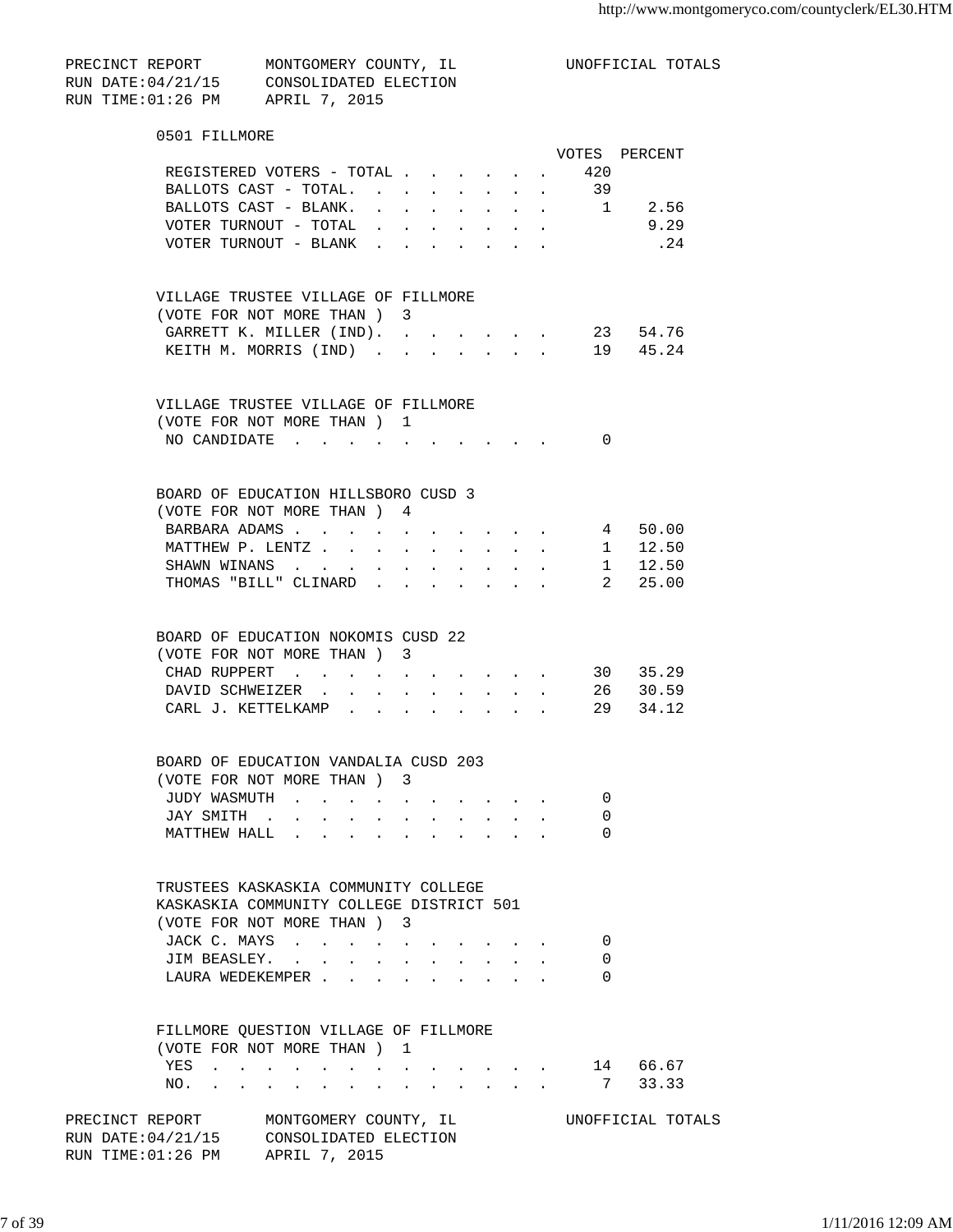| 0601 GRISHAM 1                                                      |                                                         |                      |                      |                                            |                                                                          |                           |                |                  |  |
|---------------------------------------------------------------------|---------------------------------------------------------|----------------------|----------------------|--------------------------------------------|--------------------------------------------------------------------------|---------------------------|----------------|------------------|--|
|                                                                     |                                                         |                      |                      |                                            |                                                                          |                           |                | VOTES PERCENT    |  |
| REGISTERED VOTERS - TOTAL                                           |                                                         |                      |                      |                                            |                                                                          |                           | . 214          |                  |  |
| BALLOTS CAST - TOTAL.                                               |                                                         |                      | $\ddot{\phantom{0}}$ |                                            |                                                                          | $\mathbf{L}^{\text{max}}$ | 48             |                  |  |
| BALLOTS CAST - BLANK.                                               |                                                         |                      |                      |                                            |                                                                          | $\sim$                    | $\overline{0}$ |                  |  |
| VOTER TURNOUT - TOTAL                                               |                                                         |                      |                      |                                            |                                                                          |                           |                | 22.43            |  |
| VOTER TURNOUT - BLANK                                               | $\sim$                                                  |                      |                      |                                            |                                                                          |                           |                |                  |  |
| VILLAGE TRUSTEE VILLAGE OF PANAMA                                   |                                                         |                      |                      |                                            |                                                                          |                           |                |                  |  |
| (VOTE FOR NOT MORE THAN ) 3                                         |                                                         |                      |                      |                                            |                                                                          |                           |                |                  |  |
| SCOTT A. KAMPMANN (IND).                                            |                                                         |                      |                      |                                            |                                                                          |                           |                | 33 32.35         |  |
| CHARLES M. DIXON (IND).                                             |                                                         |                      |                      |                                            |                                                                          |                           |                | $\cdot$ 33 32.35 |  |
| DOUGLAS A. CRUTHIS (IND)                                            |                                                         |                      |                      |                                            |                                                                          |                           |                | 27 26.47         |  |
| ADREANNE CRUTHIS (IND)                                              |                                                         |                      |                      |                                            | $\cdot$ $\cdot$ $\cdot$ $\cdot$ $\cdot$                                  |                           |                | 9 8.82           |  |
| VILLAGE TRUSTEE VILLAGE OF PANAMA                                   |                                                         |                      |                      |                                            |                                                                          |                           |                |                  |  |
| (VOTE FOR NOT MORE THAN) 1                                          |                                                         |                      |                      |                                            |                                                                          |                           |                |                  |  |
| LEEA M. KNIGHT (IND). 34 100.00                                     |                                                         |                      |                      |                                            |                                                                          |                           |                |                  |  |
| LIBRARY TRUSTEE LITCHFIELD PUBLIC LIBRARY DISTRICT                  |                                                         |                      |                      |                                            |                                                                          |                           |                |                  |  |
| (VOTE FOR NOT MORE THAN) 2                                          |                                                         |                      |                      |                                            |                                                                          |                           |                |                  |  |
| MARK YORK 2 50.00                                                   |                                                         |                      |                      |                                            |                                                                          |                           |                |                  |  |
| BARBARA ELLIS 2 50.00                                               |                                                         |                      |                      |                                            |                                                                          |                           |                |                  |  |
|                                                                     |                                                         |                      |                      |                                            |                                                                          |                           |                |                  |  |
| LIBRARY TRUSTEE LITCHFIELD PUBLIC LIBRARY DISTRICT                  |                                                         |                      |                      |                                            |                                                                          |                           |                |                  |  |
| (VOTE FOR NOT MORE THAN) 1                                          |                                                         |                      |                      |                                            |                                                                          |                           |                |                  |  |
| WRITE-IN.                                                           |                                                         |                      |                      |                                            |                                                                          |                           |                | $\cdot$ 1 100.00 |  |
| BOARD OF EDUCATION BOND COUNTY CUSD 2                               |                                                         |                      |                      |                                            |                                                                          |                           |                |                  |  |
| (VOTE FOR NOT MORE THAN ) 1                                         |                                                         |                      |                      |                                            |                                                                          |                           |                |                  |  |
| JAMES JACKSON                                                       |                                                         |                      |                      |                                            |                                                                          |                           | $\mathbf 0$    |                  |  |
| LAURA WALL                                                          |                                                         |                      |                      |                                            |                                                                          |                           | 0              |                  |  |
| FRANK DOLL                                                          |                                                         |                      |                      |                                            |                                                                          |                           | $\Omega$       |                  |  |
|                                                                     |                                                         |                      |                      |                                            |                                                                          |                           |                |                  |  |
| BOARD OF EDUCATION BOND COUNTY CUSD 2<br>(VOTE FOR NOT MORE THAN) 3 |                                                         |                      |                      |                                            |                                                                          |                           |                |                  |  |
| GREG ZYKAN                                                          |                                                         |                      |                      |                                            |                                                                          |                           | 0              |                  |  |
| RANDI WORKMAN.                                                      |                                                         |                      |                      |                                            |                                                                          |                           | 0              |                  |  |
| $\sim$<br>$\sim$ $\sim$                                             |                                                         |                      |                      | $\sim$                                     |                                                                          |                           | $\Omega$       |                  |  |
| NATHAN PRATER<br>ANDREA YOUNG.                                      | $\sim$<br>$\sim$                                        | $\ddot{\phantom{0}}$ |                      |                                            |                                                                          |                           | $\Omega$       |                  |  |
|                                                                     | $\mathbf{r} = \mathbf{r}$ and $\mathbf{r} = \mathbf{r}$ |                      | $\mathbf{L}$         | $\mathbf{r} = \mathbf{r} \cdot \mathbf{r}$ |                                                                          |                           | $\Omega$       |                  |  |
| ASHLEY AMMANN-DRIEMEYER.                                            |                                                         |                      |                      |                                            |                                                                          |                           |                |                  |  |
| BOARD OF EDUCATION HILLSBORO CUSD 3                                 |                                                         |                      |                      |                                            |                                                                          |                           |                |                  |  |
| (VOTE FOR NOT MORE THAN)                                            |                                                         | 4                    |                      |                                            |                                                                          |                           |                |                  |  |
| BARBARA ADAMS                                                       |                                                         |                      |                      |                                            |                                                                          |                           |                | 34 30.36         |  |
| MATTHEW P. LENTZ                                                    |                                                         |                      |                      |                                            | $\mathbf{r} = \mathbf{r} + \mathbf{r}$ , where $\mathbf{r} = \mathbf{r}$ |                           |                | 29 25.89         |  |
| SHAWN WINANS                                                        |                                                         |                      |                      |                                            |                                                                          |                           | 22             | 19.64            |  |
| THOMAS "BILL" CLINARD.                                              |                                                         |                      |                      |                                            |                                                                          |                           |                | 27 24.11         |  |
| BOARD OF EDUCATION LITCHFIELD CUSD 12                               |                                                         |                      |                      |                                            |                                                                          |                           |                |                  |  |
| (VOTE FOR NOT MORE THAN) 4                                          |                                                         |                      |                      |                                            |                                                                          |                           |                |                  |  |
| GREGG HIRES. 2                                                      |                                                         |                      |                      |                                            |                                                                          |                           |                | 66.67            |  |

WRITE-IN. . . . . . . . . . . . 1 33.33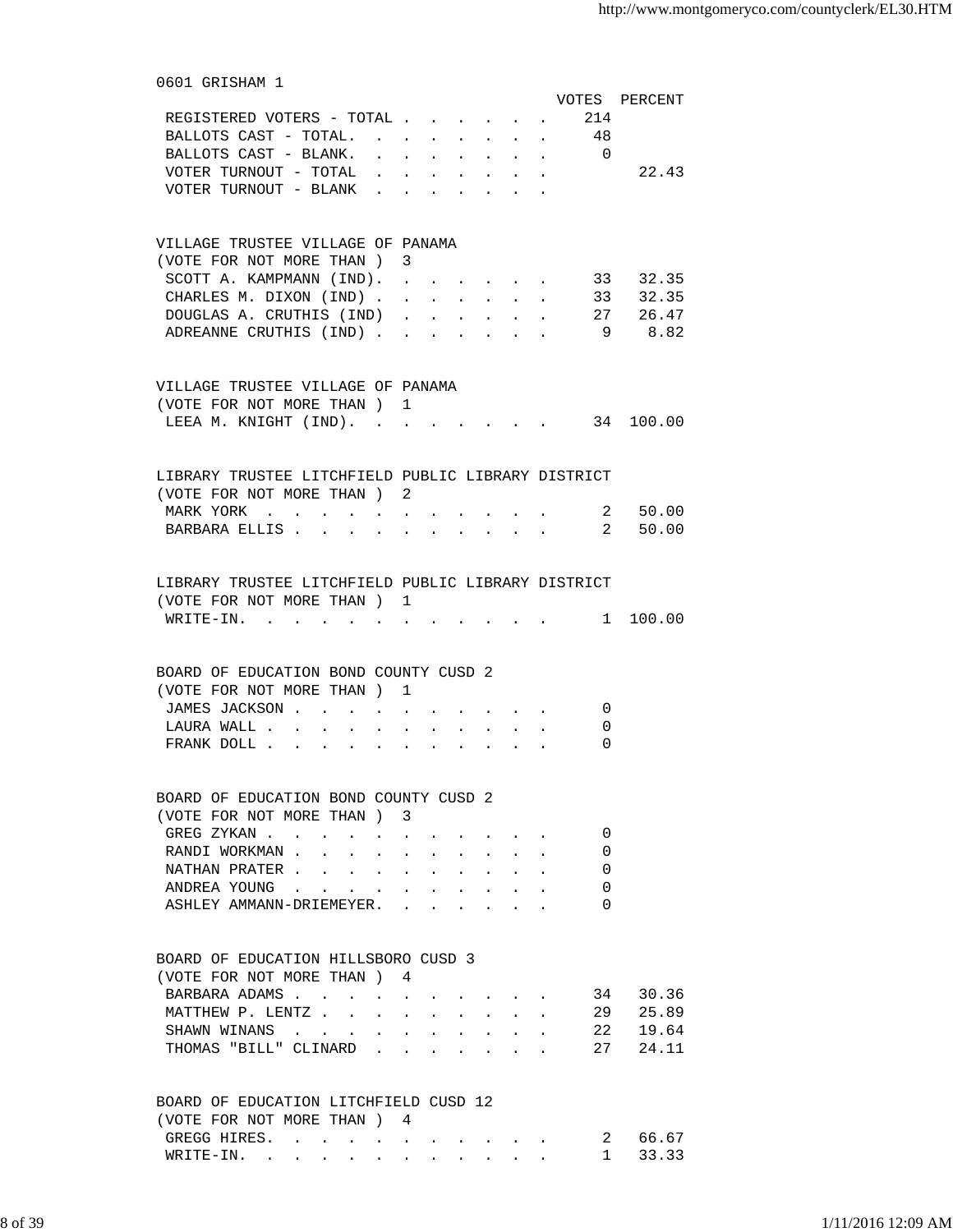TRUSTEES KASKASKIA COMMUNITY COLLEGE KASKASKIA COMMUNITY COLLEGE DISTRICT 501 (VOTE FOR NOT MORE THAN ) 3 JACK C. MAYS . . . . . . . . . . 0 JIM BEASLEY. . . . . . . . . . . 0 LAURA WEDEKEMPER . . . . . . . . . 0 PRECINCT REPORT MONTGOMERY COUNTY, IL UNOFFICIAL TOTALS RUN DATE:04/21/15 CONSOLIDATED ELECTION RUN TIME:01:26 PM APRIL 7, 2015 0602 GRISHAM 2 VOTES PERCENT REGISTERED VOTERS - TOTAL . . . . . . 178 BALLOTS CAST - TOTAL. . . . . . . . 37<br>BALLOTS CAST - BLANK. . . . . . . . 1 BALLOTS CAST - BLANK. . . . . . . . 1 2.70 VOTER TURNOUT - TOTAL . . . . . . . . 20.79 VOTER TURNOUT - BLANK . . . . . . . . . . . . 56 VILLAGE PRESIDENT VILLAGE OF DONNELLSON (VOTE FOR NOT MORE THAN ) 1 DARRELL JETT (IND) . . . . . . . . 24 100.00 VILLAGE TRUSTEE VILLAGE OF DONNELLSON (VOTE FOR NOT MORE THAN ) 3 GARY LONG (IND) . . . . . . . . . 21 28.77 BRUCE GOODIN (IND) . . . . . . . . 17 23.29 FRANCES JETT (IND) . . . . . . . . 15 20.55 CINDY HOPWOOD (IND) . . . . . . . . 9 12.33 JOANN JONES (IND). . . . . . . . . 11 15.07 VILLAGE TRUSTEE VILLAGE OF DONNELLSON (VOTE FOR NOT MORE THAN ) 1 JOHN L. (JACK) HUDDLESTON (IND) . . . . 25 100.00 BOARD OF EDUCATION HILLSBORO CUSD 3 (VOTE FOR NOT MORE THAN ) 4 BARBARA ADAMS . . . . . . . . . . . 24 28.24 MATTHEW P. LENTZ . . . . . . . . . . 20 23.53 SHAWN WINANS . . . . . . . . . . 17 20.00 THOMAS "BILL" CLINARD . . . . . . . 24 28.24 PRECINCT REPORT MONTGOMERY COUNTY, IL UNOFFICIAL TOTALS RUN DATE:04/21/15 CONSOLIDATED ELECTION RUN TIME:01:26 PM APRIL 7, 2015 0701 HARVEL VOTES PERCENT REGISTERED VOTERS - TOTAL . . . . . . 140 BALLOTS CAST - TOTAL. . . . . . . . . 19 BALLOTS CAST - BLANK. . . . . . . . 0 VOTER TURNOUT - TOTAL . . . . . . . . 13.57 VOTER TURNOUT - BLANK . . . .

> VILLAGE TRUSTEE VILLAGE OF HARVEL (VOTE FOR NOT MORE THAN ) 3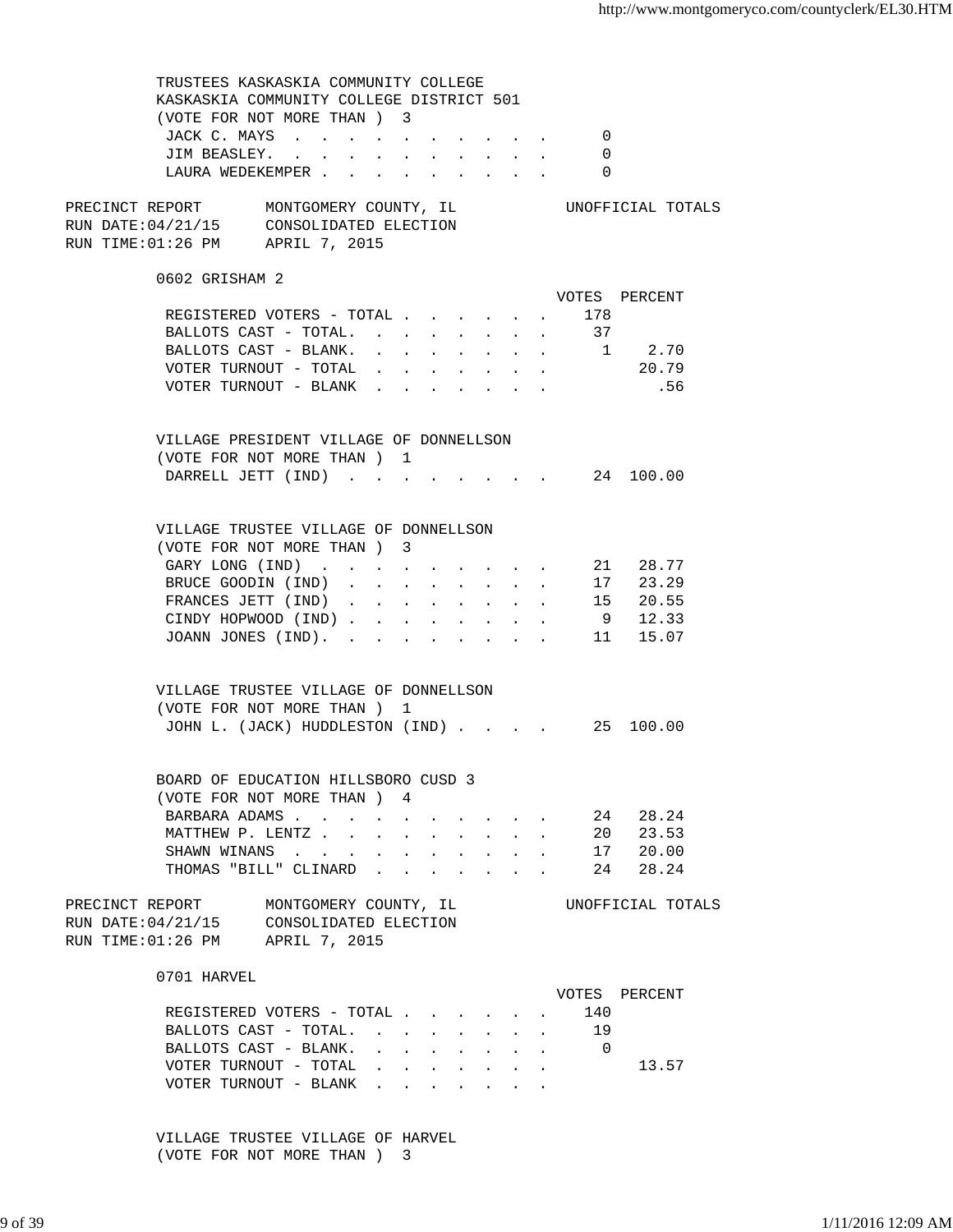| GARRETT FUCHS (IND)<br>TIMOTHY HUDGINS (IND).                                                                         |                                                                                                                                              |  |                                                                               |                          | 7 53.85<br>6 46.15 |       |
|-----------------------------------------------------------------------------------------------------------------------|----------------------------------------------------------------------------------------------------------------------------------------------|--|-------------------------------------------------------------------------------|--------------------------|--------------------|-------|
| LIBRARY TRUSTEE DOYLE PUBLIC LIBRARY                                                                                  |                                                                                                                                              |  |                                                                               |                          |                    |       |
| (VOTE FOR NOT MORE THAN) 2                                                                                            |                                                                                                                                              |  |                                                                               |                          |                    |       |
| STEPHEN R. HERR                                                                                                       |                                                                                                                                              |  |                                                                               |                          | 8 32.00            |       |
| MARY JANE KRAGER                                                                                                      |                                                                                                                                              |  |                                                                               |                          | 17 68.00           |       |
| LIBRARY TRUSTEE DOYLE PUBLIC LIBRARY                                                                                  |                                                                                                                                              |  |                                                                               |                          |                    |       |
| (VOTE FOR NOT MORE THAN ) 1                                                                                           |                                                                                                                                              |  |                                                                               |                          |                    |       |
| JUDY SUE WEITEKAMP                                                                                                    |                                                                                                                                              |  |                                                                               |                          | 14 100.00          |       |
| LIBRARY TRUSTEE FARMERSVILLE-WAGGONER LIBRARY                                                                         |                                                                                                                                              |  |                                                                               |                          |                    |       |
| (VOTE FOR NOT MORE THAN) 3                                                                                            |                                                                                                                                              |  |                                                                               |                          |                    |       |
| TAMMY L. STIEREN                                                                                                      |                                                                                                                                              |  |                                                                               |                          | 1 33.33<br>1 33.33 |       |
| CHERYL HAMPTON.<br>ROBERT G. WAGAHOFF                                                                                 |                                                                                                                                              |  |                                                                               |                          | 1 33.33            |       |
|                                                                                                                       |                                                                                                                                              |  |                                                                               |                          |                    |       |
| LIBRARY TRUSTEE FARMERSVILLE-WAGGONER LIBRARY                                                                         |                                                                                                                                              |  |                                                                               |                          |                    |       |
| (VOTE FOR NOT MORE THAN) 1                                                                                            |                                                                                                                                              |  |                                                                               |                          |                    |       |
| MERCIE WEBB. 1 100.00                                                                                                 |                                                                                                                                              |  |                                                                               |                          |                    |       |
| BOARD OF EDUCATION MORRISONVILLE CUSD 1                                                                               |                                                                                                                                              |  |                                                                               |                          |                    |       |
| (VOTE FOR NOT MORE THAN) 4                                                                                            |                                                                                                                                              |  |                                                                               |                          |                    |       |
| DALE W. BROCKAMP                                                                                                      |                                                                                                                                              |  |                                                                               |                          | 2 50.00            |       |
| GERALD GOEBEL                                                                                                         |                                                                                                                                              |  |                                                                               |                          | 1 25.00            |       |
| ED GOEBEL $\cdots$                                                                                                    |                                                                                                                                              |  |                                                                               |                          | 1 25.00            |       |
| BOARD OF EDUCATION PANHANDLE CUSD 2                                                                                   |                                                                                                                                              |  |                                                                               |                          |                    |       |
| (VOTE FOR NOT MORE THAN)                                                                                              | 1                                                                                                                                            |  |                                                                               |                          |                    |       |
| MICHAEL VINCENT MEISNER.                                                                                              |                                                                                                                                              |  |                                                                               |                          | 17 100.00          |       |
| BOARD OF EDUCATION PANHANDLE CUSD 2                                                                                   |                                                                                                                                              |  |                                                                               |                          |                    |       |
| (VOTE FOR NOT MORE THAN ) 4                                                                                           |                                                                                                                                              |  |                                                                               |                          |                    |       |
| LINDA J. BROWN.                                                                                                       |                                                                                                                                              |  |                                                                               |                          | 15 25.00           |       |
| DANA PITCHFORD.                                                                                                       |                                                                                                                                              |  | $\mathbf{r} = \mathbf{r} + \mathbf{r} + \mathbf{r} + \mathbf{r} + \mathbf{r}$ |                          | 17 28.33           |       |
| TERESA M. PAYNE                                                                                                       |                                                                                                                                              |  |                                                                               | 13                       |                    | 21.67 |
| BRETT SLIGHTOM.                                                                                                       |                                                                                                                                              |  |                                                                               | 15                       | 25.00              |       |
| PRECINCT REPORT MONTGOMERY COUNTY, IL<br>RUN DATE: 04/21/15 CONSOLIDATED ELECTION<br>RUN TIME: 01:26 PM APRIL 7, 2015 |                                                                                                                                              |  |                                                                               | UNOFFICIAL TOTALS        |                    |       |
| 0801 HILLSBORO 1                                                                                                      |                                                                                                                                              |  |                                                                               |                          |                    |       |
|                                                                                                                       |                                                                                                                                              |  |                                                                               | VOTES PERCENT            |                    |       |
| REGISTERED VOTERS - TOTAL                                                                                             |                                                                                                                                              |  |                                                                               | 495                      |                    |       |
| BALLOTS CAST - TOTAL.                                                                                                 |                                                                                                                                              |  | $\mathbf{r}$ and $\mathbf{r}$ and $\mathbf{r}$ and $\mathbf{r}$               | 140                      |                    |       |
| BALLOTS CAST - BLANK.                                                                                                 | $\mathbf{r}$ , and $\mathbf{r}$ , and $\mathbf{r}$ , and $\mathbf{r}$                                                                        |  |                                                                               | $\overline{\phantom{0}}$ |                    |       |
| VOTER TURNOUT - TOTAL                                                                                                 | $\mathbf{r} = \mathbf{r} \cdot \mathbf{r}$ , and $\mathbf{r} = \mathbf{r} \cdot \mathbf{r}$ , and $\mathbf{r} = \mathbf{r} \cdot \mathbf{r}$ |  |                                                                               |                          | 28.28              |       |
| VOTER TURNOUT - BLANK                                                                                                 |                                                                                                                                              |  |                                                                               |                          |                    |       |
| MAYOR CITY OF HILLSBORO                                                                                               |                                                                                                                                              |  |                                                                               |                          |                    |       |
| (VOTE FOR NOT MORE THAN) 1                                                                                            |                                                                                                                                              |  |                                                                               |                          |                    |       |
| BRIAN SULLIVAN. 84 68.29                                                                                              |                                                                                                                                              |  |                                                                               |                          |                    |       |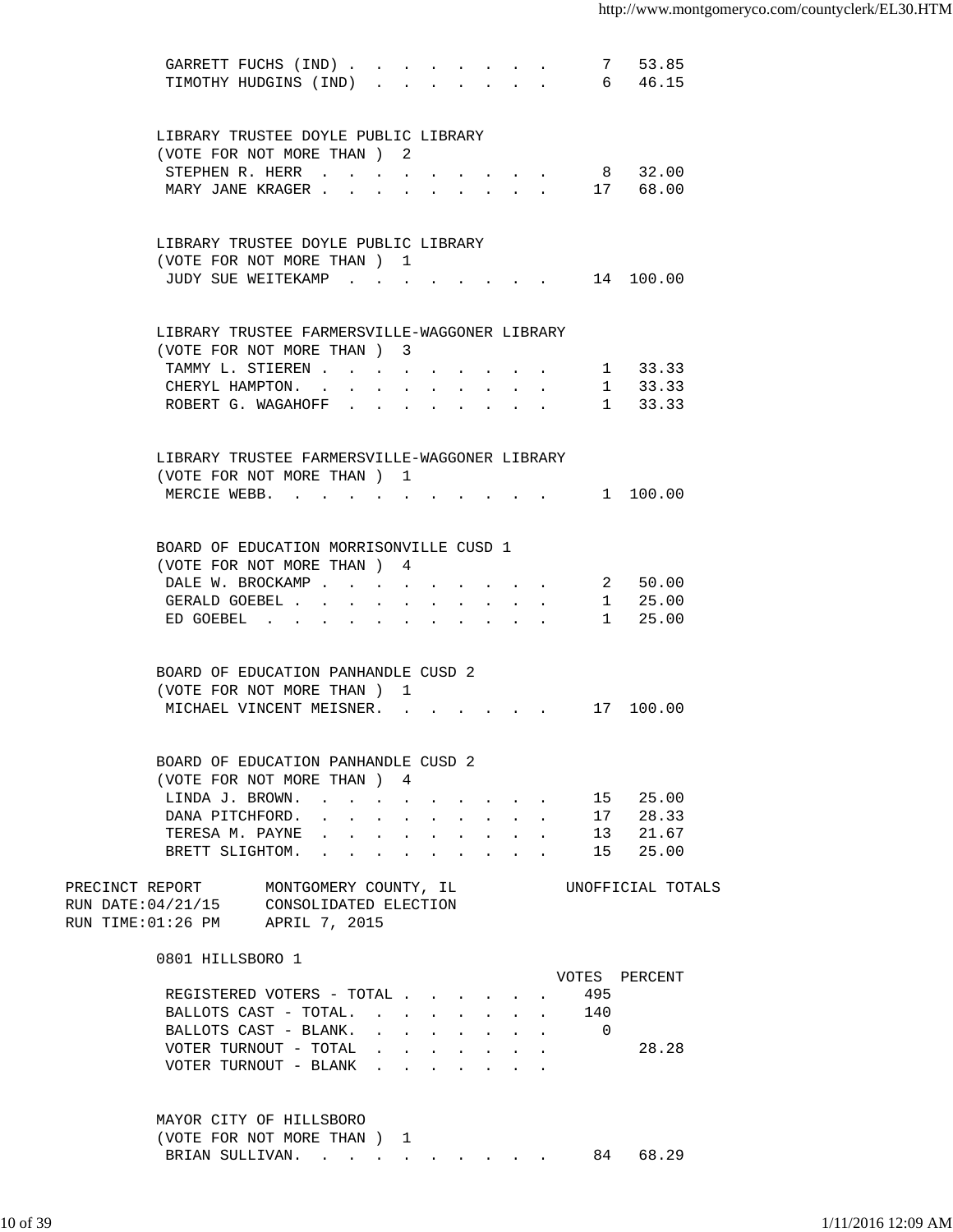|                 | DONALD KARBAN 39 31.71                                |                                                |                  |                                                             |                      |              |                      |                                                                                                                       |                           |                           |                   |               |  |
|-----------------|-------------------------------------------------------|------------------------------------------------|------------------|-------------------------------------------------------------|----------------------|--------------|----------------------|-----------------------------------------------------------------------------------------------------------------------|---------------------------|---------------------------|-------------------|---------------|--|
|                 | COMMISSIONER CITY OF HILLSBORO                        |                                                |                  |                                                             |                      |              |                      |                                                                                                                       |                           |                           |                   |               |  |
|                 | (VOTE FOR NOT MORE THAN ) 4                           |                                                |                  |                                                             |                      |              |                      |                                                                                                                       |                           |                           |                   |               |  |
|                 | CHRIS PAPIN.                                          |                                                |                  | $\sim$                                                      |                      |              |                      |                                                                                                                       |                           | $\mathbf{L}^{\text{max}}$ |                   | 35 8.66       |  |
|                 | KATIE DUNCAN.                                         |                                                |                  | $\ddot{\phantom{0}}$                                        |                      |              |                      |                                                                                                                       | $\sim$                    | $\Delta \sim 10^4$        |                   | 72 17.82      |  |
|                 | MICHAEL MURPHY.                                       |                                                |                  | $\mathbf{L}$                                                | $\ddot{\phantom{a}}$ | $\mathbf{L}$ | $\ddot{\phantom{a}}$ |                                                                                                                       | $\mathbf{r} = \mathbf{r}$ | $\mathbb{R}^{n+1}$        |                   | 89 22.03      |  |
|                 | CHRIS SHERER                                          |                                                |                  |                                                             | $\sim$               | $\sim$       |                      | $\mathcal{L}^{\mathcal{A}}$ , $\mathcal{L}^{\mathcal{A}}$ , $\mathcal{L}^{\mathcal{A}}$ , $\mathcal{L}^{\mathcal{A}}$ |                           |                           |                   | 64 15.84      |  |
|                 | DON DOWNS                                             |                                                |                  |                                                             | $\ddot{\phantom{0}}$ | $\sim$       |                      | $\mathcal{L}^{\mathcal{A}}$ , $\mathcal{L}^{\mathcal{A}}$ , $\mathcal{L}^{\mathcal{A}}$ , $\mathcal{L}^{\mathcal{A}}$ |                           |                           |                   | 71 17.57      |  |
|                 | DANIEL ROBBINS. 46 11.39                              |                                                |                  |                                                             |                      |              |                      |                                                                                                                       |                           |                           |                   |               |  |
|                 | MICHAEL GONZALEZ 27 6.68                              |                                                |                  |                                                             |                      |              |                      |                                                                                                                       |                           |                           |                   |               |  |
|                 | LIBRARY TRUSTEE LITCHFIELD PUBLIC LIBRARY DISTRICT    |                                                |                  |                                                             |                      |              |                      |                                                                                                                       |                           |                           |                   |               |  |
|                 | (VOTE FOR NOT MORE THAN) 2                            |                                                |                  |                                                             |                      |              |                      |                                                                                                                       |                           |                           |                   |               |  |
|                 | MARK YORK                                             |                                                | $\sim$ $\sim$    | $\cdot$ $\cdot$ $\cdot$ $\cdot$                             |                      |              |                      |                                                                                                                       |                           |                           |                   | 2 66.67       |  |
|                 | BARBARA ELLIS.                                        |                                                | $\sim$<br>$\sim$ | $\ddot{\phantom{a}}$                                        | $\ddot{\phantom{a}}$ |              |                      |                                                                                                                       |                           |                           |                   | 1 33.33       |  |
|                 |                                                       |                                                |                  |                                                             |                      |              |                      |                                                                                                                       |                           |                           |                   |               |  |
|                 | LIBRARY TRUSTEE LITCHFIELD PUBLIC LIBRARY DISTRICT    |                                                |                  |                                                             |                      |              |                      |                                                                                                                       |                           |                           |                   |               |  |
|                 | (VOTE FOR NOT MORE THAN) 1<br>WRITE-IN.               |                                                |                  |                                                             |                      |              |                      |                                                                                                                       |                           |                           | $\Omega$          |               |  |
|                 |                                                       |                                                |                  |                                                             |                      |              |                      |                                                                                                                       |                           |                           |                   |               |  |
|                 | BOARD OF EDUCATION HILLSBORO CUSD 3                   |                                                |                  |                                                             |                      |              |                      |                                                                                                                       |                           |                           |                   |               |  |
|                 | (VOTE FOR NOT MORE THAN ) 4                           |                                                |                  |                                                             |                      |              |                      |                                                                                                                       |                           |                           |                   |               |  |
|                 | BARBARA ADAMS                                         |                                                |                  |                                                             |                      |              |                      |                                                                                                                       |                           |                           |                   | $91 \t 27.16$ |  |
|                 | MATTHEW P. LENTZ                                      |                                                |                  |                                                             | $\ddot{\phantom{0}}$ |              |                      |                                                                                                                       |                           |                           |                   | 91 27.16      |  |
|                 | SHAWN WINANS                                          |                                                |                  | $\bullet$ .<br><br><br><br><br><br><br><br><br><br><br><br> |                      |              |                      |                                                                                                                       |                           |                           |                   | $76$ 22.69    |  |
|                 | THOMAS "BILL" CLINARD.                                |                                                |                  |                                                             | $\sim$ $\sim$        |              |                      | $\sim$                                                                                                                |                           |                           |                   | 77 22.99      |  |
|                 |                                                       |                                                |                  |                                                             |                      |              |                      |                                                                                                                       |                           |                           |                   |               |  |
|                 | BOARD OF EDUCATION LITCHFIELD CUSD 12                 |                                                |                  |                                                             |                      |              |                      |                                                                                                                       |                           |                           |                   |               |  |
|                 | (VOTE FOR NOT MORE THAN) 4                            |                                                |                  |                                                             |                      |              |                      |                                                                                                                       |                           |                           |                   |               |  |
|                 | GREGG HIRES. 1 33.33                                  |                                                |                  |                                                             |                      |              |                      |                                                                                                                       |                           |                           |                   |               |  |
|                 | WRITE-IN.                                             |                                                |                  |                                                             |                      |              |                      |                                                                                                                       |                           |                           |                   | 2 66.67       |  |
| PRECINCT REPORT | RUN DATE:04/21/15<br>RUN TIME: 01:26 PM APRIL 7, 2015 | MONTGOMERY COUNTY, IL<br>CONSOLIDATED ELECTION |                  |                                                             |                      |              |                      |                                                                                                                       |                           |                           | UNOFFICIAL TOTALS |               |  |
|                 | 0802 HILLSBORO 2                                      |                                                |                  |                                                             |                      |              |                      |                                                                                                                       |                           |                           |                   |               |  |
|                 |                                                       |                                                |                  |                                                             |                      |              |                      |                                                                                                                       |                           |                           | VOTES PERCENT     |               |  |
|                 | REGISTERED VOTERS - TOTAL                             |                                                |                  |                                                             |                      |              |                      |                                                                                                                       |                           |                           | 368               |               |  |
|                 | BALLOTS CAST - TOTAL.                                 |                                                |                  |                                                             |                      |              |                      |                                                                                                                       |                           |                           | 101               |               |  |
|                 | BALLOTS CAST - BLANK.                                 |                                                |                  |                                                             |                      |              |                      | and a strong control of the strong strong and                                                                         |                           |                           | $\Omega$          |               |  |
|                 | VOTER TURNOUT - TOTAL                                 |                                                |                  |                                                             |                      |              |                      |                                                                                                                       |                           |                           |                   | 27.45         |  |
|                 | VOTER TURNOUT - BLANK $\cdot$                         |                                                |                  |                                                             |                      |              |                      |                                                                                                                       |                           |                           |                   |               |  |
|                 | MAYOR CITY OF HILLSBORO                               |                                                |                  |                                                             |                      |              |                      |                                                                                                                       |                           |                           |                   |               |  |
|                 | (VOTE FOR NOT MORE THAN) 1                            |                                                |                  |                                                             |                      |              |                      |                                                                                                                       |                           |                           |                   |               |  |
|                 | BRIAN SULLIVAN.                                       |                                                |                  |                                                             | $\sim$               |              |                      |                                                                                                                       |                           |                           | 67                | 75.28         |  |
|                 | DONALD KARBAN                                         |                                                |                  |                                                             |                      |              |                      |                                                                                                                       |                           |                           | 22                | 24.72         |  |
|                 |                                                       |                                                |                  |                                                             |                      |              |                      |                                                                                                                       |                           |                           |                   |               |  |
|                 | COMMISSIONER CITY OF HILLSBORO                        |                                                |                  |                                                             |                      |              |                      |                                                                                                                       |                           |                           |                   |               |  |
|                 | (VOTE FOR NOT MORE THAN) 4                            |                                                |                  |                                                             |                      |              |                      |                                                                                                                       |                           |                           |                   |               |  |
|                 | CHRIS PAPIN.                                          |                                                |                  |                                                             |                      |              |                      |                                                                                                                       |                           |                           |                   | 16 5.56       |  |
|                 | KATIE DUNCAN                                          |                                                |                  |                                                             |                      |              |                      |                                                                                                                       |                           |                           | 56 —              | 19.44         |  |
|                 | MICHAEL MURPHY.                                       |                                                |                  |                                                             |                      |              |                      |                                                                                                                       |                           |                           | 63                | 21.88         |  |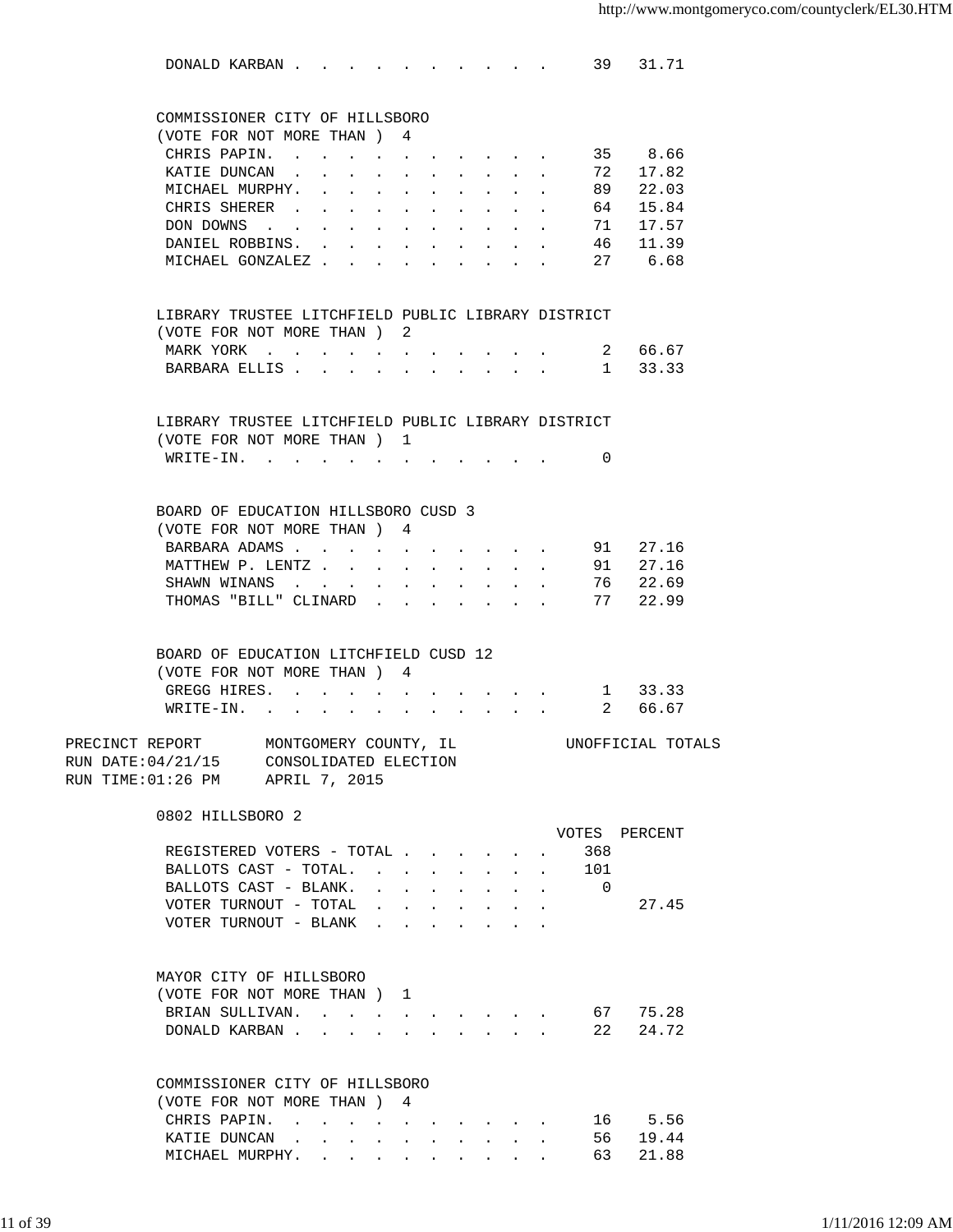| CHRIS SHERER                                                                                                              |                           |            |                                                             |                                           |                           |                                                 |              |                          | 34 11.81             |  |
|---------------------------------------------------------------------------------------------------------------------------|---------------------------|------------|-------------------------------------------------------------|-------------------------------------------|---------------------------|-------------------------------------------------|--------------|--------------------------|----------------------|--|
| DON DOWNS                                                                                                                 |                           |            |                                                             |                                           |                           |                                                 |              |                          |                      |  |
| DANIEL ROBBINS. .                                                                                                         | $\mathbf{L}^{\text{max}}$ |            |                                                             |                                           | $\mathbf{A}^{\text{max}}$ |                                                 | $\mathbf{L}$ |                          | 57 19.79<br>45 15.63 |  |
| MICHAEL GONZALEZ                                                                                                          |                           |            |                                                             |                                           |                           |                                                 |              |                          | 17 5.90              |  |
|                                                                                                                           |                           |            |                                                             |                                           |                           | and the control of the con-                     |              |                          |                      |  |
| BOARD OF EDUCATION HILLSBORO CUSD 3                                                                                       |                           |            |                                                             |                                           |                           |                                                 |              |                          |                      |  |
| (VOTE FOR NOT MORE THAN ) 4                                                                                               |                           |            |                                                             |                                           |                           |                                                 |              |                          |                      |  |
| BARBARA ADAMS 62 26.61                                                                                                    |                           |            |                                                             |                                           |                           |                                                 |              |                          |                      |  |
|                                                                                                                           |                           |            |                                                             |                                           |                           |                                                 |              |                          |                      |  |
| MATTHEW P. LENTZ 62 26.61                                                                                                 |                           |            |                                                             |                                           |                           |                                                 |              |                          |                      |  |
| SHAWN WINANS                                                                                                              |                           |            |                                                             | $\mathbf{z} = \mathbf{z} + \mathbf{z}$    |                           |                                                 |              |                          | $\cdot$ 50 21.46     |  |
| THOMAS "BILL" CLINARD                                                                                                     |                           |            |                                                             |                                           |                           |                                                 |              |                          | 59 25.32             |  |
| PRECINCT REPORT MONTGOMERY COUNTY, IL<br>RUN DATE:04/21/15 CONSOLIDATED ELECTION<br>RUN TIME:01:26 PM       APRIL 7, 2015 |                           |            |                                                             |                                           |                           |                                                 |              |                          | UNOFFICIAL TOTALS    |  |
|                                                                                                                           |                           |            |                                                             |                                           |                           |                                                 |              |                          |                      |  |
| 0803 HILLSBORO 3                                                                                                          |                           |            |                                                             |                                           |                           |                                                 |              |                          | VOTES PERCENT        |  |
| REGISTERED VOTERS - TOTAL 674                                                                                             |                           |            |                                                             |                                           |                           |                                                 |              |                          |                      |  |
| BALLOTS CAST - TOTAL. 343                                                                                                 |                           |            |                                                             |                                           |                           |                                                 |              |                          |                      |  |
|                                                                                                                           |                           |            |                                                             |                                           |                           |                                                 |              |                          |                      |  |
| BALLOTS CAST - BLANK. 0                                                                                                   |                           |            |                                                             |                                           |                           |                                                 |              |                          |                      |  |
| VOTER TURNOUT - TOTAL $\ldots$ .                                                                                          |                           |            |                                                             |                                           |                           |                                                 |              |                          | 50.89                |  |
| VOTER TURNOUT - BLANK                                                                                                     |                           |            |                                                             |                                           |                           |                                                 |              |                          |                      |  |
|                                                                                                                           |                           |            |                                                             |                                           |                           |                                                 |              |                          |                      |  |
| MAYOR CITY OF HILLSBORO                                                                                                   |                           |            |                                                             |                                           |                           |                                                 |              |                          |                      |  |
| (VOTE FOR NOT MORE THAN) 1                                                                                                |                           |            |                                                             |                                           |                           |                                                 |              |                          |                      |  |
| BRIAN SULLIVAN. 183 53.67                                                                                                 |                           |            |                                                             |                                           |                           |                                                 |              |                          |                      |  |
| DONALD KARBAN                                                                                                             |                           |            | $\ddot{\phantom{a}}$                                        |                                           |                           | $\mathbf{r} = \mathbf{r} + \mathbf{r}$          |              |                          | 158 46.33            |  |
|                                                                                                                           |                           |            |                                                             |                                           |                           |                                                 |              |                          |                      |  |
| COMMISSIONER CITY OF HILLSBORO                                                                                            |                           |            |                                                             |                                           |                           |                                                 |              |                          |                      |  |
| (VOTE FOR NOT MORE THAN) 4                                                                                                |                           |            |                                                             |                                           |                           |                                                 |              |                          |                      |  |
| CHRIS PAPIN.                                                                                                              |                           |            |                                                             |                                           |                           |                                                 |              |                          | 63 5.45              |  |
| KATIE DUNCAN                                                                                                              | $\sim 100$<br>$\sim$ $-$  | $\sim 100$ | $\bullet$ .<br><br><br><br><br><br><br><br><br><br><br><br> |                                           |                           |                                                 |              |                          | $\cdot$ 214 18.50    |  |
| MICHAEL MURPHY.                                                                                                           |                           |            |                                                             | and a strong control of the strong strong |                           |                                                 |              |                          | 229 19.79            |  |
| CHRIS SHERER                                                                                                              |                           |            |                                                             |                                           |                           |                                                 |              |                          |                      |  |
|                                                                                                                           |                           |            |                                                             |                                           |                           |                                                 |              |                          |                      |  |
| DON DOWNS                                                                                                                 |                           |            |                                                             |                                           |                           |                                                 |              |                          |                      |  |
| DANIEL ROBBINS.                                                                                                           |                           |            |                                                             |                                           |                           |                                                 |              |                          | 182 15.73            |  |
| MICHAEL GONZALEZ                                                                                                          |                           |            |                                                             |                                           |                           | $\cdot$ $\cdot$ $\cdot$ $\cdot$ $\cdot$ $\cdot$ |              |                          | 73 6.31              |  |
|                                                                                                                           |                           |            |                                                             |                                           |                           |                                                 |              |                          |                      |  |
| BOARD OF EDUCATION HILLSBORO CUSD 3                                                                                       |                           |            |                                                             |                                           |                           |                                                 |              |                          |                      |  |
| (VOTE FOR NOT MORE THAN) 4                                                                                                |                           |            |                                                             |                                           |                           |                                                 |              |                          |                      |  |
| BARBARA ADAMS                                                                                                             |                           |            |                                                             |                                           |                           |                                                 |              |                          | 215 24.57            |  |
| MATTHEW P. LENTZ                                                                                                          |                           |            |                                                             |                                           |                           |                                                 |              |                          | 263 30.06            |  |
| SHAWN WINANS 184 21.03                                                                                                    |                           |            |                                                             |                                           |                           |                                                 |              |                          |                      |  |
| THOMAS "BILL" CLINARD                                                                                                     |                           |            |                                                             |                                           |                           |                                                 |              |                          | 213 24.34            |  |
|                                                                                                                           |                           |            |                                                             |                                           |                           |                                                 |              |                          |                      |  |
| PRECINCT REPORT MONTGOMERY COUNTY, IL<br>RUN DATE:04/21/15 CONSOLIDATED ELECTION                                          |                           |            |                                                             |                                           |                           |                                                 |              |                          | UNOFFICIAL TOTALS    |  |
| RUN TIME:01:26 PM APRIL 7, 2015                                                                                           |                           |            |                                                             |                                           |                           |                                                 |              |                          |                      |  |
| 0804 HILLSBORO 4                                                                                                          |                           |            |                                                             |                                           |                           |                                                 |              |                          |                      |  |
|                                                                                                                           |                           |            |                                                             |                                           |                           |                                                 |              |                          | VOTES PERCENT        |  |
| REGISTERED VOTERS - TOTAL                                                                                                 |                           |            |                                                             |                                           |                           |                                                 |              | 379                      |                      |  |
| BALLOTS CAST - TOTAL. 139                                                                                                 |                           |            |                                                             |                                           |                           |                                                 |              |                          |                      |  |
| BALLOTS CAST - BLANK.                                                                                                     |                           |            |                                                             |                                           |                           |                                                 |              | $\overline{\phantom{0}}$ |                      |  |
| VOTER TURNOUT - TOTAL $\ldots$                                                                                            |                           |            |                                                             |                                           |                           |                                                 |              |                          | 36.68                |  |

VOTER TURNOUT - BLANK . . . . . . .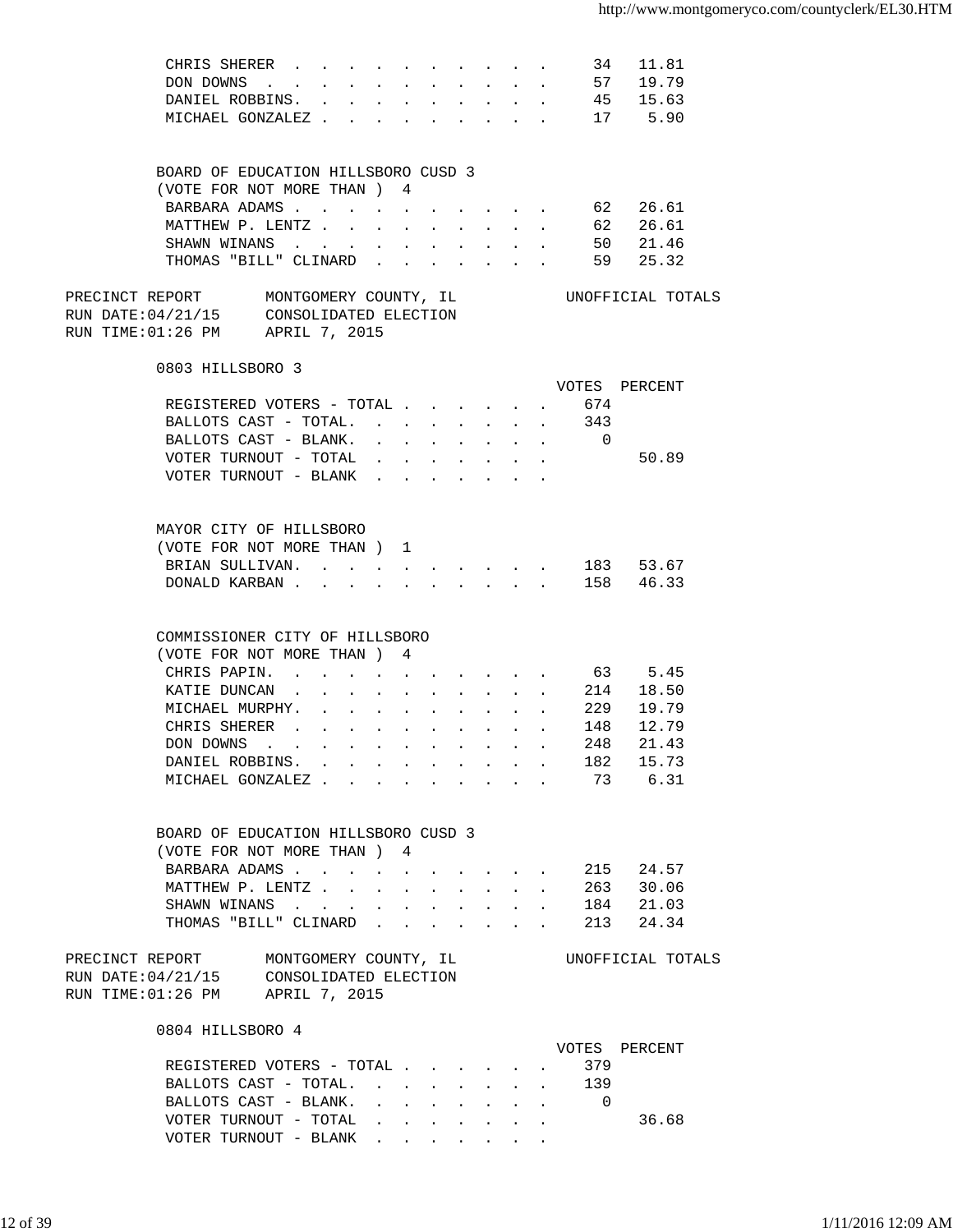| MAYOR CITY OF HILLSBORO                                                                                                                                                                                                                                 |        |                                          |                            |                      |            |                                                               |                       |                  |
|---------------------------------------------------------------------------------------------------------------------------------------------------------------------------------------------------------------------------------------------------------|--------|------------------------------------------|----------------------------|----------------------|------------|---------------------------------------------------------------|-----------------------|------------------|
| (VOTE FOR NOT MORE THAN) 1                                                                                                                                                                                                                              |        |                                          |                            |                      |            |                                                               |                       |                  |
| BRIAN SULLIVAN. 91 65.47                                                                                                                                                                                                                                |        |                                          |                            |                      |            |                                                               |                       |                  |
| DONALD KARBAN 48 34.53                                                                                                                                                                                                                                  |        |                                          |                            |                      |            |                                                               |                       |                  |
|                                                                                                                                                                                                                                                         |        |                                          |                            |                      |            |                                                               |                       |                  |
|                                                                                                                                                                                                                                                         |        |                                          |                            |                      |            |                                                               |                       |                  |
| COMMISSIONER CITY OF HILLSBORO<br>(VOTE FOR NOT MORE THAN ) 4                                                                                                                                                                                           |        |                                          |                            |                      |            |                                                               |                       |                  |
| CHRIS PAPIN. 42 8.64                                                                                                                                                                                                                                    |        |                                          |                            |                      |            |                                                               |                       |                  |
| KATIE DUNCAN                                                                                                                                                                                                                                            |        |                                          |                            |                      |            |                                                               |                       | 86 17.70         |
| MICHAEL MURPHY.                                                                                                                                                                                                                                         |        |                                          |                            |                      |            |                                                               |                       | . 101 20.78      |
| CHRIS SHERER 69                                                                                                                                                                                                                                         |        |                                          |                            |                      |            |                                                               |                       | 14.20            |
| DON DOWNS<br>the contract of the contract of the contract of                                                                                                                                                                                            |        |                                          |                            |                      |            |                                                               |                       | $\cdot$ 78 16.05 |
| DANIEL ROBBINS. 77 15.84                                                                                                                                                                                                                                |        |                                          |                            |                      |            |                                                               |                       |                  |
| MICHAEL GONZALEZ 33 6.79                                                                                                                                                                                                                                |        |                                          |                            |                      |            |                                                               |                       |                  |
|                                                                                                                                                                                                                                                         |        |                                          |                            |                      |            |                                                               |                       |                  |
| BOARD OF EDUCATION HILLSBORO CUSD 3                                                                                                                                                                                                                     |        |                                          |                            |                      |            |                                                               |                       |                  |
| (VOTE FOR NOT MORE THAN) 4                                                                                                                                                                                                                              |        |                                          |                            |                      |            |                                                               |                       |                  |
| BARBARA ADAMS                                                                                                                                                                                                                                           | $\sim$ | $\sim$ $-$                               |                            |                      |            | and a strong control of the strong                            |                       | 88 23.78         |
| MATTHEW P. LENTZ                                                                                                                                                                                                                                        |        |                                          |                            |                      |            |                                                               |                       | 103 27.84        |
| SHAWN WINANS                                                                                                                                                                                                                                            |        |                                          |                            |                      |            |                                                               |                       | 84 22.70         |
| THOMAS "BILL" CLINARD                                                                                                                                                                                                                                   |        |                                          |                            |                      |            |                                                               |                       | 95 25.68         |
|                                                                                                                                                                                                                                                         |        |                                          |                            |                      |            |                                                               |                       |                  |
| PRECINCT REPORT MONTGOMERY COUNTY, IL CONOFFICIAL TOTALS                                                                                                                                                                                                |        |                                          |                            |                      |            |                                                               |                       |                  |
| RUN DATE:04/21/15 CONSOLIDATED ELECTION<br>RUN TIME:01:26 PM APRIL 7, 2015                                                                                                                                                                              |        |                                          |                            |                      |            |                                                               |                       |                  |
| 0805 HILLSBORO 5                                                                                                                                                                                                                                        |        |                                          |                            |                      |            |                                                               |                       |                  |
|                                                                                                                                                                                                                                                         |        |                                          |                            |                      |            |                                                               |                       | VOTES PERCENT    |
| REGISTERED VOTERS - TOTAL                                                                                                                                                                                                                               |        |                                          |                            |                      |            | $\sim$                                                        | 710                   |                  |
| BALLOTS CAST - TOTAL<br>BALLOTS CAST - BLANK.                                                                                                                                                                                                           |        |                                          | $\mathcal{L}^{\text{max}}$ | $\ddot{\phantom{0}}$ | $\sim$ $-$ | $\mathcal{L}^{\text{max}}$ , where $\mathcal{L}^{\text{max}}$ | 247<br>$\overline{0}$ |                  |
| VOTER TURNOUT - TOTAL                                                                                                                                                                                                                                   |        |                                          |                            | $\sim$               |            | $\mathbf{r} = \mathbf{r}$ and $\mathbf{r} = \mathbf{r}$       |                       | 34.79            |
| VOTER TURNOUT - BLANK                                                                                                                                                                                                                                   |        |                                          |                            |                      |            |                                                               |                       |                  |
|                                                                                                                                                                                                                                                         |        |                                          |                            |                      |            |                                                               |                       |                  |
| MAYOR CITY OF HILLSBORO                                                                                                                                                                                                                                 |        |                                          |                            |                      |            |                                                               |                       |                  |
| (VOTE FOR NOT MORE THAN)                                                                                                                                                                                                                                |        |                                          |                            |                      |            |                                                               |                       |                  |
| BRIAN SULLIVAN.                                                                                                                                                                                                                                         |        |                                          |                            |                      |            |                                                               | 140                   | 58.58            |
| DONALD KARBAN                                                                                                                                                                                                                                           |        |                                          |                            |                      |            |                                                               | 99                    | 41.42            |
|                                                                                                                                                                                                                                                         |        |                                          |                            |                      |            |                                                               |                       |                  |
| COMMISSIONER CITY OF HILLSBORO                                                                                                                                                                                                                          |        |                                          |                            |                      |            |                                                               |                       |                  |
| (VOTE FOR NOT MORE THAN ) 4                                                                                                                                                                                                                             |        |                                          |                            |                      |            |                                                               |                       |                  |
| CHRIS PAPIN.                                                                                                                                                                                                                                            |        |                                          |                            |                      |            |                                                               |                       | 50 6.12          |
| KATIE DUNCAN                                                                                                                                                                                                                                            |        |                                          |                            |                      |            |                                                               | 168                   | 20.56            |
| MICHAEL MURPHY.<br><u>in the contract of the contract of the contract of the contract of the contract of the contract of the contract of the contract of the contract of the contract of the contract of the contract of the contract of the contra</u> |        |                                          |                            |                      |            |                                                               | 179                   | 21.91            |
| CHRIS SHERER                                                                                                                                                                                                                                            |        | $\mathbf{r} = \mathbf{r} + \mathbf{r}$   |                            |                      |            | and a series of the series of the                             | 98                    | 12.00            |
| DON DOWNS                                                                                                                                                                                                                                               |        |                                          | $\sim$                     |                      |            | and the company of the company of                             | 167                   | 20.44            |
| DANIEL ROBBINS. .<br>$\sim$                                                                                                                                                                                                                             |        | $\mathbf{z} = \mathbf{z} + \mathbf{z}$ . | $\mathbf{L} = \mathbf{0}$  |                      |            |                                                               | 108                   | 13.22            |
| MICHAEL GONZALEZ                                                                                                                                                                                                                                        |        |                                          |                            |                      |            |                                                               | 47                    | 5.75             |
|                                                                                                                                                                                                                                                         |        |                                          |                            |                      |            |                                                               |                       |                  |
| LIBRARY TRUSTEE LITCHFIELD PUBLIC LIBRARY DISTRICT                                                                                                                                                                                                      |        |                                          |                            |                      |            |                                                               |                       |                  |
| (VOTE FOR NOT MORE THAN) 2                                                                                                                                                                                                                              |        |                                          |                            |                      |            |                                                               |                       |                  |
| MARK YORK                                                                                                                                                                                                                                               |        |                                          |                            |                      |            |                                                               | ı                     | 100.00           |
| BARBARA ELLIS                                                                                                                                                                                                                                           |        |                                          |                            |                      |            |                                                               | 0                     |                  |
|                                                                                                                                                                                                                                                         |        |                                          |                            |                      |            |                                                               |                       |                  |

LIBRARY TRUSTEE LITCHFIELD PUBLIC LIBRARY DISTRICT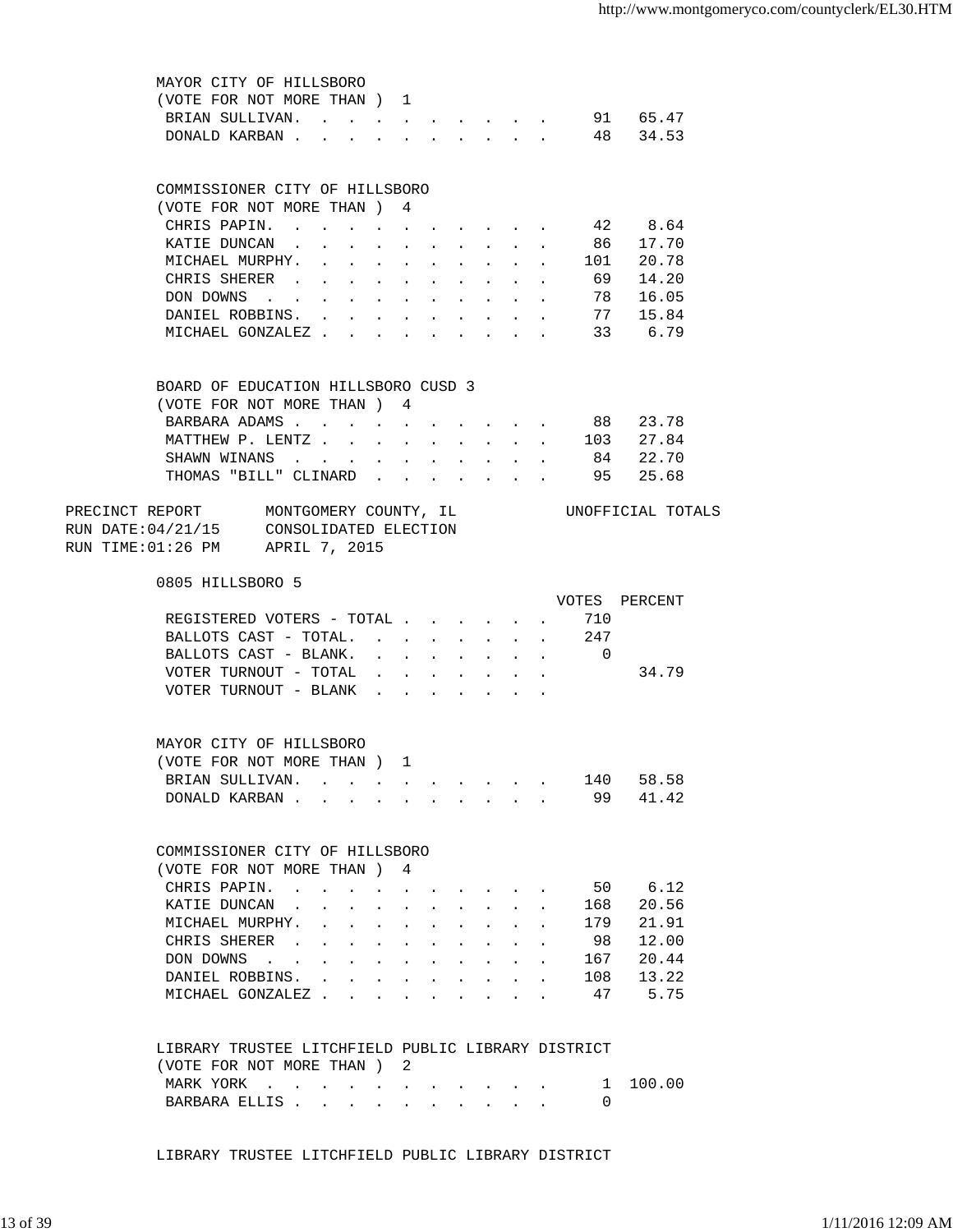(VOTE FOR NOT MORE THAN ) 1 WRITE-IN. . . . . . . . . . . . 0 BOARD OF EDUCATION HILLSBORO CUSD 3 (VOTE FOR NOT MORE THAN ) 4 BARBARA ADAMS . . . . . . . . . . . 164 25.35 MATTHEW P. LENTZ . . . . . . . . . . 190 29.37 SHAWN WINANS . . . . . . . . . . 133 20.56 THOMAS "BILL" CLINARD . . . . . . . 160 24.73 BOARD OF EDUCATION LITCHFIELD CUSD 12 (VOTE FOR NOT MORE THAN ) 4 GREGG HIRES. . . . . . . . . . . 1 33.33 WRITE-IN. . . . . . . . . . . . 2 66.67 PRECINCT REPORT MONTGOMERY COUNTY, IL UNOFFICIAL TOTALS RUN DATE:04/21/15 CONSOLIDATED ELECTION RUN TIME:01:26 PM APRIL 7, 2015 0806 HILLSBORO 6 VOTES PERCENT REGISTERED VOTERS - TOTAL . . . . . . 660 BALLOTS CAST - TOTAL. . . . . . . . 179 BALLOTS CAST - BLANK. . . . . . . . . 1 .56 VOTER TURNOUT - TOTAL . . . . . . . . 27.12 VOTER TURNOUT - BLANK . . . . . . . . . . . 15 MAYOR CITY OF HILLSBORO (VOTE FOR NOT MORE THAN ) 1 BRIAN SULLIVAN. . . . . . . . . . 30 54.55 DONALD KARBAN . . . . . . . . . . 25 45.45 COMMISSIONER CITY OF HILLSBORO (VOTE FOR NOT MORE THAN ) 4 CHRIS PAPIN. . . . . . . . . . . 10 5.75<br>KATIE DUNCAN . . . . . . . . . . 23 13.22 XATIE DUNCAN . . . . . . . . . . 23 13.22<br>MICHAEL MURPHY. . . . . . . . . . 32 18.39 MICHAEL MURPHY. . . . . . . . . . 32 18.39<br>CHRIS SHERER . . . . . . . . . . 31 17.82 CHRIS SHERER . . . . . . . . . . . 00N DOWNS . . . . . . . . . . . . 36 20.69<br>DANIEL ROBBINS. . . . . . . . . . 28 16.09<br>MICHAEL GONZALEZ . . . . . . . . 14 8.05 DANIEL ROBBINS. . . . . . . . . . MICHAEL GONZALEZ . . . . . . . . . VILLAGE TRUSTEE VILLAGE OF TAYLOR SPRINGS (VOTE FOR NOT MORE THAN ) 3 TIM PAGE (IND). . . . . . . . . . . 66 20.69<br>KEVIN PRICKETT (IND). . . . . . . . 51 15.99 KEVIN PRICKETT (IND). . . . . . . . 51 15.99<br>LISA HAMILTON (IND) . . . . . . . . 51 15.99 LISA HAMILTON (IND) . . . . . . . . MATTHEW PAGE (IND) . . . . . . . . 47 14.73 BYRON WITT (IND) . . . . . . . . . 49 15.36 NANCY J. RICHARDSON (IND) . . . . . . 55 17.24 BOARD OF EDUCATION HILLSBORO CUSD 3 (VOTE FOR NOT MORE THAN ) 4 BARBARA ADAMS . . . . . . . . . . 121 25.69 MATTHEW P. LENTZ . . . . . . . . . . 125 26.54 SHAWN WINANS . . . . . . . . . . 104 22.08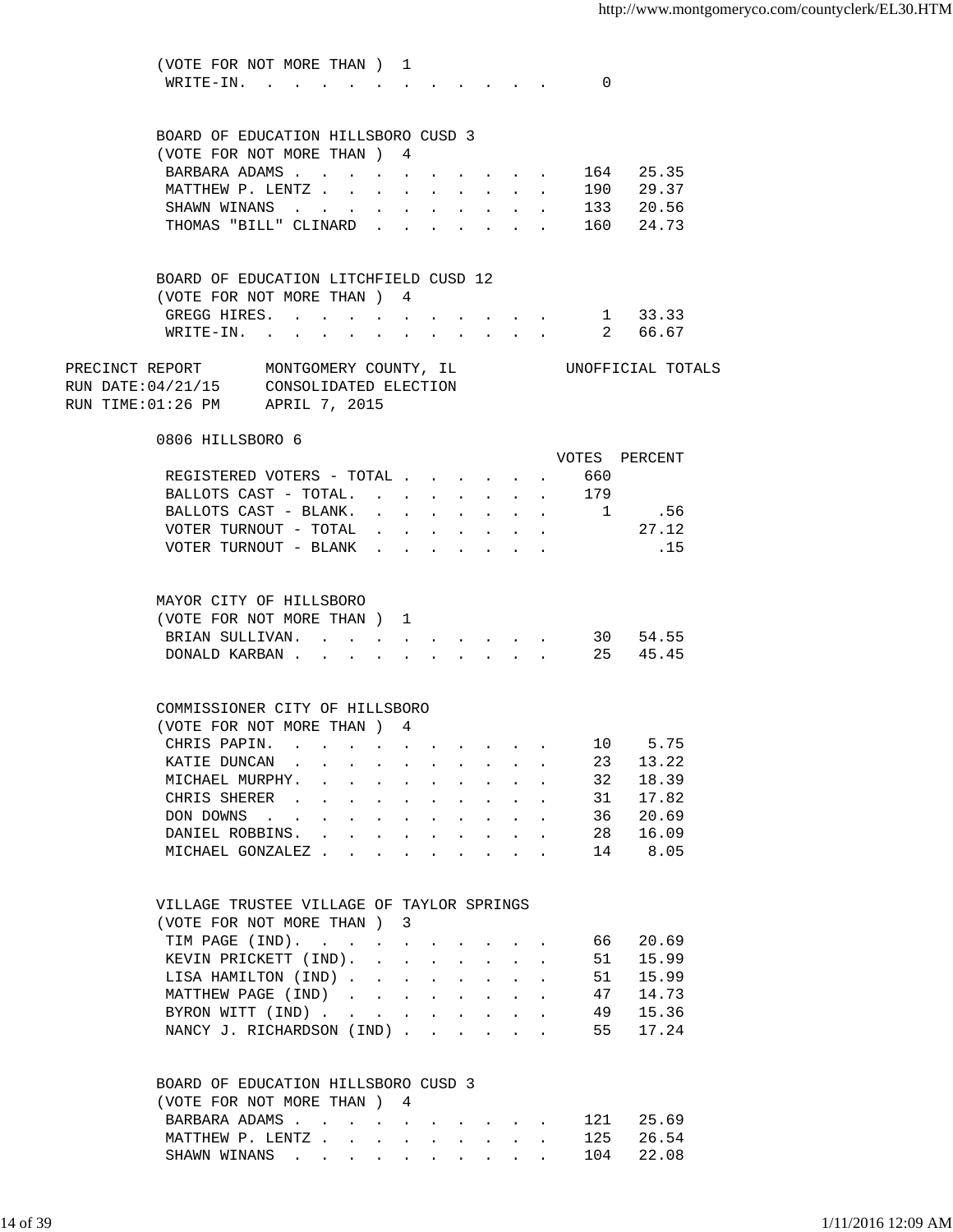|                                                          | THOMAS "BILL" CLINARD.                                             |                                                 |                      |                                      |                                            | $\mathbf{r} = \mathbf{r} + \mathbf{r} + \mathbf{r} + \mathbf{r} + \mathbf{r} + \mathbf{r} + \mathbf{r} + \mathbf{r} + \mathbf{r} + \mathbf{r} + \mathbf{r} + \mathbf{r} + \mathbf{r} + \mathbf{r} + \mathbf{r} + \mathbf{r} + \mathbf{r} + \mathbf{r} + \mathbf{r} + \mathbf{r} + \mathbf{r} + \mathbf{r} + \mathbf{r} + \mathbf{r} + \mathbf{r} + \mathbf{r} + \mathbf{r} + \mathbf{r} + \mathbf{r} + \mathbf{r} + \mathbf$ |        |                                                 |                      | 121                     | 25.69                   |  |
|----------------------------------------------------------|--------------------------------------------------------------------|-------------------------------------------------|----------------------|--------------------------------------|--------------------------------------------|------------------------------------------------------------------------------------------------------------------------------------------------------------------------------------------------------------------------------------------------------------------------------------------------------------------------------------------------------------------------------------------------------------------------------|--------|-------------------------------------------------|----------------------|-------------------------|-------------------------|--|
| PRECINCT REPORT MONTGOMERY COUNTY, IL CONOFFICIAL TOTALS |                                                                    |                                                 |                      |                                      |                                            |                                                                                                                                                                                                                                                                                                                                                                                                                              |        |                                                 |                      |                         |                         |  |
| RUN DATE: 04/21/15 CONSOLIDATED ELECTION                 |                                                                    |                                                 |                      |                                      |                                            |                                                                                                                                                                                                                                                                                                                                                                                                                              |        |                                                 |                      |                         |                         |  |
| RUN TIME:01:26 PM APRIL 7, 2015                          |                                                                    |                                                 |                      |                                      |                                            |                                                                                                                                                                                                                                                                                                                                                                                                                              |        |                                                 |                      |                         |                         |  |
|                                                          | 0901 IRVING                                                        |                                                 |                      |                                      |                                            |                                                                                                                                                                                                                                                                                                                                                                                                                              |        |                                                 |                      |                         |                         |  |
|                                                          |                                                                    |                                                 |                      |                                      |                                            |                                                                                                                                                                                                                                                                                                                                                                                                                              |        |                                                 |                      |                         | VOTES PERCENT           |  |
|                                                          | REGISTERED VOTERS - TOTAL 636                                      |                                                 |                      |                                      |                                            |                                                                                                                                                                                                                                                                                                                                                                                                                              |        |                                                 |                      |                         |                         |  |
|                                                          | BALLOTS CAST - TOTAL.                                              |                                                 |                      |                                      |                                            |                                                                                                                                                                                                                                                                                                                                                                                                                              |        |                                                 |                      | 60                      |                         |  |
|                                                          | BALLOTS CAST - BLANK.                                              |                                                 |                      |                                      | $\mathbf{r}$ , $\mathbf{r}$ , $\mathbf{r}$ |                                                                                                                                                                                                                                                                                                                                                                                                                              |        |                                                 |                      | $\overline{0}$          |                         |  |
|                                                          | VOTER TURNOUT - TOTAL                                              |                                                 |                      | $\mathbf{L} = \mathbf{L} \mathbf{L}$ | $\sim$                                     | $\ddot{\phantom{a}}$                                                                                                                                                                                                                                                                                                                                                                                                         |        |                                                 |                      |                         | 9.43                    |  |
|                                                          | VOTER TURNOUT - BLANK                                              |                                                 |                      |                                      |                                            |                                                                                                                                                                                                                                                                                                                                                                                                                              |        |                                                 |                      |                         |                         |  |
|                                                          | MAYOR CITY OF HILLSBORO                                            |                                                 |                      |                                      |                                            |                                                                                                                                                                                                                                                                                                                                                                                                                              |        |                                                 |                      |                         |                         |  |
|                                                          | (VOTE FOR NOT MORE THAN) 1                                         |                                                 |                      |                                      |                                            |                                                                                                                                                                                                                                                                                                                                                                                                                              |        |                                                 |                      |                         |                         |  |
|                                                          | BRIAN SULLIVAN. 4 57.14                                            |                                                 |                      |                                      |                                            |                                                                                                                                                                                                                                                                                                                                                                                                                              |        |                                                 |                      |                         |                         |  |
|                                                          | DONALD KARBAN                                                      |                                                 |                      |                                      |                                            |                                                                                                                                                                                                                                                                                                                                                                                                                              |        |                                                 |                      |                         | 3 42.86                 |  |
|                                                          | COMMISSIONER CITY OF HILLSBORO                                     |                                                 |                      |                                      |                                            |                                                                                                                                                                                                                                                                                                                                                                                                                              |        |                                                 |                      |                         |                         |  |
|                                                          | (VOTE FOR NOT MORE THAN ) 4                                        |                                                 |                      |                                      |                                            |                                                                                                                                                                                                                                                                                                                                                                                                                              |        |                                                 |                      |                         |                         |  |
|                                                          | CHRIS PAPIN.                                                       |                                                 |                      |                                      |                                            | and a series of the series of the series of                                                                                                                                                                                                                                                                                                                                                                                  |        |                                                 | $\sim$               |                         | 1 5.26                  |  |
|                                                          | KATIE DUNCAN.                                                      | $\ddot{\phantom{a}}$<br>$\bullet$               | $\ddot{\phantom{a}}$ |                                      | $\sim$                                     | $\sim 10^{-11}$                                                                                                                                                                                                                                                                                                                                                                                                              | $\sim$ |                                                 | $\sim$               |                         | 5 <sup>5</sup><br>26.32 |  |
|                                                          | MICHAEL MURPHY.                                                    | the contract of the contract of the contract of |                      |                                      | $\mathcal{L}^{\text{max}}$                 | $\sim$                                                                                                                                                                                                                                                                                                                                                                                                                       | $\sim$ | $\mathbf{L}$                                    |                      | $\overline{\mathbf{3}}$ | 15.79                   |  |
|                                                          | CHRIS SHERER                                                       |                                                 |                      |                                      |                                            |                                                                                                                                                                                                                                                                                                                                                                                                                              |        |                                                 |                      |                         | 2 10.53                 |  |
|                                                          | DON DOWNS                                                          |                                                 |                      |                                      |                                            |                                                                                                                                                                                                                                                                                                                                                                                                                              |        |                                                 |                      |                         | 5 26.32                 |  |
|                                                          | DANIEL ROBBINS.                                                    |                                                 |                      |                                      |                                            |                                                                                                                                                                                                                                                                                                                                                                                                                              |        |                                                 |                      |                         | 2 10.53                 |  |
|                                                          | MICHAEL GONZALEZ 1 5.26                                            |                                                 |                      |                                      |                                            |                                                                                                                                                                                                                                                                                                                                                                                                                              |        |                                                 |                      |                         |                         |  |
|                                                          | VILLAGE PRESIDENT VILLAGE OF IRVING                                |                                                 |                      |                                      |                                            |                                                                                                                                                                                                                                                                                                                                                                                                                              |        |                                                 |                      |                         |                         |  |
|                                                          | (VOTE FOR NOT MORE THAN) 1                                         |                                                 |                      |                                      |                                            |                                                                                                                                                                                                                                                                                                                                                                                                                              |        |                                                 |                      |                         |                         |  |
|                                                          | WILLIAM JURGENA (IND)                                              |                                                 |                      |                                      |                                            |                                                                                                                                                                                                                                                                                                                                                                                                                              |        |                                                 |                      |                         | 33 100.00               |  |
|                                                          | VILLAGE TRUSTEE VILLAGE OF IRVING                                  |                                                 |                      |                                      |                                            |                                                                                                                                                                                                                                                                                                                                                                                                                              |        |                                                 |                      |                         |                         |  |
|                                                          | (VOTE FOR NOT MORE THAN ) 3                                        |                                                 |                      |                                      |                                            |                                                                                                                                                                                                                                                                                                                                                                                                                              |        |                                                 |                      |                         |                         |  |
|                                                          | JAMES JONES (IND).                                                 |                                                 |                      |                                      |                                            |                                                                                                                                                                                                                                                                                                                                                                                                                              |        |                                                 |                      | 24                      | 28.92                   |  |
|                                                          | SHAWN MURRAY (IND)                                                 |                                                 |                      |                                      |                                            |                                                                                                                                                                                                                                                                                                                                                                                                                              |        | $\cdot$ $\cdot$ $\cdot$ $\cdot$ $\cdot$ $\cdot$ |                      | 30                      | 36.14                   |  |
|                                                          | PENNY PAVOLKA (IND)                                                |                                                 |                      |                                      |                                            |                                                                                                                                                                                                                                                                                                                                                                                                                              |        |                                                 |                      | 29                      | 34.94                   |  |
|                                                          |                                                                    |                                                 |                      |                                      |                                            |                                                                                                                                                                                                                                                                                                                                                                                                                              |        |                                                 |                      |                         |                         |  |
|                                                          | BOARD OF EDUCATION HILLSBORO CUSD 3                                |                                                 |                      |                                      |                                            |                                                                                                                                                                                                                                                                                                                                                                                                                              |        |                                                 |                      |                         |                         |  |
|                                                          | (VOTE FOR NOT MORE THAN ) 4                                        |                                                 |                      |                                      |                                            |                                                                                                                                                                                                                                                                                                                                                                                                                              |        |                                                 |                      |                         |                         |  |
|                                                          | BARBARA ADAMS                                                      | $\Delta \sim 10^{-11}$                          |                      |                                      |                                            |                                                                                                                                                                                                                                                                                                                                                                                                                              |        |                                                 |                      | 48                      | 26.97                   |  |
|                                                          | MATTHEW P. LENTZ                                                   |                                                 | $\ddot{\phantom{a}}$ | $\ddot{\phantom{0}}$                 | $\ddot{\phantom{0}}$                       | $\ddot{\phantom{0}}$                                                                                                                                                                                                                                                                                                                                                                                                         | $\sim$ | $\sim$                                          | $\ddot{\phantom{0}}$ | 45                      | 25.28                   |  |
|                                                          | SHAWN WINANS                                                       |                                                 |                      |                                      |                                            | $\ddot{\phantom{0}}$                                                                                                                                                                                                                                                                                                                                                                                                         | $\sim$ |                                                 |                      | 41                      | 23.03                   |  |
|                                                          | THOMAS "BILL" CLINARD                                              |                                                 | $\ddot{\phantom{a}}$ | $\sim$                               |                                            | $\ddot{\phantom{a}}$                                                                                                                                                                                                                                                                                                                                                                                                         | $\sim$ | $\sim$                                          |                      | 44                      | 24.72                   |  |
|                                                          | BOARD OF EDUCATION NOKOMIS CUSD 22                                 |                                                 |                      |                                      |                                            |                                                                                                                                                                                                                                                                                                                                                                                                                              |        |                                                 |                      |                         |                         |  |
|                                                          | (VOTE FOR NOT MORE THAN ) 3                                        |                                                 |                      |                                      |                                            |                                                                                                                                                                                                                                                                                                                                                                                                                              |        |                                                 |                      |                         |                         |  |
|                                                          | CHAD RUPPERT                                                       |                                                 |                      |                                      |                                            |                                                                                                                                                                                                                                                                                                                                                                                                                              |        |                                                 |                      | 0                       |                         |  |
|                                                          | DAVID SCHWEIZER .                                                  | $\sim$                                          |                      | <b>All Cards</b>                     |                                            | $\bullet$ .<br><br><br><br><br><br><br><br><br><br><br><br>                                                                                                                                                                                                                                                                                                                                                                  |        |                                                 |                      | 0                       |                         |  |
|                                                          | CARL J. KETTELKAMP.                                                |                                                 | $\ddot{\phantom{a}}$ | $\sim$ $\sim$                        |                                            | $\bullet$                                                                                                                                                                                                                                                                                                                                                                                                                    |        | and the state of the state of the               |                      | $\Omega$                |                         |  |
|                                                          |                                                                    |                                                 |                      |                                      |                                            |                                                                                                                                                                                                                                                                                                                                                                                                                              |        |                                                 |                      |                         |                         |  |
|                                                          | BOARD OF EDUCATION PANHANDLE CUSD 2<br>(VOTE FOR NOT MORE THAN ) 1 |                                                 |                      |                                      |                                            |                                                                                                                                                                                                                                                                                                                                                                                                                              |        |                                                 |                      |                         |                         |  |

MICHAEL VINCENT MEISNER. . . . . . . 0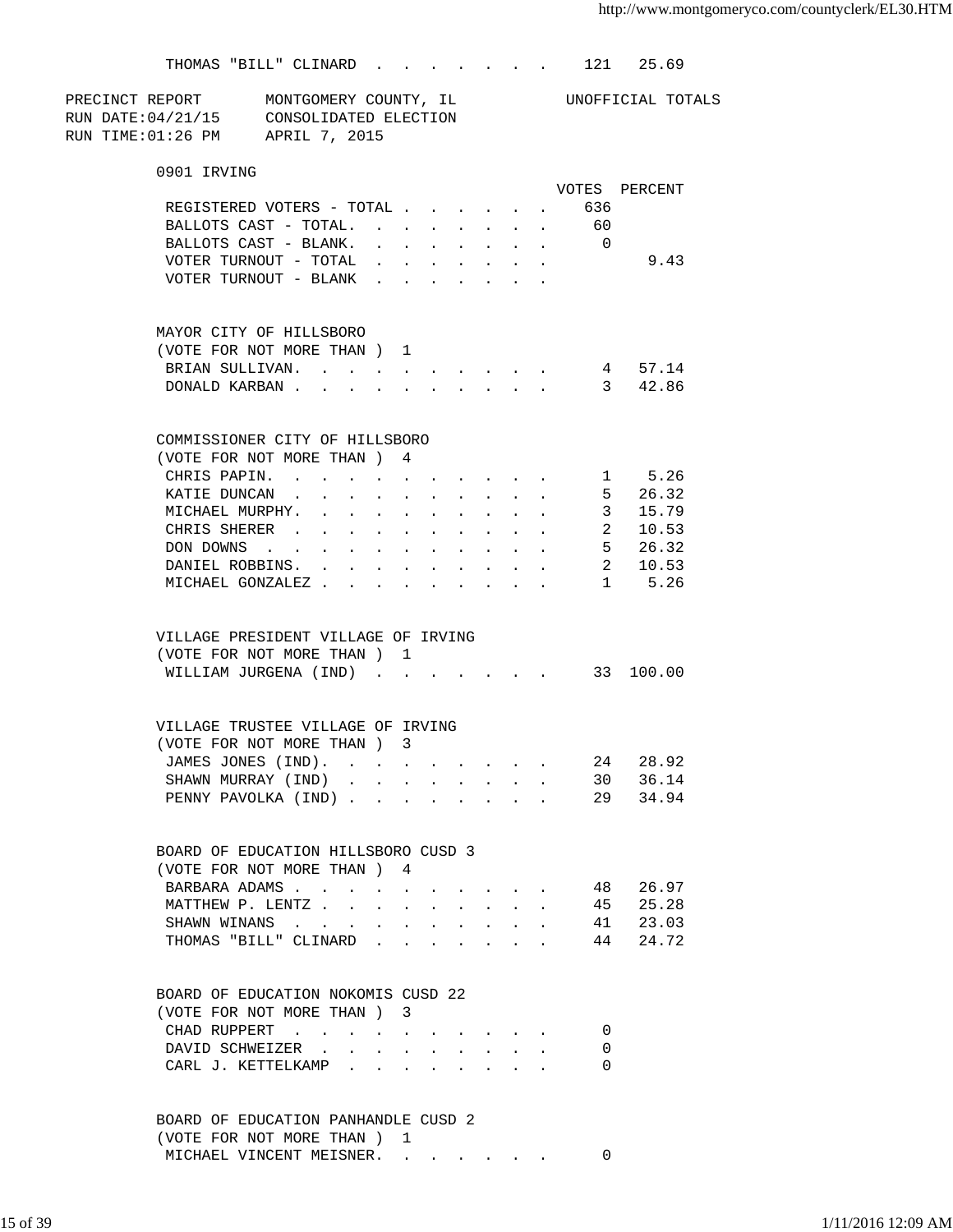| BOARD OF EDUCATION PANHANDLE CUSD 2                                                                                    |  |            |  |                                                                          |          |                      |  |
|------------------------------------------------------------------------------------------------------------------------|--|------------|--|--------------------------------------------------------------------------|----------|----------------------|--|
| (VOTE FOR NOT MORE THAN) 4                                                                                             |  |            |  |                                                                          |          |                      |  |
| LINDA J. BROWN.                                                                                                        |  |            |  |                                                                          | 0        |                      |  |
| DANA PITCHFORD.                                                                                                        |  |            |  |                                                                          | 0        |                      |  |
| TERESA M. PAYNE 0                                                                                                      |  |            |  |                                                                          |          |                      |  |
| BRETT SLIGHTOM.                                                                                                        |  |            |  |                                                                          | $\Omega$ |                      |  |
|                                                                                                                        |  |            |  |                                                                          |          |                      |  |
| PRECINCT REPORT MONTGOMERY COUNTY, IL<br>RUN DATE: $04/21/15$ CONSOLIDATED ELECTION<br>RUN TIME:01:26 PM APRIL 7, 2015 |  |            |  |                                                                          |          | UNOFFICIAL TOTALS    |  |
| 1001 NOKOMIS 1                                                                                                         |  |            |  |                                                                          |          |                      |  |
|                                                                                                                        |  |            |  |                                                                          |          | VOTES PERCENT        |  |
| REGISTERED VOTERS - TOTAL 226                                                                                          |  |            |  |                                                                          |          |                      |  |
| BALLOTS CAST - TOTAL.                                                                                                  |  |            |  |                                                                          | 30       |                      |  |
| BALLOTS CAST - BLANK. 0                                                                                                |  |            |  |                                                                          |          |                      |  |
| VOTER TURNOUT - TOTAL $\ldots$                                                                                         |  |            |  |                                                                          |          | 13.27                |  |
| $\verb VOTER TURNOUT - BLANK$                                                                                          |  |            |  |                                                                          |          |                      |  |
|                                                                                                                        |  |            |  |                                                                          |          |                      |  |
| VILLAGE TRUSTEE VILLAGE OF COALTON                                                                                     |  |            |  |                                                                          |          |                      |  |
| (VOTE FOR NOT MORE THAN ) 3                                                                                            |  |            |  |                                                                          |          |                      |  |
| STEVE KIMBRO (IND)                                                                                                     |  |            |  |                                                                          |          | 21 28.00             |  |
| BEN THORNTON (IND).                                                                                                    |  | $\sim$ $-$ |  | $\mathbf{r}$ , $\mathbf{r}$ , $\mathbf{r}$ , $\mathbf{r}$ , $\mathbf{r}$ |          | 20 26.67             |  |
| STEVE LEE (IND)                                                                                                        |  |            |  |                                                                          |          | 24 32.00             |  |
| RODNEY ELLER (IND)                                                                                                     |  |            |  |                                                                          |          | 10 13.33             |  |
|                                                                                                                        |  |            |  |                                                                          |          |                      |  |
|                                                                                                                        |  |            |  |                                                                          |          |                      |  |
| VILLAGE TRUSTEE VILLAGE OF COALTON                                                                                     |  |            |  |                                                                          |          |                      |  |
| (VOTE FOR NOT MORE THAN) 1                                                                                             |  |            |  |                                                                          |          |                      |  |
| NO CANDIDATE $\cdot \cdot \cdot \cdot \cdot \cdot \cdot \cdot \cdot \cdot$                                             |  |            |  |                                                                          | $\Omega$ |                      |  |
| PARK COMMISSIONER NOKOMIS MEMORIAL PARK DISTRICT<br>(VOTE FOR NOT MORE THAN) 2<br>BRAD JANSSEN<br>DENNIS O'MALLEY JR.  |  |            |  |                                                                          |          | 27 50.00<br>27 50.00 |  |
|                                                                                                                        |  |            |  |                                                                          |          |                      |  |
| PARK COMMISSIONER NOKOMIS MEMORIAL PARK DISTRICT<br>(VOTE FOR NOT MORE THAN ) 2                                        |  |            |  |                                                                          |          |                      |  |
|                                                                                                                        |  |            |  |                                                                          |          | 27 58.70             |  |
| ROBERT BATTY<br>EDWARD HASSEBROCK JR.                                                                                  |  |            |  |                                                                          |          | 19 41.30             |  |
|                                                                                                                        |  |            |  |                                                                          |          |                      |  |
| LIBRARY TRUSTEE NOKOMIS TOWNSHIP LIBRARY<br>(VOTE FOR NOT MORE THAN) 2                                                 |  |            |  |                                                                          |          |                      |  |
| KATHRYN H. MOORE                                                                                                       |  |            |  |                                                                          |          | 24 46.15             |  |
| MARY LOU SPENGEL                                                                                                       |  |            |  |                                                                          |          | 28 53.85             |  |
|                                                                                                                        |  |            |  |                                                                          |          |                      |  |
| LIBRARY TRUSTEE NOKOMIS TOWNSHIP LIBRARY                                                                               |  |            |  |                                                                          |          |                      |  |
| (VOTE FOR NOT MORE THAN) 1                                                                                             |  |            |  |                                                                          |          |                      |  |
| MARTHA E. BEAMAN 30 100.00                                                                                             |  |            |  |                                                                          |          |                      |  |
|                                                                                                                        |  |            |  |                                                                          |          |                      |  |
| LIBRARY TRUSTEE NOKOMIS TOWNSHIP LIBRARY<br>(VOTE FOR NOT MORE THAN) 1                                                 |  |            |  |                                                                          |          |                      |  |
| NANCY L. SPERRY                                                                                                        |  |            |  |                                                                          |          | 28 100.00            |  |
|                                                                                                                        |  |            |  |                                                                          |          |                      |  |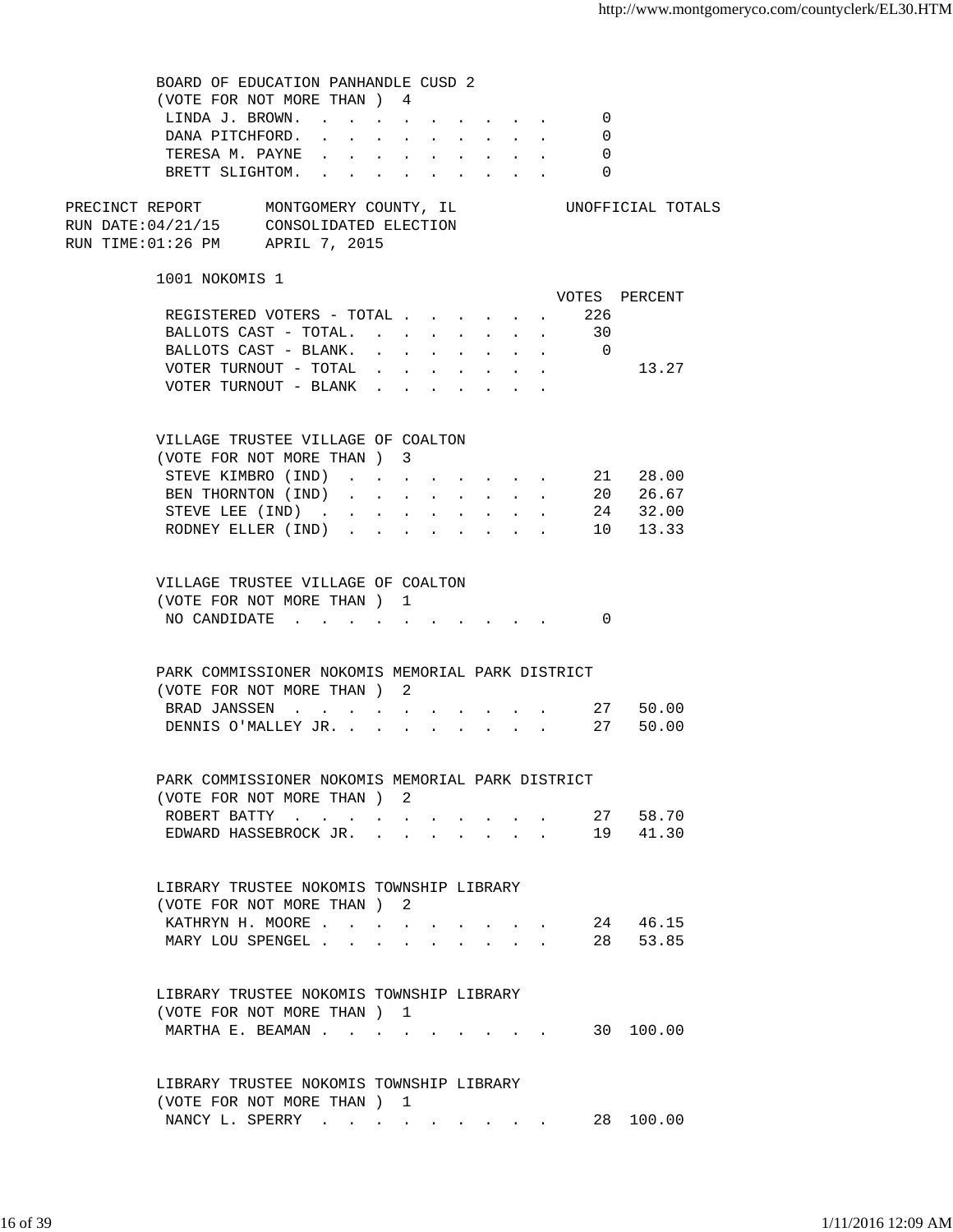| BOARD OF EDUCATION HILLSBORO CUSD 3<br>(VOTE FOR NOT MORE THAN ) 4                                                                                                        |  |  |  |                                                         |                     |                 |  |
|---------------------------------------------------------------------------------------------------------------------------------------------------------------------------|--|--|--|---------------------------------------------------------|---------------------|-----------------|--|
| BARBARA ADAMS 1 25.00                                                                                                                                                     |  |  |  |                                                         |                     |                 |  |
| MATTHEW P. LENTZ                                                                                                                                                          |  |  |  |                                                         |                     | 1 25.00         |  |
| SHAWN WINANS                                                                                                                                                              |  |  |  |                                                         |                     | $1 \quad 25.00$ |  |
| THOMAS "BILL" CLINARD 1 25.00                                                                                                                                             |  |  |  |                                                         |                     |                 |  |
| BOARD OF EDUCATION NOKOMIS CUSD 22<br>(VOTE FOR NOT MORE THAN ) 3                                                                                                         |  |  |  |                                                         |                     |                 |  |
| CHAD RUPPERT 27 35.06                                                                                                                                                     |  |  |  |                                                         |                     |                 |  |
| DAVID SCHWEIZER 25 32.47                                                                                                                                                  |  |  |  |                                                         |                     |                 |  |
| CARL J. KETTELKAMP 25 32.47                                                                                                                                               |  |  |  |                                                         |                     |                 |  |
| PRECINCT REPORT MONTGOMERY COUNTY, IL CONOFFICIAL TOTALS<br>RUN DATE:04/21/15 CONSOLIDATED ELECTION<br>RUN TIME:01:26 PM APRIL 7, 2015                                    |  |  |  |                                                         |                     |                 |  |
| 1002 NOKOMIS 2                                                                                                                                                            |  |  |  |                                                         |                     |                 |  |
|                                                                                                                                                                           |  |  |  |                                                         | VOTES PERCENT       |                 |  |
| REGISTERED VOTERS - TOTAL                                                                                                                                                 |  |  |  | $\mathbf{L}^{\text{max}}$                               | 634<br>$\mathbf{r}$ |                 |  |
| BALLOTS CAST - TOTAL                                                                                                                                                      |  |  |  | $\mathcal{L}^{\text{max}}$ , $\mathcal{L}^{\text{max}}$ | 86                  |                 |  |
| BALLOTS CAST - BLANK.                                                                                                                                                     |  |  |  |                                                         | $\overline{0}$      |                 |  |
| VOTER TURNOUT - TOTAL $\cdot \cdot \cdot \cdot \cdot \cdot$                                                                                                               |  |  |  |                                                         |                     | 13.56           |  |
| VOTER TURNOUT - BLANK                                                                                                                                                     |  |  |  |                                                         |                     |                 |  |
| MAYOR CITY OF NOKOMIS<br>(VOTE FOR NOT MORE THAN ) 1                                                                                                                      |  |  |  |                                                         |                     |                 |  |
| TERRY HILL 66 100.00                                                                                                                                                      |  |  |  |                                                         |                     |                 |  |
| COMMISSIONER CITY OF NOKOMIS<br>(VOTE FOR NOT MORE THAN ) 4<br>JEANNE VOYLES 61 29.76<br>LANCE L. LEHNEN 64 31.22<br>TIMOTHY J. BROOKSHIRE 49 23.90<br>WRITE-IN. 31 15.12 |  |  |  |                                                         |                     |                 |  |
| VILLAGE PRESIDENT VILLAGE OF WENONAH                                                                                                                                      |  |  |  |                                                         |                     |                 |  |
| (VOTE FOR NOT MORE THAN) 1                                                                                                                                                |  |  |  |                                                         |                     |                 |  |
| TWILA PRESNELL (IND).                                                                                                                                                     |  |  |  |                                                         |                     | 5 100.00        |  |
| VILLAGE TRUSTEE VILLAGE OF WENONAH<br>(VOTE FOR NOT MORE THAN) 3<br>KARLA OLTMANNS (IND).                                                                                 |  |  |  |                                                         |                     | 5 50.00         |  |
| RICHARD O. WAGGONER (IND)                                                                                                                                                 |  |  |  |                                                         |                     | 5 50.00         |  |
|                                                                                                                                                                           |  |  |  |                                                         |                     |                 |  |
| VILLAGE TRUSTEE VILLAGE OF WENONAH<br>(VOTE FOR NOT MORE THAN ) 2<br>NO CANDIDATE $\cdot \cdot \cdot \cdot \cdot \cdot \cdot \cdot \cdot \cdot$                           |  |  |  |                                                         | 0                   |                 |  |
|                                                                                                                                                                           |  |  |  |                                                         |                     |                 |  |
| PARK COMMISSIONER NOKOMIS MEMORIAL PARK DISTRICT<br>(VOTE FOR NOT MORE THAN) 2                                                                                            |  |  |  |                                                         |                     |                 |  |
| BRAD JANSSEN                                                                                                                                                              |  |  |  |                                                         |                     | 73 50.69        |  |
| DENNIS O'MALLEY JR.                                                                                                                                                       |  |  |  |                                                         |                     | 71 49.31        |  |

PARK COMMISSIONER NOKOMIS MEMORIAL PARK DISTRICT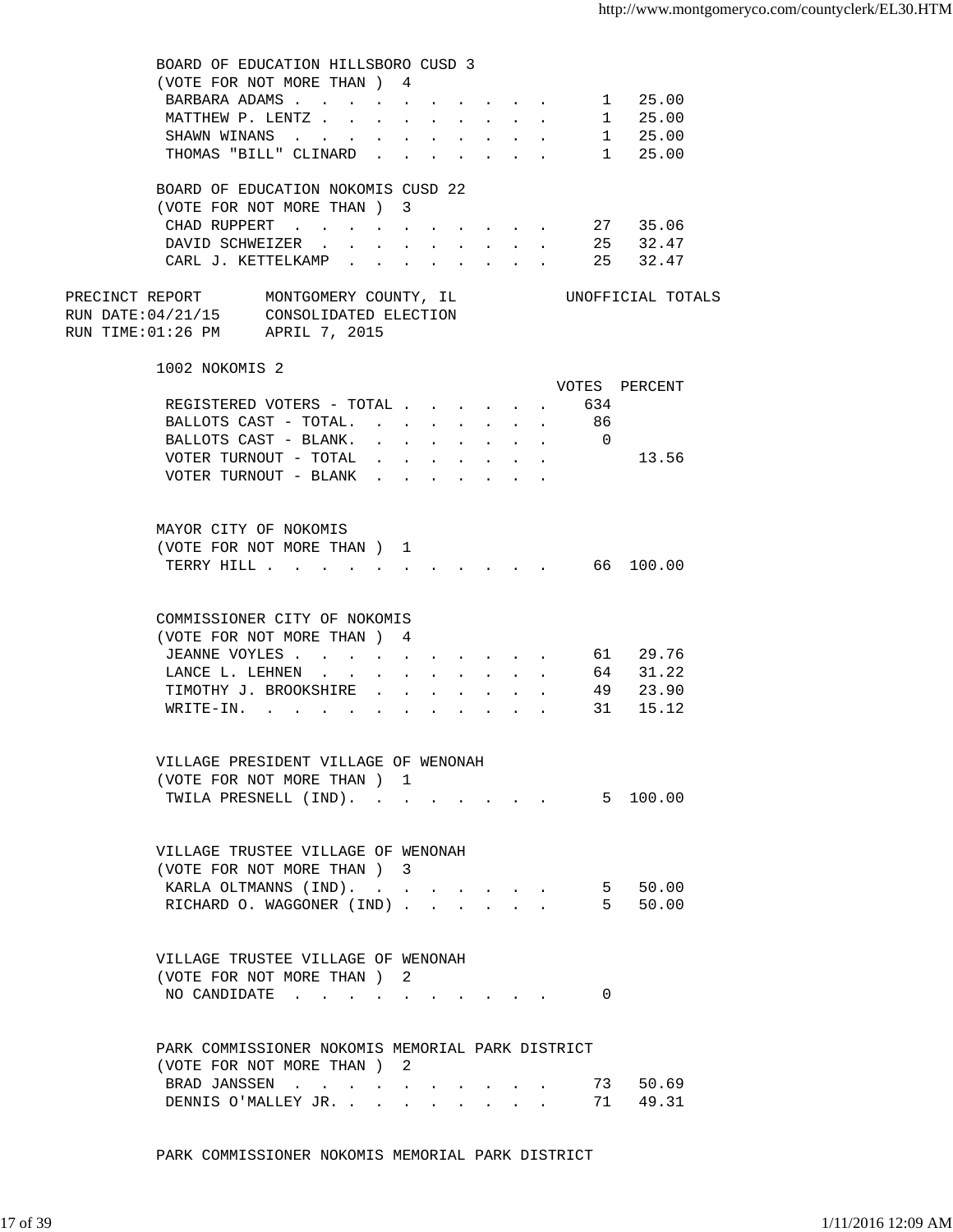| (VOTE FOR NOT MORE THAN) 2<br>ROBERT BATTY<br>EDWARD HASSEBROCK JR.                                                      |                  |                                                                                               |                                                                                                                                              |                                                           |                | 71 55.91<br>56 44.09  |  |
|--------------------------------------------------------------------------------------------------------------------------|------------------|-----------------------------------------------------------------------------------------------|----------------------------------------------------------------------------------------------------------------------------------------------|-----------------------------------------------------------|----------------|-----------------------|--|
|                                                                                                                          |                  |                                                                                               |                                                                                                                                              |                                                           |                |                       |  |
| LIBRARY TRUSTEE NOKOMIS TOWNSHIP LIBRARY                                                                                 |                  |                                                                                               |                                                                                                                                              |                                                           |                |                       |  |
| (VOTE FOR NOT MORE THAN) 2                                                                                               |                  |                                                                                               |                                                                                                                                              |                                                           |                |                       |  |
| KATHRYN H. MOORE<br>MARY LOU SPENGEL                                                                                     | $\sim$ 100 $\mu$ |                                                                                               |                                                                                                                                              |                                                           |                | 76 50.67<br>74 49.33  |  |
|                                                                                                                          |                  |                                                                                               |                                                                                                                                              | $\mathbf{L} = \mathbf{L} \mathbf{L}$                      |                |                       |  |
| LIBRARY TRUSTEE NOKOMIS TOWNSHIP LIBRARY                                                                                 |                  |                                                                                               |                                                                                                                                              |                                                           |                |                       |  |
| (VOTE FOR NOT MORE THAN) 1                                                                                               |                  |                                                                                               |                                                                                                                                              |                                                           |                |                       |  |
| MARTHA E. BEAMAN                                                                                                         |                  |                                                                                               |                                                                                                                                              |                                                           |                | 81 100.00             |  |
| LIBRARY TRUSTEE NOKOMIS TOWNSHIP LIBRARY                                                                                 |                  |                                                                                               |                                                                                                                                              |                                                           |                |                       |  |
| (VOTE FOR NOT MORE THAN) 1                                                                                               |                  |                                                                                               |                                                                                                                                              |                                                           |                |                       |  |
| NANCY L. SPERRY                                                                                                          |                  |                                                                                               |                                                                                                                                              |                                                           |                | 79 100.00             |  |
| BOARD OF EDUCATION HILLSBORO CUSD 3                                                                                      |                  |                                                                                               |                                                                                                                                              |                                                           |                |                       |  |
| (VOTE FOR NOT MORE THAN) 4                                                                                               |                  |                                                                                               |                                                                                                                                              |                                                           |                |                       |  |
| BARBARA ADAMS                                                                                                            |                  |                                                                                               |                                                                                                                                              |                                                           | 0              |                       |  |
| MATTHEW P. LENTZ                                                                                                         |                  |                                                                                               |                                                                                                                                              |                                                           |                | 1 50.00               |  |
| SHAWN WINANS                                                                                                             |                  |                                                                                               |                                                                                                                                              |                                                           |                | 50.00<br>$\mathbf{1}$ |  |
| THOMAS "BILL" CLINARD                                                                                                    |                  |                                                                                               |                                                                                                                                              |                                                           | $\Omega$       |                       |  |
|                                                                                                                          |                  |                                                                                               |                                                                                                                                              |                                                           |                |                       |  |
| BOARD OF EDUCATION NOKOMIS CUSD 22<br>(VOTE FOR NOT MORE THAN) 3                                                         |                  |                                                                                               |                                                                                                                                              |                                                           |                |                       |  |
| CHAD RUPPERT                                                                                                             |                  |                                                                                               |                                                                                                                                              |                                                           |                | 73 34.93              |  |
| DAVID SCHWEIZER.                                                                                                         |                  |                                                                                               |                                                                                                                                              |                                                           |                | 68 32.54              |  |
| CARL J. KETTELKAMP .                                                                                                     |                  |                                                                                               | $\sim$                                                                                                                                       |                                                           |                | 68 32.54              |  |
|                                                                                                                          |                  |                                                                                               |                                                                                                                                              |                                                           |                |                       |  |
| NOKOMIS QUESTION CITY OF NOKOMIS                                                                                         |                  |                                                                                               |                                                                                                                                              |                                                           |                |                       |  |
| (VOTE FOR NOT MORE THAN) 1                                                                                               |                  |                                                                                               |                                                                                                                                              |                                                           |                |                       |  |
| YES<br>NO.                                                                                                               |                  |                                                                                               |                                                                                                                                              |                                                           | 37             | 24 39.34<br>60.66     |  |
|                                                                                                                          |                  |                                                                                               |                                                                                                                                              |                                                           |                |                       |  |
| PRECINCT REPORT<br>MONTGOMERY COUNTY, IL<br>RUN DATE: 04/21/15 CONSOLIDATED ELECTION<br>RUN TIME: 01:26 PM APRIL 7, 2015 |                  |                                                                                               |                                                                                                                                              |                                                           |                | UNOFFICIAL TOTALS     |  |
| 1003 NOKOMIS 3                                                                                                           |                  |                                                                                               |                                                                                                                                              |                                                           |                |                       |  |
|                                                                                                                          |                  |                                                                                               |                                                                                                                                              |                                                           |                | VOTES PERCENT         |  |
| REGISTERED VOTERS - TOTAL                                                                                                |                  |                                                                                               |                                                                                                                                              |                                                           | 409            |                       |  |
| BALLOTS CAST - TOTAL.                                                                                                    |                  |                                                                                               |                                                                                                                                              |                                                           | 54             |                       |  |
| BALLOTS CAST - BLANK.                                                                                                    |                  | $\mathbf{r} = \mathbf{r} \cdot \mathbf{r}$ , where $\mathbf{r} = \mathbf{r} \cdot \mathbf{r}$ |                                                                                                                                              | $\mathbf{r}$ , $\mathbf{r}$ , $\mathbf{r}$ , $\mathbf{r}$ | $\overline{0}$ |                       |  |
| VOTER TURNOUT - TOTAL                                                                                                    |                  |                                                                                               | $\mathbf{r} = \mathbf{r} \cdot \mathbf{r}$ , and $\mathbf{r} = \mathbf{r} \cdot \mathbf{r}$ , and $\mathbf{r} = \mathbf{r} \cdot \mathbf{r}$ |                                                           |                | 13.20                 |  |
| VOTER TURNOUT - BLANK                                                                                                    |                  |                                                                                               |                                                                                                                                              |                                                           |                |                       |  |
| MAYOR CITY OF NOKOMIS                                                                                                    |                  |                                                                                               |                                                                                                                                              |                                                           |                |                       |  |
| (VOTE FOR NOT MORE THAN) 1                                                                                               |                  |                                                                                               |                                                                                                                                              |                                                           |                |                       |  |
| TERRY HILL                                                                                                               |                  | $\mathbf{r} = \mathbf{r} + \mathbf{r}$                                                        |                                                                                                                                              |                                                           |                | 46 100.00             |  |
|                                                                                                                          |                  |                                                                                               |                                                                                                                                              |                                                           |                |                       |  |
| COMMISSIONER CITY OF NOKOMIS                                                                                             |                  |                                                                                               |                                                                                                                                              |                                                           |                |                       |  |
| (VOTE FOR NOT MORE THAN) 4                                                                                               |                  |                                                                                               |                                                                                                                                              |                                                           |                |                       |  |
| JEANNE VOYLES<br>LANCE L. LEHNEN                                                                                         |                  |                                                                                               |                                                                                                                                              |                                                           |                | 42 28.97<br>40 27.59  |  |
|                                                                                                                          |                  |                                                                                               |                                                                                                                                              |                                                           |                |                       |  |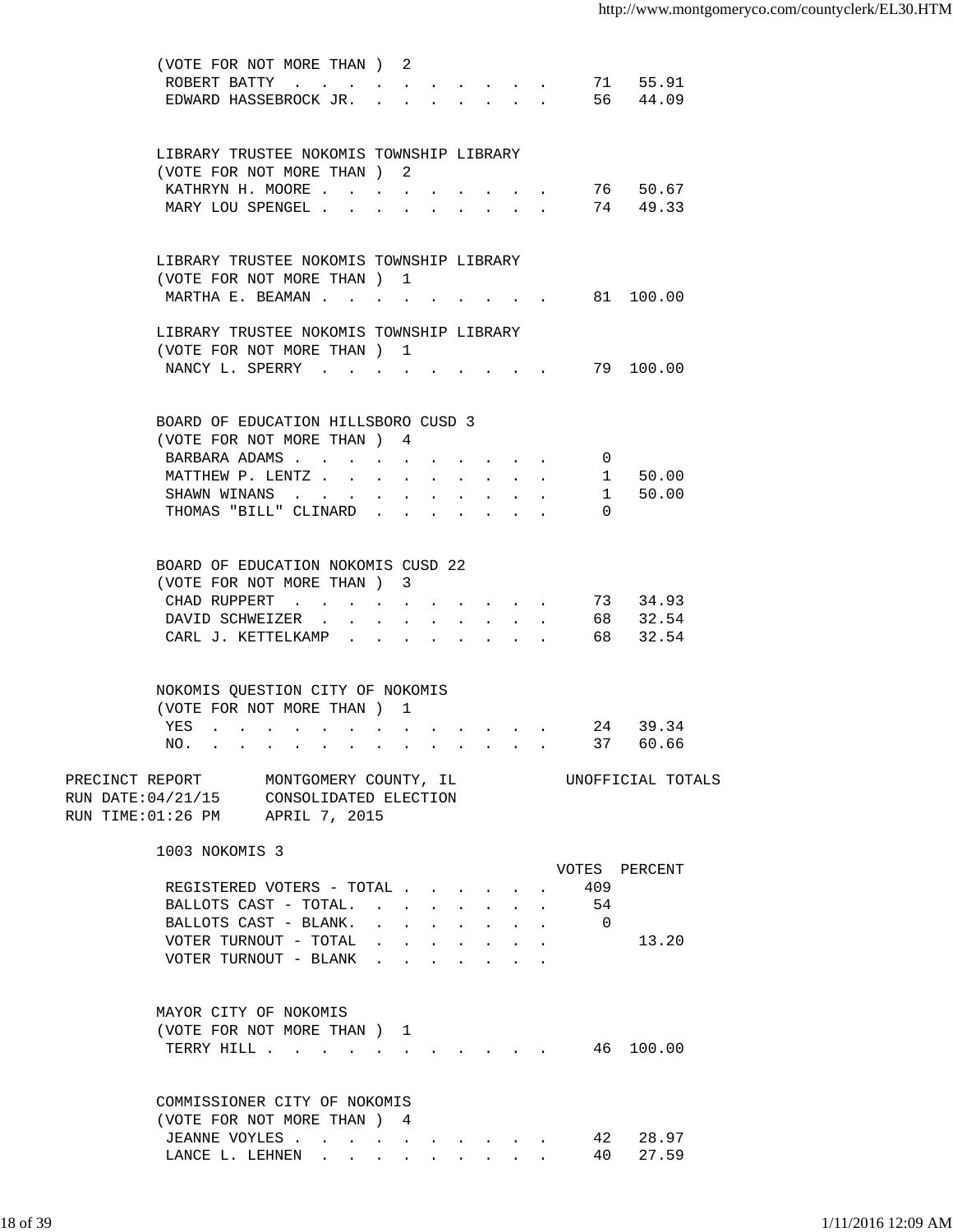| TIMOTHY J. BROOKSHIRE                                           |                                                                                                                 |                                                     |                                        |                                                                                                                                                                                                                                                                                                                                                                                                                              |                      |                | 36 24.83  |                   |
|-----------------------------------------------------------------|-----------------------------------------------------------------------------------------------------------------|-----------------------------------------------------|----------------------------------------|------------------------------------------------------------------------------------------------------------------------------------------------------------------------------------------------------------------------------------------------------------------------------------------------------------------------------------------------------------------------------------------------------------------------------|----------------------|----------------|-----------|-------------------|
| WRITE-IN.                                                       |                                                                                                                 |                                                     |                                        |                                                                                                                                                                                                                                                                                                                                                                                                                              |                      |                | 27 18.62  |                   |
|                                                                 |                                                                                                                 |                                                     |                                        |                                                                                                                                                                                                                                                                                                                                                                                                                              |                      |                |           |                   |
| PARK COMMISSIONER NOKOMIS MEMORIAL PARK DISTRICT                |                                                                                                                 |                                                     |                                        |                                                                                                                                                                                                                                                                                                                                                                                                                              |                      |                |           |                   |
| (VOTE FOR NOT MORE THAN) 2                                      |                                                                                                                 |                                                     |                                        |                                                                                                                                                                                                                                                                                                                                                                                                                              |                      |                |           |                   |
| BRAD JANSSEN                                                    |                                                                                                                 |                                                     |                                        |                                                                                                                                                                                                                                                                                                                                                                                                                              |                      |                | 41 47.67  |                   |
| DENNIS O'MALLEY JR.                                             |                                                                                                                 |                                                     |                                        |                                                                                                                                                                                                                                                                                                                                                                                                                              |                      |                | 45 52.33  |                   |
|                                                                 |                                                                                                                 |                                                     |                                        |                                                                                                                                                                                                                                                                                                                                                                                                                              |                      |                |           |                   |
| PARK COMMISSIONER NOKOMIS MEMORIAL PARK DISTRICT                |                                                                                                                 |                                                     |                                        |                                                                                                                                                                                                                                                                                                                                                                                                                              |                      |                |           |                   |
| (VOTE FOR NOT MORE THAN) 2                                      |                                                                                                                 |                                                     |                                        |                                                                                                                                                                                                                                                                                                                                                                                                                              |                      |                |           |                   |
| ROBERT BATTY                                                    |                                                                                                                 |                                                     |                                        |                                                                                                                                                                                                                                                                                                                                                                                                                              |                      |                | 43 58.11  |                   |
| EDWARD HASSEBROCK JR.                                           |                                                                                                                 |                                                     |                                        |                                                                                                                                                                                                                                                                                                                                                                                                                              |                      |                | 31 41.89  |                   |
|                                                                 |                                                                                                                 |                                                     |                                        |                                                                                                                                                                                                                                                                                                                                                                                                                              | $\ddot{\phantom{a}}$ |                |           |                   |
|                                                                 |                                                                                                                 |                                                     |                                        |                                                                                                                                                                                                                                                                                                                                                                                                                              |                      |                |           |                   |
| LIBRARY TRUSTEE NOKOMIS TOWNSHIP LIBRARY                        |                                                                                                                 |                                                     |                                        |                                                                                                                                                                                                                                                                                                                                                                                                                              |                      |                |           |                   |
| (VOTE FOR NOT MORE THAN) 2                                      |                                                                                                                 |                                                     |                                        |                                                                                                                                                                                                                                                                                                                                                                                                                              |                      |                |           |                   |
| KATHRYN H. MOORE                                                |                                                                                                                 |                                                     |                                        |                                                                                                                                                                                                                                                                                                                                                                                                                              |                      |                | 43 49.43  |                   |
| MARY LOU SPENGEL                                                |                                                                                                                 |                                                     |                                        |                                                                                                                                                                                                                                                                                                                                                                                                                              |                      |                | 44 50.57  |                   |
|                                                                 |                                                                                                                 |                                                     |                                        |                                                                                                                                                                                                                                                                                                                                                                                                                              |                      |                |           |                   |
| LIBRARY TRUSTEE NOKOMIS TOWNSHIP LIBRARY                        |                                                                                                                 |                                                     |                                        |                                                                                                                                                                                                                                                                                                                                                                                                                              |                      |                |           |                   |
| (VOTE FOR NOT MORE THAN) 1                                      |                                                                                                                 |                                                     |                                        |                                                                                                                                                                                                                                                                                                                                                                                                                              |                      |                |           |                   |
| MARTHA E. BEAMAN                                                |                                                                                                                 |                                                     |                                        |                                                                                                                                                                                                                                                                                                                                                                                                                              |                      |                | 48 100.00 |                   |
|                                                                 |                                                                                                                 |                                                     |                                        |                                                                                                                                                                                                                                                                                                                                                                                                                              |                      |                |           |                   |
| LIBRARY TRUSTEE NOKOMIS TOWNSHIP LIBRARY                        |                                                                                                                 |                                                     |                                        |                                                                                                                                                                                                                                                                                                                                                                                                                              |                      |                |           |                   |
| (VOTE FOR NOT MORE THAN ) 1                                     |                                                                                                                 |                                                     |                                        |                                                                                                                                                                                                                                                                                                                                                                                                                              |                      |                |           |                   |
| NANCY L. SPERRY                                                 |                                                                                                                 |                                                     |                                        |                                                                                                                                                                                                                                                                                                                                                                                                                              |                      |                | 47 100.00 |                   |
|                                                                 |                                                                                                                 |                                                     |                                        |                                                                                                                                                                                                                                                                                                                                                                                                                              |                      |                |           |                   |
| BOARD OF EDUCATION NOKOMIS CUSD 22                              |                                                                                                                 |                                                     |                                        |                                                                                                                                                                                                                                                                                                                                                                                                                              |                      |                |           |                   |
|                                                                 |                                                                                                                 |                                                     |                                        |                                                                                                                                                                                                                                                                                                                                                                                                                              |                      |                |           |                   |
| (VOTE FOR NOT MORE THAN) 3                                      |                                                                                                                 |                                                     |                                        |                                                                                                                                                                                                                                                                                                                                                                                                                              |                      |                |           |                   |
| CHAD RUPPERT                                                    |                                                                                                                 |                                                     |                                        |                                                                                                                                                                                                                                                                                                                                                                                                                              |                      |                | 47 34.06  |                   |
| DAVID SCHWEIZER                                                 |                                                                                                                 |                                                     | $\mathbf{r} = \mathbf{r} + \mathbf{r}$ |                                                                                                                                                                                                                                                                                                                                                                                                                              |                      |                | 45 32.61  |                   |
| CARL J. KETTELKAMP .                                            |                                                                                                                 |                                                     |                                        |                                                                                                                                                                                                                                                                                                                                                                                                                              |                      |                | 46 33.33  |                   |
|                                                                 |                                                                                                                 |                                                     |                                        |                                                                                                                                                                                                                                                                                                                                                                                                                              |                      |                |           |                   |
| NOKOMIS QUESTION CITY OF NOKOMIS<br>(VOTE FOR NOT MORE THAN ) 1 |                                                                                                                 |                                                     |                                        |                                                                                                                                                                                                                                                                                                                                                                                                                              |                      |                |           |                   |
|                                                                 |                                                                                                                 |                                                     |                                        |                                                                                                                                                                                                                                                                                                                                                                                                                              |                      |                |           |                   |
| YES                                                             | the contract of the contract of the contract of the contract of the contract of the contract of the contract of |                                                     |                                        |                                                                                                                                                                                                                                                                                                                                                                                                                              |                      | 21             | 43.75     |                   |
| NO.                                                             |                                                                                                                 |                                                     |                                        | $\sim$ $\sim$ $\sim$ $\sim$ $\sim$ $\sim$                                                                                                                                                                                                                                                                                                                                                                                    |                      | 27             | 56.25     |                   |
| PRECINCT REPORT                                                 | MONTGOMERY COUNTY, IL                                                                                           |                                                     |                                        |                                                                                                                                                                                                                                                                                                                                                                                                                              |                      |                |           | UNOFFICIAL TOTALS |
| RUN DATE: 04/21/15 CONSOLIDATED ELECTION                        |                                                                                                                 |                                                     |                                        |                                                                                                                                                                                                                                                                                                                                                                                                                              |                      |                |           |                   |
| RUN TIME: 01:26 PM APRIL 7, 2015                                |                                                                                                                 |                                                     |                                        |                                                                                                                                                                                                                                                                                                                                                                                                                              |                      |                |           |                   |
| 1004 NOKOMIS 4                                                  |                                                                                                                 |                                                     |                                        |                                                                                                                                                                                                                                                                                                                                                                                                                              |                      |                |           |                   |
|                                                                 |                                                                                                                 |                                                     |                                        |                                                                                                                                                                                                                                                                                                                                                                                                                              |                      | VOTES PERCENT  |           |                   |
| REGISTERED VOTERS - TOTAL                                       |                                                                                                                 |                                                     |                                        |                                                                                                                                                                                                                                                                                                                                                                                                                              |                      | 469            |           |                   |
| BALLOTS CAST - TOTAL.                                           |                                                                                                                 | $\cdot$ $\cdot$ $\cdot$                             | $\sim$                                 | $\mathbf{L}$                                                                                                                                                                                                                                                                                                                                                                                                                 |                      | 70             |           |                   |
| BALLOTS CAST - BLANK.                                           |                                                                                                                 | $\mathbf{r} = \mathbf{r} + \mathbf{r} + \mathbf{r}$ |                                        | $\mathbf{r}$ , $\mathbf{r}$                                                                                                                                                                                                                                                                                                                                                                                                  |                      | $\overline{0}$ |           |                   |
| VOTER TURNOUT - TOTAL                                           |                                                                                                                 |                                                     |                                        | $\mathbf{r} = \mathbf{r} + \mathbf{r} + \mathbf{r} + \mathbf{r} + \mathbf{r} + \mathbf{r} + \mathbf{r} + \mathbf{r} + \mathbf{r} + \mathbf{r} + \mathbf{r} + \mathbf{r} + \mathbf{r} + \mathbf{r} + \mathbf{r} + \mathbf{r} + \mathbf{r} + \mathbf{r} + \mathbf{r} + \mathbf{r} + \mathbf{r} + \mathbf{r} + \mathbf{r} + \mathbf{r} + \mathbf{r} + \mathbf{r} + \mathbf{r} + \mathbf{r} + \mathbf{r} + \mathbf{r} + \mathbf$ |                      |                | 14.93     |                   |
| VOTER TURNOUT - BLANK                                           |                                                                                                                 | $\mathbf{r} = \mathbf{r} + \mathbf{r} + \mathbf{r}$ |                                        |                                                                                                                                                                                                                                                                                                                                                                                                                              |                      |                |           |                   |
|                                                                 |                                                                                                                 |                                                     |                                        |                                                                                                                                                                                                                                                                                                                                                                                                                              |                      |                |           |                   |
|                                                                 |                                                                                                                 |                                                     |                                        |                                                                                                                                                                                                                                                                                                                                                                                                                              |                      |                |           |                   |
| MAYOR CITY OF NOKOMIS<br>(VOTE FOR NOT MORE THAN) 1             |                                                                                                                 |                                                     |                                        |                                                                                                                                                                                                                                                                                                                                                                                                                              |                      |                |           |                   |
| TERRY HILL                                                      |                                                                                                                 |                                                     |                                        |                                                                                                                                                                                                                                                                                                                                                                                                                              |                      |                | 61 100.00 |                   |
|                                                                 |                                                                                                                 |                                                     |                                        |                                                                                                                                                                                                                                                                                                                                                                                                                              |                      |                |           |                   |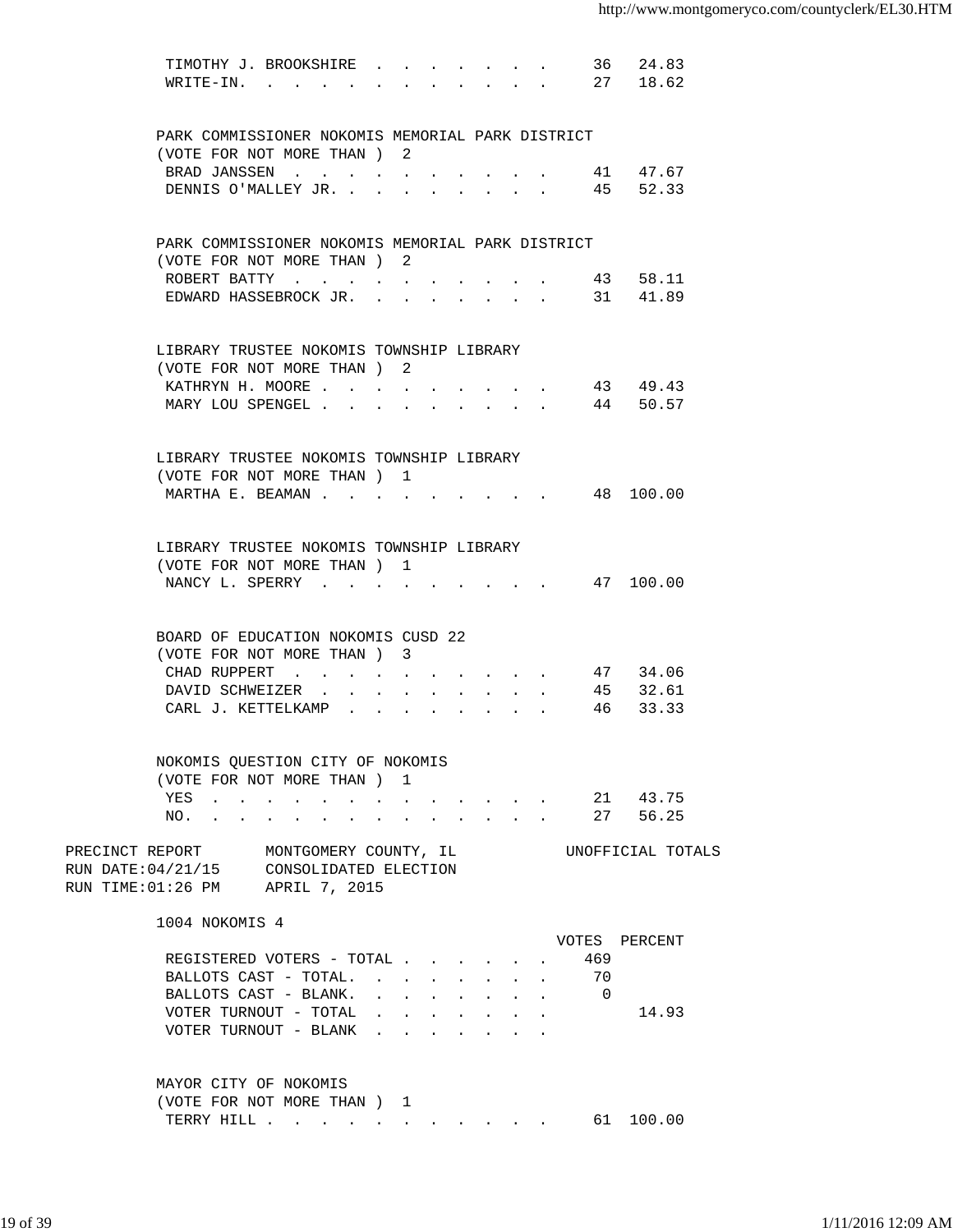| COMMISSIONER CITY OF NOKOMIS                                                                                           |                                                                          |                               |                      |                                                                                                                                                                                                                                    |                                                         |        |                   |           |       |
|------------------------------------------------------------------------------------------------------------------------|--------------------------------------------------------------------------|-------------------------------|----------------------|------------------------------------------------------------------------------------------------------------------------------------------------------------------------------------------------------------------------------------|---------------------------------------------------------|--------|-------------------|-----------|-------|
| (VOTE FOR NOT MORE THAN ) 4                                                                                            |                                                                          |                               |                      |                                                                                                                                                                                                                                    |                                                         |        |                   |           |       |
| JEANNE VOYLES                                                                                                          | $\ddot{\phantom{a}}$                                                     | $\mathbf{A}$ and $\mathbf{A}$ |                      | $\mathbf{r} = \mathbf{r} + \mathbf{r}$ , where $\mathbf{r} = \mathbf{r}$                                                                                                                                                           |                                                         | $\sim$ | 47                |           | 28.31 |
| LANCE L. LEHNEN<br>$\ddot{\phantom{0}}$                                                                                |                                                                          |                               |                      |                                                                                                                                                                                                                                    |                                                         |        |                   | 59 35.54  |       |
| TIMOTHY J. BROOKSHIRE                                                                                                  |                                                                          |                               |                      |                                                                                                                                                                                                                                    |                                                         |        |                   | 45 27.11  |       |
| WRITE-IN.<br><b>Contractor</b>                                                                                         |                                                                          | $\ddot{\phantom{a}}$          | $\ddot{\phantom{a}}$ | $\ddot{\phantom{0}}$                                                                                                                                                                                                               |                                                         |        |                   | 15 9.04   |       |
| PARK COMMISSIONER NOKOMIS MEMORIAL PARK DISTRICT                                                                       |                                                                          |                               |                      |                                                                                                                                                                                                                                    |                                                         |        |                   |           |       |
| (VOTE FOR NOT MORE THAN ) 2                                                                                            |                                                                          |                               |                      |                                                                                                                                                                                                                                    |                                                         |        |                   |           |       |
| BRAD JANSSEN                                                                                                           |                                                                          |                               |                      |                                                                                                                                                                                                                                    |                                                         |        |                   | 55 49.11  |       |
| DENNIS O'MALLEY JR.                                                                                                    |                                                                          |                               |                      |                                                                                                                                                                                                                                    |                                                         |        |                   | 57 50.89  |       |
|                                                                                                                        |                                                                          |                               |                      |                                                                                                                                                                                                                                    |                                                         |        |                   |           |       |
| PARK COMMISSIONER NOKOMIS MEMORIAL PARK DISTRICT                                                                       |                                                                          |                               |                      |                                                                                                                                                                                                                                    |                                                         |        |                   |           |       |
| (VOTE FOR NOT MORE THAN) 2                                                                                             |                                                                          |                               |                      |                                                                                                                                                                                                                                    |                                                         |        |                   |           |       |
|                                                                                                                        |                                                                          |                               |                      |                                                                                                                                                                                                                                    |                                                         |        | 57 53.27          |           |       |
| EDWARD HASSEBROCK JR.                                                                                                  |                                                                          |                               |                      |                                                                                                                                                                                                                                    | $\mathbf{r} = \mathbf{r}$ and $\mathbf{r} = \mathbf{r}$ |        |                   | 50 46.73  |       |
| LIBRARY TRUSTEE NOKOMIS TOWNSHIP LIBRARY                                                                               |                                                                          |                               |                      |                                                                                                                                                                                                                                    |                                                         |        |                   |           |       |
| (VOTE FOR NOT MORE THAN) 2                                                                                             |                                                                          |                               |                      |                                                                                                                                                                                                                                    |                                                         |        |                   |           |       |
| KATHRYN H. MOORE                                                                                                       |                                                                          |                               |                      |                                                                                                                                                                                                                                    |                                                         |        |                   | 52 46.43  |       |
| MARY LOU SPENGEL                                                                                                       |                                                                          |                               |                      |                                                                                                                                                                                                                                    |                                                         |        |                   | 60 53.57  |       |
|                                                                                                                        |                                                                          | $\sim$ 100 $\pm$              |                      |                                                                                                                                                                                                                                    |                                                         |        |                   |           |       |
| LIBRARY TRUSTEE NOKOMIS TOWNSHIP LIBRARY                                                                               |                                                                          |                               |                      |                                                                                                                                                                                                                                    |                                                         |        |                   |           |       |
| (VOTE FOR NOT MORE THAN) 1                                                                                             |                                                                          |                               |                      |                                                                                                                                                                                                                                    |                                                         |        |                   |           |       |
| MARTHA E. BEAMAN                                                                                                       |                                                                          |                               |                      |                                                                                                                                                                                                                                    |                                                         |        |                   | 63 100.00 |       |
|                                                                                                                        |                                                                          |                               |                      |                                                                                                                                                                                                                                    |                                                         |        |                   |           |       |
| LIBRARY TRUSTEE NOKOMIS TOWNSHIP LIBRARY                                                                               |                                                                          |                               |                      |                                                                                                                                                                                                                                    |                                                         |        |                   |           |       |
| (VOTE FOR NOT MORE THAN) 1                                                                                             |                                                                          |                               |                      |                                                                                                                                                                                                                                    |                                                         |        |                   |           |       |
|                                                                                                                        |                                                                          |                               |                      |                                                                                                                                                                                                                                    |                                                         |        |                   | 62 100.00 |       |
| NANCY L. SPERRY                                                                                                        |                                                                          |                               |                      |                                                                                                                                                                                                                                    |                                                         |        |                   |           |       |
| BOARD OF EDUCATION NOKOMIS CUSD 22                                                                                     |                                                                          |                               |                      |                                                                                                                                                                                                                                    |                                                         |        |                   |           |       |
| (VOTE FOR NOT MORE THAN ) 3                                                                                            |                                                                          |                               |                      |                                                                                                                                                                                                                                    |                                                         |        |                   |           |       |
| CHAD RUPPERT                                                                                                           |                                                                          |                               |                      | <b>Contract Contract</b>                                                                                                                                                                                                           |                                                         |        |                   | 57 33.73  |       |
| DAVID SCHWEIZER .                                                                                                      | $\mathbf{r} = \mathbf{r} + \mathbf{r}$ , where $\mathbf{r} = \mathbf{r}$ |                               |                      |                                                                                                                                                                                                                                    |                                                         |        | 53                |           | 31.36 |
| CARL J. KETTELKAMP.                                                                                                    |                                                                          |                               |                      |                                                                                                                                                                                                                                    | $\mathbf{L}$                                            |        | 59                | 34.91     |       |
|                                                                                                                        |                                                                          |                               |                      |                                                                                                                                                                                                                                    |                                                         |        |                   |           |       |
| NOKOMIS QUESTION CITY OF NOKOMIS                                                                                       |                                                                          |                               |                      |                                                                                                                                                                                                                                    |                                                         |        |                   |           |       |
| (VOTE FOR NOT MORE THAN)                                                                                               |                                                                          | ı                             |                      |                                                                                                                                                                                                                                    |                                                         |        |                   |           |       |
|                                                                                                                        |                                                                          |                               |                      |                                                                                                                                                                                                                                    |                                                         |        |                   | 31 49.21  |       |
| YES<br>the contract of the contract of the contract of the contract of the contract of the contract of the contract of |                                                                          |                               |                      |                                                                                                                                                                                                                                    |                                                         |        |                   |           |       |
| NO.<br>and a series of the series of the series of                                                                     |                                                                          |                               |                      | and a strong control of the strong structure.                                                                                                                                                                                      |                                                         |        |                   | 32 50.79  |       |
| PRECINCT REPORT<br>MONTGOMERY COUNTY, IL                                                                               |                                                                          |                               |                      |                                                                                                                                                                                                                                    |                                                         |        | UNOFFICIAL TOTALS |           |       |
| RUN DATE: 04/21/15<br>CONSOLIDATED ELECTION                                                                            |                                                                          |                               |                      |                                                                                                                                                                                                                                    |                                                         |        |                   |           |       |
| RUN TIME: 01:26 PM APRIL 7, 2015                                                                                       |                                                                          |                               |                      |                                                                                                                                                                                                                                    |                                                         |        |                   |           |       |
| 1101 NORTH LITCHFIELD 1                                                                                                |                                                                          |                               |                      |                                                                                                                                                                                                                                    |                                                         |        |                   |           |       |
|                                                                                                                        |                                                                          |                               |                      |                                                                                                                                                                                                                                    |                                                         |        | VOTES             | PERCENT   |       |
| REGISTERED VOTERS - TOTAL                                                                                              |                                                                          |                               |                      |                                                                                                                                                                                                                                    |                                                         |        | 679               |           |       |
| BALLOTS CAST - TOTAL.                                                                                                  |                                                                          |                               |                      |                                                                                                                                                                                                                                    |                                                         |        | 197               |           |       |
| BALLOTS CAST - BLANK.                                                                                                  |                                                                          |                               |                      |                                                                                                                                                                                                                                    |                                                         |        | $\cdots$ 0        |           |       |
| VOTER TURNOUT - TOTAL                                                                                                  |                                                                          |                               |                      |                                                                                                                                                                                                                                    |                                                         |        |                   |           | 29.01 |
| VOTER TURNOUT - BLANK.                                                                                                 |                                                                          |                               |                      | $\bullet$ . In the case of the contract of the contract of the contract of the contract of the contract of the contract of the contract of the contract of the contract of the contract of the contract of the contract of the con |                                                         |        |                   |           |       |

CITY CLERK CITY OF LITCHFIELD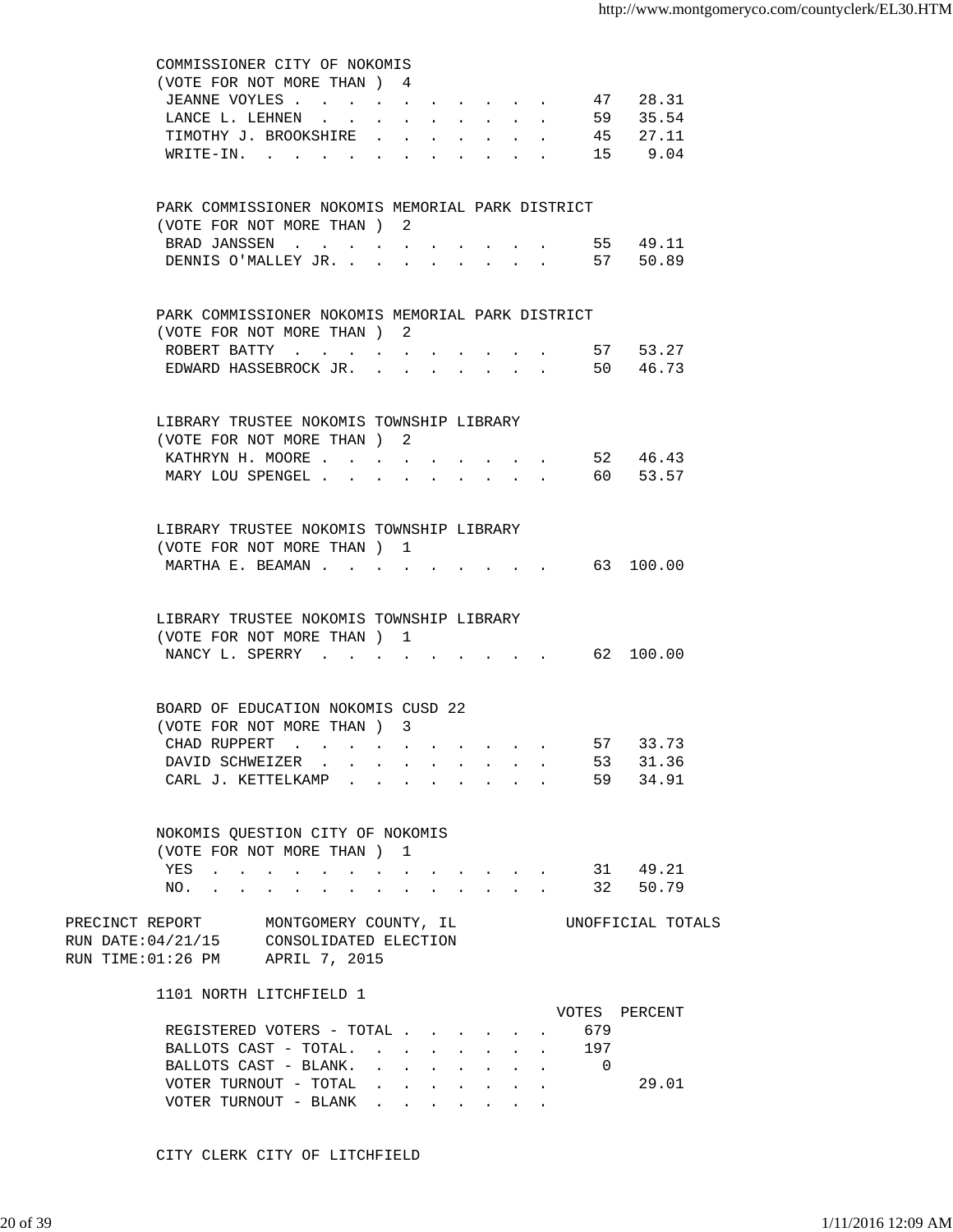| (VOTE FOR NOT MORE THAN) 1<br>MARY A. FRERICHS (IND) |                                                                                                                                                                                                                                |                            |                            |            |                                                                               |                                            |    | 48 42.11          |  |
|------------------------------------------------------|--------------------------------------------------------------------------------------------------------------------------------------------------------------------------------------------------------------------------------|----------------------------|----------------------------|------------|-------------------------------------------------------------------------------|--------------------------------------------|----|-------------------|--|
|                                                      |                                                                                                                                                                                                                                |                            |                            |            |                                                                               |                                            |    | 66 57.89          |  |
| CAROL BURKE (IND).                                   |                                                                                                                                                                                                                                |                            | $\mathbf{L}$               |            | $\mathbf{r}$ , $\mathbf{r}$ , $\mathbf{r}$ , $\mathbf{r}$                     |                                            |    |                   |  |
|                                                      |                                                                                                                                                                                                                                |                            |                            |            |                                                                               |                                            |    |                   |  |
|                                                      |                                                                                                                                                                                                                                |                            |                            |            |                                                                               |                                            |    |                   |  |
| ALDERMAN LITCHFIELD - WARD 2                         |                                                                                                                                                                                                                                |                            |                            |            |                                                                               |                                            |    |                   |  |
| (VOTE FOR NOT MORE THAN) 1                           |                                                                                                                                                                                                                                |                            |                            |            |                                                                               |                                            |    |                   |  |
| DAVID L. HOLLO (IND).                                |                                                                                                                                                                                                                                |                            |                            |            |                                                                               |                                            |    | 18 100.00         |  |
|                                                      |                                                                                                                                                                                                                                |                            |                            |            |                                                                               |                                            |    |                   |  |
|                                                      |                                                                                                                                                                                                                                |                            |                            |            |                                                                               |                                            |    |                   |  |
| ALDERMAN LITCHFIELD - WARD 2                         |                                                                                                                                                                                                                                |                            |                            |            |                                                                               |                                            |    |                   |  |
|                                                      |                                                                                                                                                                                                                                |                            |                            |            |                                                                               |                                            |    |                   |  |
| (VOTE FOR NOT MORE THAN) 1                           |                                                                                                                                                                                                                                |                            |                            |            |                                                                               |                                            |    |                   |  |
| ERIC A. HOLLO (IND)                                  |                                                                                                                                                                                                                                |                            |                            |            | $\mathbf{r} = \mathbf{r} + \mathbf{r} + \mathbf{r} + \mathbf{r} + \mathbf{r}$ |                                            |    | 14 77.78          |  |
| MARK BROWN (IND)                                     |                                                                                                                                                                                                                                | $\mathbf{L}$               | $\mathbf{L}$               |            | $\mathbf{r}$ , $\mathbf{r}$ , $\mathbf{r}$ , $\mathbf{r}$                     |                                            |    | 4 22.22           |  |
|                                                      |                                                                                                                                                                                                                                |                            |                            |            |                                                                               |                                            |    |                   |  |
|                                                      |                                                                                                                                                                                                                                |                            |                            |            |                                                                               |                                            |    |                   |  |
| ALDERMAN LITCHFIELD - WARD 3                         |                                                                                                                                                                                                                                |                            |                            |            |                                                                               |                                            |    |                   |  |
| (VOTE FOR NOT MORE THAN ) 1                          |                                                                                                                                                                                                                                |                            |                            |            |                                                                               |                                            |    |                   |  |
|                                                      |                                                                                                                                                                                                                                |                            |                            |            |                                                                               |                                            |    |                   |  |
| TIM HANCOCK (IND).                                   |                                                                                                                                                                                                                                |                            |                            |            |                                                                               |                                            |    | 15 42.86          |  |
| TIMOTHY W. WRIGHT (IND).                             |                                                                                                                                                                                                                                |                            |                            |            |                                                                               |                                            |    | 20 57.14          |  |
|                                                      |                                                                                                                                                                                                                                |                            |                            |            |                                                                               |                                            |    |                   |  |
|                                                      |                                                                                                                                                                                                                                |                            |                            |            |                                                                               |                                            |    |                   |  |
| ALDERMAN LITCHFIELD - WARD 4                         |                                                                                                                                                                                                                                |                            |                            |            |                                                                               |                                            |    |                   |  |
| (VOTE FOR NOT MORE THAN) 1                           |                                                                                                                                                                                                                                |                            |                            |            |                                                                               |                                            |    |                   |  |
| WOODROW STREET (IND).                                |                                                                                                                                                                                                                                |                            |                            |            |                                                                               |                                            |    | 20 32.26          |  |
| CORY BISHOP (IND).                                   |                                                                                                                                                                                                                                | $\mathcal{L}^{\text{max}}$ | $\mathcal{L}^{\text{max}}$ | $\sim$     |                                                                               | $\mathbf{r}$ , $\mathbf{r}$ , $\mathbf{r}$ |    | 32 51.61          |  |
| JIMMIE J. SCHMITT (IND). .                           |                                                                                                                                                                                                                                |                            |                            |            | $\mathbf{r} = \mathbf{r} + \mathbf{r} + \mathbf{r} + \mathbf{r} + \mathbf{r}$ |                                            |    | 10 16.13          |  |
|                                                      |                                                                                                                                                                                                                                |                            |                            |            |                                                                               |                                            |    |                   |  |
|                                                      |                                                                                                                                                                                                                                |                            |                            |            |                                                                               |                                            |    |                   |  |
|                                                      |                                                                                                                                                                                                                                |                            |                            |            |                                                                               |                                            |    |                   |  |
| PARK COMMISSIONER LITCHFIELD PARK DISTRICT           |                                                                                                                                                                                                                                |                            |                            |            |                                                                               |                                            |    |                   |  |
| (VOTE FOR NOT MORE THAN ) 3                          |                                                                                                                                                                                                                                |                            |                            |            |                                                                               |                                            |    |                   |  |
| SHERRY BERGSCHNEIDER.                                |                                                                                                                                                                                                                                |                            |                            |            |                                                                               |                                            | 49 | 16.72             |  |
| PEGGY HIMSTEDT.                                      |                                                                                                                                                                                                                                |                            |                            |            |                                                                               |                                            |    | 36 12.29          |  |
| CRAIG HIRES. .                                       | the contract of the contract of                                                                                                                                                                                                |                            |                            | $\sim$ $-$ |                                                                               |                                            |    | 45 15.36          |  |
| JOHNY LEONARD                                        |                                                                                                                                                                                                                                |                            |                            |            |                                                                               |                                            | 52 | 17.75             |  |
|                                                      |                                                                                                                                                                                                                                | $\sim$                     |                            |            |                                                                               |                                            |    |                   |  |
| SHANE GRAMMER                                        | $\sim$<br>$\ddot{\phantom{a}}$                                                                                                                                                                                                 |                            |                            |            |                                                                               |                                            | 49 | 16.72             |  |
| RENEE DOUGHERTY WYNN.                                |                                                                                                                                                                                                                                |                            |                            |            |                                                                               |                                            |    | 62 21.16          |  |
|                                                      |                                                                                                                                                                                                                                |                            |                            |            |                                                                               |                                            |    |                   |  |
|                                                      |                                                                                                                                                                                                                                |                            |                            |            |                                                                               |                                            |    |                   |  |
| PARK COMMISSIONER LITCHFIELD PARK DISTRICT           |                                                                                                                                                                                                                                |                            |                            |            |                                                                               |                                            |    |                   |  |
| (VOTE FOR NOT MORE THAN) 2                           |                                                                                                                                                                                                                                |                            |                            |            |                                                                               |                                            |    |                   |  |
| WRITE-IN.                                            |                                                                                                                                                                                                                                |                            |                            |            |                                                                               |                                            |    | 77 100.00         |  |
|                                                      |                                                                                                                                                                                                                                |                            |                            |            |                                                                               |                                            |    |                   |  |
|                                                      |                                                                                                                                                                                                                                |                            |                            |            |                                                                               |                                            |    |                   |  |
| LIBRARY TRUSTEE LITCHFIELD PUBLIC LIBRARY DISTRICT   |                                                                                                                                                                                                                                |                            |                            |            |                                                                               |                                            |    |                   |  |
| (VOTE FOR NOT MORE THAN ) 2                          |                                                                                                                                                                                                                                |                            |                            |            |                                                                               |                                            |    |                   |  |
|                                                      |                                                                                                                                                                                                                                |                            |                            |            |                                                                               |                                            |    |                   |  |
| MARK YORK                                            | and a series of the contract of the series of the series of the series of the series of the series of the series of the series of the series of the series of the series of the series of the series of the series of the seri |                            |                            |            |                                                                               |                                            |    | 158 56.83         |  |
| BARBARA ELLIS                                        | $\ddot{\phantom{a}}$                                                                                                                                                                                                           | $\ddot{\phantom{0}}$       |                            |            | $\mathbf{r}$ , and $\mathbf{r}$ , and $\mathbf{r}$                            |                                            |    | 120 43.17         |  |
|                                                      |                                                                                                                                                                                                                                |                            |                            |            |                                                                               |                                            |    |                   |  |
| LIBRARY TRUSTEE LITCHFIELD PUBLIC LIBRARY DISTRICT   |                                                                                                                                                                                                                                |                            |                            |            |                                                                               |                                            |    |                   |  |
| (VOTE FOR NOT MORE THAN) 1                           |                                                                                                                                                                                                                                |                            |                            |            |                                                                               |                                            |    |                   |  |
| WRITE-IN. 26                                         |                                                                                                                                                                                                                                |                            |                            |            |                                                                               |                                            |    | 100.00            |  |
|                                                      |                                                                                                                                                                                                                                |                            |                            |            |                                                                               |                                            |    |                   |  |
|                                                      |                                                                                                                                                                                                                                |                            |                            |            |                                                                               |                                            |    |                   |  |
| BOARD OF EDUCATION LITCHFIELD CUSD 12                |                                                                                                                                                                                                                                |                            |                            |            |                                                                               |                                            |    |                   |  |
| (VOTE FOR NOT MORE THAN) 4                           |                                                                                                                                                                                                                                |                            |                            |            |                                                                               |                                            |    |                   |  |
|                                                      |                                                                                                                                                                                                                                |                            |                            |            |                                                                               |                                            |    |                   |  |
| GREGG HIRES.                                         |                                                                                                                                                                                                                                |                            |                            |            |                                                                               |                                            |    | 86 26.88          |  |
| WRITE-IN. 234 73.13                                  |                                                                                                                                                                                                                                |                            |                            |            |                                                                               |                                            |    |                   |  |
|                                                      |                                                                                                                                                                                                                                |                            |                            |            |                                                                               |                                            |    |                   |  |
| PRECINCT REPORT MONTGOMERY COUNTY, IL                |                                                                                                                                                                                                                                |                            |                            |            |                                                                               |                                            |    | UNOFFICIAL TOTALS |  |
| RUN DATE: 04/21/15 CONSOLIDATED ELECTION             |                                                                                                                                                                                                                                |                            |                            |            |                                                                               |                                            |    |                   |  |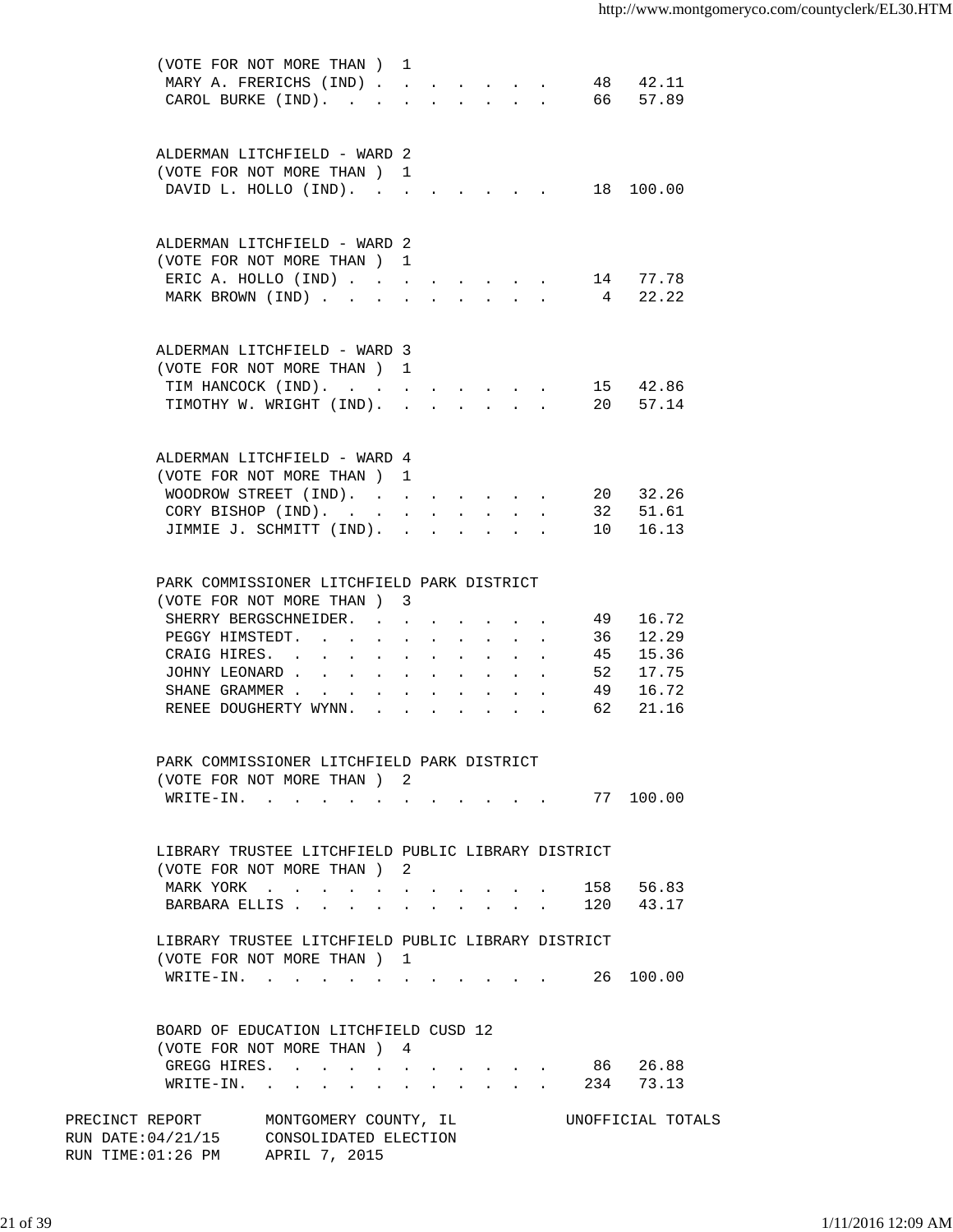| 1102 NORTH LITCHFIELD 2                                                                                              |        |              |  |  |           |                   |
|----------------------------------------------------------------------------------------------------------------------|--------|--------------|--|--|-----------|-------------------|
|                                                                                                                      |        |              |  |  |           | VOTES PERCENT     |
| REGISTERED VOTERS - TOTAL                                                                                            |        |              |  |  | 545       |                   |
| BALLOTS CAST - TOTAL. .                                                                                              |        |              |  |  | 160       |                   |
| BALLOTS CAST - BLANK.                                                                                                |        |              |  |  | $\bigcap$ |                   |
| VOTER TURNOUT - TOTAL                                                                                                |        |              |  |  |           | 29.36             |
| VOTER TURNOUT - BLANK                                                                                                |        |              |  |  |           |                   |
|                                                                                                                      |        |              |  |  |           |                   |
| CITY CLERK CITY OF LITCHFIELD                                                                                        |        |              |  |  |           |                   |
| (VOTE FOR NOT MORE THAN) 1                                                                                           |        |              |  |  |           |                   |
| MARY A. FRERICHS (IND)                                                                                               |        |              |  |  |           | 58 36.94          |
| CAROL BURKE (IND).                                                                                                   |        |              |  |  |           | 99 63.06          |
|                                                                                                                      |        |              |  |  |           |                   |
| ALDERMAN LITCHFIELD - WARD 3                                                                                         |        |              |  |  |           |                   |
| (VOTE FOR NOT MORE THAN) 1                                                                                           |        |              |  |  |           |                   |
| TIM HANCOCK (IND).                                                                                                   |        | $\sim$       |  |  |           | 58 38.16          |
| TIMOTHY W. WRIGHT (IND).                                                                                             |        | $\mathbf{r}$ |  |  |           | 94 61.84          |
|                                                                                                                      |        |              |  |  |           |                   |
| PARK COMMISSIONER LITCHFIELD PARK DISTRICT                                                                           |        |              |  |  |           |                   |
| (VOTE FOR NOT MORE THAN) 3                                                                                           |        |              |  |  |           |                   |
| SHERRY BERGSCHNEIDER. .                                                                                              |        |              |  |  |           | 61 14.56          |
| PEGGY HIMSTEDT.                                                                                                      |        |              |  |  | 57        | 13.60             |
|                                                                                                                      | $\sim$ |              |  |  |           |                   |
| CRAIG HIRES. .<br><b>Contract Contract</b>                                                                           |        |              |  |  | 58        | 13.84             |
| JOHNY LEONARD.<br><b>Service</b> State                                                                               |        |              |  |  | 86 -      | 20.53             |
| SHANE GRAMMER                                                                                                        |        |              |  |  | 77        | 18.38             |
| RENEE DOUGHERTY WYNN.                                                                                                |        |              |  |  | 80 —      | 19.09             |
| PARK COMMISSIONER LITCHFIELD PARK DISTRICT<br>(VOTE FOR NOT MORE THAN) 2<br>WRITE-IN.                                |        |              |  |  |           | 100 100.00        |
|                                                                                                                      |        |              |  |  |           |                   |
| LIBRARY TRUSTEE LITCHFIELD PUBLIC LIBRARY DISTRICT                                                                   |        |              |  |  |           |                   |
| (VOTE FOR NOT MORE THAN) 2                                                                                           |        |              |  |  |           |                   |
| MARK YORK                                                                                                            |        |              |  |  |           | 123 55.66         |
| BARBARA ELLIS 98 44.34                                                                                               |        |              |  |  |           |                   |
|                                                                                                                      |        |              |  |  |           |                   |
| LIBRARY TRUSTEE LITCHFIELD PUBLIC LIBRARY DISTRICT                                                                   |        |              |  |  |           |                   |
| (VOTE FOR NOT MORE THAN ) 1                                                                                          |        |              |  |  |           |                   |
| WRITE-IN. 14 100.00                                                                                                  |        |              |  |  |           |                   |
|                                                                                                                      |        |              |  |  |           |                   |
| BOARD OF EDUCATION LITCHFIELD CUSD 12                                                                                |        |              |  |  |           |                   |
| (VOTE FOR NOT MORE THAN ) 4                                                                                          |        |              |  |  |           |                   |
| GREGG HIRES.                                                                                                         |        |              |  |  |           | 97 36.74          |
| WRITE-IN. 167 63.26                                                                                                  |        |              |  |  |           |                   |
|                                                                                                                      |        |              |  |  |           |                   |
| PRECINCT REPORT MONTGOMERY COUNTY, IL<br>RUN DATE: 04/21/15 CONSOLIDATED ELECTION<br>RUN TIME:01:26 PM APRIL 7, 2015 |        |              |  |  |           | UNOFFICIAL TOTALS |
| 1103 NORTH LITCHFIELD 3                                                                                              |        |              |  |  |           |                   |
|                                                                                                                      |        |              |  |  |           | VOTES PERCENT     |
| REGISTERED VOTERS - TOTAL                                                                                            |        |              |  |  | 419       |                   |
| BALLOTS CAST - TOTAL. 163                                                                                            |        |              |  |  |           |                   |
| BALLOTS CAST - BLANK. 0                                                                                              |        |              |  |  |           |                   |
|                                                                                                                      |        |              |  |  |           |                   |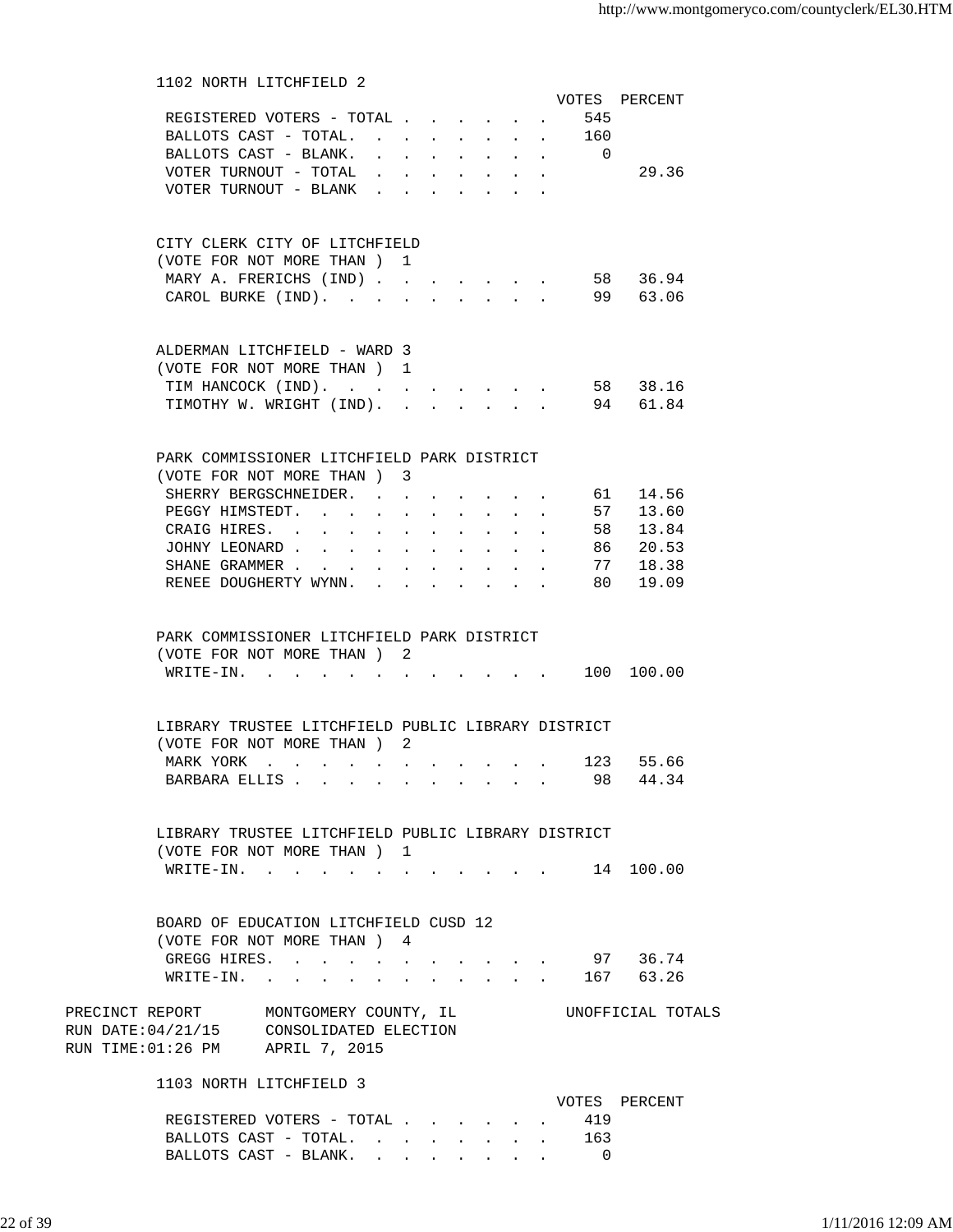|                                                                                                                                                 | VOTER TURNOUT - TOTAL<br>VOTER TURNOUT - BLANK $\cdot \cdot \cdot \cdot \cdot \cdot \cdot$ |               |                      |        |                      |                                                    |                                          |    | 38.90             |  |
|-------------------------------------------------------------------------------------------------------------------------------------------------|--------------------------------------------------------------------------------------------|---------------|----------------------|--------|----------------------|----------------------------------------------------|------------------------------------------|----|-------------------|--|
|                                                                                                                                                 | CITY CLERK CITY OF LITCHFIELD                                                              |               |                      |        |                      |                                                    |                                          |    |                   |  |
|                                                                                                                                                 | (VOTE FOR NOT MORE THAN) 1                                                                 |               |                      |        |                      |                                                    |                                          |    |                   |  |
|                                                                                                                                                 | MARY A. FRERICHS (IND)                                                                     |               |                      |        |                      |                                                    |                                          |    | 42 26.09          |  |
|                                                                                                                                                 |                                                                                            |               |                      |        |                      |                                                    |                                          |    |                   |  |
|                                                                                                                                                 | CAROL BURKE (IND).                                                                         |               | $\ddot{\phantom{0}}$ | $\sim$ |                      |                                                    | and a strategic control of the strategic |    | 119 73.91         |  |
|                                                                                                                                                 | ALDERMAN LITCHFIELD - WARD 3                                                               |               |                      |        |                      |                                                    |                                          |    |                   |  |
|                                                                                                                                                 | (VOTE FOR NOT MORE THAN) 1                                                                 |               |                      |        |                      |                                                    |                                          |    |                   |  |
|                                                                                                                                                 | TIM HANCOCK (IND). 23 34.33                                                                |               |                      |        |                      |                                                    |                                          |    |                   |  |
|                                                                                                                                                 | TIMOTHY W. WRIGHT (IND). 44 65.67                                                          |               |                      |        |                      |                                                    |                                          |    |                   |  |
|                                                                                                                                                 |                                                                                            |               |                      |        |                      |                                                    |                                          |    |                   |  |
|                                                                                                                                                 | ALDERMAN LITCHFIELD - WARD 4                                                               |               |                      |        |                      |                                                    |                                          |    |                   |  |
|                                                                                                                                                 | (VOTE FOR NOT MORE THAN) 1                                                                 |               |                      |        |                      |                                                    |                                          |    |                   |  |
|                                                                                                                                                 | WOODROW STREET (IND).                                                                      |               |                      |        |                      |                                                    |                                          |    | 42 45.16          |  |
|                                                                                                                                                 | CORY BISHOP (IND).                                                                         |               | $\sim 10^{-11}$      |        | $\ddot{\phantom{0}}$ | $\sim$ 100 $\pm$                                   |                                          |    | 25 26.88          |  |
|                                                                                                                                                 | JIMMIE J. SCHMITT (IND).                                                                   |               |                      |        |                      |                                                    |                                          |    | 26 27.96          |  |
|                                                                                                                                                 |                                                                                            |               |                      |        |                      |                                                    |                                          |    |                   |  |
|                                                                                                                                                 | PARK COMMISSIONER LITCHFIELD PARK DISTRICT                                                 |               |                      |        |                      |                                                    |                                          |    |                   |  |
|                                                                                                                                                 | (VOTE FOR NOT MORE THAN) 3                                                                 |               |                      |        |                      |                                                    |                                          |    |                   |  |
|                                                                                                                                                 | SHERRY BERGSCHNEIDER. 66                                                                   |               |                      |        |                      |                                                    |                                          |    | 16.02             |  |
|                                                                                                                                                 | PEGGY HIMSTEDT. 53                                                                         |               |                      |        |                      |                                                    |                                          |    | 12.86             |  |
|                                                                                                                                                 | CRAIG HIRES.                                                                               |               |                      |        |                      |                                                    |                                          | 50 | 12.14             |  |
|                                                                                                                                                 | JOHNY LEONARD                                                                              |               |                      |        |                      | $\mathbf{a}$ , and $\mathbf{a}$ , and $\mathbf{a}$ |                                          | 90 | 21.84             |  |
|                                                                                                                                                 | SHANE GRAMMER                                                                              |               |                      |        |                      |                                                    |                                          | 77 | 18.69             |  |
|                                                                                                                                                 | RENEE DOUGHERTY WYNN.                                                                      |               |                      |        |                      |                                                    |                                          | 76 | 18.45             |  |
|                                                                                                                                                 | PARK COMMISSIONER LITCHFIELD PARK DISTRICT<br>(VOTE FOR NOT MORE THAN) 2                   |               |                      |        |                      |                                                    |                                          |    |                   |  |
|                                                                                                                                                 | $W\text{RITE}-\text{IN}.$                                                                  | $\sim$ $\sim$ |                      |        |                      |                                                    |                                          |    | $\cdot$ 83 100.00 |  |
|                                                                                                                                                 | LIBRARY TRUSTEE LITCHFIELD PUBLIC LIBRARY DISTRICT                                         |               |                      |        |                      |                                                    |                                          |    |                   |  |
|                                                                                                                                                 | (VOTE FOR NOT MORE THAN) 2                                                                 |               |                      |        |                      |                                                    |                                          |    |                   |  |
|                                                                                                                                                 | MARK YORK 122 60.10                                                                        |               |                      |        |                      |                                                    |                                          |    |                   |  |
|                                                                                                                                                 | BARBARA ELLIS 81 39.90                                                                     |               |                      |        |                      |                                                    |                                          |    |                   |  |
|                                                                                                                                                 |                                                                                            |               |                      |        |                      |                                                    |                                          |    |                   |  |
|                                                                                                                                                 | LIBRARY TRUSTEE LITCHFIELD PUBLIC LIBRARY DISTRICT                                         |               |                      |        |                      |                                                    |                                          |    |                   |  |
|                                                                                                                                                 | (VOTE FOR NOT MORE THAN ) 1                                                                |               |                      |        |                      |                                                    |                                          |    |                   |  |
|                                                                                                                                                 | WRITE-IN. 16 100.00                                                                        |               |                      |        |                      |                                                    |                                          |    |                   |  |
|                                                                                                                                                 |                                                                                            |               |                      |        |                      |                                                    |                                          |    |                   |  |
|                                                                                                                                                 | BOARD OF EDUCATION LITCHFIELD CUSD 12                                                      |               |                      |        |                      |                                                    |                                          |    |                   |  |
|                                                                                                                                                 | (VOTE FOR NOT MORE THAN ) 4                                                                |               |                      |        |                      |                                                    |                                          |    |                   |  |
|                                                                                                                                                 | GREGG HIRES.                                                                               |               |                      |        |                      |                                                    |                                          |    | 75 35.89          |  |
|                                                                                                                                                 | WRITE-IN. 134 64.11                                                                        |               |                      |        |                      |                                                    |                                          |    |                   |  |
| PRECINCT REPORT MONTGOMERY COUNTY, IL<br>RUN DATE: 04/21/15<br>RUN DATE: $04/21/15$ CONSOLIDATED ELECTION<br>RUN TIME: $01:26$ PM APRIL 7, 2015 |                                                                                            |               |                      |        |                      |                                                    |                                          |    | UNOFFICIAL TOTALS |  |
|                                                                                                                                                 | 1104 NORTH LITCHFIELD 4                                                                    |               |                      |        |                      |                                                    |                                          |    |                   |  |
|                                                                                                                                                 |                                                                                            |               |                      |        |                      |                                                    |                                          |    | VOTES PERCENT     |  |
|                                                                                                                                                 | REGISTERED VOTERS - TOTAL 384                                                              |               |                      |        |                      |                                                    |                                          |    |                   |  |
|                                                                                                                                                 | BALLOTS CAST - TOTAL. 75                                                                   |               |                      |        |                      |                                                    |                                          |    |                   |  |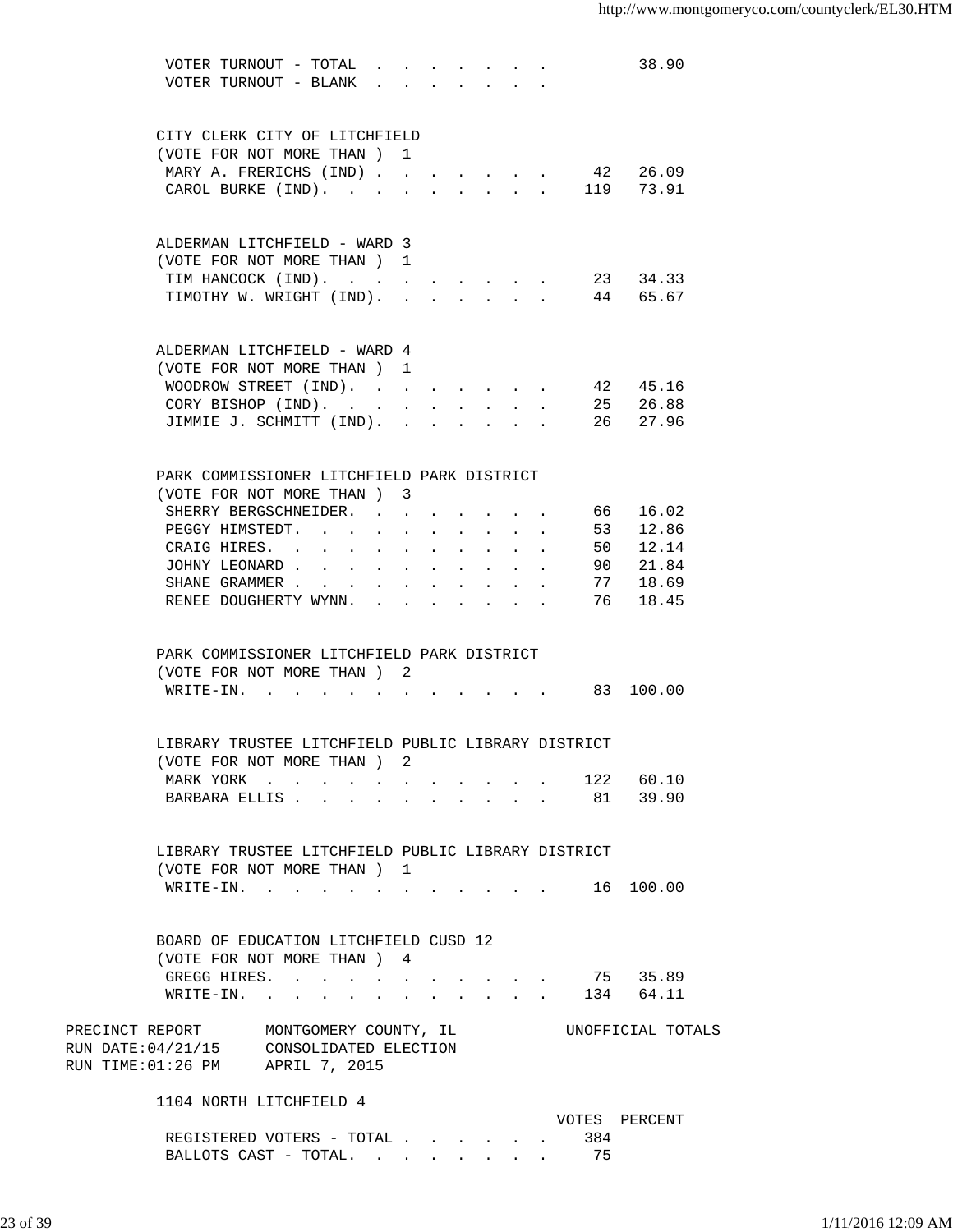|                                                    | BALLOTS CAST - BLANK.                                                                                           |           |                  |  |                                         |                  | 0        |                   |  |
|----------------------------------------------------|-----------------------------------------------------------------------------------------------------------------|-----------|------------------|--|-----------------------------------------|------------------|----------|-------------------|--|
|                                                    | VOTER TURNOUT - TOTAL                                                                                           |           |                  |  |                                         |                  |          | 19.53             |  |
|                                                    | VOTER TURNOUT - BLANK                                                                                           |           |                  |  |                                         |                  |          |                   |  |
|                                                    |                                                                                                                 |           |                  |  |                                         |                  |          |                   |  |
|                                                    |                                                                                                                 |           |                  |  |                                         |                  |          |                   |  |
|                                                    |                                                                                                                 |           |                  |  |                                         |                  |          |                   |  |
| CITY CLERK CITY OF LITCHFIELD                      |                                                                                                                 |           |                  |  |                                         |                  |          |                   |  |
|                                                    | (VOTE FOR NOT MORE THAN)                                                                                        |           | $\mathbf{1}$     |  |                                         |                  |          |                   |  |
|                                                    | MARY A. FRERICHS (IND)                                                                                          |           |                  |  |                                         |                  |          | 28 49.12          |  |
|                                                    | CAROL BURKE (IND).                                                                                              |           |                  |  | $\cdot$ $\cdot$ $\cdot$ $\cdot$ $\cdot$ |                  |          | 29 50.88          |  |
|                                                    |                                                                                                                 |           |                  |  |                                         |                  |          |                   |  |
|                                                    |                                                                                                                 |           |                  |  |                                         |                  |          |                   |  |
| ALDERMAN LITCHFIELD - WARD 2                       |                                                                                                                 |           |                  |  |                                         |                  |          |                   |  |
| (VOTE FOR NOT MORE THAN) 1                         |                                                                                                                 |           |                  |  |                                         |                  |          |                   |  |
|                                                    | DAVID L. HOLLO (IND).                                                                                           |           |                  |  |                                         |                  |          | 47 100.00         |  |
|                                                    |                                                                                                                 |           |                  |  |                                         |                  |          |                   |  |
|                                                    |                                                                                                                 |           |                  |  |                                         |                  |          |                   |  |
|                                                    |                                                                                                                 |           |                  |  |                                         |                  |          |                   |  |
| ALDERMAN LITCHFIELD - WARD 2                       |                                                                                                                 |           |                  |  |                                         |                  |          |                   |  |
| (VOTE FOR NOT MORE THAN ) 1                        |                                                                                                                 |           |                  |  |                                         |                  |          |                   |  |
|                                                    | ERIC A. HOLLO $(IND)$                                                                                           |           |                  |  |                                         |                  |          | 26 48.15          |  |
|                                                    | MARK BROWN (IND)                                                                                                |           |                  |  | $\ddot{\phantom{a}}$                    |                  |          | 28 51.85          |  |
|                                                    |                                                                                                                 |           |                  |  |                                         |                  |          |                   |  |
|                                                    |                                                                                                                 |           |                  |  |                                         |                  |          |                   |  |
| ALDERMAN LITCHFIELD - WARD 3                       |                                                                                                                 |           |                  |  |                                         |                  |          |                   |  |
|                                                    |                                                                                                                 |           |                  |  |                                         |                  |          |                   |  |
| (VOTE FOR NOT MORE THAN ) 1                        |                                                                                                                 |           |                  |  |                                         |                  |          |                   |  |
|                                                    | TIM HANCOCK (IND).                                                                                              |           | $\sim$ 100 $\pm$ |  |                                         |                  | 0        |                   |  |
|                                                    | TIMOTHY W. WRIGHT (IND).                                                                                        |           |                  |  |                                         | $\Delta \sim 10$ | $\Omega$ |                   |  |
|                                                    |                                                                                                                 |           |                  |  |                                         |                  |          |                   |  |
|                                                    |                                                                                                                 |           |                  |  |                                         |                  |          |                   |  |
| PARK COMMISSIONER LITCHFIELD PARK DISTRICT         |                                                                                                                 |           |                  |  |                                         |                  |          |                   |  |
|                                                    | (VOTE FOR NOT MORE THAN ) 3                                                                                     |           |                  |  |                                         |                  |          |                   |  |
|                                                    | SHERRY BERGSCHNEIDER.                                                                                           |           |                  |  |                                         |                  | 24       | 16.67             |  |
|                                                    |                                                                                                                 |           |                  |  |                                         |                  |          |                   |  |
| PEGGY HIMSTEDT.                                    | $\sim$<br><b>Contract Contract</b>                                                                              |           | $\bullet$        |  | $\bullet$                               |                  | 21       | 14.58             |  |
| CRAIG HIRES. .                                     | $\ddot{\phantom{0}}$<br>$\ddot{\phantom{a}}$                                                                    |           | $\bullet$        |  |                                         |                  |          | 21 14.58          |  |
|                                                    | JOHNY LEONARD                                                                                                   | $\bullet$ |                  |  |                                         |                  |          | 31 21.53          |  |
|                                                    | SHANE GRAMMER                                                                                                   |           |                  |  |                                         |                  | 26       | 18.06             |  |
|                                                    | RENEE DOUGHERTY WYNN.                                                                                           |           |                  |  |                                         |                  | 21       | 14.58             |  |
|                                                    |                                                                                                                 |           |                  |  |                                         |                  |          |                   |  |
|                                                    |                                                                                                                 |           |                  |  |                                         |                  |          |                   |  |
| PARK COMMISSIONER LITCHFIELD PARK DISTRICT         |                                                                                                                 |           |                  |  |                                         |                  |          |                   |  |
|                                                    | (VOTE FOR NOT MORE THAN )                                                                                       |           | -2               |  |                                         |                  |          |                   |  |
|                                                    |                                                                                                                 |           |                  |  |                                         |                  |          |                   |  |
| WRITE-IN.                                          | the contract of the contract of the contract of the contract of the contract of the contract of the contract of |           |                  |  |                                         |                  |          | 42 100.00         |  |
|                                                    |                                                                                                                 |           |                  |  |                                         |                  |          |                   |  |
|                                                    |                                                                                                                 |           |                  |  |                                         |                  |          |                   |  |
| LIBRARY TRUSTEE LITCHFIELD PUBLIC LIBRARY DISTRICT |                                                                                                                 |           |                  |  |                                         |                  |          |                   |  |
|                                                    | (VOTE FOR NOT MORE THAN ) 2                                                                                     |           |                  |  |                                         |                  |          |                   |  |
|                                                    | MARK YORK                                                                                                       |           |                  |  |                                         |                  |          | 60 63.16          |  |
| BARBARA ELLIS                                      |                                                                                                                 |           |                  |  |                                         |                  |          | 35 36.84          |  |
|                                                    |                                                                                                                 |           |                  |  |                                         |                  |          |                   |  |
|                                                    |                                                                                                                 |           |                  |  |                                         |                  |          |                   |  |
| LIBRARY TRUSTEE LITCHFIELD PUBLIC LIBRARY DISTRICT |                                                                                                                 |           |                  |  |                                         |                  |          |                   |  |
|                                                    |                                                                                                                 |           |                  |  |                                         |                  |          |                   |  |
| (VOTE FOR NOT MORE THAN) 1                         |                                                                                                                 |           |                  |  |                                         |                  |          |                   |  |
|                                                    | WRITE-IN.                                                                                                       |           |                  |  | and the state of the state of           |                  |          | 9 100.00          |  |
|                                                    |                                                                                                                 |           |                  |  |                                         |                  |          |                   |  |
|                                                    |                                                                                                                 |           |                  |  |                                         |                  |          |                   |  |
| BOARD OF EDUCATION LITCHFIELD CUSD 12              |                                                                                                                 |           |                  |  |                                         |                  |          |                   |  |
| (VOTE FOR NOT MORE THAN) 4                         |                                                                                                                 |           |                  |  |                                         |                  |          |                   |  |
| GREGG HIRES.                                       |                                                                                                                 |           |                  |  |                                         |                  |          | 46 39.32          |  |
|                                                    | WRITE-IN.                                                                                                       |           |                  |  |                                         |                  |          | 71 60.68          |  |
|                                                    |                                                                                                                 |           |                  |  |                                         |                  |          |                   |  |
| PRECINCT REPORT                                    | MONTGOMERY COUNTY, IL                                                                                           |           |                  |  |                                         |                  |          | UNOFFICIAL TOTALS |  |
|                                                    |                                                                                                                 |           |                  |  |                                         |                  |          |                   |  |
| RUN DATE: 04/21/15 CONSOLIDATED ELECTION           |                                                                                                                 |           |                  |  |                                         |                  |          |                   |  |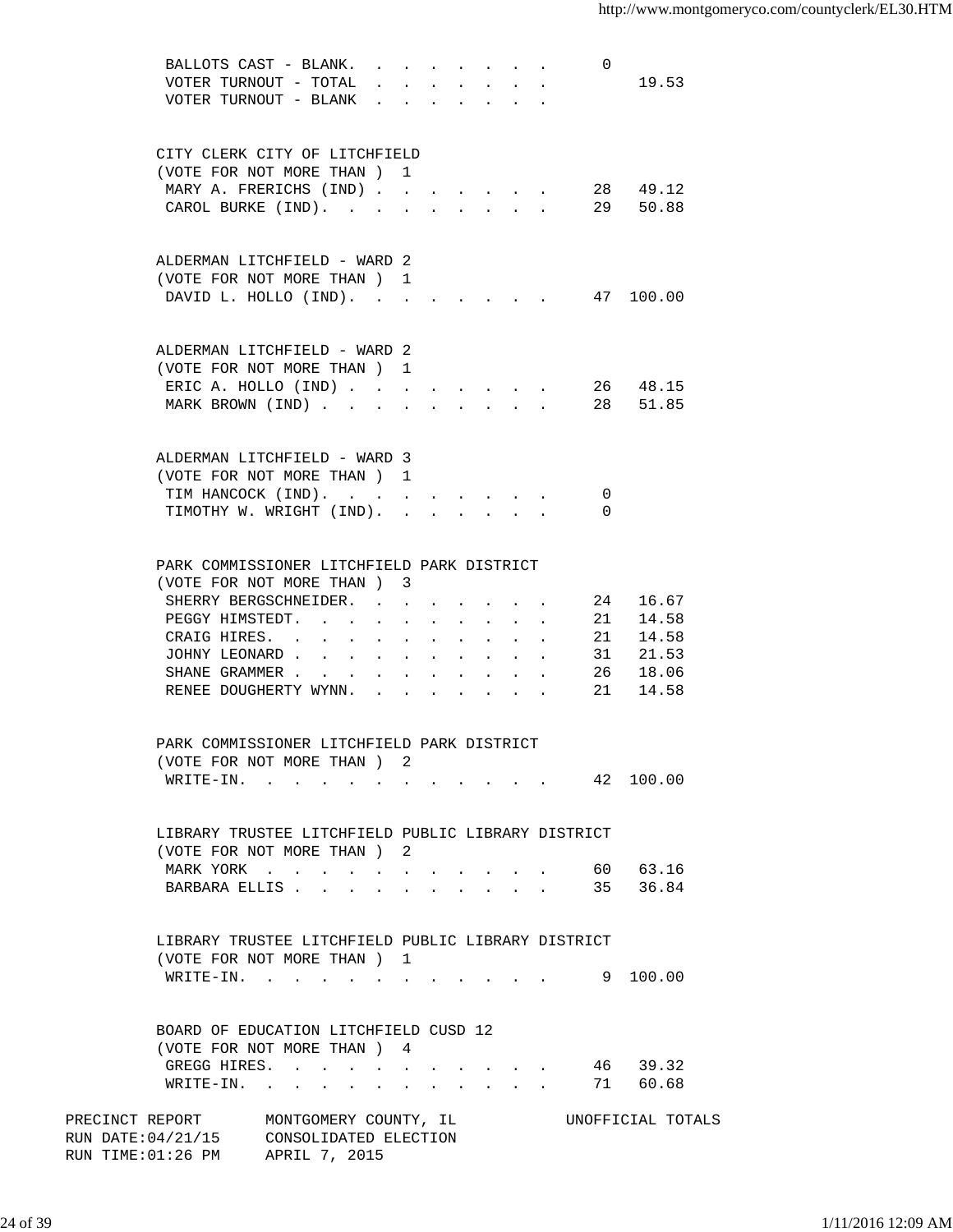| 1105 NORTH LITCHFIELD 5                                 |                                            |                           |                      |              |                                                                              |                    |                                                                          | VOTES PERCENT |
|---------------------------------------------------------|--------------------------------------------|---------------------------|----------------------|--------------|------------------------------------------------------------------------------|--------------------|--------------------------------------------------------------------------|---------------|
| REGISTERED VOTERS - TOTAL                               |                                            |                           |                      |              |                                                                              | $\mathbf{A}$       | 356                                                                      |               |
| BALLOTS CAST - TOTAL.                                   |                                            |                           |                      |              |                                                                              | $\Delta \sim 10^4$ | 119                                                                      |               |
| BALLOTS CAST - BLANK. 0                                 |                                            |                           |                      |              |                                                                              |                    |                                                                          |               |
| VOTER TURNOUT - TOTAL                                   | $\mathbf{r}$ , $\mathbf{r}$ , $\mathbf{r}$ |                           |                      | $\sim$       |                                                                              |                    |                                                                          | 33.43         |
| VOTER TURNOUT - BLANK                                   |                                            |                           |                      |              |                                                                              |                    |                                                                          |               |
|                                                         |                                            |                           |                      |              |                                                                              |                    |                                                                          |               |
| CITY CLERK CITY OF LITCHFIELD                           |                                            |                           |                      |              |                                                                              |                    |                                                                          |               |
| (VOTE FOR NOT MORE THAN ) 1                             |                                            |                           |                      |              |                                                                              |                    |                                                                          |               |
| MARY A. FRERICHS (IND)                                  |                                            |                           |                      |              |                                                                              |                    |                                                                          | 46 39.32      |
| CAROL BURKE (IND).                                      | $\ddot{\phantom{a}}$                       | $\sim$                    | $\ddot{\phantom{a}}$ | $\mathbf{A}$ | $\sim$                                                                       |                    |                                                                          | 71 60.68      |
|                                                         |                                            |                           |                      |              |                                                                              |                    |                                                                          |               |
| ALDERMAN LITCHFIELD - WARD 3                            |                                            |                           |                      |              |                                                                              |                    |                                                                          |               |
| (VOTE FOR NOT MORE THAN) 1                              |                                            |                           |                      |              |                                                                              |                    |                                                                          |               |
| TIM HANCOCK (IND).                                      |                                            |                           |                      |              |                                                                              |                    |                                                                          | 9 23.68       |
| TIMOTHY W. WRIGHT (IND). 29 76.32                       |                                            |                           |                      |              |                                                                              |                    |                                                                          |               |
|                                                         |                                            |                           |                      |              |                                                                              |                    |                                                                          |               |
| ALDERMAN LITCHFIELD - WARD 4                            |                                            |                           |                      |              |                                                                              |                    |                                                                          |               |
| (VOTE FOR NOT MORE THAN) 1                              |                                            |                           |                      |              |                                                                              |                    |                                                                          |               |
| WOODROW STREET (IND).                                   |                                            |                           |                      |              |                                                                              |                    |                                                                          | 23 29.87      |
| CORY BISHOP (IND).                                      | $\sim$                                     |                           | $\ddot{\phantom{a}}$ | $\sim$       |                                                                              |                    |                                                                          | 39 50.65      |
| JIMMIE J. SCHMITT (IND). .                              |                                            |                           |                      |              |                                                                              |                    |                                                                          | 15 19.48      |
|                                                         |                                            |                           |                      |              |                                                                              |                    |                                                                          |               |
| PARK COMMISSIONER LITCHFIELD PARK DISTRICT              |                                            |                           |                      |              |                                                                              |                    |                                                                          |               |
| (VOTE FOR NOT MORE THAN) 3                              |                                            |                           |                      |              |                                                                              |                    |                                                                          |               |
| SHERRY BERGSCHNEIDER.                                   |                                            |                           |                      |              |                                                                              |                    | 41                                                                       | 15.13         |
| PEGGY HIMSTEDT.                                         |                                            |                           |                      |              |                                                                              |                    | 39                                                                       | 14.39         |
| CRAIG HIRES.                                            |                                            | $\mathbf{L}^{\text{max}}$ | $\bullet$ .          |              | $\mathbf{r} = \mathbf{r} \cdot \mathbf{r}$ , where $\mathbf{r} = \mathbf{r}$ |                    |                                                                          | 37 13.65      |
| JOHNY LEONARD                                           |                                            | $\bullet$ .               | $\ddot{\phantom{0}}$ |              |                                                                              |                    |                                                                          | 62 22.88      |
| SHANE GRAMMER                                           |                                            |                           |                      |              |                                                                              |                    |                                                                          | 45 16.61      |
| RENEE DOUGHERTY WYNN.                                   |                                            |                           |                      |              |                                                                              |                    |                                                                          | 47 17.34      |
|                                                         |                                            |                           |                      |              |                                                                              |                    |                                                                          |               |
| PARK COMMISSIONER LITCHFIELD PARK DISTRICT              |                                            |                           |                      |              |                                                                              |                    |                                                                          |               |
| (VOTE FOR NOT MORE THAN)                                | 2                                          |                           |                      |              |                                                                              |                    |                                                                          |               |
|                                                         |                                            |                           |                      |              |                                                                              |                    |                                                                          | 69 100.00     |
|                                                         |                                            |                           |                      |              |                                                                              |                    |                                                                          |               |
| LIBRARY TRUSTEE LITCHFIELD PUBLIC LIBRARY DISTRICT      |                                            |                           |                      |              |                                                                              |                    |                                                                          |               |
| (VOTE FOR NOT MORE THAN ) 2                             |                                            |                           |                      |              |                                                                              |                    |                                                                          |               |
| MARK YORK                                               |                                            |                           |                      |              |                                                                              |                    |                                                                          | 77 56.20      |
| BARBARA ELLIS                                           |                                            |                           |                      |              |                                                                              |                    |                                                                          | 60 43.80      |
|                                                         |                                            |                           |                      |              |                                                                              |                    |                                                                          |               |
| LIBRARY TRUSTEE LITCHFIELD PUBLIC LIBRARY DISTRICT      |                                            |                           |                      |              |                                                                              |                    |                                                                          |               |
| (VOTE FOR NOT MORE THAN) 1                              |                                            |                           |                      |              |                                                                              |                    |                                                                          |               |
| WRITE-IN.                                               |                                            |                           |                      |              |                                                                              |                    | $\mathbf{r}$ , $\mathbf{r}$ , $\mathbf{r}$ , $\mathbf{r}$ , $\mathbf{r}$ | 10 100.00     |
|                                                         |                                            |                           |                      |              |                                                                              |                    |                                                                          |               |
| BOARD OF EDUCATION LITCHFIELD CUSD 12                   |                                            |                           |                      |              |                                                                              |                    |                                                                          |               |
| (VOTE FOR NOT MORE THAN) 4                              |                                            |                           |                      |              |                                                                              |                    |                                                                          |               |
| GREGG HIRES.                                            |                                            |                           |                      |              |                                                                              |                    |                                                                          | 46 33.82      |
| WRITE-IN.                                               |                                            |                           |                      |              |                                                                              |                    |                                                                          | 90 66.18      |
| PRECINCT REPORT MONTGOMERY COUNTY, IL UNOFFICIAL TOTALS |                                            |                           |                      |              |                                                                              |                    |                                                                          |               |

RUN DATE:04/21/15 CONSOLIDATED ELECTION

25 of 39 1/11/2016 12:09 AM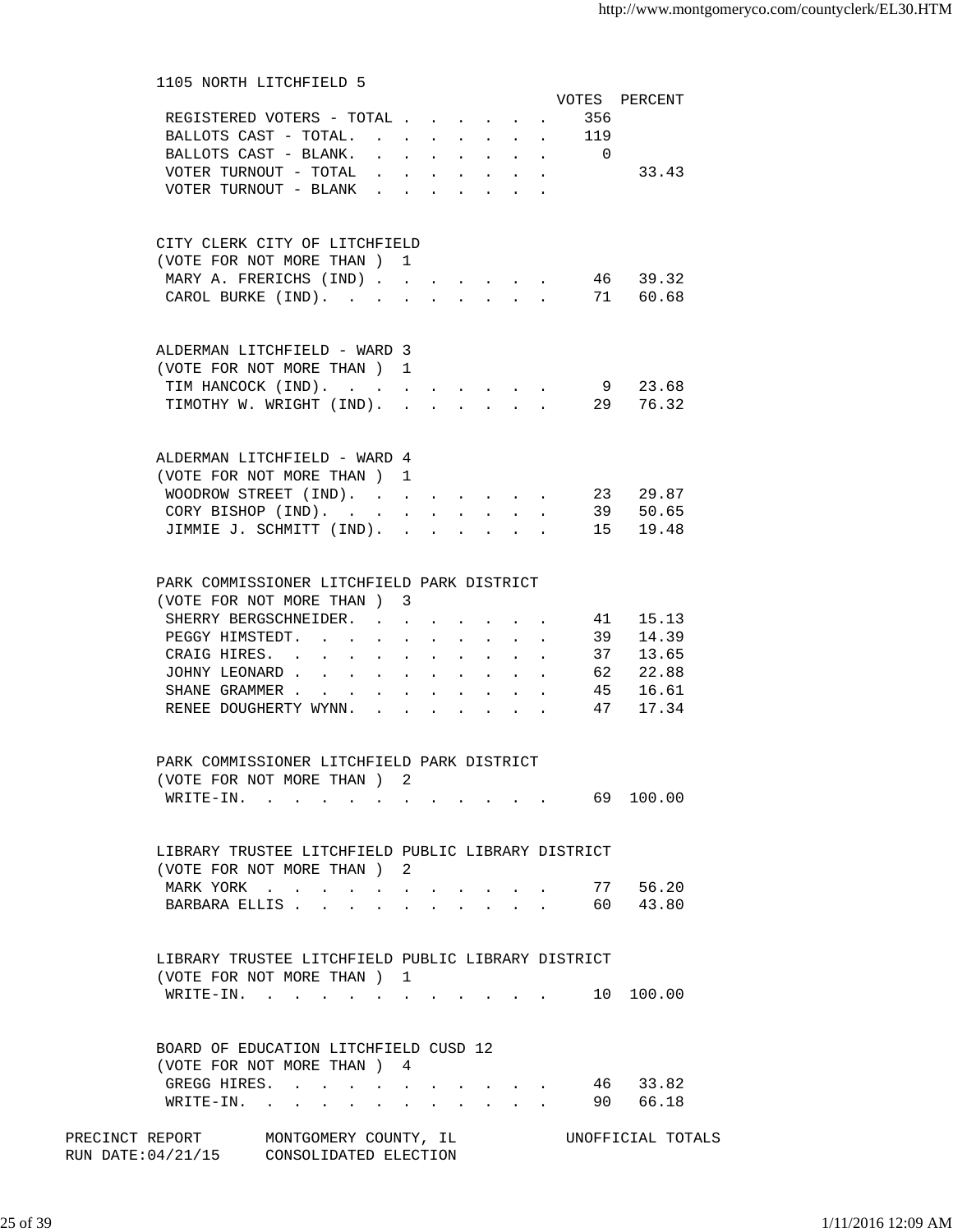| 1106 NORTH LITCHFIELD 6                                              |              |                           |        |              |                      |                          |                           |                |                   |
|----------------------------------------------------------------------|--------------|---------------------------|--------|--------------|----------------------|--------------------------|---------------------------|----------------|-------------------|
|                                                                      |              |                           |        |              |                      |                          |                           |                | VOTES PERCENT     |
| REGISTERED VOTERS - TOTAL .                                          |              |                           |        |              |                      |                          |                           | 777            |                   |
| BALLOTS CAST - TOTAL. .                                              |              |                           |        |              |                      |                          |                           | 280            |                   |
| BALLOTS CAST - BLANK.                                                |              |                           |        |              |                      | $\ddot{\phantom{0}}$     | $\mathbf{L}^{\text{max}}$ | $\overline{1}$ | .36               |
| VOTER TURNOUT - TOTAL                                                |              |                           |        |              |                      |                          |                           |                | 36.04             |
| VOTER TURNOUT - BLANK                                                |              |                           |        |              |                      |                          |                           |                | $\ldots$ 13       |
|                                                                      | $\mathbf{r}$ |                           |        |              |                      |                          |                           |                |                   |
|                                                                      |              |                           |        |              |                      |                          |                           |                |                   |
| CITY CLERK CITY OF LITCHFIELD                                        |              |                           |        |              |                      |                          |                           |                |                   |
| (VOTE FOR NOT MORE THAN ) 1                                          |              |                           |        |              |                      |                          |                           |                |                   |
| MARY A. FRERICHS (IND)                                               |              |                           |        |              |                      |                          |                           |                | 86 34.96          |
| CAROL BURKE (IND).                                                   |              |                           |        |              |                      |                          |                           |                | $\cdot$ 160 65.04 |
|                                                                      |              |                           |        |              |                      |                          |                           |                |                   |
| ALDERMAN LITCHFIELD - WARD 4                                         |              |                           |        |              |                      |                          |                           |                |                   |
| (VOTE FOR NOT MORE THAN) 1                                           |              |                           |        |              |                      |                          |                           |                |                   |
| WOODROW STREET (IND).                                                |              |                           |        |              |                      |                          |                           |                | . 116 45.85       |
| CORY BISHOP (IND).                                                   |              | $\ddot{\phantom{0}}$      |        | $\mathbf{L}$ | $\mathbf{L}$         | $\mathbf{r}$             | $\mathbf{r}$              |                | 87 34.39          |
| JIMMIE J. SCHMITT (IND).                                             |              | $\mathbf{L}$              | $\sim$ | $\mathbf{r}$ | $\ddot{\phantom{0}}$ |                          |                           |                | 50 19.76          |
|                                                                      |              |                           |        |              |                      |                          |                           |                |                   |
| PARK COMMISSIONER LITCHFIELD PARK DISTRICT                           |              |                           |        |              |                      |                          |                           |                |                   |
| (VOTE FOR NOT MORE THAN) 3                                           |              |                           |        |              |                      |                          |                           |                |                   |
| SHERRY BERGSCHNEIDER.                                                |              | $\mathbf{r} = \mathbf{r}$ |        |              |                      |                          |                           | 92             | 15.23             |
| PEGGY HIMSTEDT.                                                      |              |                           |        |              |                      |                          |                           | 85             | 14.07             |
| CRAIG HIRES. .                                                       | $\bullet$    |                           |        |              |                      |                          |                           | 92             | 15.23             |
|                                                                      |              |                           |        |              |                      |                          |                           |                |                   |
| JOHNY LEONARD.                                                       |              |                           |        |              |                      |                          |                           | 113            | 18.71             |
| SHANE GRAMMER                                                        |              |                           |        |              |                      |                          |                           | 112            | 18.54             |
| RENEE DOUGHERTY WYNN.                                                |              |                           |        |              |                      |                          |                           | 110            | 18.21             |
|                                                                      |              |                           |        |              |                      |                          |                           |                |                   |
| PARK COMMISSIONER LITCHFIELD PARK DISTRICT                           |              |                           |        |              |                      |                          |                           |                |                   |
| (VOTE FOR NOT MORE THAN) 2                                           |              |                           |        |              |                      |                          |                           |                |                   |
| WRITE-IN.                                                            |              |                           |        |              |                      |                          |                           |                | 128 100.00        |
|                                                                      |              |                           |        |              |                      |                          |                           |                |                   |
| LIBRARY TRUSTEE LITCHFIELD PUBLIC LIBRARY DISTRICT                   |              |                           |        |              |                      |                          |                           |                |                   |
| (VOTE FOR NOT MORE THAN ) 2                                          |              |                           |        |              |                      |                          |                           |                |                   |
| MARK YORK                                                            |              |                           |        |              |                      |                          |                           | 199            | 58.02             |
| BARBARA ELLIS.                                                       |              |                           |        |              |                      | <b>Contract Contract</b> |                           |                | 144 41.98         |
|                                                                      |              |                           |        |              |                      |                          |                           |                |                   |
| LIBRARY TRUSTEE LITCHFIELD PUBLIC LIBRARY DISTRICT                   |              |                           |        |              |                      |                          |                           |                |                   |
| (VOTE FOR NOT MORE THAN) 1                                           |              |                           |        |              |                      |                          |                           |                |                   |
| WRITE-IN.                                                            |              |                           |        |              |                      |                          |                           |                | 27 100.00         |
|                                                                      |              |                           |        |              |                      |                          |                           |                |                   |
| BOARD OF EDUCATION LITCHFIELD CUSD 12<br>(VOTE FOR NOT MORE THAN ) 4 |              |                           |        |              |                      |                          |                           |                |                   |
|                                                                      |              |                           |        |              |                      |                          |                           |                |                   |

GREGG HIRES. . . . . . . . . . . 137 35.40 WRITE-IN. . . . . . . . . . . . 250 64.60

PRECINCT REPORT MONTGOMERY COUNTY, IL UNOFFICIAL TOTALS RUN DATE:04/21/15 CONSOLIDATED ELECTION RUN TIME:01:26 PM APRIL 7, 2015

1201 PITMAN

VOTES PERCENT

REGISTERED VOTERS - TOTAL . . . . . . 306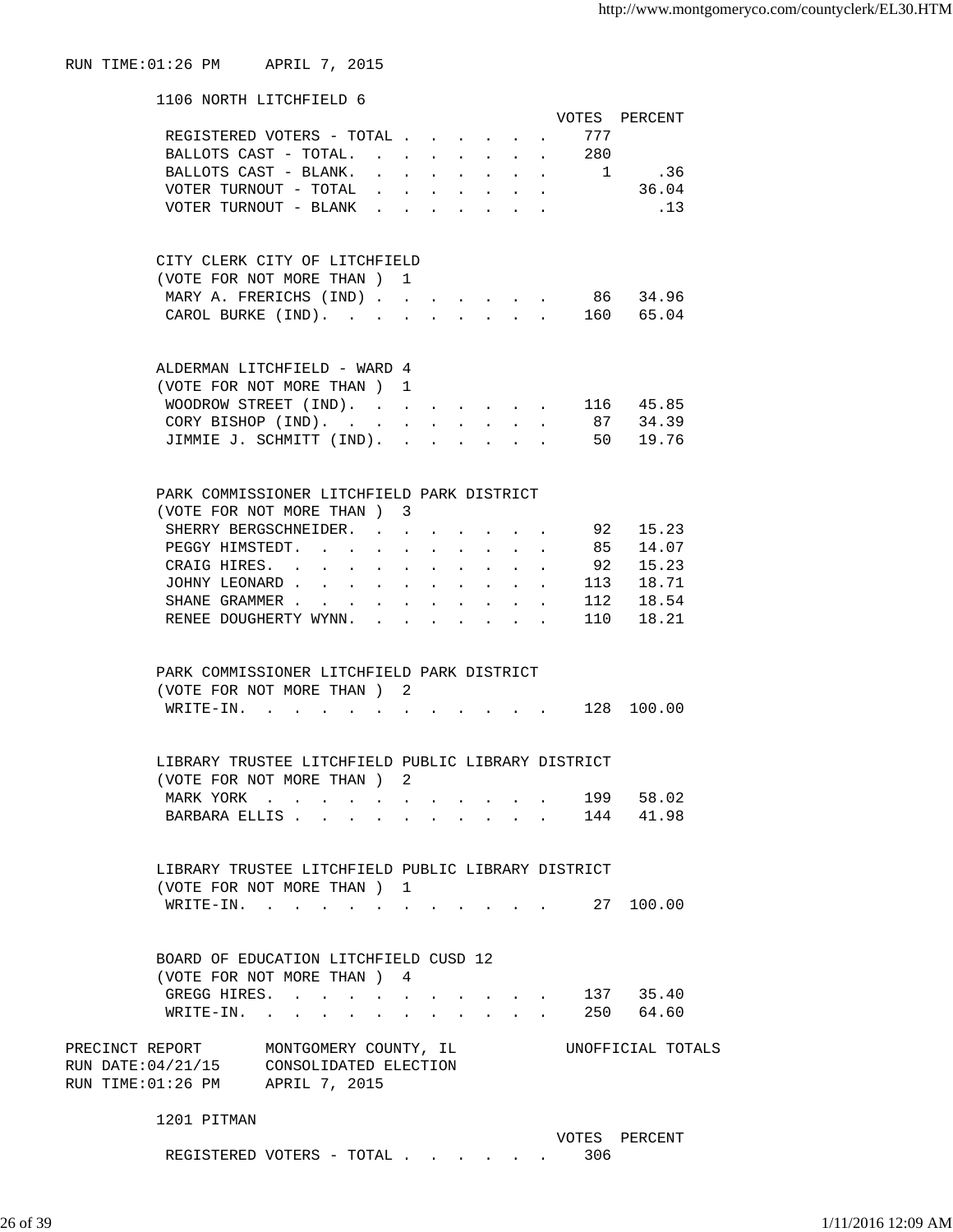|                                                                                                     | BALLOTS CAST - TOTAL.<br>BALLOTS CAST - BLANK.<br>VOTER TURNOUT - TOTAL<br>VOTER TURNOUT - BLANK |  |  |  |                                          | - 55<br>$\overline{0}$ | 17.97             |  |
|-----------------------------------------------------------------------------------------------------|--------------------------------------------------------------------------------------------------|--|--|--|------------------------------------------|------------------------|-------------------|--|
|                                                                                                     |                                                                                                  |  |  |  |                                          |                        |                   |  |
| VILLAGE TRUSTEE VILLAGE OF WAGGONER<br>(VOTE FOR NOT MORE THAN) 3                                   |                                                                                                  |  |  |  |                                          |                        |                   |  |
|                                                                                                     | TAMMY PRICE (IND).                                                                               |  |  |  |                                          |                        | 19 24.05          |  |
|                                                                                                     | TROY E. HOBSON (IND).                                                                            |  |  |  |                                          |                        | 24 30.38          |  |
|                                                                                                     | JOHN GORMAN (IND).                                                                               |  |  |  | and a strong property of the strong pro- |                        | 10 12.66          |  |
|                                                                                                     | DAVID A. POPE (IND) 26 32.91                                                                     |  |  |  |                                          |                        |                   |  |
| PARK COMMISSIONER PITMAN TOWNSHIP PARK DISTRICT                                                     |                                                                                                  |  |  |  |                                          |                        |                   |  |
| (VOTE FOR NOT MORE THAN) 1                                                                          |                                                                                                  |  |  |  |                                          |                        |                   |  |
| MARLA HITCHINGS                                                                                     |                                                                                                  |  |  |  |                                          |                        | $\cdot$ 47 100.00 |  |
| PARK COMMISSIONER PITMAN TOWNSHIP PARK DISTRICT                                                     |                                                                                                  |  |  |  |                                          |                        |                   |  |
| (VOTE FOR NOT MORE THAN) 1                                                                          |                                                                                                  |  |  |  |                                          |                        |                   |  |
| JIMMIE D. HITCHINGS                                                                                 |                                                                                                  |  |  |  |                                          |                        | 44 100.00         |  |
| LIBRARY TRUSTEE DOYLE PUBLIC LIBRARY                                                                |                                                                                                  |  |  |  |                                          |                        |                   |  |
| (VOTE FOR NOT MORE THAN) 2                                                                          |                                                                                                  |  |  |  |                                          |                        |                   |  |
|                                                                                                     | STEPHEN R. HERR                                                                                  |  |  |  |                                          |                        | 2 50.00           |  |
|                                                                                                     | MARY JANE KRAGER                                                                                 |  |  |  |                                          |                        | 2 50.00           |  |
| LIBRARY TRUSTEE DOYLE PUBLIC LIBRARY                                                                |                                                                                                  |  |  |  |                                          |                        |                   |  |
| (VOTE FOR NOT MORE THAN) 1                                                                          |                                                                                                  |  |  |  |                                          |                        |                   |  |
| JUDY SUE WEITEKAMP                                                                                  |                                                                                                  |  |  |  |                                          |                        |                   |  |
| LIBRARY TRUSTEE FARMERSVILLE-WAGGONER LIBRARY                                                       |                                                                                                  |  |  |  |                                          |                        |                   |  |
| (VOTE FOR NOT MORE THAN ) 3                                                                         |                                                                                                  |  |  |  |                                          |                        |                   |  |
|                                                                                                     | TAMMY L. STIEREN                                                                                 |  |  |  |                                          |                        | 43 32.09          |  |
|                                                                                                     | CHERYL HAMPTON.                                                                                  |  |  |  |                                          |                        | 46 34.33          |  |
|                                                                                                     | ROBERT G. WAGAHOFF                                                                               |  |  |  |                                          |                        | 45 33.58          |  |
| LIBRARY TRUSTEE FARMERSVILLE-WAGGONER LIBRARY                                                       |                                                                                                  |  |  |  |                                          |                        |                   |  |
| (VOTE FOR NOT MORE THAN) 1                                                                          |                                                                                                  |  |  |  |                                          |                        |                   |  |
| MERCIE WEBB. 47 100.00                                                                              |                                                                                                  |  |  |  |                                          |                        |                   |  |
| BOARD OF EDUCATION PANHANDLE CUSD 2                                                                 |                                                                                                  |  |  |  |                                          |                        |                   |  |
| (VOTE FOR NOT MORE THAN) 1                                                                          |                                                                                                  |  |  |  |                                          |                        |                   |  |
| MICHAEL VINCENT MEISNER. 45 100.00                                                                  |                                                                                                  |  |  |  |                                          |                        |                   |  |
| BOARD OF EDUCATION PANHANDLE CUSD 2                                                                 |                                                                                                  |  |  |  |                                          |                        |                   |  |
| (VOTE FOR NOT MORE THAN ) 4                                                                         |                                                                                                  |  |  |  |                                          |                        |                   |  |
| LINDA J. BROWN.                                                                                     |                                                                                                  |  |  |  |                                          |                        | 43 23.50          |  |
|                                                                                                     | DANA PITCHFORD. 46 25.14                                                                         |  |  |  |                                          |                        |                   |  |
|                                                                                                     | TERESA M. PAYNE 45 24.59                                                                         |  |  |  |                                          |                        |                   |  |
|                                                                                                     | BRETT SLIGHTOM.                                                                                  |  |  |  |                                          |                        | 49 26.78          |  |
| PRECINCT REPORT MONTGOMERY COUNTY, IL CONOFFICIAL TOTALS<br>RUN DATE:04/21/15 CONSOLIDATED ELECTION |                                                                                                  |  |  |  |                                          |                        |                   |  |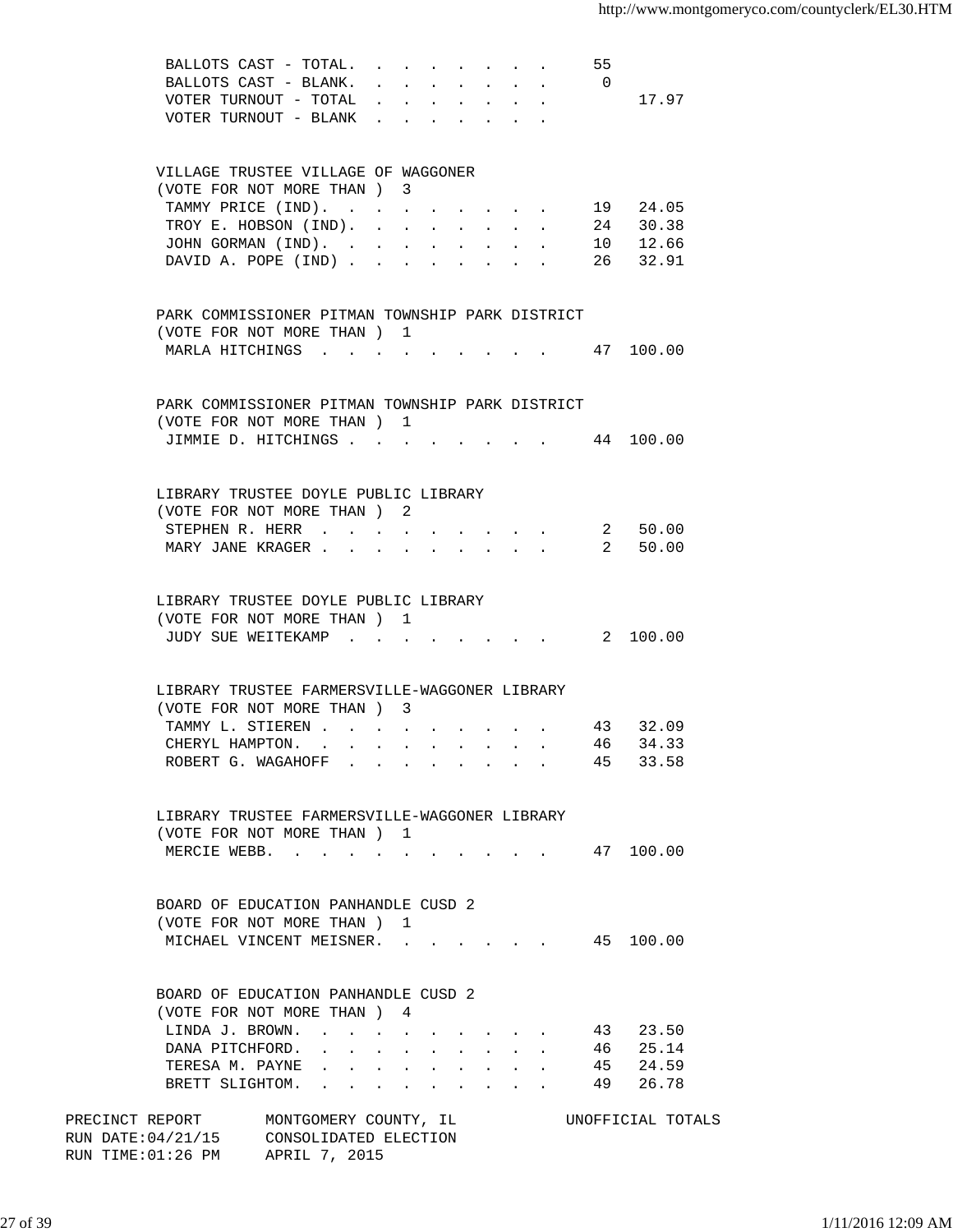| 1301 RAYMOND                                                                                                                       |                                                             |                                                |                   |  |
|------------------------------------------------------------------------------------------------------------------------------------|-------------------------------------------------------------|------------------------------------------------|-------------------|--|
|                                                                                                                                    |                                                             |                                                | VOTES PERCENT     |  |
| REGISTERED VOTERS - TOTAL 784                                                                                                      |                                                             |                                                |                   |  |
| BALLOTS CAST - TOTAL. 89                                                                                                           |                                                             |                                                |                   |  |
| BALLOTS CAST - BLANK.                                                                                                              | $\cdots$ 1 1.12                                             |                                                |                   |  |
| VOTER TURNOUT - TOTAL $\ldots$                                                                                                     |                                                             |                                                | 11.35             |  |
| VOTER TURNOUT - BLANK $\cdot \cdot \cdot \cdot$                                                                                    |                                                             |                                                | .13               |  |
| VILLAGE TRUSTEE VILLAGE OF RAYMOND                                                                                                 |                                                             |                                                |                   |  |
| (VOTE FOR NOT MORE THAN) 3                                                                                                         |                                                             |                                                |                   |  |
| KATHY SUMMERS (IND)                                                                                                                | $\mathbf{r}$ , and $\mathbf{r}$ , and $\mathbf{r}$          |                                                | 55 30.90          |  |
| SCOTT PINKSTON (IND).                                                                                                              |                                                             |                                                | 60 33.71          |  |
| JOE MARTIN (IND)                                                                                                                   | and the state of the state of the<br>$\sim$<br>$\mathbf{r}$ |                                                | 63 35.39          |  |
| PARK COMMISSIONER RAYMOND PARK DISTRICT                                                                                            |                                                             |                                                |                   |  |
| (VOTE FOR NOT MORE THAN) 1                                                                                                         |                                                             |                                                |                   |  |
| KENT WAGAHOFF 68 100.00                                                                                                            |                                                             |                                                |                   |  |
| LIBRARY TRUSTEE DOYLE PUBLIC LIBRARY<br>(VOTE FOR NOT MORE THAN) 2                                                                 |                                                             |                                                |                   |  |
| STEPHEN R. HERR<br>$\sim$ $\sim$<br>$\sim$ 100 $\mu$                                                                               |                                                             |                                                | 60 43.80          |  |
| MARY JANE KRAGER                                                                                                                   | $\mathbf{r}$ . The state $\mathbf{r}$                       |                                                | 77 56.20          |  |
|                                                                                                                                    |                                                             |                                                |                   |  |
| LIBRARY TRUSTEE DOYLE PUBLIC LIBRARY                                                                                               |                                                             |                                                |                   |  |
| (VOTE FOR NOT MORE THAN) 1                                                                                                         |                                                             |                                                |                   |  |
| JUDY SUE WEITEKAMP                                                                                                                 |                                                             |                                                | 73 100.00         |  |
|                                                                                                                                    |                                                             |                                                |                   |  |
| BOARD OF EDUCATION PANHANDLE CUSD 2                                                                                                |                                                             |                                                |                   |  |
| (VOTE FOR NOT MORE THAN) 1                                                                                                         |                                                             |                                                |                   |  |
| MICHAEL VINCENT MEISNER.                                                                                                           |                                                             |                                                | 80 100.00         |  |
| BOARD OF EDUCATION PANHANDLE CUSD 2                                                                                                |                                                             |                                                |                   |  |
| (VOTE FOR NOT MORE THAN ) 4                                                                                                        |                                                             |                                                |                   |  |
| LINDA J. BROWN.                                                                                                                    |                                                             | 72                                             | 26.87             |  |
| DANA PITCHFORD.<br>and a series of the contract of the contract of the contract of the contract of the contract of the contract of |                                                             | 76                                             | 28.36             |  |
| TERESA M. PAYNE<br>والمتواطن والمتواطن والمتواطن والمتواطن                                                                         |                                                             | $\mathbf{z}$ and $\mathbf{z}$ and $\mathbf{z}$ | 59 22.01          |  |
| BRETT SLIGHTOM.<br>and a strong control of the strong strong and                                                                   |                                                             |                                                | 61 22.76          |  |
| PRECINCT REPORT<br>MONTGOMERY COUNTY, IL                                                                                           |                                                             |                                                | UNOFFICIAL TOTALS |  |
| RUN DATE:04/21/15<br>CONSOLIDATED ELECTION<br>RUN TIME: 01:26 PM APRIL 7, 2015                                                     |                                                             |                                                |                   |  |
| 1401 ROUNTREE                                                                                                                      |                                                             |                                                |                   |  |
|                                                                                                                                    |                                                             |                                                | VOTES PERCENT     |  |
| REGISTERED VOTERS - TOTAL                                                                                                          |                                                             | 176                                            |                   |  |
| BALLOTS CAST - TOTAL.                                                                                                              |                                                             | 17                                             |                   |  |
| BALLOTS CAST - BLANK.                                                                                                              | $\cdots$ 0                                                  |                                                |                   |  |
| VOTER TURNOUT - TOTAL                                                                                                              | and a series of the series of the                           |                                                | 9.66              |  |
| VOTER TURNOUT - BLANK                                                                                                              | and a strong control of the state of the                    |                                                |                   |  |
|                                                                                                                                    |                                                             |                                                |                   |  |
| LIBRARY TRUSTEE DOYLE PUBLIC LIBRARY<br>(VOTE FOR NOT MORE THAN) 2                                                                 |                                                             |                                                |                   |  |
| STEPHEN R. HERR                                                                                                                    |                                                             |                                                | 40.00<br>4        |  |
| MARY JANE KRAGER                                                                                                                   |                                                             |                                                | 6 —<br>60.00      |  |
|                                                                                                                                    |                                                             |                                                |                   |  |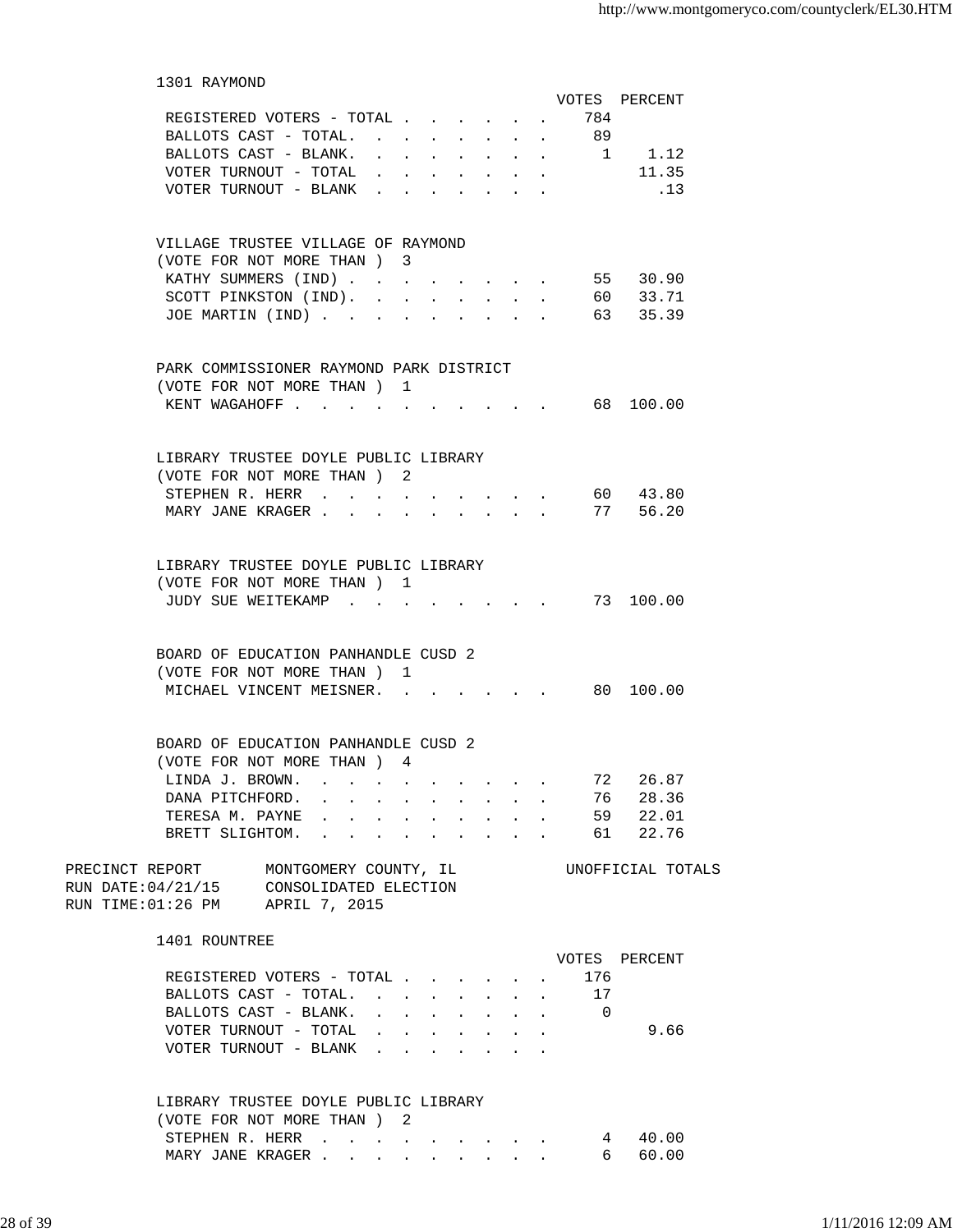| LIBRARY TRUSTEE DOYLE PUBLIC LIBRARY                                                               |                                 |        |               |                                                                                      |              |                                                                               |                  |                   |  |
|----------------------------------------------------------------------------------------------------|---------------------------------|--------|---------------|--------------------------------------------------------------------------------------|--------------|-------------------------------------------------------------------------------|------------------|-------------------|--|
| (VOTE FOR NOT MORE THAN) 1                                                                         |                                 |        |               |                                                                                      |              |                                                                               |                  |                   |  |
| JUDY SUE WEITEKAMP                                                                                 |                                 |        |               |                                                                                      |              |                                                                               | $\cdot$ 6 100.00 |                   |  |
|                                                                                                    |                                 |        |               |                                                                                      |              |                                                                               |                  |                   |  |
|                                                                                                    |                                 |        |               |                                                                                      |              |                                                                               |                  |                   |  |
| BOARD OF EDUCATION HILLSBORO CUSD 3                                                                |                                 |        |               |                                                                                      |              |                                                                               |                  |                   |  |
| (VOTE FOR NOT MORE THAN ) 4                                                                        |                                 |        |               |                                                                                      |              |                                                                               |                  |                   |  |
| BARBARA ADAMS                                                                                      |                                 |        |               |                                                                                      |              |                                                                               | 3                | 25.00             |  |
|                                                                                                    |                                 |        |               |                                                                                      |              |                                                                               |                  |                   |  |
| MATTHEW P. LENTZ                                                                                   |                                 |        |               |                                                                                      |              |                                                                               | 3                | 25.00             |  |
| SHAWN WINANS                                                                                       |                                 |        |               |                                                                                      |              |                                                                               | $\overline{3}$   | 25.00             |  |
| THOMAS "BILL" CLINARD.                                                                             |                                 |        |               |                                                                                      |              |                                                                               |                  | 3 25.00           |  |
|                                                                                                    |                                 |        |               |                                                                                      |              |                                                                               |                  |                   |  |
|                                                                                                    |                                 |        |               |                                                                                      |              |                                                                               |                  |                   |  |
| BOARD OF EDUCATION MORRISONVILLE CUSD 1                                                            |                                 |        |               |                                                                                      |              |                                                                               |                  |                   |  |
| (VOTE FOR NOT MORE THAN) 4                                                                         |                                 |        |               |                                                                                      |              |                                                                               |                  |                   |  |
| DALE W. BROCKAMP                                                                                   |                                 |        |               |                                                                                      |              |                                                                               | 0                |                   |  |
| GERALD GOEBEL                                                                                      |                                 |        |               |                                                                                      |              |                                                                               | 0                |                   |  |
| ED GOEBEL                                                                                          |                                 |        |               |                                                                                      |              |                                                                               | 0                |                   |  |
|                                                                                                    |                                 |        |               |                                                                                      |              |                                                                               |                  |                   |  |
|                                                                                                    |                                 |        |               |                                                                                      |              |                                                                               |                  |                   |  |
|                                                                                                    |                                 |        |               |                                                                                      |              |                                                                               |                  |                   |  |
| BOARD OF EDUCATION NOKOMIS CUSD 22                                                                 |                                 |        |               |                                                                                      |              |                                                                               |                  |                   |  |
| (VOTE FOR NOT MORE THAN ) 3                                                                        |                                 |        |               |                                                                                      |              |                                                                               |                  |                   |  |
| CHAD RUPPERT                                                                                       | $\mathbf{a}$ . The $\mathbf{a}$ |        |               |                                                                                      |              | $\mathbf{r} = \mathbf{r} + \mathbf{r} + \mathbf{r} + \mathbf{r}$              |                  | 6 31.58           |  |
| DAVID SCHWEIZER                                                                                    |                                 |        |               |                                                                                      |              |                                                                               |                  | 7 36.84           |  |
| CARL J. KETTELKAMP .                                                                               | $\mathbf{L}$                    | $\sim$ | $\sim$ $\sim$ |                                                                                      | $\mathbf{L}$ | $\mathbf{L}$                                                                  |                  | 6 31.58           |  |
|                                                                                                    |                                 |        |               |                                                                                      |              |                                                                               |                  |                   |  |
|                                                                                                    |                                 |        |               |                                                                                      |              |                                                                               |                  |                   |  |
| BOARD OF EDUCATION PANHANDLE CUSD 2                                                                |                                 |        |               |                                                                                      |              |                                                                               |                  |                   |  |
| (VOTE FOR NOT MORE THAN ) 1                                                                        |                                 |        |               |                                                                                      |              |                                                                               |                  |                   |  |
| MICHAEL VINCENT MEISNER.                                                                           |                                 |        |               |                                                                                      |              |                                                                               |                  | 7 100.00          |  |
|                                                                                                    |                                 |        |               |                                                                                      |              |                                                                               |                  |                   |  |
|                                                                                                    |                                 |        |               |                                                                                      |              |                                                                               |                  |                   |  |
|                                                                                                    |                                 |        |               |                                                                                      |              |                                                                               |                  |                   |  |
| BOARD OF EDUCATION PANHANDLE CUSD 2                                                                |                                 |        |               |                                                                                      |              |                                                                               |                  |                   |  |
| (VOTE FOR NOT MORE THAN) 4                                                                         |                                 |        |               |                                                                                      |              |                                                                               |                  |                   |  |
| LINDA J. BROWN.                                                                                    | $\mathbf{a}$ . The $\mathbf{a}$ |        |               |                                                                                      |              | and the state of the state of the                                             | 6                | 25.00             |  |
| DANA PITCHFORD. .                                                                                  | <b>All Contracts</b>            |        |               | <b>All Cards</b>                                                                     | $\sim$       |                                                                               | 7                | 29.17             |  |
| TERESA M. PAYNE<br>$\mathbf{A}$                                                                    |                                 |        |               | $\mathbf{r} = \mathbf{r}$ , $\mathbf{r} = \mathbf{r}$                                | $\sim$       | $\mathbf{L}$                                                                  |                  | $5$ 20.83         |  |
| BRETT SLIGHTOM.<br>the contract of the contract of the contract of the contract of the contract of |                                 |        |               |                                                                                      | $\mathbf{r}$ |                                                                               | 6                | 25.00             |  |
|                                                                                                    |                                 |        |               |                                                                                      |              |                                                                               |                  |                   |  |
| PRECINCT REPORT<br>MONTGOMERY COUNTY, IL                                                           |                                 |        |               |                                                                                      |              |                                                                               |                  | UNOFFICIAL TOTALS |  |
| RUN DATE: 04/21/15 CONSOLIDATED ELECTION                                                           |                                 |        |               |                                                                                      |              |                                                                               |                  |                   |  |
| RUN TIME: 01:26 PM APRIL 7, 2015                                                                   |                                 |        |               |                                                                                      |              |                                                                               |                  |                   |  |
|                                                                                                    |                                 |        |               |                                                                                      |              |                                                                               |                  |                   |  |
| 1501 SOUTH FILLMORE                                                                                |                                 |        |               |                                                                                      |              |                                                                               |                  |                   |  |
|                                                                                                    |                                 |        |               |                                                                                      |              |                                                                               |                  |                   |  |
|                                                                                                    |                                 |        |               |                                                                                      |              |                                                                               |                  | VOTES PERCENT     |  |
| REGISTERED VOTERS - TOTAL                                                                          |                                 |        |               |                                                                                      |              |                                                                               | 142              |                   |  |
| BALLOTS CAST - TOTAL.                                                                              |                                 |        | $\sim 10$     | $\sim$                                                                               |              | $\mathbf{L}$                                                                  | 10               |                   |  |
| BALLOTS CAST - BLANK.                                                                              |                                 |        |               | $\mathbf{L} = \mathbf{L} \mathbf{L} + \mathbf{L} \mathbf{L} + \mathbf{L} \mathbf{L}$ | $\sim$       |                                                                               | 0                |                   |  |
| VOTER TURNOUT - TOTAL                                                                              |                                 |        |               |                                                                                      |              | $\mathbf{r} = \mathbf{r} + \mathbf{r} + \mathbf{r} + \mathbf{r} + \mathbf{r}$ |                  | 7.04              |  |
| VOTER TURNOUT - BLANK                                                                              |                                 |        |               |                                                                                      |              | $\mathbf{r}$ , $\mathbf{r}$ , $\mathbf{r}$ , $\mathbf{r}$ , $\mathbf{r}$      |                  |                   |  |
|                                                                                                    |                                 |        |               |                                                                                      |              |                                                                               |                  |                   |  |
|                                                                                                    |                                 |        |               |                                                                                      |              |                                                                               |                  |                   |  |
| BOARD OF EDUCATION HILLSBORO CUSD 3                                                                |                                 |        |               |                                                                                      |              |                                                                               |                  |                   |  |
| (VOTE FOR NOT MORE THAN ) 4                                                                        |                                 |        |               |                                                                                      |              |                                                                               |                  |                   |  |
|                                                                                                    |                                 |        |               |                                                                                      |              |                                                                               |                  |                   |  |
| BARBARA ADAMS                                                                                      |                                 |        |               |                                                                                      |              |                                                                               | 2                | 25.00             |  |
| MATTHEW P. LENTZ                                                                                   |                                 |        |               |                                                                                      |              |                                                                               | 2                | 25.00             |  |
| SHAWN WINANS                                                                                       |                                 |        |               |                                                                                      |              |                                                                               | 2                | 25.00             |  |
| THOMAS "BILL" CLINARD                                                                              |                                 |        |               |                                                                                      |              |                                                                               | 2.               | 25.00             |  |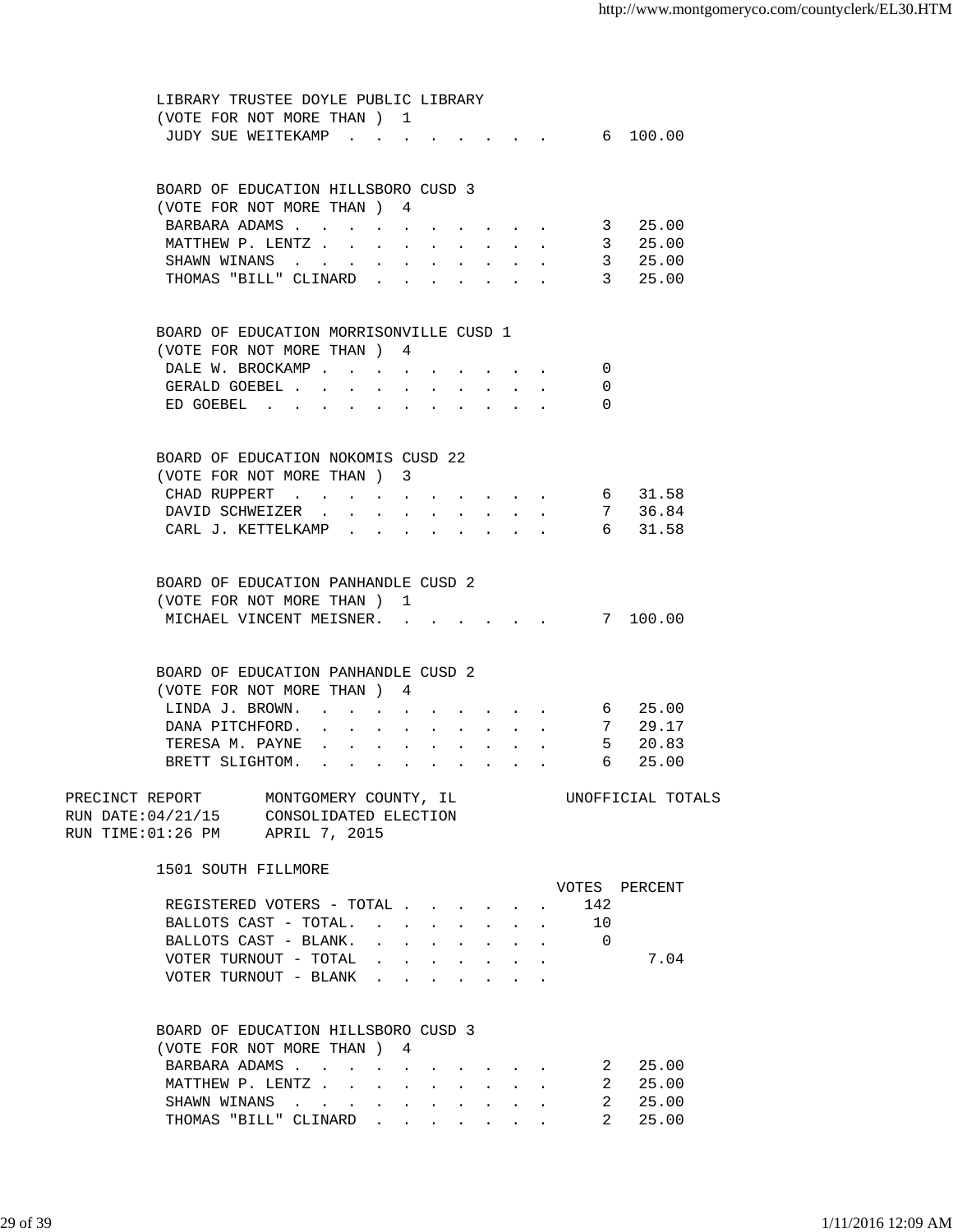|                                                                                                                     | BOARD OF EDUCATION VANDALIA CUSD 203<br>(VOTE FOR NOT MORE THAN) 3<br>JUDY WASMUTH<br>JAY SMITH .<br>$\sim$<br>MATTHEW HALL | $\sim$<br>$\sim$                                | $\ddot{\phantom{a}}$ | $\mathbf{L} = \mathbf{L}$ | $\mathbf{L}$                                                | $\ddot{\phantom{0}}$<br>$\mathbf{L}$                            | $\sim$<br>$\mathbf{L}$ | $\sim$<br>$\mathbf{L}$ | $\sim$ $-$ |    | 5 27.78<br>8 44.44<br>5 27.78 |  |
|---------------------------------------------------------------------------------------------------------------------|-----------------------------------------------------------------------------------------------------------------------------|-------------------------------------------------|----------------------|---------------------------|-------------------------------------------------------------|-----------------------------------------------------------------|------------------------|------------------------|------------|----|-------------------------------|--|
|                                                                                                                     | TRUSTEES KASKASKIA COMMUNITY COLLEGE<br>KASKASKIA COMMUNITY COLLEGE DISTRICT 501                                            |                                                 |                      |                           |                                                             |                                                                 |                        |                        |            |    |                               |  |
|                                                                                                                     | (VOTE FOR NOT MORE THAN ) 3                                                                                                 |                                                 |                      |                           |                                                             |                                                                 |                        |                        |            |    |                               |  |
|                                                                                                                     | JACK C. MAYS                                                                                                                |                                                 |                      |                           |                                                             |                                                                 |                        |                        |            |    | 7 38.89                       |  |
|                                                                                                                     | JIM BEASLEY.<br>LAURA WEDEKEMPER                                                                                            |                                                 |                      |                           |                                                             |                                                                 |                        |                        |            |    | 5 27.78<br>6 33.33            |  |
| PRECINCT REPORT MONTGOMERY COUNTY, IL<br>RUN DATE:04/21/15 CONSOLIDATED ELECTION<br>RUN TIME:01:26 PM APRIL 7, 2015 |                                                                                                                             |                                                 |                      |                           |                                                             |                                                                 |                        |                        |            |    | UNOFFICIAL TOTALS             |  |
|                                                                                                                     | 1601 SOUTH LITCHFIELD 1                                                                                                     |                                                 |                      |                           |                                                             |                                                                 |                        |                        |            |    | VOTES PERCENT                 |  |
|                                                                                                                     | REGISTERED VOTERS - TOTAL 544                                                                                               |                                                 |                      |                           |                                                             |                                                                 |                        |                        |            |    |                               |  |
|                                                                                                                     | BALLOTS CAST - TOTAL. 136                                                                                                   |                                                 |                      |                           |                                                             |                                                                 |                        |                        |            |    |                               |  |
|                                                                                                                     | BALLOTS CAST - BLANK. 0                                                                                                     |                                                 |                      |                           |                                                             |                                                                 |                        |                        |            |    |                               |  |
|                                                                                                                     | VOTER TURNOUT - TOTAL $\ldots$<br>VOTER TURNOUT - BLANK $\cdot$                                                             |                                                 |                      |                           |                                                             |                                                                 |                        |                        |            |    | 25.00                         |  |
|                                                                                                                     | CITY CLERK CITY OF LITCHFIELD                                                                                               |                                                 |                      |                           |                                                             |                                                                 |                        |                        |            |    |                               |  |
|                                                                                                                     | (VOTE FOR NOT MORE THAN) 1<br>MARY A. FRERICHS (IND) 58 48.33                                                               |                                                 |                      |                           |                                                             |                                                                 |                        |                        |            |    |                               |  |
|                                                                                                                     | CAROL BURKE (IND). 62 51.67                                                                                                 |                                                 |                      |                           |                                                             |                                                                 |                        |                        |            |    |                               |  |
|                                                                                                                     | ALDERMAN LITCHFIELD - WARD 1<br>(VOTE FOR NOT MORE THAN) 1                                                                  |                                                 |                      |                           |                                                             |                                                                 |                        |                        |            |    |                               |  |
|                                                                                                                     | DWAYNE GERL (IND).                                                                                                          |                                                 |                      |                           |                                                             |                                                                 |                        |                        |            |    | 38 59.38                      |  |
|                                                                                                                     | MERRIE JO CARROLL (IND).<br>JEFFREY A. COMPTON (IND).                                                                       |                                                 |                      | $\sim$                    |                                                             |                                                                 |                        |                        |            |    | $3\quad 4.69$<br>23 35.94     |  |
|                                                                                                                     | ALDERMAN LITCHFIELD - WARD 2                                                                                                |                                                 |                      |                           |                                                             |                                                                 |                        |                        |            |    |                               |  |
|                                                                                                                     | (VOTE FOR NOT MORE THAN) 1                                                                                                  |                                                 |                      |                           |                                                             |                                                                 |                        |                        |            |    |                               |  |
|                                                                                                                     | DAVID L. HOLLO (IND). 27 100.00                                                                                             |                                                 |                      |                           |                                                             |                                                                 |                        |                        |            |    |                               |  |
|                                                                                                                     | ALDERMAN LITCHFIELD - WARD 2<br>(VOTE FOR NOT MORE THAN)                                                                    |                                                 |                      | -1.                       |                                                             |                                                                 |                        |                        |            |    |                               |  |
|                                                                                                                     | ERIC A. HOLLO (IND)                                                                                                         |                                                 |                      |                           |                                                             |                                                                 |                        |                        |            | 7  | 12.50                         |  |
|                                                                                                                     | MARK BROWN (IND)                                                                                                            |                                                 |                      | $\ddot{\phantom{a}}$      |                                                             |                                                                 |                        |                        |            | 49 | 87.50                         |  |
|                                                                                                                     | PARK COMMISSIONER LITCHFIELD PARK DISTRICT                                                                                  |                                                 |                      |                           |                                                             |                                                                 |                        |                        |            |    |                               |  |
|                                                                                                                     | (VOTE FOR NOT MORE THAN) 3<br>SHERRY BERGSCHNEIDER.                                                                         |                                                 |                      |                           |                                                             |                                                                 |                        |                        |            | 44 | 14.81                         |  |
|                                                                                                                     | PEGGY HIMSTEDT.                                                                                                             | the contract of the contract of the contract of |                      |                           |                                                             |                                                                 |                        |                        |            | 47 | 15.82                         |  |
|                                                                                                                     | CRAIG HIRES.                                                                                                                |                                                 |                      | <b>Allen Adams</b>        |                                                             |                                                                 |                        |                        |            | 42 | 14.14                         |  |
|                                                                                                                     | JOHNY LEONARD.                                                                                                              | and the state of the state of the state of      |                      |                           | $\bullet$ .<br><br><br><br><br><br><br><br><br><br><br><br> | $\bullet$ .<br><br><br><br><br><br><br><br><br><br><br><br>     |                        |                        |            | 74 | 24.92                         |  |
|                                                                                                                     | SHANE GRAMMER                                                                                                               |                                                 |                      |                           |                                                             | $\bullet$ .<br><br><br><br><br><br><br><br><br><br><br><br><br> |                        |                        |            | 41 | 13.80                         |  |
|                                                                                                                     | RENEE DOUGHERTY WYNN.                                                                                                       |                                                 | $\sim$               | $\ddot{\phantom{0}}$      |                                                             | $\bullet$ .<br><br><br><br><br><br><br><br><br><br><br><br>     |                        |                        |            | 49 | 16.50                         |  |

PARK COMMISSIONER LITCHFIELD PARK DISTRICT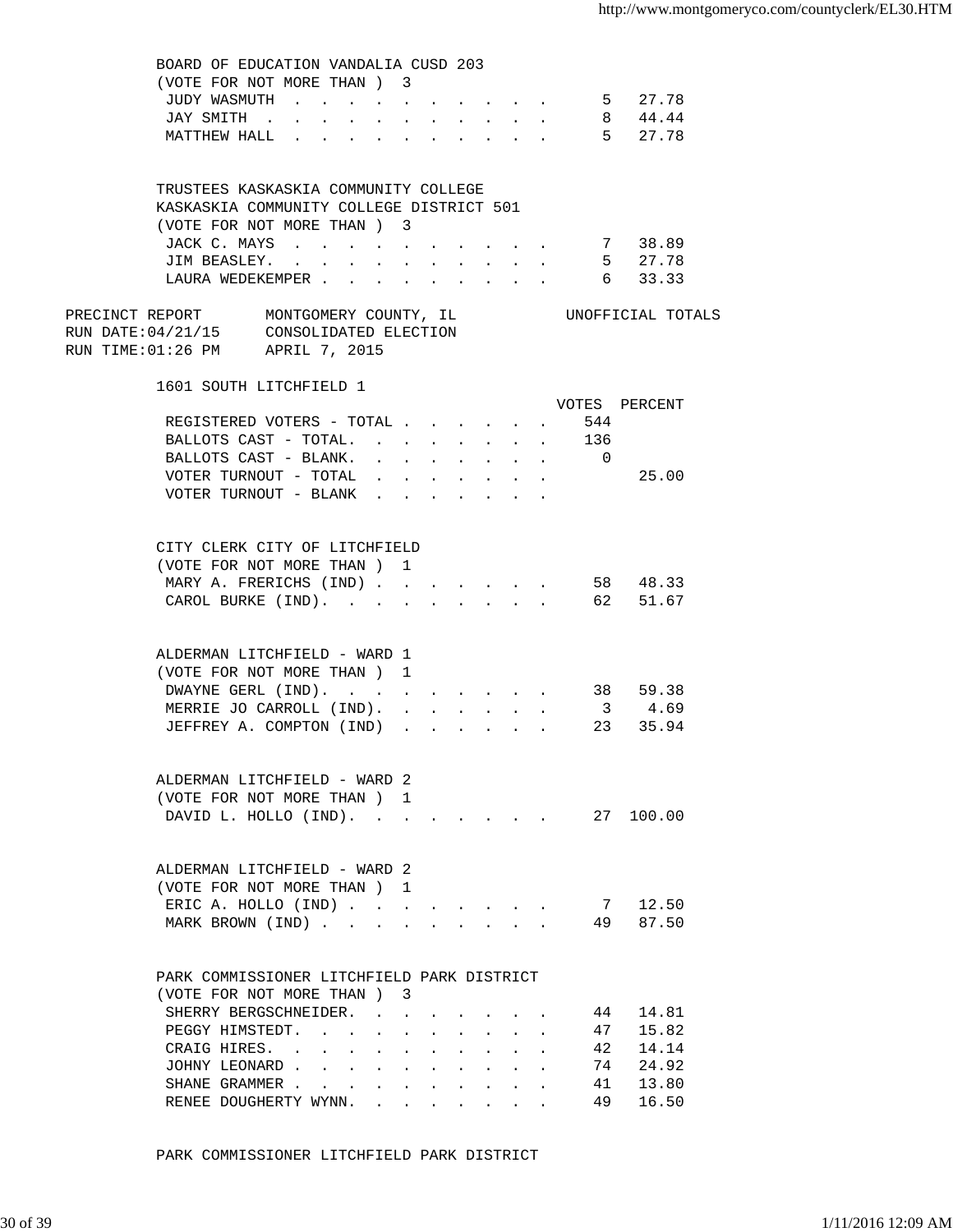|                                                          | (VOTE FOR NOT MORE THAN) 2<br>WRITE-IN. 83 100.00  |                                      |            |                                                                                       |                                                           |                                                                 |                 |               |  |
|----------------------------------------------------------|----------------------------------------------------|--------------------------------------|------------|---------------------------------------------------------------------------------------|-----------------------------------------------------------|-----------------------------------------------------------------|-----------------|---------------|--|
|                                                          | LIBRARY TRUSTEE LITCHFIELD PUBLIC LIBRARY DISTRICT |                                      |            |                                                                                       |                                                           |                                                                 |                 |               |  |
|                                                          | (VOTE FOR NOT MORE THAN) 2                         |                                      |            |                                                                                       |                                                           |                                                                 |                 |               |  |
|                                                          | MARK YORK                                          |                                      |            |                                                                                       |                                                           |                                                                 |                 | 92 58.60      |  |
|                                                          | BARBARA ELLIS 65 41.40                             |                                      |            |                                                                                       |                                                           |                                                                 |                 |               |  |
|                                                          | LIBRARY TRUSTEE LITCHFIELD PUBLIC LIBRARY DISTRICT |                                      |            |                                                                                       |                                                           |                                                                 |                 |               |  |
|                                                          | (VOTE FOR NOT MORE THAN) 1                         |                                      |            |                                                                                       |                                                           |                                                                 |                 |               |  |
|                                                          | WRITE-IN.                                          |                                      |            |                                                                                       |                                                           |                                                                 |                 | 21 100.00     |  |
|                                                          | BOARD OF EDUCATION LITCHFIELD CUSD 12              |                                      |            |                                                                                       |                                                           |                                                                 |                 |               |  |
|                                                          | (VOTE FOR NOT MORE THAN) 4                         |                                      |            |                                                                                       |                                                           |                                                                 |                 |               |  |
|                                                          | GREGG HIRES.                                       |                                      |            |                                                                                       |                                                           |                                                                 |                 | 84 44.44      |  |
|                                                          | WRITE-IN. 105 55.56                                |                                      |            |                                                                                       |                                                           |                                                                 |                 |               |  |
|                                                          | BOARD OF EDUCATION MOUNT OLIVE CUSD 5              |                                      |            |                                                                                       |                                                           |                                                                 |                 |               |  |
|                                                          | (VOTE FOR NOT MORE THAN ) 1                        |                                      |            |                                                                                       |                                                           |                                                                 |                 |               |  |
|                                                          | SAM PASTROVICH III                                 | $\sim$                               |            | $\cdot$ $\cdot$ $\cdot$ $\cdot$                                                       |                                                           |                                                                 | $\sigma$        |               |  |
|                                                          | DENISE RADEMACHER.                                 | $\mathbf{L}$                         |            | $\mathbf{r} = \mathbf{r} + \mathbf{r}$ , where $\mathbf{r} = \mathbf{r} + \mathbf{r}$ |                                                           |                                                                 |                 | 5, 100, 00    |  |
|                                                          |                                                    |                                      |            |                                                                                       |                                                           |                                                                 |                 |               |  |
|                                                          | BOARD OF EDUCATION MOUNT OLIVE CUSD 5              |                                      |            |                                                                                       |                                                           |                                                                 |                 |               |  |
|                                                          | (VOTE FOR NOT MORE THAN) 4                         |                                      |            |                                                                                       |                                                           |                                                                 |                 |               |  |
|                                                          | DAVID BRUNNWORTH                                   |                                      |            |                                                                                       |                                                           |                                                                 | 4               | 20.00         |  |
|                                                          | LUTHER THIMSEN.                                    |                                      |            |                                                                                       |                                                           | $\bullet$ .<br><br><br><br><br><br><br><br><br><br><br><br><br> | $\Omega$        |               |  |
|                                                          | CHRISTINA OSMOE                                    |                                      |            |                                                                                       |                                                           | $\bullet$ .<br><br><br><br><br><br><br><br><br><br><br><br>     | 1               | 5.00          |  |
|                                                          | NICHOLAS SKERTICH.                                 |                                      |            |                                                                                       |                                                           | $\bullet$ .<br><br><br><br><br><br><br><br><br><br><br><br>     | $4\overline{ }$ | 20.00         |  |
|                                                          | GALA KIERBACH                                      | $\mathbf{L} = \mathbf{L} \mathbf{L}$ |            |                                                                                       |                                                           |                                                                 | 3               | 15.00         |  |
|                                                          | CAROL RIMAR. .                                     |                                      |            |                                                                                       |                                                           |                                                                 | $5 -$           | 25.00         |  |
|                                                          | STEVEN M. REMER                                    |                                      |            |                                                                                       |                                                           |                                                                 | 3 <sup>7</sup>  | 15.00         |  |
|                                                          | REGIONAL BOARD OF SCHOOL CAL/GRE/JER/MAC           |                                      |            |                                                                                       |                                                           |                                                                 |                 |               |  |
|                                                          | (CALHOUN/GREENE/JERSEY/MACOUPIN)                   |                                      |            |                                                                                       |                                                           |                                                                 |                 |               |  |
|                                                          | (VOTE FOR NOT MORE THAN) 2                         |                                      |            |                                                                                       |                                                           |                                                                 |                 |               |  |
|                                                          | MICHAEL A. PAINTER                                 |                                      |            |                                                                                       |                                                           |                                                                 |                 | 3 50.00       |  |
|                                                          | JACK STORK                                         |                                      |            |                                                                                       |                                                           |                                                                 |                 | 3 50.00       |  |
|                                                          |                                                    |                                      |            |                                                                                       |                                                           |                                                                 |                 |               |  |
|                                                          | REGIONAL BOARD OF SCHOOL CAL/GRE/JER/MAC           |                                      |            |                                                                                       |                                                           |                                                                 |                 |               |  |
|                                                          | (CALHOUN/GREENE/JERSEY/MACOUPIN)                   |                                      |            |                                                                                       |                                                           |                                                                 |                 |               |  |
|                                                          | (VOTE FOR NOT MORE THAN) 1                         |                                      |            |                                                                                       |                                                           |                                                                 |                 |               |  |
|                                                          | SANDRA R. MOORE                                    |                                      |            |                                                                                       |                                                           |                                                                 |                 | 4 100.00      |  |
| PRECINCT REPORT MONTGOMERY COUNTY, IL CONDITIONAL TOTALS |                                                    |                                      |            |                                                                                       |                                                           |                                                                 |                 |               |  |
| RUN DATE: 04/21/15 CONSOLIDATED ELECTION                 |                                                    |                                      |            |                                                                                       |                                                           |                                                                 |                 |               |  |
| RUN TIME: 01:26 PM APRIL 7, 2015                         |                                                    |                                      |            |                                                                                       |                                                           |                                                                 |                 |               |  |
|                                                          | 1602 SOUTH LITCHFIELD 2                            |                                      |            |                                                                                       |                                                           |                                                                 |                 |               |  |
|                                                          |                                                    |                                      |            |                                                                                       |                                                           |                                                                 |                 | VOTES PERCENT |  |
|                                                          | REGISTERED VOTERS - TOTAL                          |                                      |            |                                                                                       |                                                           |                                                                 | 696             |               |  |
|                                                          | BALLOTS CAST - TOTAL.                              |                                      |            |                                                                                       | $\mathbf{r}$ , $\mathbf{r}$ , $\mathbf{r}$ , $\mathbf{r}$ |                                                                 | 166             |               |  |
|                                                          | BALLOTS CAST - BLANK.                              | $\mathbf{L} = \mathbf{L}$            |            | and a strategic control of the                                                        |                                                           |                                                                 | $\overline{0}$  |               |  |
|                                                          | VOTER TURNOUT - TOTAL                              | $\mathbf{L} = \mathbf{L} \mathbf{L}$ | $\sim$ $-$ | $\sim$<br>$\mathbf{L}^{\text{max}}$                                                   |                                                           |                                                                 |                 | 23.85         |  |
|                                                          | VOTER TURNOUT - BLANK                              |                                      |            |                                                                                       |                                                           |                                                                 |                 |               |  |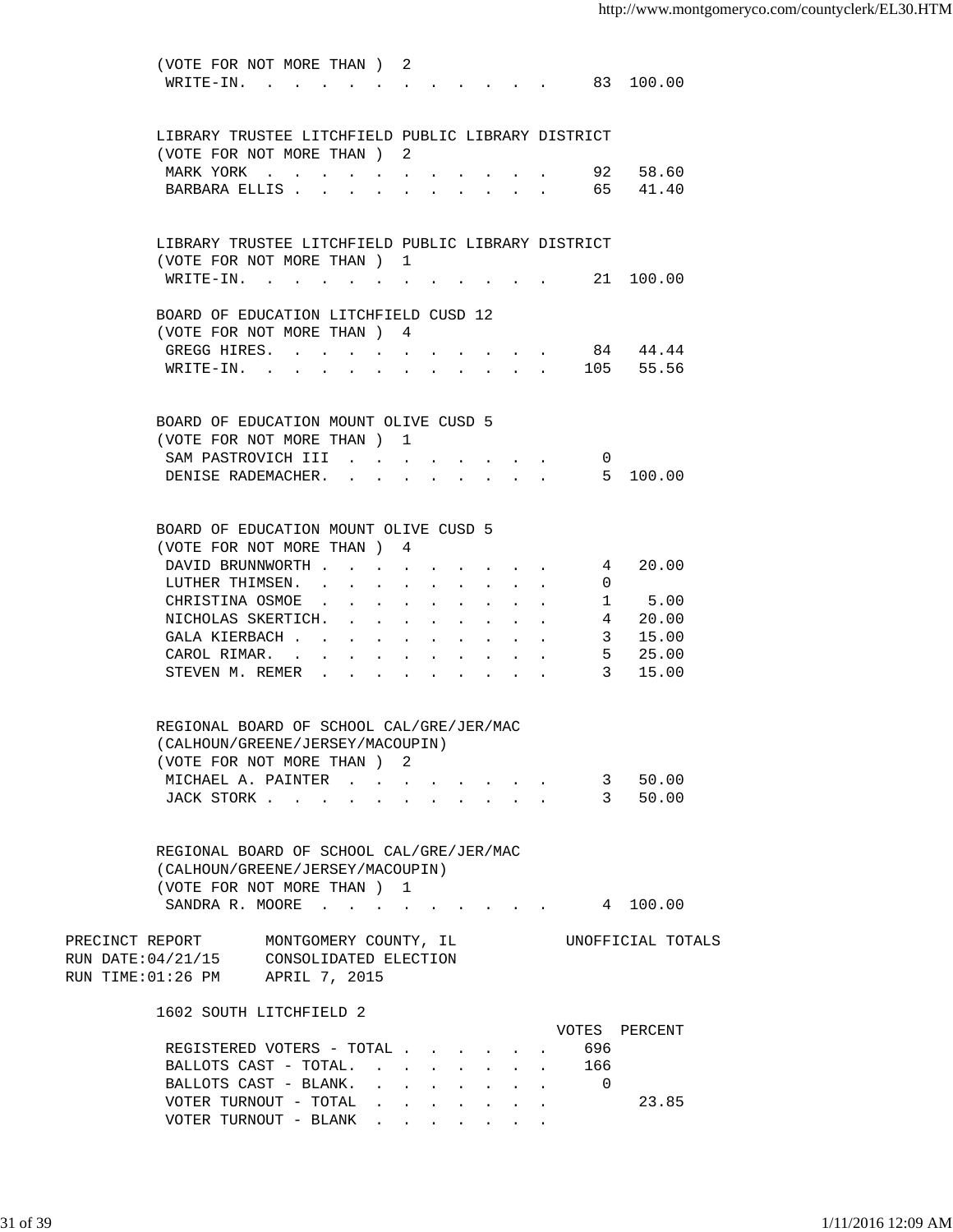| CITY CLERK CITY OF LITCHFIELD                        |                      |                                                                                                                                                                                                                                |                      |                                                           |                      |    |                    |
|------------------------------------------------------|----------------------|--------------------------------------------------------------------------------------------------------------------------------------------------------------------------------------------------------------------------------|----------------------|-----------------------------------------------------------|----------------------|----|--------------------|
| (VOTE FOR NOT MORE THAN) 1                           |                      |                                                                                                                                                                                                                                |                      |                                                           |                      |    |                    |
| MARY A. FRERICHS (IND)                               |                      |                                                                                                                                                                                                                                |                      |                                                           |                      |    | 66 42.31           |
| CAROL BURKE (IND).                                   | $\ddot{\phantom{a}}$ | $\mathbf{L}$                                                                                                                                                                                                                   |                      | $\mathbf{r}$ , $\mathbf{r}$ , $\mathbf{r}$ , $\mathbf{r}$ |                      |    | 90 57.69           |
|                                                      |                      |                                                                                                                                                                                                                                |                      |                                                           |                      |    |                    |
|                                                      |                      |                                                                                                                                                                                                                                |                      |                                                           |                      |    |                    |
| ALDERMAN LITCHFIELD - WARD 1                         |                      |                                                                                                                                                                                                                                |                      |                                                           |                      |    |                    |
| (VOTE FOR NOT MORE THAN) 1                           |                      |                                                                                                                                                                                                                                |                      |                                                           |                      |    |                    |
| DWAYNE GERL (IND).                                   |                      | the contract of the contract of the con-                                                                                                                                                                                       |                      |                                                           |                      |    | 98 73.13           |
| MERRIE JO CARROLL (IND).<br>JEFFREY A. COMPTON (IND) | $\ddot{\phantom{a}}$ |                                                                                                                                                                                                                                | $\ddot{\phantom{0}}$ | $\sim$ 100 $\pm$                                          | $\ddot{\phantom{0}}$ |    | 5 3.73<br>31 23.13 |
|                                                      |                      |                                                                                                                                                                                                                                |                      |                                                           |                      |    |                    |
|                                                      |                      |                                                                                                                                                                                                                                |                      |                                                           |                      |    |                    |
| ALDERMAN LITCHFIELD - WARD 2                         |                      |                                                                                                                                                                                                                                |                      |                                                           |                      |    |                    |
| (VOTE FOR NOT MORE THAN) 1                           |                      |                                                                                                                                                                                                                                |                      |                                                           |                      |    |                    |
| DAVID L. HOLLO (IND).                                |                      |                                                                                                                                                                                                                                |                      |                                                           |                      |    | 17 100.00          |
|                                                      |                      |                                                                                                                                                                                                                                |                      |                                                           |                      |    |                    |
|                                                      |                      |                                                                                                                                                                                                                                |                      |                                                           |                      |    |                    |
| ALDERMAN LITCHFIELD - WARD 2                         |                      |                                                                                                                                                                                                                                |                      |                                                           |                      |    |                    |
| (VOTE FOR NOT MORE THAN ) 1                          |                      |                                                                                                                                                                                                                                |                      |                                                           |                      |    |                    |
| ERIC A. HOLLO (IND)                                  |                      |                                                                                                                                                                                                                                |                      |                                                           |                      |    | 10 45.45           |
| MARK BROWN (IND)                                     |                      |                                                                                                                                                                                                                                |                      |                                                           |                      |    | $\cdot$ 12 54.55   |
|                                                      |                      |                                                                                                                                                                                                                                |                      |                                                           |                      |    |                    |
|                                                      |                      |                                                                                                                                                                                                                                |                      |                                                           |                      |    |                    |
| PARK COMMISSIONER LITCHFIELD PARK DISTRICT           |                      |                                                                                                                                                                                                                                |                      |                                                           |                      |    |                    |
| (VOTE FOR NOT MORE THAN) 3                           |                      |                                                                                                                                                                                                                                |                      |                                                           |                      |    |                    |
| SHERRY BERGSCHNEIDER.                                |                      |                                                                                                                                                                                                                                |                      |                                                           |                      |    | 51 13.32           |
| PEGGY HIMSTEDT.<br>$\ddot{\phantom{0}}$              |                      | $\mathbf{r} = \mathbf{r} + \mathbf{r} + \mathbf{r} + \mathbf{r} + \mathbf{r} + \mathbf{r}$                                                                                                                                     |                      |                                                           |                      | 84 | 21.93              |
| CRAIG HIRES.                                         |                      | and a series of the series of the series of                                                                                                                                                                                    |                      |                                                           |                      |    | 52 13.58           |
| JOHNY LEONARD 102 26.63                              |                      |                                                                                                                                                                                                                                |                      |                                                           |                      |    |                    |
| SHANE GRAMMER                                        |                      | and a strong control of the state of the state of the state of the state of the state of the state of the state of the state of the state of the state of the state of the state of the state of the state of the state of the |                      |                                                           |                      | 44 | 11.49              |
| RENEE DOUGHERTY WYNN.                                |                      | and a series of the series of the series of the series of the series of the series of the series of the series                                                                                                                 |                      |                                                           |                      | 50 | 13.05              |
|                                                      |                      |                                                                                                                                                                                                                                |                      |                                                           |                      |    |                    |
|                                                      |                      |                                                                                                                                                                                                                                |                      |                                                           |                      |    |                    |
| PARK COMMISSIONER LITCHFIELD PARK DISTRICT           |                      |                                                                                                                                                                                                                                |                      |                                                           |                      |    |                    |
| (VOTE FOR NOT MORE THAN) 2                           |                      |                                                                                                                                                                                                                                |                      |                                                           |                      |    |                    |
| WRITE-IN. .                                          |                      |                                                                                                                                                                                                                                |                      |                                                           |                      |    | 90 100.00          |
|                                                      |                      |                                                                                                                                                                                                                                |                      |                                                           |                      |    |                    |
| LIBRARY TRUSTEE LITCHFIELD PUBLIC LIBRARY DISTRICT   |                      |                                                                                                                                                                                                                                |                      |                                                           |                      |    |                    |
| (VOTE FOR NOT MORE THAN) 2                           |                      |                                                                                                                                                                                                                                |                      |                                                           |                      |    |                    |
| MARK YORK 111 55.50                                  |                      |                                                                                                                                                                                                                                |                      |                                                           |                      |    |                    |
| BARBARA ELLIS 89 44.50                               |                      |                                                                                                                                                                                                                                |                      |                                                           |                      |    |                    |
|                                                      |                      |                                                                                                                                                                                                                                |                      |                                                           |                      |    |                    |
|                                                      |                      |                                                                                                                                                                                                                                |                      |                                                           |                      |    |                    |
| LIBRARY TRUSTEE LITCHFIELD PUBLIC LIBRARY DISTRICT   |                      |                                                                                                                                                                                                                                |                      |                                                           |                      |    |                    |
| (VOTE FOR NOT MORE THAN) 1                           |                      |                                                                                                                                                                                                                                |                      |                                                           |                      |    |                    |
| WRITE-IN. 13 100.00                                  |                      |                                                                                                                                                                                                                                |                      |                                                           |                      |    |                    |
|                                                      |                      |                                                                                                                                                                                                                                |                      |                                                           |                      |    |                    |
| BOARD OF EDUCATION HILLSBORO CUSD 3                  |                      |                                                                                                                                                                                                                                |                      |                                                           |                      |    |                    |
| (VOTE FOR NOT MORE THAN ) 4                          |                      |                                                                                                                                                                                                                                |                      |                                                           |                      |    |                    |
| BARBARA ADAMS                                        |                      |                                                                                                                                                                                                                                |                      |                                                           |                      | 0  |                    |
| MATTHEW P. LENTZ                                     |                      |                                                                                                                                                                                                                                |                      |                                                           |                      | 0  |                    |
| SHAWN WINANS                                         |                      |                                                                                                                                                                                                                                |                      |                                                           |                      | 0  |                    |
| THOMAS "BILL" CLINARD                                |                      |                                                                                                                                                                                                                                |                      |                                                           |                      | 0  |                    |
|                                                      |                      |                                                                                                                                                                                                                                |                      |                                                           |                      |    |                    |
| BOARD OF EDUCATION LITCHFIELD CUSD 12                |                      |                                                                                                                                                                                                                                |                      |                                                           |                      |    |                    |
| (VOTE FOR NOT MORE THAN) 4                           |                      |                                                                                                                                                                                                                                |                      |                                                           |                      |    |                    |
|                                                      |                      |                                                                                                                                                                                                                                |                      |                                                           |                      | 95 | 52.78              |
| GREGG HIRES.<br>WRITE-IN.                            |                      |                                                                                                                                                                                                                                |                      |                                                           |                      | 85 | 47.22              |
|                                                      |                      |                                                                                                                                                                                                                                |                      |                                                           |                      |    |                    |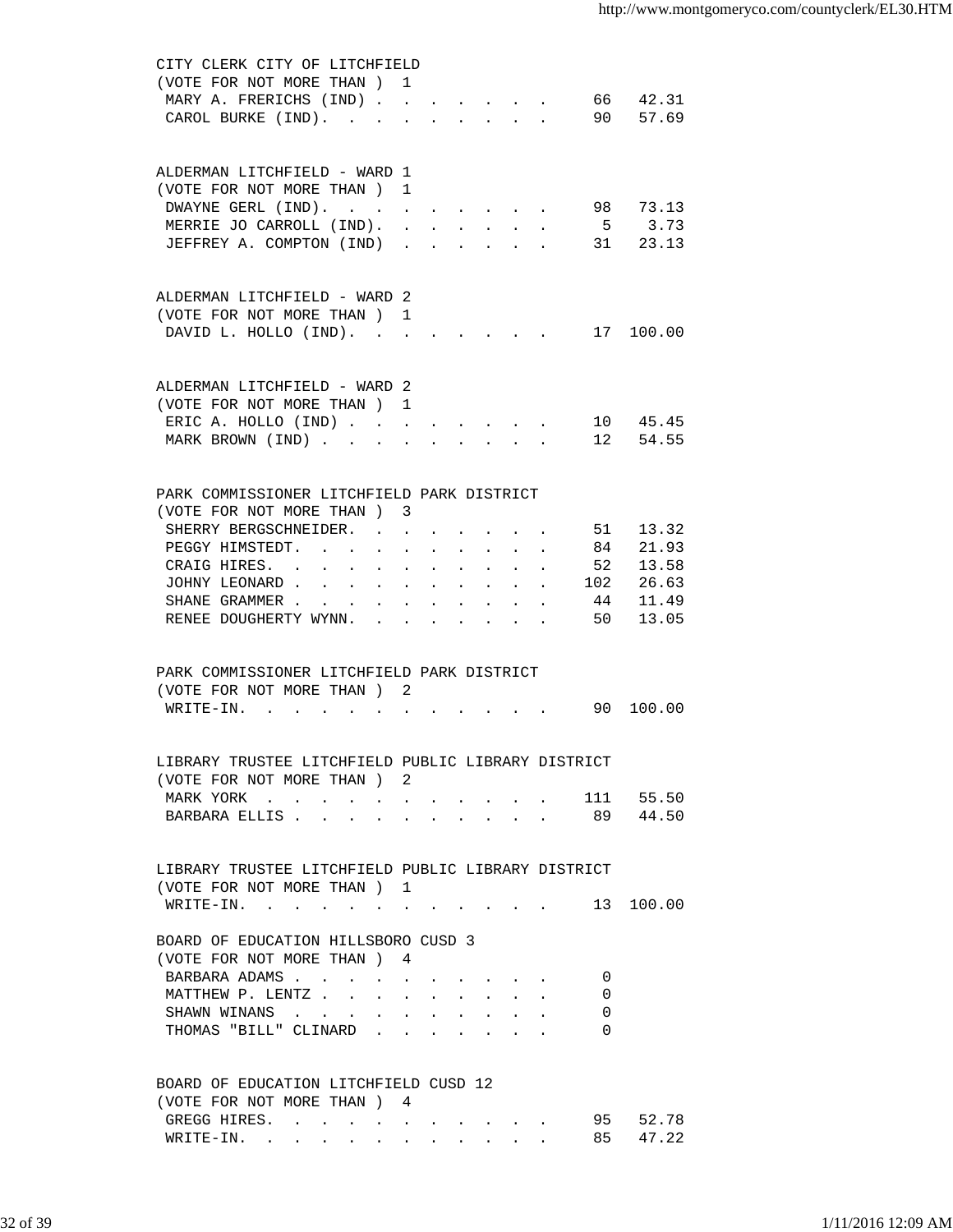| PRECINCT REPORT MONTGOMERY COUNTY, IL<br>RUN DATE: 04/21/15 CONSOLIDATED ELECTION<br>RUN TIME: 01:26 PM APRIL 7, 2015 |                                                |                   |                  |                      |        |                      |                                        |                   | UNOFFICIAL TOTALS    |  |
|-----------------------------------------------------------------------------------------------------------------------|------------------------------------------------|-------------------|------------------|----------------------|--------|----------------------|----------------------------------------|-------------------|----------------------|--|
| 1603 SOUTH LITCHFIELD 3                                                                                               |                                                |                   |                  |                      |        |                      |                                        |                   |                      |  |
|                                                                                                                       |                                                |                   |                  |                      |        |                      |                                        |                   | VOTES PERCENT        |  |
|                                                                                                                       | REGISTERED VOTERS - TOTAL                      |                   |                  |                      |        |                      |                                        | . 321             |                      |  |
|                                                                                                                       | BALLOTS CAST - TOTAL.                          |                   |                  |                      |        |                      |                                        | . 66              |                      |  |
|                                                                                                                       | BALLOTS CAST - BLANK.                          |                   |                  |                      |        |                      |                                        | $\cdot$ $\cdot$ 0 |                      |  |
|                                                                                                                       | VOTER TURNOUT - TOTAL<br>VOTER TURNOUT - BLANK |                   |                  |                      |        |                      |                                        |                   | 20.56                |  |
|                                                                                                                       |                                                | $\sim$            |                  |                      |        |                      |                                        |                   |                      |  |
| CITY CLERK CITY OF LITCHFIELD                                                                                         |                                                |                   |                  |                      |        |                      |                                        |                   |                      |  |
| (VOTE FOR NOT MORE THAN) 1                                                                                            |                                                |                   |                  |                      |        |                      |                                        |                   |                      |  |
| MARY A. FRERICHS (IND) 28 43.08                                                                                       |                                                |                   |                  |                      |        |                      |                                        |                   |                      |  |
|                                                                                                                       | CAROL BURKE (IND). 37 56.92                    |                   |                  |                      |        |                      |                                        |                   |                      |  |
| ALDERMAN LITCHFIELD - WARD 2                                                                                          |                                                |                   |                  |                      |        |                      |                                        |                   |                      |  |
| (VOTE FOR NOT MORE THAN) 1                                                                                            |                                                |                   |                  |                      |        |                      |                                        |                   |                      |  |
|                                                                                                                       | DAVID L. HOLLO (IND). 41 100.00                |                   |                  |                      |        |                      |                                        |                   |                      |  |
|                                                                                                                       |                                                |                   |                  |                      |        |                      |                                        |                   |                      |  |
| ALDERMAN LITCHFIELD - WARD 2                                                                                          |                                                |                   |                  |                      |        |                      |                                        |                   |                      |  |
| (VOTE FOR NOT MORE THAN) 1                                                                                            |                                                |                   |                  |                      |        |                      |                                        |                   |                      |  |
| ERIC A. HOLLO (IND) 19 30.16                                                                                          |                                                |                   |                  |                      |        |                      |                                        |                   |                      |  |
|                                                                                                                       | MARK BROWN (IND)                               |                   |                  |                      |        |                      |                                        |                   | 44 69.84             |  |
| PARK COMMISSIONER LITCHFIELD PARK DISTRICT                                                                            |                                                |                   |                  |                      |        |                      |                                        |                   |                      |  |
| (VOTE FOR NOT MORE THAN) 3                                                                                            |                                                |                   |                  |                      |        |                      |                                        |                   |                      |  |
|                                                                                                                       | SHERRY BERGSCHNEIDER.                          |                   |                  |                      |        |                      |                                        |                   | 24 14.91             |  |
|                                                                                                                       | PEGGY HIMSTEDT.                                |                   |                  |                      |        |                      |                                        |                   |                      |  |
| CRAIG HIRES. .                                                                                                        | $\sim$                                         |                   |                  |                      |        |                      |                                        |                   | 28 17.39<br>26 16.15 |  |
| JOHNY LEONARD.                                                                                                        | $\mathbf{r} = \mathbf{r}$                      |                   |                  |                      |        |                      |                                        |                   | 42 26.09             |  |
|                                                                                                                       | SHANE GRAMMER                                  |                   |                  |                      |        |                      |                                        |                   | 20 12.42             |  |
|                                                                                                                       | RENEE DOUGHERTY WYNN.                          |                   |                  | $\ddot{\phantom{0}}$ | $\sim$ | $\ddot{\phantom{0}}$ | $\mathbf{L} = \mathbf{L} \mathbf{L}$   |                   | 21 13.04             |  |
| PARK COMMISSIONER LITCHFIELD PARK DISTRICT                                                                            |                                                |                   |                  |                      |        |                      |                                        |                   |                      |  |
| (VOTE FOR NOT MORE THAN) 2                                                                                            |                                                |                   |                  |                      |        |                      |                                        |                   |                      |  |
|                                                                                                                       | WRITE-IN. 36 100.00                            |                   |                  |                      |        |                      |                                        |                   |                      |  |
|                                                                                                                       |                                                |                   |                  |                      |        |                      |                                        |                   |                      |  |
| LIBRARY TRUSTEE LITCHFIELD PUBLIC LIBRARY DISTRICT                                                                    |                                                |                   |                  |                      |        |                      |                                        |                   |                      |  |
| (VOTE FOR NOT MORE THAN) 2                                                                                            |                                                |                   |                  |                      |        |                      |                                        |                   |                      |  |
|                                                                                                                       | MARK YORK                                      |                   |                  |                      |        |                      |                                        |                   | 40 54.79             |  |
| BARBARA ELLIS                                                                                                         | $\sim$                                         |                   |                  |                      |        |                      | $\mathbf{r} = \mathbf{r} + \mathbf{r}$ |                   | 33 45.21             |  |
|                                                                                                                       |                                                |                   |                  |                      |        |                      |                                        |                   |                      |  |
| LIBRARY TRUSTEE LITCHFIELD PUBLIC LIBRARY DISTRICT                                                                    |                                                |                   |                  |                      |        |                      |                                        |                   |                      |  |
| (VOTE FOR NOT MORE THAN) 1                                                                                            |                                                |                   |                  |                      |        |                      |                                        |                   |                      |  |
|                                                                                                                       | WRITE-IN.                                      |                   |                  |                      |        |                      |                                        |                   | 3 100.00             |  |
| BOARD OF EDUCATION LITCHFIELD CUSD 12                                                                                 |                                                |                   |                  |                      |        |                      |                                        |                   |                      |  |
| (VOTE FOR NOT MORE THAN) 4                                                                                            |                                                |                   |                  |                      |        |                      |                                        |                   |                      |  |
| GREGG HIRES.                                                                                                          |                                                | $\sim$ 100 $\sim$ | $\sim$ 100 $\pm$ |                      |        |                      |                                        |                   | 38 61.29             |  |
| WRITE-IN.                                                                                                             | $\ddot{\phantom{a}}$                           |                   |                  |                      |        | $\sim$               | $\mathbf{L} = \mathbf{L}$              |                   | 24 38.71             |  |
| PRECINCT REPORT MONTGOMERY COUNTY, IL UNOFFICIAL TOTALS                                                               |                                                |                   |                  |                      |        |                      |                                        |                   |                      |  |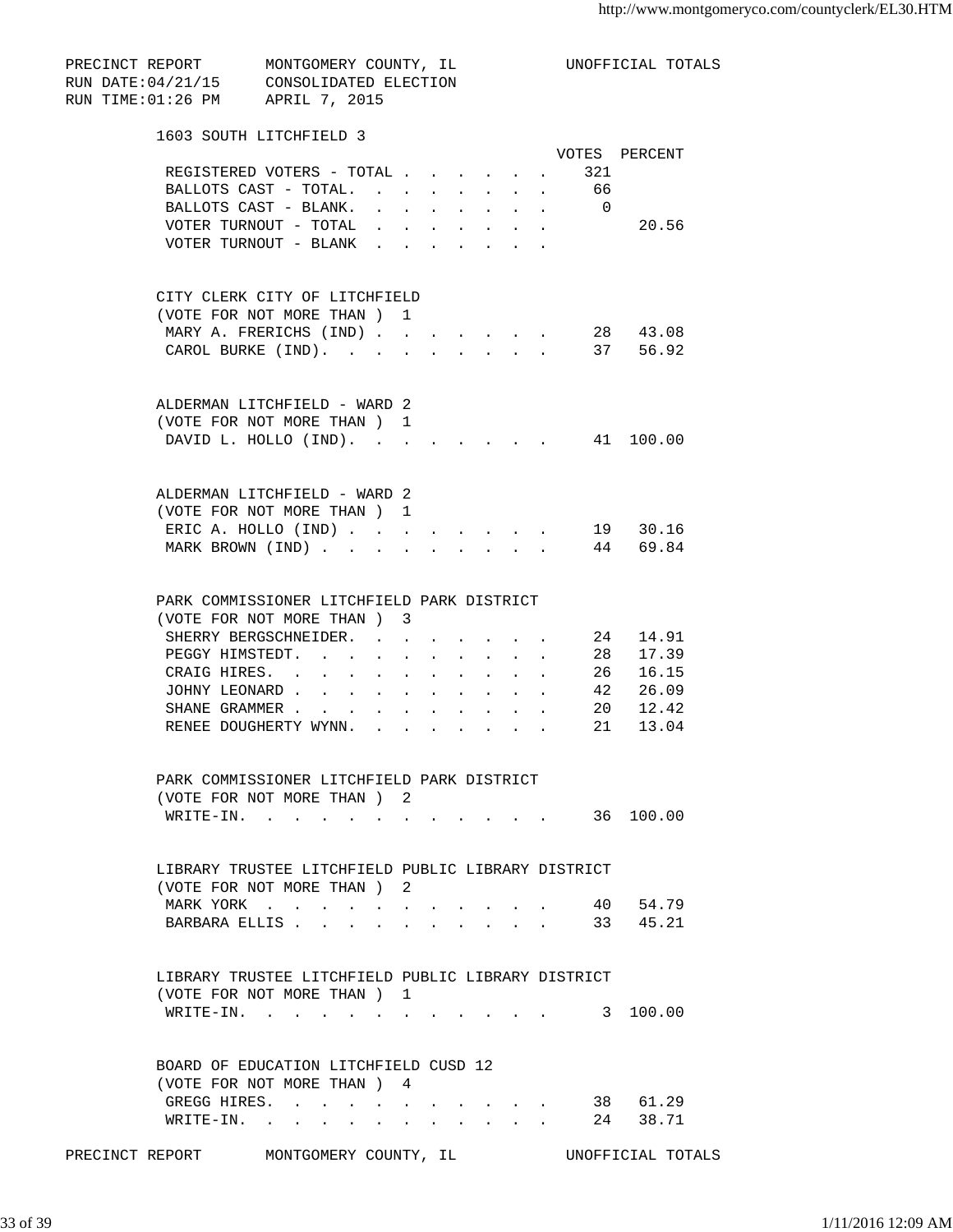RUN DATE:04/21/15 CONSOLIDATED ELECTION RUN TIME:01:26 PM APRIL 7, 2015

## 1604 SOUTH LITCHFIELD 4

|                                                                                                                                  |                                          |                                                             |                                                                               |                                   |                                     |                                                                                               |                                                           |                   | VOTES PERCENT      |
|----------------------------------------------------------------------------------------------------------------------------------|------------------------------------------|-------------------------------------------------------------|-------------------------------------------------------------------------------|-----------------------------------|-------------------------------------|-----------------------------------------------------------------------------------------------|-----------------------------------------------------------|-------------------|--------------------|
| REGISTERED VOTERS - TOTAL                                                                                                        |                                          |                                                             |                                                                               |                                   |                                     |                                                                                               |                                                           | 451               |                    |
| BALLOTS CAST - TOTAL.                                                                                                            |                                          |                                                             |                                                                               |                                   | $\sim$ 100 $\mu$                    |                                                                                               | $\mathbf{L}^{\text{max}}$ , and $\mathbf{L}^{\text{max}}$ | 77                |                    |
| BALLOTS CAST - BLANK.                                                                                                            |                                          |                                                             |                                                                               |                                   |                                     |                                                                                               |                                                           | $\cdot$ $\cdot$ 0 |                    |
|                                                                                                                                  |                                          |                                                             | $\mathbf{r} = \mathbf{r} + \mathbf{r} + \mathbf{r} + \mathbf{r}$              |                                   |                                     |                                                                                               |                                                           |                   |                    |
| VOTER TURNOUT - TOTAL .                                                                                                          |                                          |                                                             | $\mathbf{r}$ , and $\mathbf{r}$ , and $\mathbf{r}$                            |                                   |                                     | $\mathbf{r} = \mathbf{r} \cdot \mathbf{r}$ , where $\mathbf{r} = \mathbf{r} \cdot \mathbf{r}$ |                                                           |                   | 17.07              |
| VOTER TURNOUT - BLANK.                                                                                                           |                                          |                                                             | the contract of the contract of the                                           |                                   |                                     |                                                                                               |                                                           |                   |                    |
|                                                                                                                                  |                                          |                                                             |                                                                               |                                   |                                     |                                                                                               |                                                           |                   |                    |
| CITY CLERK CITY OF LITCHFIELD<br>(VOTE FOR NOT MORE THAN ) 1                                                                     |                                          |                                                             |                                                                               |                                   |                                     |                                                                                               |                                                           |                   |                    |
|                                                                                                                                  |                                          |                                                             |                                                                               |                                   |                                     |                                                                                               |                                                           |                   |                    |
| MARY A. FRERICHS (IND).                                                                                                          |                                          | $\sim$                                                      |                                                                               |                                   |                                     |                                                                                               |                                                           |                   | 31 50.82           |
| CAROL BURKE (IND).                                                                                                               |                                          |                                                             |                                                                               |                                   |                                     |                                                                                               |                                                           |                   | 30 49.18           |
| ALDERMAN LITCHFIELD - WARD 1                                                                                                     |                                          |                                                             |                                                                               |                                   |                                     |                                                                                               |                                                           |                   |                    |
| (VOTE FOR NOT MORE THAN)                                                                                                         |                                          | $\mathbf{1}$                                                |                                                                               |                                   |                                     |                                                                                               |                                                           |                   |                    |
| DWAYNE GERL (IND).                                                                                                               |                                          |                                                             |                                                                               |                                   |                                     |                                                                                               |                                                           |                   | $\cdot$ . 39 63.93 |
| MERRIE JO CARROLL (IND).                                                                                                         |                                          |                                                             |                                                                               |                                   |                                     |                                                                                               |                                                           |                   | 6 9.84             |
|                                                                                                                                  |                                          | $\ddot{\phantom{a}}$                                        |                                                                               | $\ddot{\phantom{0}}$              | $\bullet$                           |                                                                                               |                                                           |                   |                    |
| JEFFREY A. COMPTON (IND).                                                                                                        |                                          |                                                             |                                                                               |                                   | $\bullet$                           |                                                                                               |                                                           |                   | . 16 26.23         |
| PARK COMMISSIONER LITCHFIELD PARK DISTRICT                                                                                       |                                          |                                                             |                                                                               |                                   |                                     |                                                                                               |                                                           |                   |                    |
| (VOTE FOR NOT MORE THAN) 3                                                                                                       |                                          |                                                             |                                                                               |                                   |                                     |                                                                                               |                                                           |                   |                    |
| SHERRY BERGSCHNEIDER. .                                                                                                          |                                          | $\sim$                                                      |                                                                               |                                   |                                     |                                                                                               |                                                           | 15                | 11.72              |
| PEGGY HIMSTEDT.                                                                                                                  |                                          |                                                             |                                                                               |                                   |                                     |                                                                                               |                                                           | 27                | 21.09              |
|                                                                                                                                  |                                          |                                                             |                                                                               |                                   |                                     |                                                                                               |                                                           |                   |                    |
| CRAIG HIRES. .<br>$\ddot{\phantom{0}}$                                                                                           |                                          | $\ddot{\phantom{a}}$                                        | $\ddot{\phantom{0}}$                                                          | $\ddot{\phantom{a}}$              | $\ddot{\phantom{0}}$                | $\ddot{\phantom{a}}$                                                                          | $\mathbf{L}$                                              | 15                | 11.72              |
| JOHNY LEONARD.<br>$\mathbf{L}$                                                                                                   | $\ddot{\phantom{a}}$                     | $\sim$                                                      | $\ddot{\phantom{a}}$                                                          | $\ddot{\phantom{0}}$              | $\ddot{\phantom{a}}$                |                                                                                               |                                                           | 44                | 34.38              |
| SHANE GRAMMER                                                                                                                    | $\ddot{\phantom{a}}$                     | $\bullet$ .<br><br><br><br><br><br><br><br><br><br><br><br> | $\ddot{\phantom{a}}$                                                          | $\ddot{\phantom{a}}$              | $\ddot{\phantom{0}}$                | $\ddot{\phantom{a}}$                                                                          |                                                           | 13                | 10.16              |
| RENEE DOUGHERTY WYNN.                                                                                                            |                                          |                                                             | $\mathbf{r}$ , and $\mathbf{r}$ , and $\mathbf{r}$                            |                                   |                                     | $\cdot$ $\cdot$ $\cdot$ $\cdot$                                                               |                                                           | 14                | 10.94              |
| PARK COMMISSIONER LITCHFIELD PARK DISTRICT                                                                                       |                                          |                                                             |                                                                               |                                   |                                     |                                                                                               |                                                           |                   |                    |
| (VOTE FOR NOT MORE THAN) 2                                                                                                       |                                          |                                                             |                                                                               |                                   |                                     |                                                                                               |                                                           |                   |                    |
| $W$ RITE-IN                                                                                                                      | $\bullet$ . In the case of the $\bullet$ |                                                             |                                                                               |                                   |                                     |                                                                                               |                                                           |                   | 43 100.00          |
|                                                                                                                                  |                                          |                                                             |                                                                               |                                   |                                     |                                                                                               |                                                           |                   |                    |
| LIBRARY TRUSTEE LITCHFIELD PUBLIC LIBRARY DISTRICT                                                                               |                                          |                                                             |                                                                               |                                   |                                     |                                                                                               |                                                           |                   |                    |
| (VOTE FOR NOT MORE THAN ) 2                                                                                                      |                                          |                                                             |                                                                               |                                   |                                     |                                                                                               |                                                           |                   |                    |
| MARK YORK<br>$\mathbf{L} = \mathbf{L} \mathbf{L} + \mathbf{L} \mathbf{L} + \mathbf{L} \mathbf{L}$                                | $\sim$ $\sim$ $\sim$ $\sim$ $\sim$       |                                                             |                                                                               |                                   | the contract of the contract of the |                                                                                               |                                                           | 46                | 51.11              |
| BARBARA ELLIS<br>the contract of the contract of the contract of the contract of the contract of the contract of the contract of |                                          |                                                             |                                                                               |                                   |                                     |                                                                                               |                                                           | 44                | 48.89              |
| LIBRARY TRUSTEE LITCHFIELD PUBLIC LIBRARY DISTRICT                                                                               |                                          |                                                             |                                                                               |                                   |                                     |                                                                                               |                                                           |                   |                    |
| (VOTE FOR NOT MORE THAN) 1                                                                                                       |                                          |                                                             |                                                                               |                                   |                                     |                                                                                               |                                                           |                   |                    |
|                                                                                                                                  |                                          |                                                             |                                                                               |                                   |                                     |                                                                                               |                                                           |                   |                    |
| WRITE-IN.                                                                                                                        |                                          |                                                             |                                                                               |                                   |                                     |                                                                                               |                                                           |                   | 11 100.00          |
| BOARD OF EDUCATION HILLSBORO CUSD 3                                                                                              |                                          |                                                             |                                                                               |                                   |                                     |                                                                                               |                                                           |                   |                    |
| (VOTE FOR NOT MORE THAN) 4                                                                                                       |                                          |                                                             |                                                                               |                                   |                                     |                                                                                               |                                                           |                   |                    |
| BARBARA ADAMS                                                                                                                    |                                          | $\sim$ $-$                                                  |                                                                               |                                   |                                     |                                                                                               |                                                           | 0                 |                    |
| MATTHEW P. LENTZ                                                                                                                 |                                          |                                                             | $\mathbf{r} = \mathbf{r} + \mathbf{r} + \mathbf{r} + \mathbf{r} + \mathbf{r}$ |                                   |                                     |                                                                                               |                                                           | 0                 |                    |
| SHAWN WINANS                                                                                                                     | $\ddot{\phantom{a}}$                     | $\bullet$ .<br><br><br><br><br><br><br><br><br><br><br><br> |                                                                               |                                   |                                     |                                                                                               |                                                           | 0                 |                    |
| THOMAS "BILL" CLINARD                                                                                                            |                                          |                                                             |                                                                               |                                   |                                     |                                                                                               |                                                           | 0                 |                    |
|                                                                                                                                  |                                          |                                                             |                                                                               | <b>Contract Contract Contract</b> |                                     | <b>All Contracts</b>                                                                          |                                                           |                   |                    |
| BOARD OF EDUCATION LITCHFIELD CUSD 12                                                                                            |                                          |                                                             |                                                                               |                                   |                                     |                                                                                               |                                                           |                   |                    |
| (VOTE FOR NOT MORE THAN ) 4                                                                                                      |                                          |                                                             |                                                                               |                                   |                                     |                                                                                               |                                                           |                   |                    |

GREGG HIRES. . . . . . . . . . . 48 48.98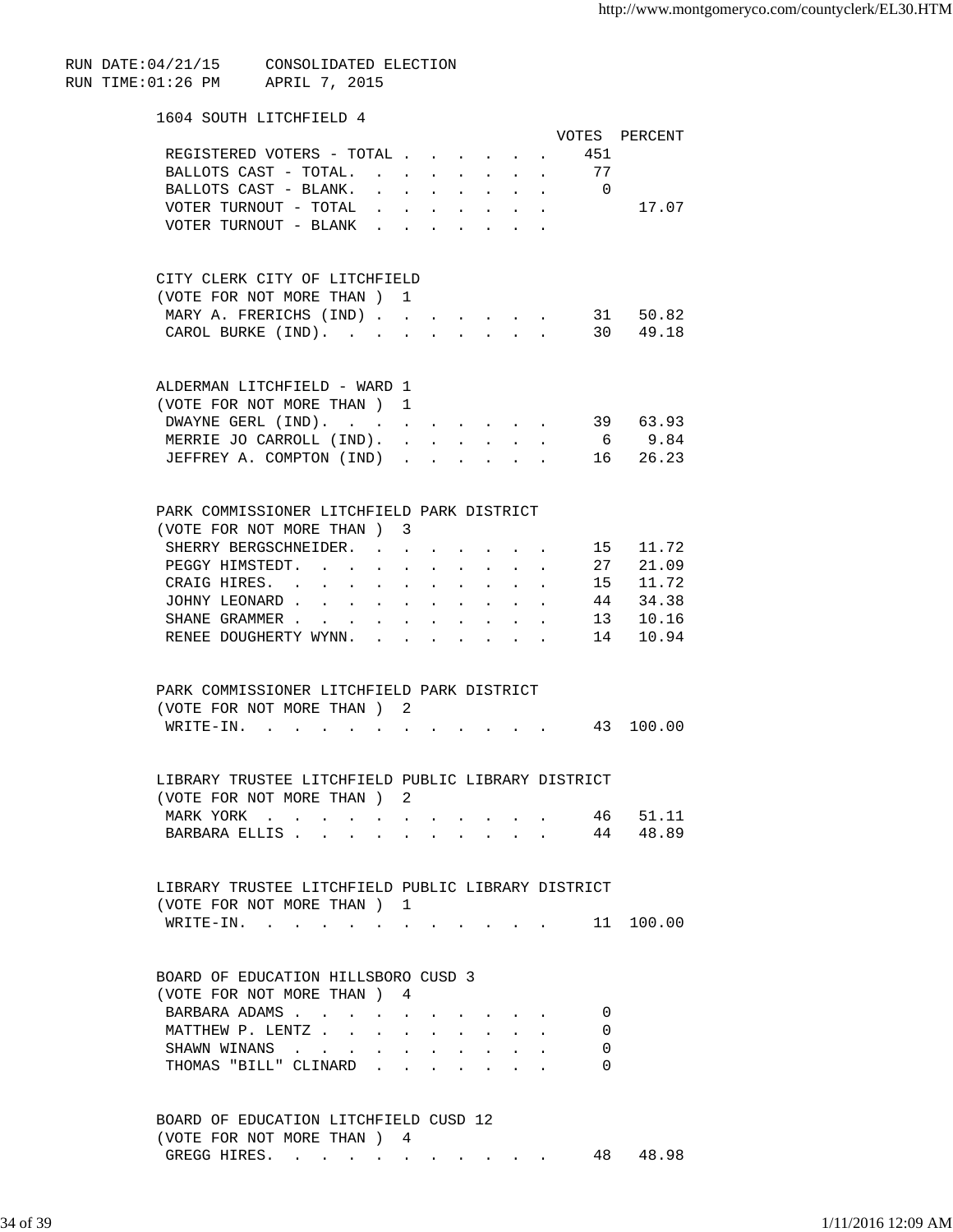|                                                                                                                                        | WRITE-IN. 50 51.02                                                                       |                             |                      |                      |  |          |               |
|----------------------------------------------------------------------------------------------------------------------------------------|------------------------------------------------------------------------------------------|-----------------------------|----------------------|----------------------|--|----------|---------------|
| PRECINCT REPORT MONTGOMERY COUNTY, IL CONOFFICIAL TOTALS<br>RUN DATE:04/21/15 CONSOLIDATED ELECTION<br>RUN TIME:01:26 PM APRIL 7, 2015 |                                                                                          |                             |                      |                      |  |          |               |
| 1701 WALSHVILLE                                                                                                                        |                                                                                          |                             |                      |                      |  |          |               |
|                                                                                                                                        |                                                                                          |                             |                      |                      |  |          | VOTES PERCENT |
|                                                                                                                                        | REGISTERED VOTERS - TOTAL 227                                                            |                             |                      |                      |  |          |               |
|                                                                                                                                        | BALLOTS CAST - TOTAL. 25                                                                 |                             |                      |                      |  |          |               |
|                                                                                                                                        | BALLOTS CAST - BLANK. 0                                                                  |                             |                      |                      |  |          |               |
|                                                                                                                                        | VOTER TURNOUT - TOTAL $\ldots$                                                           |                             |                      |                      |  |          | 11.01         |
|                                                                                                                                        | $\verb VOTER TURNOUT - BLANK$                                                            |                             |                      |                      |  |          |               |
| VILLAGE TRUSTEE VILLAGE OF WALSHVILLE                                                                                                  |                                                                                          |                             |                      |                      |  |          |               |
| (VOTE FOR NOT MORE THAN ) 3                                                                                                            |                                                                                          |                             |                      |                      |  |          |               |
|                                                                                                                                        | DARLA K. SYKES (IND). 7 36.84                                                            |                             |                      |                      |  |          |               |
|                                                                                                                                        | ROBERT L. HEMKEN (IND)                                                                   |                             |                      |                      |  |          | 6 31.58       |
|                                                                                                                                        | DENNIS HEGEL (IND) 6 31.58                                                               |                             |                      |                      |  |          |               |
| VILLAGE TRUSTEE VILLAGE OF WALSHVILLE                                                                                                  |                                                                                          |                             |                      |                      |  |          |               |
| (VOTE FOR NOT MORE THAN) 2                                                                                                             |                                                                                          |                             |                      |                      |  |          |               |
| BRENDA HEGEL (IND) 6 100.00                                                                                                            |                                                                                          |                             |                      |                      |  |          |               |
|                                                                                                                                        |                                                                                          |                             |                      |                      |  |          |               |
| LIBRARY TRUSTEE LITCHFIELD PUBLIC LIBRARY DISTRICT<br>(VOTE FOR NOT MORE THAN) 2                                                       |                                                                                          |                             |                      |                      |  |          |               |
|                                                                                                                                        | MARK YORK 3 33.33                                                                        |                             |                      |                      |  |          |               |
|                                                                                                                                        | BARBARA ELLIS                                                                            |                             |                      |                      |  |          | 6 66.67       |
|                                                                                                                                        |                                                                                          |                             |                      |                      |  |          |               |
| LIBRARY TRUSTEE LITCHFIELD PUBLIC LIBRARY DISTRICT                                                                                     |                                                                                          |                             |                      |                      |  |          |               |
| (VOTE FOR NOT MORE THAN) 1                                                                                                             |                                                                                          |                             |                      |                      |  |          |               |
|                                                                                                                                        | WRITE-IN.                                                                                |                             |                      |                      |  | 0        |               |
| BOARD OF EDUCATION BOND COUNTY CUSD 2                                                                                                  |                                                                                          |                             |                      |                      |  |          |               |
|                                                                                                                                        | (VOTE FOR NOT MORE THAN ) 1                                                              |                             |                      |                      |  |          |               |
|                                                                                                                                        | JAMES JACKSON                                                                            |                             |                      |                      |  | 0        |               |
|                                                                                                                                        | LAURA WALL                                                                               |                             |                      |                      |  | 5        | 100.00        |
|                                                                                                                                        | FRANK DOLL                                                                               |                             |                      |                      |  | $\Omega$ |               |
| BOARD OF EDUCATION BOND COUNTY CUSD 2                                                                                                  |                                                                                          |                             |                      |                      |  |          |               |
| (VOTE FOR NOT MORE THAN)                                                                                                               |                                                                                          |                             | 3                    |                      |  |          |               |
|                                                                                                                                        | GREG ZYKAN                                                                               |                             |                      |                      |  | 2        | 20.00         |
|                                                                                                                                        | RANDI WORKMAN                                                                            |                             |                      |                      |  | 1        | 10.00         |
| NATHAN PRATER .                                                                                                                        | $\mathbf{r} = \mathbf{r} \cdot \mathbf{r}$ , $\mathbf{r} = \mathbf{r} \cdot \mathbf{r}$  |                             |                      | $\ddot{\phantom{a}}$ |  | 2        | 20.00         |
| ANDREA YOUNG .                                                                                                                         | $\bullet$ .<br><br><br><br><br><br><br><br><br><br><br><br><br>$\mathbf{L}^{\text{max}}$ | $\mathbf{a}$ . $\mathbf{a}$ | $\ddot{\phantom{0}}$ | $\ddot{\phantom{a}}$ |  | 3        | 30.00         |
|                                                                                                                                        | ASHLEY AMMANN-DRIEMEYER.                                                                 |                             |                      |                      |  | 2        | 20.00         |
| BOARD OF EDUCATION HIGHLAND CUSD 5                                                                                                     |                                                                                          |                             |                      |                      |  |          |               |
|                                                                                                                                        | (VOTE FOR NOT MORE THAN ) 3                                                              |                             |                      |                      |  |          |               |
|                                                                                                                                        | JOYCE ZERBAN                                                                             |                             |                      |                      |  | 0        |               |
|                                                                                                                                        | ROBERT E. MILLER                                                                         |                             |                      |                      |  | 0        |               |
|                                                                                                                                        | JOE MOTT.                                                                                |                             |                      |                      |  | 0        |               |
|                                                                                                                                        |                                                                                          |                             |                      |                      |  |          |               |

BOARD OF EDUCATION LITCHFIELD CUSD 12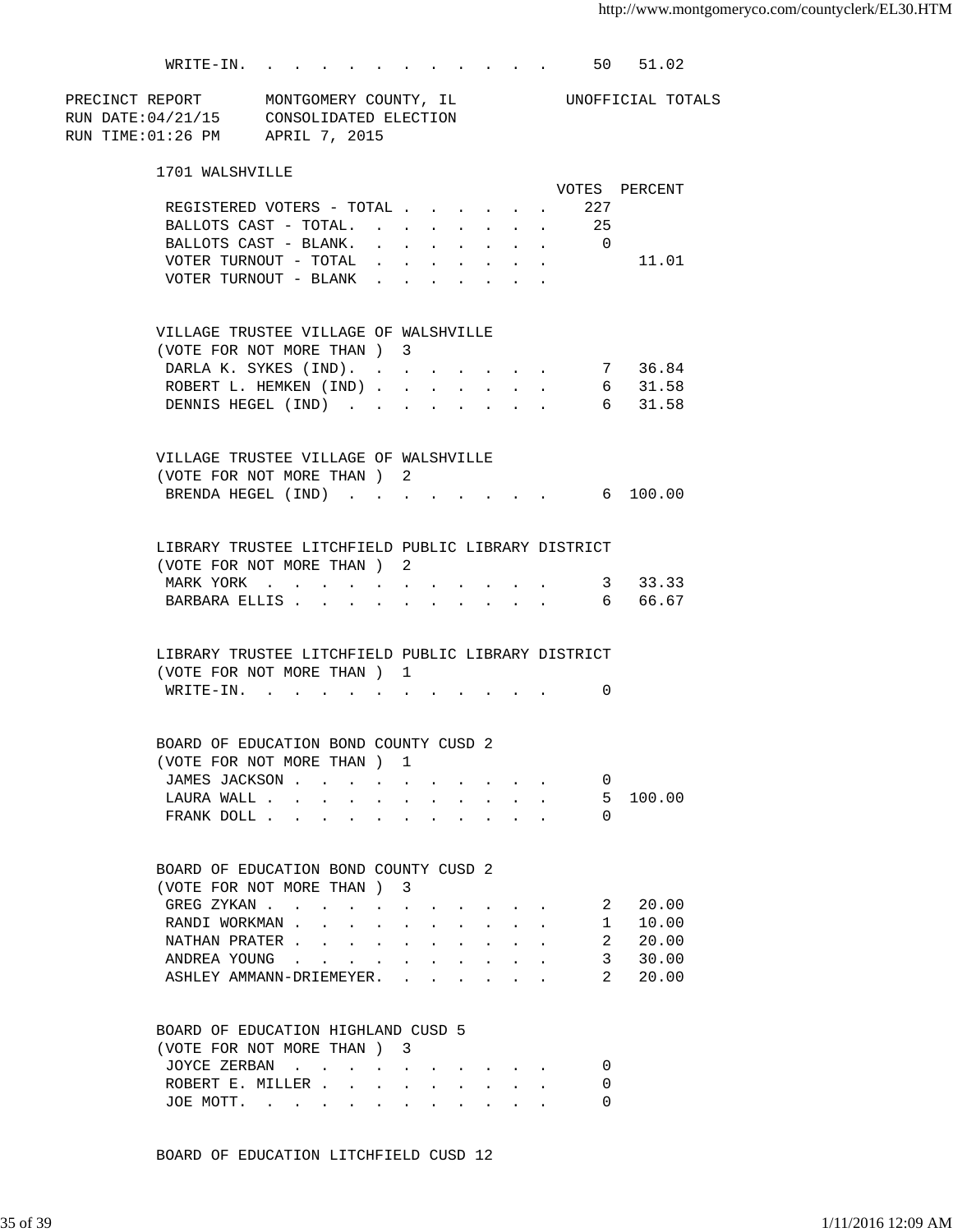| (VOTE FOR NOT MORE THAN) 4<br>GREGG HIRES.<br>$WRITE-IN.$<br>$\mathbf{r} = \mathbf{r}$ and $\mathbf{r} = \mathbf{r}$                                                                                            |                                                             | 4 100.00<br>$\Omega$                                 |  |
|-----------------------------------------------------------------------------------------------------------------------------------------------------------------------------------------------------------------|-------------------------------------------------------------|------------------------------------------------------|--|
| BOARD OF EDUCATION MOUNT OLIVE CUSD 5                                                                                                                                                                           |                                                             |                                                      |  |
| (VOTE FOR NOT MORE THAN) 1<br>SAM PASTROVICH III<br>the contract of the con-<br>DENISE RADEMACHER. .                                                                                                            |                                                             | 50.00<br>6<br>50.00<br>6                             |  |
| and the state of the state of<br>$\ddot{\phantom{a}}$<br>$\bullet$ .<br><br><br><br><br><br><br><br><br><br><br><br>                                                                                            |                                                             |                                                      |  |
| BOARD OF EDUCATION MOUNT OLIVE CUSD 5<br>(VOTE FOR NOT MORE THAN) 4                                                                                                                                             |                                                             |                                                      |  |
| DAVID BRUNNWORTH<br>$\bullet$ .<br><br><br><br><br><br><br><br><br><br><br><br>$\sim$ $-$                                                                                                                       |                                                             | 23.68<br>9                                           |  |
| LUTHER THIMSEN.<br>$\mathbf{L}$<br>$\mathbf{r} = \mathbf{r} + \mathbf{r} + \mathbf{r} + \mathbf{r}$ .                                                                                                           |                                                             | 5 <sub>1</sub><br>13.16<br>$\mathbf{L}^{\text{max}}$ |  |
| $\mathbf{1}=\mathbf{1}=\mathbf{1}=\mathbf{1}=\mathbf{1}$<br>CHRISTINA OSMOE<br>$\mathbf{r} = \mathbf{r} + \mathbf{r} + \mathbf{r} + \mathbf{r}$<br>$\bullet$<br>$\ddot{\phantom{0}}$                            |                                                             | 6<br>15.79                                           |  |
| $\mathbf{1}^{\prime}$ , $\mathbf{1}^{\prime}$ , $\mathbf{1}^{\prime}$ , $\mathbf{1}^{\prime}$ , $\mathbf{1}^{\prime}$<br>NICHOLAS SKERTICH.<br>$\ddot{\phantom{0}}$<br>$\sim$ 100 $\mu$<br>$\ddot{\phantom{0}}$ |                                                             | 6 15.79                                              |  |
| GALA KIERBACH<br>$\bullet$ .<br><br><br><br><br><br><br><br><br><br><br><br><br>$\bullet$<br>$\sim 10^{-10}$<br>$\bullet$                                                                                       | $\mathbf{L} = \mathbf{L} \mathbf{L}$                        | $1 \t 2.63$                                          |  |
| CAROL RIMAR.<br>$\bullet$ .<br><br><br><br><br><br><br><br><br><br><br><br>                                                                                                                                     | $\mathbf{r} = \mathbf{r} + \mathbf{r}$ , where $\mathbf{r}$ | 6 15.79                                              |  |
| STEVEN M. REMER                                                                                                                                                                                                 |                                                             | 5 13.16                                              |  |
| TRUSTEES KASKASKIA COMMUNITY COLLEGE                                                                                                                                                                            |                                                             |                                                      |  |
| KASKASKIA COMMUNITY COLLEGE DISTRICT 501                                                                                                                                                                        |                                                             |                                                      |  |
| (VOTE FOR NOT MORE THAN) 3                                                                                                                                                                                      |                                                             |                                                      |  |
| JACK C. MAYS<br>$\ddot{\phantom{0}}$                                                                                                                                                                            |                                                             | $\overline{0}$                                       |  |
| JIM BEASLEY.<br>$\mathbf{L} = \mathbf{L} \mathbf{L} + \mathbf{L} \mathbf{L}$<br>$\mathbf{L} = \mathbf{L}$<br>$\ddot{\phantom{a}}$                                                                               |                                                             | 1 50.00                                              |  |
| LAURA WEDEKEMPER<br>$\ddot{\phantom{a}}$<br>$\ddot{\phantom{a}}$                                                                                                                                                | $\mathbf{r} = \mathbf{r}$                                   | $1 \quad \blacksquare$<br>50.00                      |  |
| REGIONAL BOARD OF SCHOOL CAL/GRE/JER/MAC<br>(CALHOUN/GREENE/JERSEY/MACOUPIN)<br>(VOTE FOR NOT MORE THAN) 2                                                                                                      |                                                             |                                                      |  |
| MICHAEL A. PAINTER.                                                                                                                                                                                             |                                                             | 5 71.43                                              |  |
| JACK STORK                                                                                                                                                                                                      |                                                             | 28.57<br>$2^{\circ}$                                 |  |
| REGIONAL BOARD OF SCHOOL CAL/GRE/JER/MAC<br>(CALHOUN/GREENE/JERSEY/MACOUPIN)                                                                                                                                    |                                                             |                                                      |  |
| (VOTE FOR NOT MORE THAN ) 1                                                                                                                                                                                     |                                                             |                                                      |  |
| SANDRA R. MOORE                                                                                                                                                                                                 |                                                             | 100.00<br>6                                          |  |
| REGIONAL BOARD OF SCHOOL (MADISON COUNTY)<br>(VOTE FOR NOT MORE THAN) 2                                                                                                                                         |                                                             |                                                      |  |
| ROSETTA BROWN                                                                                                                                                                                                   |                                                             | 0                                                    |  |
| LAWRENCE O. BRASE, JR.                                                                                                                                                                                          |                                                             | 0                                                    |  |
| PRECINCT REPORT MONTGOMERY COUNTY, IL                                                                                                                                                                           |                                                             | UNOFFICIAL TOTALS                                    |  |
| RUN DATE: 04/21/15 CONSOLIDATED ELECTION<br>RUN TIME: 01:26 PM APRIL 7, 2015                                                                                                                                    |                                                             |                                                      |  |
| 1801 WITT 1                                                                                                                                                                                                     |                                                             | VOTES PERCENT                                        |  |
| REGISTERED VOTERS - TOTAL                                                                                                                                                                                       |                                                             | 388                                                  |  |
| BALLOTS CAST - TOTAL. 25                                                                                                                                                                                        |                                                             |                                                      |  |
| BALLOTS CAST - BLANK.<br>and a series of the series of the series of the series of the series of the series of the series of the series                                                                         |                                                             | $\overline{0}$                                       |  |
| VOTER TURNOUT - TOTAL<br>and a strong control of the state of the state of the state of the state of                                                                                                            |                                                             | 6.44                                                 |  |
| VOTER TURNOUT - BLANK<br>$\mathbf{z} = \mathbf{z} + \mathbf{z}$ , where $\mathbf{z} = \mathbf{z}$                                                                                                               |                                                             |                                                      |  |
|                                                                                                                                                                                                                 |                                                             |                                                      |  |

 ALDERMAN WITT - WARD 1 (VOTE FOR NOT MORE THAN ) 1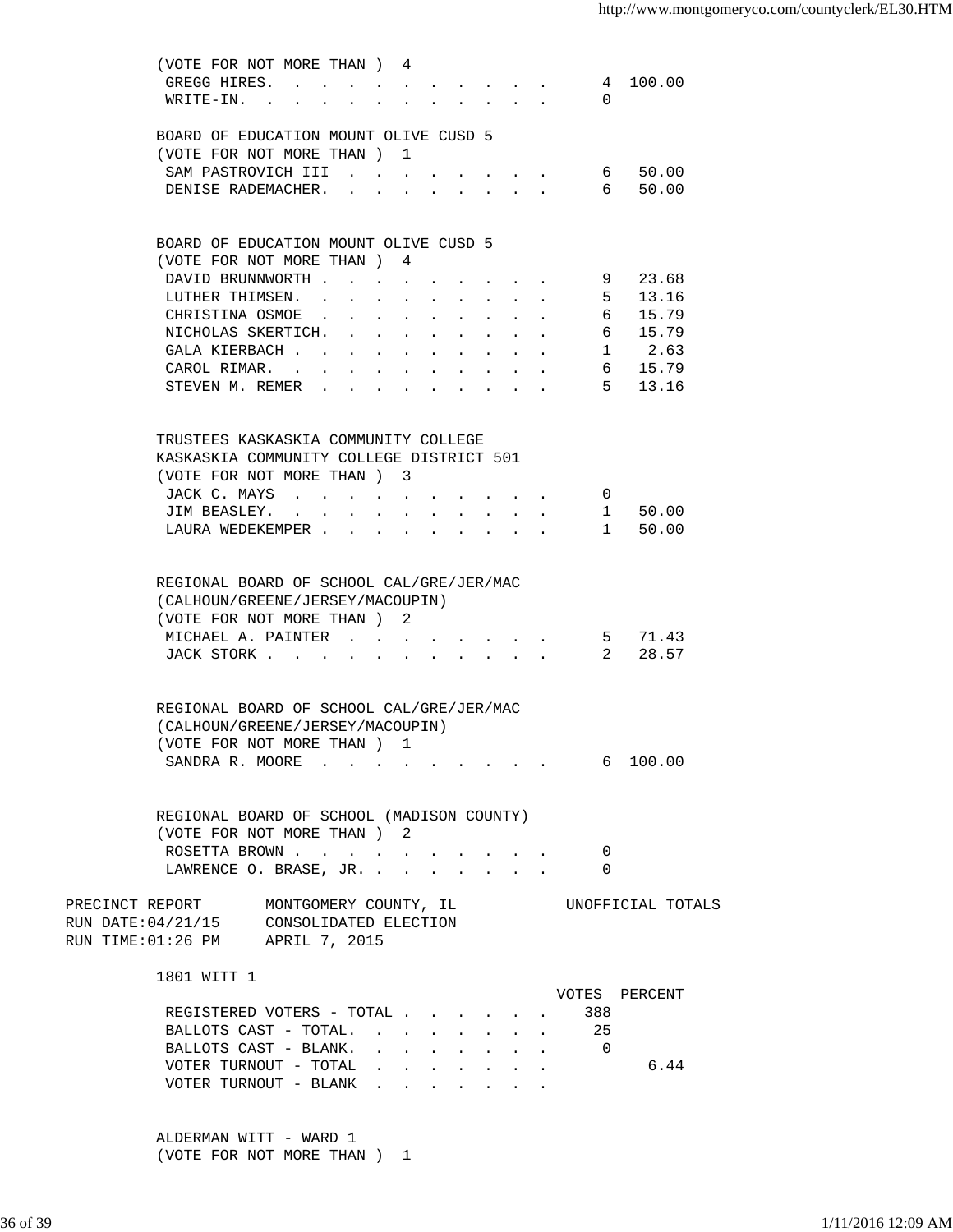|                                                                                                                       | DOUGLAS DONALDSON (IND). |        |                                      |                                                             |                                                                                                                                               |                           | 0                                   |                      |  |
|-----------------------------------------------------------------------------------------------------------------------|--------------------------|--------|--------------------------------------|-------------------------------------------------------------|-----------------------------------------------------------------------------------------------------------------------------------------------|---------------------------|-------------------------------------|----------------------|--|
| ALDERMAN WITT - WARD 2<br>(VOTE FOR NOT MORE THAN) 1<br>TIMOTHY TAYLOR (IND).                                         |                          |        |                                      |                                                             |                                                                                                                                               |                           | the contract of the contract of the | 17 100.00            |  |
| ALDERMAN WITT - WARD 3<br>(VOTE FOR NOT MORE THAN ) 1<br>GRETA J. AKERS (IND).                                        |                          |        |                                      |                                                             |                                                                                                                                               |                           |                                     | 5 100.00             |  |
| LIBRARY TRUSTEE WITT TOWNSHIP LIBRARY<br>(VOTE FOR NOT MORE THAN) 2                                                   |                          |        |                                      |                                                             |                                                                                                                                               |                           |                                     |                      |  |
| BARBARA A. GOLITKO.<br>CONNIE S. MILLER                                                                               |                          |        |                                      |                                                             | $\begin{array}{cccccccccccccc} \bullet & \bullet & \bullet & \bullet & \bullet & \bullet & \bullet & \bullet & \bullet & \bullet \end{array}$ |                           |                                     | 23 52.27<br>21 47.73 |  |
| BOARD OF EDUCATION HILLSBORO CUSD 3<br>(VOTE FOR NOT MORE THAN ) 4                                                    |                          |        |                                      |                                                             |                                                                                                                                               |                           |                                     |                      |  |
| BARBARA ADAMS                                                                                                         |                          |        |                                      |                                                             | $\mathbf{r} = \mathbf{r} + \mathbf{r}$ , where $\mathbf{r} = \mathbf{r} + \mathbf{r}$                                                         |                           |                                     | 15 20.83             |  |
| MATTHEW P. LENTZ                                                                                                      |                          |        |                                      |                                                             |                                                                                                                                               |                           |                                     | 18 25.00             |  |
| SHAWN WINANS                                                                                                          |                          |        | and a strong control of the state of |                                                             |                                                                                                                                               |                           |                                     | 22 30.56             |  |
| THOMAS "BILL" CLINARD                                                                                                 |                          |        |                                      |                                                             |                                                                                                                                               |                           |                                     | 17 23.61             |  |
| BOARD OF EDUCATION NOKOMIS CUSD 22<br>(VOTE FOR NOT MORE THAN) 3                                                      |                          |        |                                      |                                                             |                                                                                                                                               |                           |                                     |                      |  |
| CHAD RUPPERT                                                                                                          |                          |        |                                      |                                                             |                                                                                                                                               |                           |                                     | 3 33.33              |  |
| DAVID SCHWEIZER                                                                                                       |                          |        |                                      |                                                             |                                                                                                                                               |                           |                                     | 3 33.33              |  |
|                                                                                                                       |                          |        |                                      |                                                             |                                                                                                                                               |                           |                                     |                      |  |
| CARL J. KETTELKAMP                                                                                                    |                          |        |                                      | $\bullet$ .<br><br><br><br><br><br><br><br><br><br><br><br> |                                                                                                                                               |                           |                                     | 3 33.33              |  |
| PRECINCT REPORT MONTGOMERY COUNTY, IL<br>RUN DATE: 04/21/15 CONSOLIDATED ELECTION<br>RUN TIME: 01:26 PM APRIL 7, 2015 |                          |        |                                      |                                                             |                                                                                                                                               |                           |                                     | UNOFFICIAL TOTALS    |  |
| 1802 WITT 2                                                                                                           |                          |        |                                      |                                                             |                                                                                                                                               |                           | VOTES                               | PERCENT              |  |
|                                                                                                                       |                          |        |                                      |                                                             |                                                                                                                                               |                           | 306                                 |                      |  |
| REGISTERED VOTERS - TOTAL<br>BALLOTS CAST - TOTAL.                                                                    |                          |        |                                      |                                                             |                                                                                                                                               | $\mathbf{L} = \mathbf{L}$ | 21                                  |                      |  |
| BALLOTS CAST - BLANK.                                                                                                 |                          | $\sim$ |                                      |                                                             | the contract of the contract of                                                                                                               |                           | $\overline{0}$                      |                      |  |
| VOTER TURNOUT - TOTAL                                                                                                 |                          |        |                                      |                                                             |                                                                                                                                               |                           |                                     | 6.86                 |  |
| VOTER TURNOUT - BLANK                                                                                                 |                          |        |                                      |                                                             |                                                                                                                                               |                           |                                     |                      |  |
| ALDERMAN WITT - WARD 1<br>(VOTE FOR NOT MORE THAN) 1<br>DOUGLAS DONALDSON (IND). 3 100.00                             |                          |        |                                      |                                                             |                                                                                                                                               |                           |                                     |                      |  |
| ALDERMAN WITT - WARD 3<br>(VOTE FOR NOT MORE THAN) 1<br>GRETA J. AKERS (IND).                                         |                          |        |                                      |                                                             |                                                                                                                                               |                           |                                     | 14 100.00            |  |
| LIBRARY TRUSTEE WITT TOWNSHIP LIBRARY                                                                                 |                          |        |                                      |                                                             |                                                                                                                                               |                           |                                     |                      |  |
| (VOTE FOR NOT MORE THAN) 2<br>BARBARA A. GOLITKO                                                                      |                          |        |                                      |                                                             |                                                                                                                                               |                           |                                     | 19 52.78             |  |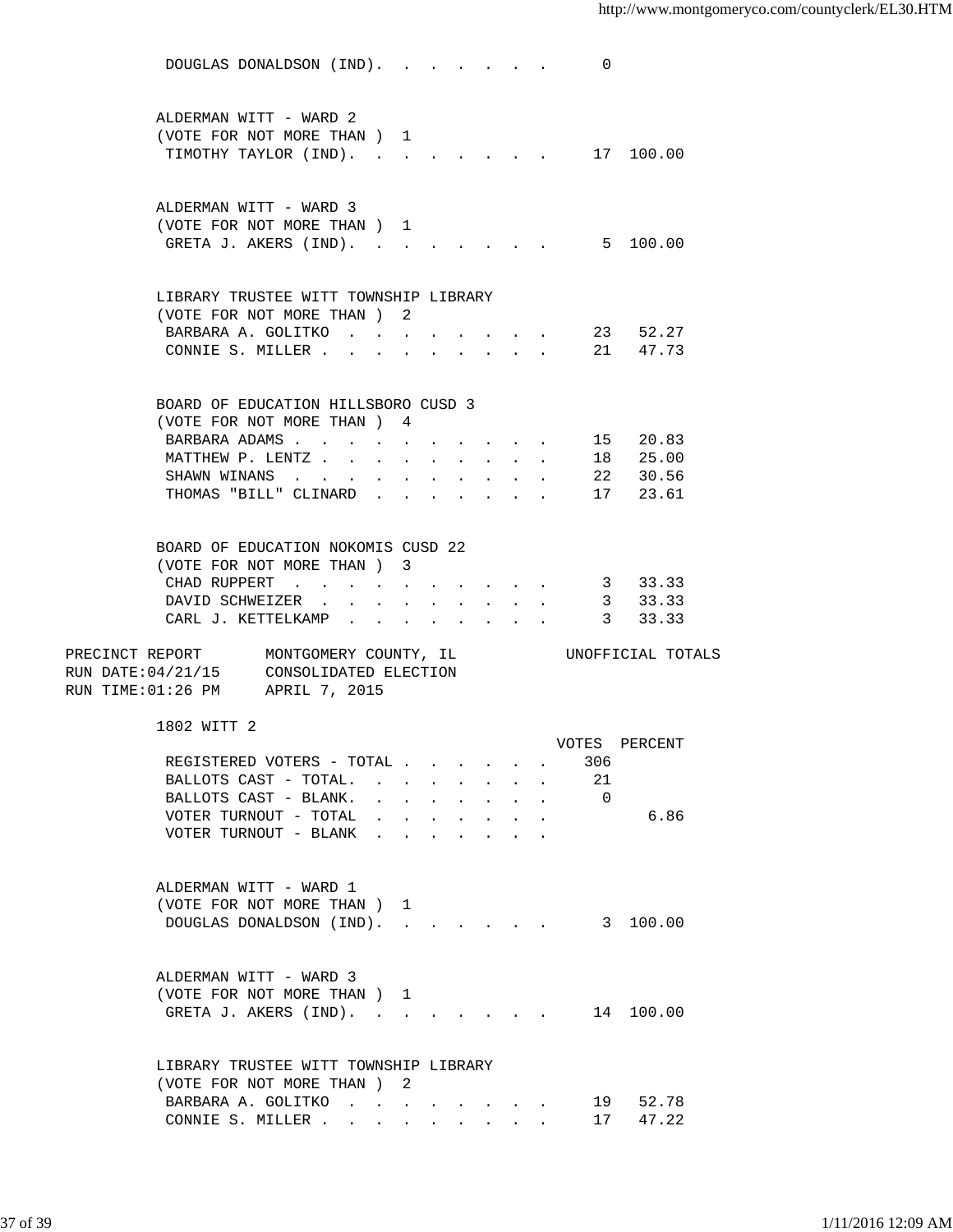| BOARD OF EDUCATION HILLSBORO CUSD 3                               |               |        |        |  |                                                                                               |        |   |                   |  |
|-------------------------------------------------------------------|---------------|--------|--------|--|-----------------------------------------------------------------------------------------------|--------|---|-------------------|--|
| (VOTE FOR NOT MORE THAN) 4                                        |               |        |        |  |                                                                                               |        |   |                   |  |
| BARBARA ADAMS                                                     |               |        |        |  |                                                                                               |        |   | 13 23.21          |  |
| MATTHEW P. LENTZ                                                  | $\sim$        | $\sim$ |        |  | $\mathbf{r} = \mathbf{r} \cdot \mathbf{r}$ , where $\mathbf{r} = \mathbf{r} \cdot \mathbf{r}$ | $\sim$ |   | 13 23.21          |  |
| SHAWN WINANS                                                      |               |        |        |  | $\mathbf{L} = \mathbf{L} \mathbf{L} + \mathbf{L} \mathbf{L}$                                  |        |   | 19 33.93          |  |
| THOMAS "BILL" CLINARD                                             |               |        |        |  |                                                                                               |        |   | 11 19.64          |  |
|                                                                   |               |        |        |  |                                                                                               |        |   |                   |  |
|                                                                   |               |        |        |  |                                                                                               |        |   |                   |  |
| BOARD OF EDUCATION NOKOMIS CUSD 22                                |               |        |        |  |                                                                                               |        |   |                   |  |
| (VOTE FOR NOT MORE THAN ) 3                                       |               |        |        |  |                                                                                               |        |   |                   |  |
| CHAD RUPPERT 1 50.00                                              |               |        |        |  |                                                                                               |        |   |                   |  |
| DAVID SCHWEIZER 1 50.00                                           |               |        |        |  |                                                                                               |        |   |                   |  |
| CARL J. KETTELKAMP 0                                              |               |        |        |  |                                                                                               |        |   |                   |  |
|                                                                   |               |        |        |  |                                                                                               |        |   |                   |  |
| PRECINCT REPORT MONTGOMERY COUNTY, IL                             |               |        |        |  |                                                                                               |        |   | UNOFFICIAL TOTALS |  |
| RUN DATE:04/21/15 CONSOLIDATED ELECTION                           |               |        |        |  |                                                                                               |        |   |                   |  |
| RUN TIME:01:26 PM APRIL 7, 2015                                   |               |        |        |  |                                                                                               |        |   |                   |  |
|                                                                   |               |        |        |  |                                                                                               |        |   |                   |  |
| 1901 ZANESVILLE                                                   |               |        |        |  |                                                                                               |        |   |                   |  |
|                                                                   |               |        |        |  |                                                                                               |        |   | VOTES PERCENT     |  |
| REGISTERED VOTERS - TOTAL 294                                     |               |        |        |  |                                                                                               |        |   |                   |  |
| BALLOTS CAST - TOTAL. 28                                          |               |        |        |  |                                                                                               |        |   |                   |  |
| BALLOTS CAST - BLANK. 0                                           |               |        |        |  |                                                                                               |        |   |                   |  |
| VOTER TURNOUT - TOTAL $\ldots$                                    |               |        |        |  |                                                                                               |        |   | 9.52              |  |
| VOTER TURNOUT - BLANK $\cdot \cdot \cdot \cdot \cdot \cdot \cdot$ |               |        |        |  |                                                                                               |        |   |                   |  |
|                                                                   |               |        |        |  |                                                                                               |        |   |                   |  |
|                                                                   |               |        |        |  |                                                                                               |        |   |                   |  |
| VILLAGE TRUSTEE VILLAGE OF RAYMOND                                |               |        |        |  |                                                                                               |        |   |                   |  |
| (VOTE FOR NOT MORE THAN) 3                                        |               |        |        |  |                                                                                               |        |   |                   |  |
| KATHY SUMMERS (IND) 1 33.33                                       |               |        |        |  |                                                                                               |        |   |                   |  |
|                                                                   |               |        |        |  |                                                                                               |        |   |                   |  |
| SCOTT PINKSTON (IND). 1 33.33                                     |               |        |        |  |                                                                                               |        |   |                   |  |
| JOE MARTIN (IND) 1 33.33                                          |               |        |        |  |                                                                                               |        |   |                   |  |
|                                                                   |               |        |        |  |                                                                                               |        |   |                   |  |
| LIBRARY TRUSTEE DOYLE PUBLIC LIBRARY                              |               |        |        |  |                                                                                               |        |   |                   |  |
| (VOTE FOR NOT MORE THAN) 2                                        |               |        |        |  |                                                                                               |        |   |                   |  |
| STEPHEN R. HERR                                                   |               |        |        |  |                                                                                               |        |   | 11 34.38          |  |
| MARY JANE KRAGER                                                  |               |        |        |  | $\mathbf{r}$ , $\mathbf{r}$ , $\mathbf{r}$ , $\mathbf{r}$ , $\mathbf{r}$                      |        |   | 21 65.63          |  |
|                                                                   | $\sim$ $\sim$ |        | $\sim$ |  |                                                                                               |        |   |                   |  |
|                                                                   |               |        |        |  |                                                                                               |        |   |                   |  |
| LIBRARY TRUSTEE DOYLE PUBLIC LIBRARY                              |               |        |        |  |                                                                                               |        |   |                   |  |
| (VOTE FOR NOT MORE THAN) 1                                        |               |        |        |  |                                                                                               |        |   |                   |  |
| JUDY SUE WEITEKAMP 20 100.00                                      |               |        |        |  |                                                                                               |        |   |                   |  |
|                                                                   |               |        |        |  |                                                                                               |        |   |                   |  |
|                                                                   |               |        |        |  |                                                                                               |        |   |                   |  |
| LIBRARY TRUSTEE LITCHFIELD PUBLIC LIBRARY DISTRICT                |               |        |        |  |                                                                                               |        |   |                   |  |
| (VOTE FOR NOT MORE THAN) 2                                        |               |        |        |  |                                                                                               |        |   |                   |  |
|                                                                   |               |        |        |  |                                                                                               |        |   | 6 54.55           |  |
| MARK YORK                                                         |               |        |        |  |                                                                                               |        |   |                   |  |
| BARBARA ELLIS                                                     |               |        |        |  |                                                                                               |        |   | $\cdot$ 5 45.45   |  |
|                                                                   |               |        |        |  |                                                                                               |        |   |                   |  |
| LIBRARY TRUSTEE LITCHFIELD PUBLIC LIBRARY DISTRICT                |               |        |        |  |                                                                                               |        |   |                   |  |
| (VOTE FOR NOT MORE THAN) 1                                        |               |        |        |  |                                                                                               |        |   |                   |  |
|                                                                   |               |        |        |  |                                                                                               |        |   |                   |  |
| $\texttt{WRITE-IN.}$                                              |               |        |        |  | and the state of the state of                                                                 |        | 0 |                   |  |
|                                                                   |               |        |        |  |                                                                                               |        |   |                   |  |
|                                                                   |               |        |        |  |                                                                                               |        |   |                   |  |
| BOARD OF EDUCATION LITCHFIELD CUSD 12                             |               |        |        |  |                                                                                               |        |   |                   |  |
| (VOTE FOR NOT MORE THAN) 4                                        |               |        |        |  |                                                                                               |        |   |                   |  |
| GREGG HIRES.                                                      |               |        |        |  |                                                                                               |        |   | 6 40.00           |  |
| WRITE-IN.                                                         |               |        |        |  |                                                                                               |        |   | 60.00<br>9        |  |